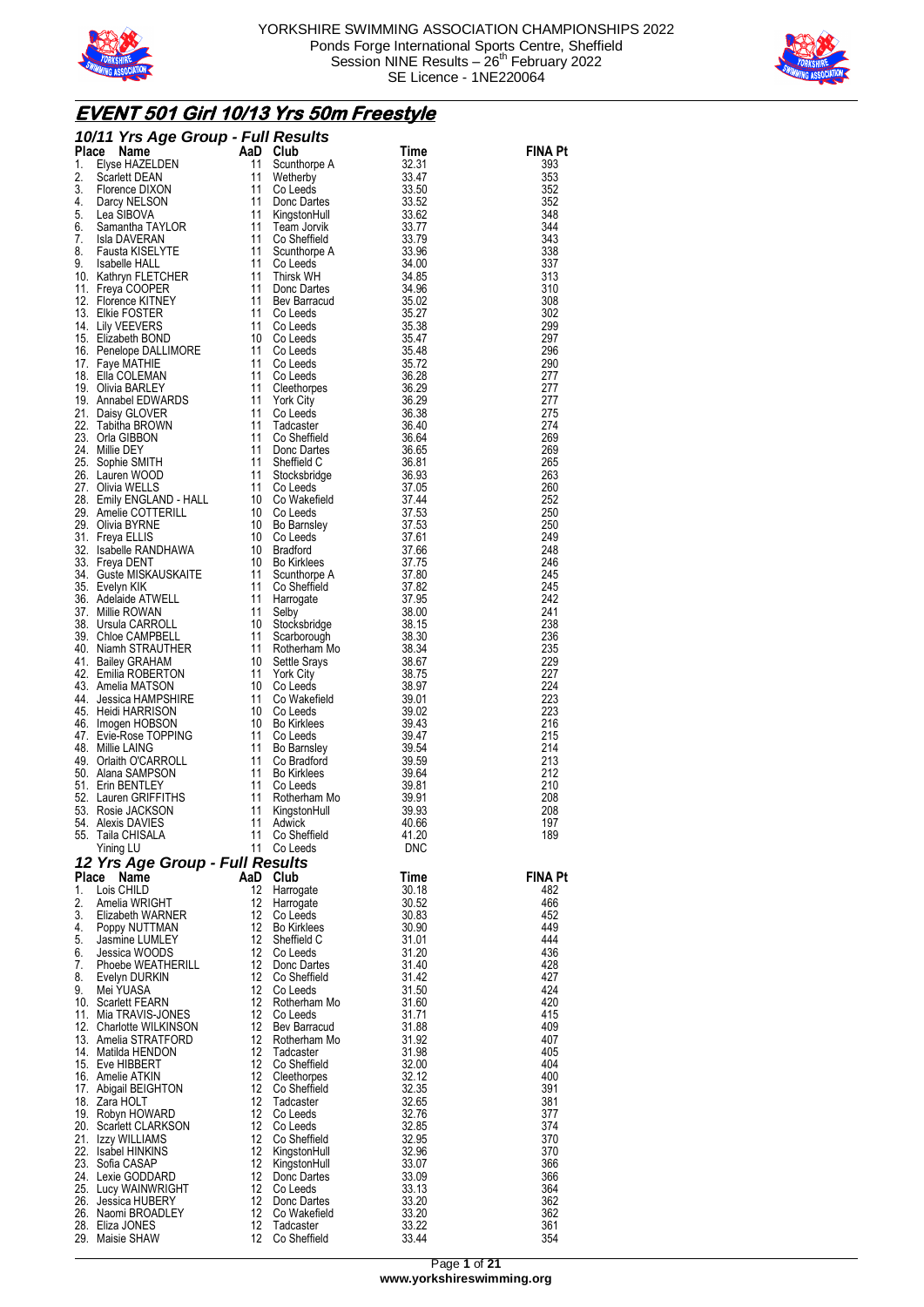



|                                                                                                                                                                                                                                                    | <b>Bo Kirklees</b>                                                                                                                                                                                                                                                                          | 33.65          | 348            |
|----------------------------------------------------------------------------------------------------------------------------------------------------------------------------------------------------------------------------------------------------|---------------------------------------------------------------------------------------------------------------------------------------------------------------------------------------------------------------------------------------------------------------------------------------------|----------------|----------------|
| 30. Ella GRAY 12<br>31. Eliza NAGLIK<br>32. Georgina WILLIAMS 12<br>32. Megan CRUNKHORN 12<br>34. Alicia BERGER 12<br>35. Ella JORDAN 12                                                                                                           | Co Bradford                                                                                                                                                                                                                                                                                 | 33.73          | 345            |
|                                                                                                                                                                                                                                                    | Pocklington                                                                                                                                                                                                                                                                                 | 33.75          | 344            |
|                                                                                                                                                                                                                                                    | Sheffield C                                                                                                                                                                                                                                                                                 | 33.77          | 344            |
| 34. Alicia BERGER<br>35. Ella JORDAN<br>36. Charlotte JACKSON-BOWE<br>37. Carolina ALVAREZ ODELL<br>37. Carolina ALVAREZ ODELL<br>38. Hollie CLARKE<br>39. Amit MALTZ<br>42. Ava BRADLEY<br>42. Ava BRADLEY<br>43. Evelyn NORVOCK<br>44. Evie KENY | Pocklington                                                                                                                                                                                                                                                                                 | 33.79          | 343            |
|                                                                                                                                                                                                                                                    | Co Leeds                                                                                                                                                                                                                                                                                    | 33.80          | 343            |
|                                                                                                                                                                                                                                                    | Northall'ton                                                                                                                                                                                                                                                                                | 33.91          | 340            |
|                                                                                                                                                                                                                                                    | Team Jorvik                                                                                                                                                                                                                                                                                 | 33.95          | 338            |
|                                                                                                                                                                                                                                                    | Rotherham Mo<br>Coloeds                                                                                                                                                                                                                                                                     | 34.10          | 334            |
|                                                                                                                                                                                                                                                    | Co Leeds                                                                                                                                                                                                                                                                                    | 34.18          | 332            |
|                                                                                                                                                                                                                                                    | Co Leeds                                                                                                                                                                                                                                                                                    | 34.64          | 319            |
|                                                                                                                                                                                                                                                    | Co Leeds                                                                                                                                                                                                                                                                                    | 34.83          | 313            |
|                                                                                                                                                                                                                                                    | Co Leeds                                                                                                                                                                                                                                                                                    | 35.15          | 305            |
|                                                                                                                                                                                                                                                    | Co Sheffield                                                                                                                                                                                                                                                                                | 35.39<br>35.71 | 299<br>291     |
|                                                                                                                                                                                                                                                    | Bo Kirkiees<br>Sheffield C<br>Rotherham Mo                                                                                                                                                                                                                                                  |                |                |
|                                                                                                                                                                                                                                                    |                                                                                                                                                                                                                                                                                             | 36.10<br>DNC   | 281            |
|                                                                                                                                                                                                                                                    |                                                                                                                                                                                                                                                                                             |                |                |
|                                                                                                                                                                                                                                                    |                                                                                                                                                                                                                                                                                             |                |                |
|                                                                                                                                                                                                                                                    | <b>Club</b><br>Co Leeds<br>Co Sheffield                                                                                                                                                                                                                                                     | Time           | <b>FINA Pt</b> |
|                                                                                                                                                                                                                                                    |                                                                                                                                                                                                                                                                                             | 28.34          | 582            |
|                                                                                                                                                                                                                                                    |                                                                                                                                                                                                                                                                                             | 29.10          | 538            |
|                                                                                                                                                                                                                                                    |                                                                                                                                                                                                                                                                                             | 29.23          | 531            |
|                                                                                                                                                                                                                                                    | Co Sheffield<br>Northall'ton                                                                                                                                                                                                                                                                | 29.73          | 504            |
|                                                                                                                                                                                                                                                    |                                                                                                                                                                                                                                                                                             | 29.76          | 503            |
|                                                                                                                                                                                                                                                    |                                                                                                                                                                                                                                                                                             | 29.89          | 496            |
|                                                                                                                                                                                                                                                    |                                                                                                                                                                                                                                                                                             | 29.89          | 496            |
|                                                                                                                                                                                                                                                    |                                                                                                                                                                                                                                                                                             | 29.93<br>29.95 | 494<br>493     |
|                                                                                                                                                                                                                                                    | un<br>Co Sheffield<br>Co Leeds<br>Co Bradford<br>Co Leed                                                                                                                                                                                                                                    | 30.12          | 485            |
|                                                                                                                                                                                                                                                    | orth<br>So Leeds<br>Co Deeds<br>Co Leeds<br>Co Bradford<br>Co Leeds<br>Leeds<br>Co Steeds<br>Co Leeds<br>Co Steeds<br>Co Steeds                                                                                                                                                             | 30.16          | 483            |
|                                                                                                                                                                                                                                                    |                                                                                                                                                                                                                                                                                             | 30.16          | 483            |
|                                                                                                                                                                                                                                                    |                                                                                                                                                                                                                                                                                             | 30.24          | 479            |
|                                                                                                                                                                                                                                                    |                                                                                                                                                                                                                                                                                             | 30.27          | 478            |
|                                                                                                                                                                                                                                                    | Bev Barracud<br>Calleede                                                                                                                                                                                                                                                                    | 30.30          | 476            |
|                                                                                                                                                                                                                                                    |                                                                                                                                                                                                                                                                                             | 30.37          | 473            |
|                                                                                                                                                                                                                                                    |                                                                                                                                                                                                                                                                                             | 30.42          | 471            |
|                                                                                                                                                                                                                                                    |                                                                                                                                                                                                                                                                                             | 30.70          | 458            |
|                                                                                                                                                                                                                                                    |                                                                                                                                                                                                                                                                                             | 30.73          | 456            |
|                                                                                                                                                                                                                                                    |                                                                                                                                                                                                                                                                                             | 30.75          | 456            |
|                                                                                                                                                                                                                                                    | Co Sheffield                                                                                                                                                                                                                                                                                | 30.76          | 455            |
|                                                                                                                                                                                                                                                    | Co Sheffield<br>Co Sheffield<br>Co Sheffield<br>Co Wakefield<br>Donc Dartes<br>Co Leeds<br>York City<br>Sheffield C<br>KingstonHull<br>King Scar<br>Co Sheffield<br>Co Leeds<br>Co Leeds<br>Co Leeds<br>Co Leeds<br>To Narright Scar<br>Co Sheffield<br>Co Leeds<br>Co Leeds<br>To Narright | 30.80          | 453            |
|                                                                                                                                                                                                                                                    |                                                                                                                                                                                                                                                                                             | 30.90          | 449            |
|                                                                                                                                                                                                                                                    |                                                                                                                                                                                                                                                                                             | 30.92          | 448            |
|                                                                                                                                                                                                                                                    |                                                                                                                                                                                                                                                                                             | 30.94          | 447            |
|                                                                                                                                                                                                                                                    |                                                                                                                                                                                                                                                                                             | 31.00          | 445            |
|                                                                                                                                                                                                                                                    |                                                                                                                                                                                                                                                                                             | 31.02          | 444            |
|                                                                                                                                                                                                                                                    |                                                                                                                                                                                                                                                                                             | 31.04          | 443            |
|                                                                                                                                                                                                                                                    |                                                                                                                                                                                                                                                                                             | 31.10          | 440<br>437     |
|                                                                                                                                                                                                                                                    |                                                                                                                                                                                                                                                                                             | 31.18<br>31.30 | 432            |
|                                                                                                                                                                                                                                                    |                                                                                                                                                                                                                                                                                             | 31.41          | 427            |
|                                                                                                                                                                                                                                                    |                                                                                                                                                                                                                                                                                             | 31.41          | 427            |
|                                                                                                                                                                                                                                                    |                                                                                                                                                                                                                                                                                             | 31.46          | 425            |
|                                                                                                                                                                                                                                                    |                                                                                                                                                                                                                                                                                             | 31.57          | 421            |
|                                                                                                                                                                                                                                                    |                                                                                                                                                                                                                                                                                             | 31.59          | 420            |
|                                                                                                                                                                                                                                                    | Team Jorvik<br>Co Bradford                                                                                                                                                                                                                                                                  | 31.59          | 420            |
|                                                                                                                                                                                                                                                    |                                                                                                                                                                                                                                                                                             | 31.61          | 419            |
|                                                                                                                                                                                                                                                    |                                                                                                                                                                                                                                                                                             | 31.69          | 416            |
|                                                                                                                                                                                                                                                    |                                                                                                                                                                                                                                                                                             | 31.75          | 414            |
|                                                                                                                                                                                                                                                    | Co Bradford                                                                                                                                                                                                                                                                                 | 31.76          | 413            |
|                                                                                                                                                                                                                                                    |                                                                                                                                                                                                                                                                                             | 31.87          | 409            |
|                                                                                                                                                                                                                                                    |                                                                                                                                                                                                                                                                                             | 32.07          | 402            |
| Control (Martin Control of Martin Control of Martin Control of Martin Control (Martin Control of Martin Control Control Control (Martin Control of Martin Control of Martin Control (Martin Control of Martin Control of Marti                     |                                                                                                                                                                                                                                                                                             | 32.27          | 394            |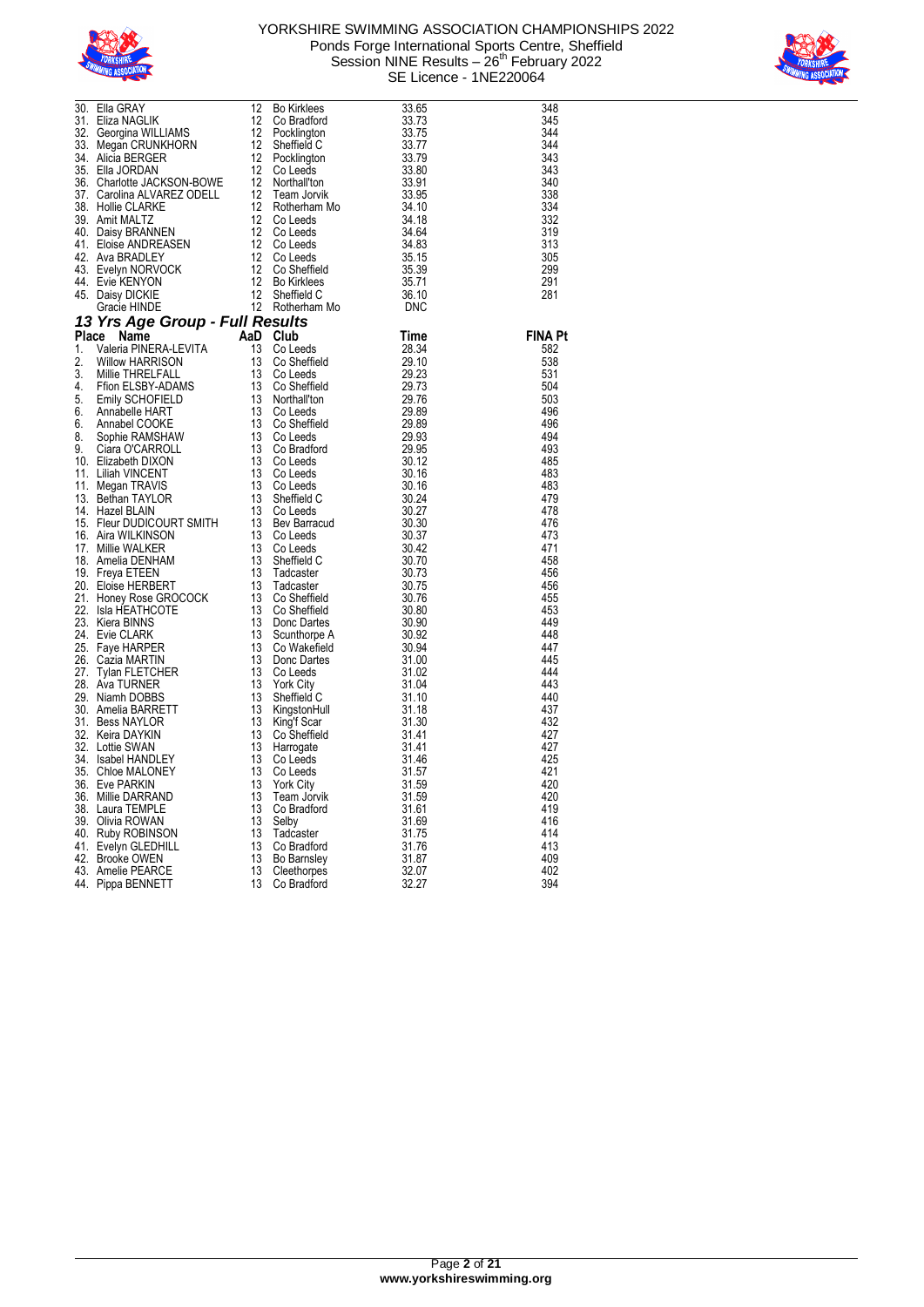



# **EVENT 502 Boy 10/13 Yrs 50m Backstroke**

|          | 10/11 Yrs Age Group - Full Results<br>10/11 Vrs Agree Group - Full Results<br>The Place Name<br>11 Alary OSBORNE<br>11 Colombia 4 And ANITH Colombia<br>2. Archievid ANITH<br>12 Archievid ANITH<br>2. Archievid ANITH<br>4. Dura BARRETT<br>4. Only BARRETT<br>4. Only BARRETT 11 Col |                        |                                                                                                               |                     |                       |
|----------|----------------------------------------------------------------------------------------------------------------------------------------------------------------------------------------------------------------------------------------------------------------------------------------|------------------------|---------------------------------------------------------------------------------------------------------------|---------------------|-----------------------|
|          |                                                                                                                                                                                                                                                                                        |                        |                                                                                                               | Time<br>37.59       | <b>FINA Pt</b><br>260 |
|          |                                                                                                                                                                                                                                                                                        |                        | Colorinum<br>Color Dartes<br>Coloreds<br>Coloreds<br>Coloreds<br>KingstonHull<br>Coloreffield<br>Coloreffield | 37.95               | 252                   |
|          |                                                                                                                                                                                                                                                                                        |                        |                                                                                                               | 38.70               | 238                   |
|          |                                                                                                                                                                                                                                                                                        |                        |                                                                                                               | -39.19<br>39.35     | 229<br>226            |
|          |                                                                                                                                                                                                                                                                                        |                        |                                                                                                               | 40.05               | 215                   |
|          |                                                                                                                                                                                                                                                                                        |                        |                                                                                                               | 40.12               | 214                   |
|          |                                                                                                                                                                                                                                                                                        |                        |                                                                                                               | 40.38               | 209                   |
|          |                                                                                                                                                                                                                                                                                        |                        |                                                                                                               | 40.42<br>40.89      | 209<br>202            |
|          |                                                                                                                                                                                                                                                                                        |                        |                                                                                                               | 40.95               | 201                   |
|          |                                                                                                                                                                                                                                                                                        |                        |                                                                                                               | 41.03               | 200                   |
|          |                                                                                                                                                                                                                                                                                        |                        |                                                                                                               | 41.56<br>41.71      | 192<br>190            |
|          |                                                                                                                                                                                                                                                                                        |                        |                                                                                                               | 41.95               | 187                   |
|          |                                                                                                                                                                                                                                                                                        |                        |                                                                                                               | 42.23               | 183                   |
|          |                                                                                                                                                                                                                                                                                        |                        |                                                                                                               | 42.42<br>42.46      | 181<br>180            |
|          |                                                                                                                                                                                                                                                                                        |                        |                                                                                                               | 42.58               | 179                   |
|          |                                                                                                                                                                                                                                                                                        |                        |                                                                                                               | 42.75               | 176                   |
|          |                                                                                                                                                                                                                                                                                        |                        |                                                                                                               | 42.94<br>43.10      | 174<br>172            |
|          |                                                                                                                                                                                                                                                                                        |                        |                                                                                                               | 43.16               | 171                   |
|          |                                                                                                                                                                                                                                                                                        |                        |                                                                                                               | 43.16               | 171                   |
|          |                                                                                                                                                                                                                                                                                        |                        |                                                                                                               | - 43.74             | 165                   |
|          |                                                                                                                                                                                                                                                                                        |                        |                                                                                                               | 43.94<br>44.10      | 162<br>161            |
|          |                                                                                                                                                                                                                                                                                        |                        |                                                                                                               | 44.11               | 161                   |
|          |                                                                                                                                                                                                                                                                                        |                        |                                                                                                               | 44.20               | 160                   |
|          |                                                                                                                                                                                                                                                                                        |                        |                                                                                                               | -44.41<br>44.58     | 157<br>156            |
|          |                                                                                                                                                                                                                                                                                        |                        |                                                                                                               | 44.73               | 154                   |
|          |                                                                                                                                                                                                                                                                                        |                        |                                                                                                               | 44.88               | 152                   |
|          |                                                                                                                                                                                                                                                                                        |                        |                                                                                                               | 45.04<br>45.05      | 151<br>151            |
|          |                                                                                                                                                                                                                                                                                        |                        |                                                                                                               | 45.15               | 150                   |
|          |                                                                                                                                                                                                                                                                                        |                        |                                                                                                               | 45.25               | 149                   |
|          |                                                                                                                                                                                                                                                                                        |                        |                                                                                                               | 45.34<br>45.43      | 148<br>147            |
|          |                                                                                                                                                                                                                                                                                        |                        | Co Shettieu<br>Team Jorvik<br>Pocklington<br>Co Sheffield C<br>Co Leeds<br>Cleethorpes<br>C∩ Leeds            | 45.49               | 146                   |
|          |                                                                                                                                                                                                                                                                                        |                        |                                                                                                               | 45.55               | 146                   |
|          |                                                                                                                                                                                                                                                                                        |                        |                                                                                                               | 45.58<br>46.33      | 145<br>139            |
|          |                                                                                                                                                                                                                                                                                        |                        |                                                                                                               | 46.38               | 138                   |
|          |                                                                                                                                                                                                                                                                                        |                        |                                                                                                               | 46.67               | 135                   |
|          |                                                                                                                                                                                                                                                                                        |                        |                                                                                                               | 46.69<br>47.18      | 135<br>131            |
|          |                                                                                                                                                                                                                                                                                        |                        |                                                                                                               | 47.28               | 130                   |
|          |                                                                                                                                                                                                                                                                                        |                        |                                                                                                               | 47.55               | 128<br>120            |
|          |                                                                                                                                                                                                                                                                                        |                        |                                                                                                               | 48.64<br><b>DNC</b> |                       |
|          | 12 Yrs Age Group - Full Results                                                                                                                                                                                                                                                        |                        |                                                                                                               |                     |                       |
| Place    | Name                                                                                                                                                                                                                                                                                   | AaD Club               |                                                                                                               | <b>Time</b>         | <b>FINA Pt</b>        |
| 1.<br>2. | Dylan HILL<br>Stanley DUNNE                                                                                                                                                                                                                                                            | 12                     | 12 KingstonHull<br>Skipton                                                                                    | 36.06<br>36.17      | 294<br>292            |
| 3.       | Owen CARMODY                                                                                                                                                                                                                                                                           | 12                     | Co Leeds                                                                                                      | 36.30               | 289                   |
| 4.       | William WILSON                                                                                                                                                                                                                                                                         |                        | 12 Co Leeds                                                                                                   | 36.35               | 287                   |
| 5.       | Patrick O'HARA                                                                                                                                                                                                                                                                         | 12                     | Co Leeds                                                                                                      | 36.64               | 281                   |
| 6.<br>7. | Jacob O'DONNELL<br>Lucas MORTON                                                                                                                                                                                                                                                        | 12                     | Co Leeds<br>12 Bo Barnsley                                                                                    | 36.78<br>37.09      | 277<br>270            |
| 8.       | Reuben HARRISON                                                                                                                                                                                                                                                                        | 12                     | Co Leeds                                                                                                      | 37.65               | 259                   |
| 9.       | Lucas CHRISTIE<br>10. Matei STOICESCU                                                                                                                                                                                                                                                  | 12                     | 12 KingstonHull<br>Co Leeds                                                                                   | 37.83<br>38.01      | 255<br>251            |
|          | 11. Dominic THORPE                                                                                                                                                                                                                                                                     | 12 <sup>12</sup>       | Scunthorpe A                                                                                                  | 38.02               | 251                   |
|          | 12. Oliver CLAYDON SMITH                                                                                                                                                                                                                                                               | 12                     | Co Sheffield                                                                                                  | 38.16               | 248                   |
|          | 13. Henry PRIESTLEY<br>14. Ben TOWSE                                                                                                                                                                                                                                                   | 12                     | 12 Bo Kirklees<br>KingstonHull                                                                                | 38.34<br>38.42      | 245<br>243            |
|          | 15. Ben ARTIS                                                                                                                                                                                                                                                                          | 12                     | <b>Bingley</b>                                                                                                | 38.63               | 239                   |
|          | 16. Harry BROWN                                                                                                                                                                                                                                                                        | 12                     | King'f Scar                                                                                                   | 38.96               | 233                   |
|          | 17 William TAYLOR<br>18. Theo SMITH                                                                                                                                                                                                                                                    | 12 <sup>°</sup><br>12  | <b>Thirsk WH</b><br>Cleethorpes                                                                               | 39.02<br>39.10      | 232<br>231            |
|          | 19. Shae BRYANT                                                                                                                                                                                                                                                                        |                        | 12 Co Leeds                                                                                                   | 39.36               | 226                   |
|          | 20. Daniel MARSTON                                                                                                                                                                                                                                                                     | 12 <sup>12</sup>       | Scunthorpe A                                                                                                  | 39.52               | 223                   |
|          | 20. Hayden LAM<br>22. Jackson CLARKE                                                                                                                                                                                                                                                   | 12                     | Co Leeds<br>12 Co Leeds                                                                                       | 39.52<br>40.22      | 223<br>212            |
|          | 23. James BALDWIN                                                                                                                                                                                                                                                                      |                        | 12 Bev Barracud                                                                                               | 40.29               | 211                   |
|          | 24. Ronald CLARK                                                                                                                                                                                                                                                                       | 12                     | Bev Barracud                                                                                                  | 40.34               | 210                   |
|          | 25. Finley MOORE<br>26. Axel ROBINSON                                                                                                                                                                                                                                                  | 12                     | Cleethorpes<br>12 Co Sheffield                                                                                | 40.45<br>40.86      | 208<br>202            |
|          | 27. Harry Jack WHALLEY                                                                                                                                                                                                                                                                 | 12                     | Bev Barracud                                                                                                  | 41.10               | 199                   |
|          | 28. Oliver SMITH                                                                                                                                                                                                                                                                       | 12                     | Bev Barracud                                                                                                  | 41.17               | 198                   |
|          | 29. Zach PIERCY<br>30. Benjamin ROUTLEDGE                                                                                                                                                                                                                                              | 12 <sup>12</sup><br>12 | Co Leeds<br>New Earswick                                                                                      | 41.46<br>41.73      | 193<br>190            |
|          | 31. Harry DENWOOD                                                                                                                                                                                                                                                                      | 12                     | Rotherham Mo                                                                                                  | 41.84               | 188                   |
|          | 32. Joe FENWICK<br>33. Lewis WARREN                                                                                                                                                                                                                                                    | 12 <sup>°</sup><br>12  | Team Jorvik<br>Co Sheffield                                                                                   | 41.90<br>42.06      | 187<br>185            |
|          | 34. Seth JONES                                                                                                                                                                                                                                                                         |                        | 12 Co Leeds                                                                                                   | 42.10               | 185                   |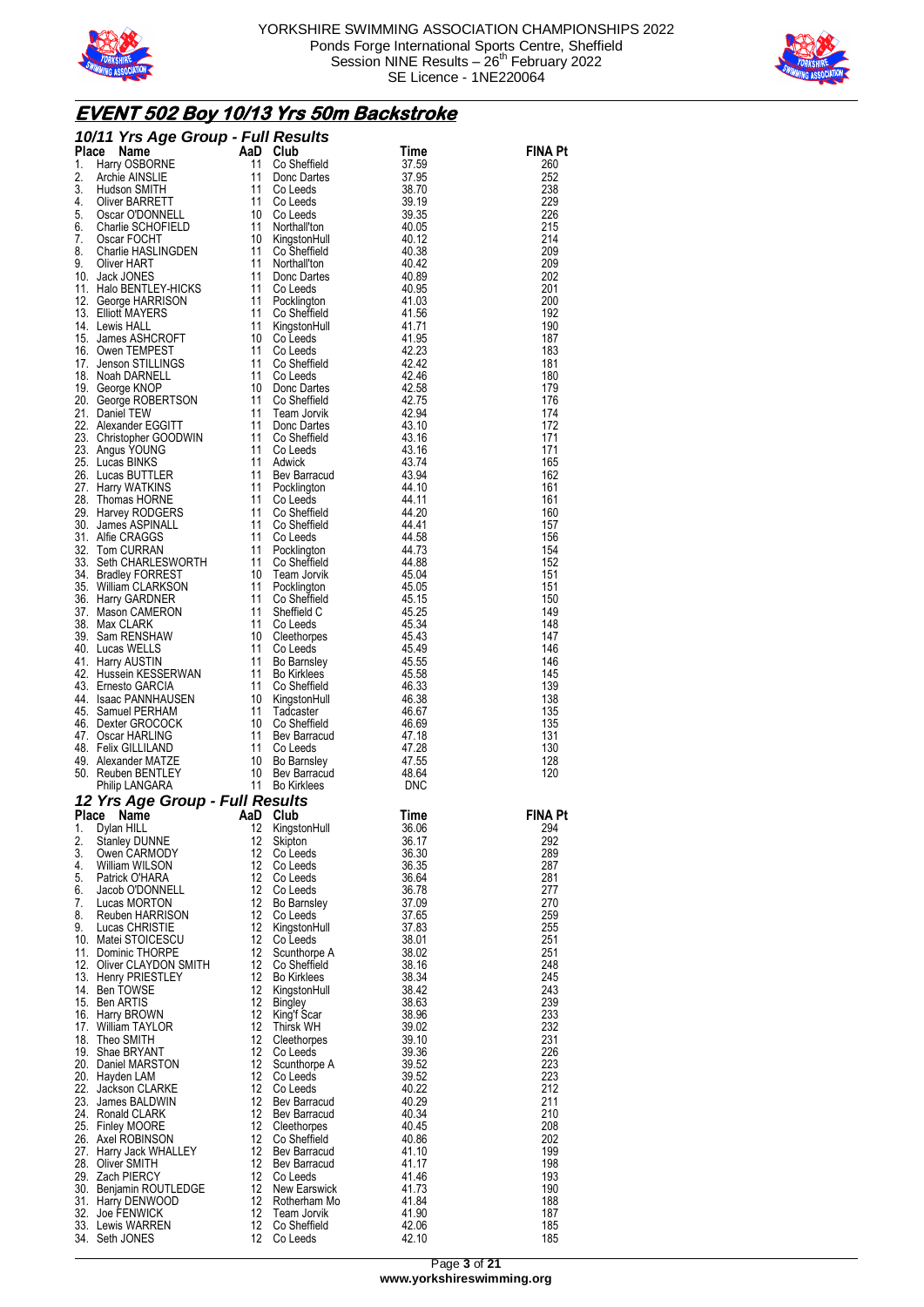



|                                                                                                                                                                                                                                                     |  | 183            |
|-----------------------------------------------------------------------------------------------------------------------------------------------------------------------------------------------------------------------------------------------------|--|----------------|
|                                                                                                                                                                                                                                                     |  | 179            |
|                                                                                                                                                                                                                                                     |  | 175            |
|                                                                                                                                                                                                                                                     |  | 175            |
|                                                                                                                                                                                                                                                     |  |                |
|                                                                                                                                                                                                                                                     |  |                |
|                                                                                                                                                                                                                                                     |  | <b>FINA Pt</b> |
|                                                                                                                                                                                                                                                     |  | 427            |
|                                                                                                                                                                                                                                                     |  | 423            |
|                                                                                                                                                                                                                                                     |  | 403            |
|                                                                                                                                                                                                                                                     |  | 396            |
|                                                                                                                                                                                                                                                     |  | 379            |
|                                                                                                                                                                                                                                                     |  | 374            |
|                                                                                                                                                                                                                                                     |  | 373            |
|                                                                                                                                                                                                                                                     |  | 338            |
|                                                                                                                                                                                                                                                     |  | 322            |
|                                                                                                                                                                                                                                                     |  | 318            |
|                                                                                                                                                                                                                                                     |  | 318            |
|                                                                                                                                                                                                                                                     |  | 315            |
|                                                                                                                                                                                                                                                     |  | 313            |
|                                                                                                                                                                                                                                                     |  | 301            |
|                                                                                                                                                                                                                                                     |  | 294            |
|                                                                                                                                                                                                                                                     |  | 293            |
|                                                                                                                                                                                                                                                     |  | 291            |
|                                                                                                                                                                                                                                                     |  | 289            |
|                                                                                                                                                                                                                                                     |  | 281            |
|                                                                                                                                                                                                                                                     |  | 281            |
|                                                                                                                                                                                                                                                     |  | 277            |
|                                                                                                                                                                                                                                                     |  | 274            |
|                                                                                                                                                                                                                                                     |  | 272            |
|                                                                                                                                                                                                                                                     |  | 270            |
|                                                                                                                                                                                                                                                     |  | 267            |
|                                                                                                                                                                                                                                                     |  | 263            |
|                                                                                                                                                                                                                                                     |  | 262<br>262     |
|                                                                                                                                                                                                                                                     |  | 261            |
|                                                                                                                                                                                                                                                     |  | 260            |
|                                                                                                                                                                                                                                                     |  | 257            |
|                                                                                                                                                                                                                                                     |  | 255            |
|                                                                                                                                                                                                                                                     |  | 251            |
|                                                                                                                                                                                                                                                     |  | 238            |
|                                                                                                                                                                                                                                                     |  | 235            |
|                                                                                                                                                                                                                                                     |  | 235            |
|                                                                                                                                                                                                                                                     |  | 231            |
|                                                                                                                                                                                                                                                     |  | 230            |
|                                                                                                                                                                                                                                                     |  | 229            |
|                                                                                                                                                                                                                                                     |  | 228            |
|                                                                                                                                                                                                                                                     |  | 215            |
|                                                                                                                                                                                                                                                     |  | 210            |
|                                                                                                                                                                                                                                                     |  | 201            |
|                                                                                                                                                                                                                                                     |  |                |
| 35. Oscar HEAVISIDES<br>26. Oscar HEAVISIDES<br>27. Selbs Says (22.52<br>28. Phoenix GRAHAM<br>27. Selbs Mays (22.52<br>28. Selbstian MCDONALD<br>27. Selbs Mays (22.52<br>28. Selbstian HUNTER<br>27. Selbstian HUNTER<br>27. Selbstian HUNTER<br> |  |                |

### **EVENT 502 Boy 10/13 Yrs 50m Backstroke - Swim-Off**

| 13 Yrs Age Group - Full Results |                |       |                |
|---------------------------------|----------------|-------|----------------|
| Place Name                      | AaD Club       | Time  | <b>FINA Pt</b> |
| 1. Oliver TOOTLE                | 13 Bridlington | 33.92 | 354            |
| 2. Daniel CHENERY               | 13 Sheffield C | 34.27 | 343            |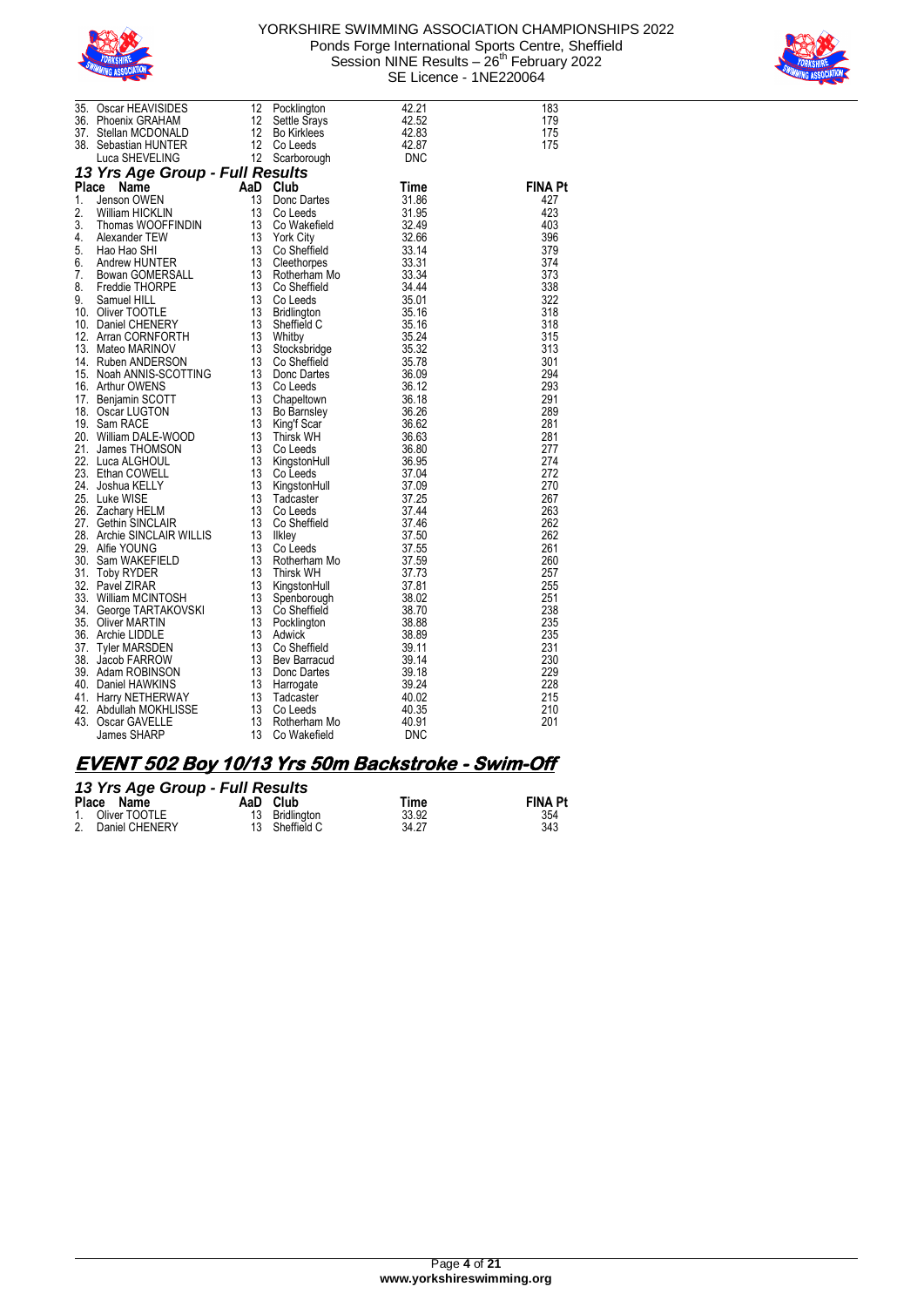



# **EVENT 503 Girl 14 Yrs/Over 50m Backstroke**

|          | 14 Yrs Age Group - Full Results                                                                                                                                                                                                                |          |                                                                                                                                                                                                                                                                      |              |                                                                                               |                |
|----------|------------------------------------------------------------------------------------------------------------------------------------------------------------------------------------------------------------------------------------------------|----------|----------------------------------------------------------------------------------------------------------------------------------------------------------------------------------------------------------------------------------------------------------------------|--------------|-----------------------------------------------------------------------------------------------|----------------|
|          |                                                                                                                                                                                                                                                |          |                                                                                                                                                                                                                                                                      | <b>Class</b> | Time                                                                                          | FINA Pt        |
|          |                                                                                                                                                                                                                                                |          | Rotherham Mo<br>Co Leeds<br>Co Leeds<br>Co Leeds<br>Co Leeds<br>Co Leeds<br>Co Leeds<br>Save Barracud<br>Rotherham Mo<br>Co Leeds<br>Co Leeds<br>Co Leeds<br>Co Leeds<br>Co Wakefield<br>Co Leeds<br>Co Wakefield<br>Co Wakefield<br>Tadcaster<br>Rotherham Mo<br>Yo |              |                                                                                               | 551<br>536     |
|          |                                                                                                                                                                                                                                                |          |                                                                                                                                                                                                                                                                      |              |                                                                                               | 533            |
|          |                                                                                                                                                                                                                                                |          |                                                                                                                                                                                                                                                                      |              |                                                                                               | 533            |
|          |                                                                                                                                                                                                                                                |          |                                                                                                                                                                                                                                                                      |              |                                                                                               | 526            |
|          |                                                                                                                                                                                                                                                |          |                                                                                                                                                                                                                                                                      |              |                                                                                               | 525            |
|          |                                                                                                                                                                                                                                                |          |                                                                                                                                                                                                                                                                      |              |                                                                                               | 518            |
|          |                                                                                                                                                                                                                                                |          |                                                                                                                                                                                                                                                                      |              |                                                                                               | 517            |
|          |                                                                                                                                                                                                                                                |          |                                                                                                                                                                                                                                                                      |              |                                                                                               | 514<br>507     |
|          |                                                                                                                                                                                                                                                |          |                                                                                                                                                                                                                                                                      |              |                                                                                               | 507            |
|          |                                                                                                                                                                                                                                                |          |                                                                                                                                                                                                                                                                      |              |                                                                                               | 503            |
|          |                                                                                                                                                                                                                                                |          |                                                                                                                                                                                                                                                                      |              |                                                                                               | 502            |
|          |                                                                                                                                                                                                                                                |          |                                                                                                                                                                                                                                                                      |              |                                                                                               | 496            |
|          |                                                                                                                                                                                                                                                |          |                                                                                                                                                                                                                                                                      |              |                                                                                               | 494            |
|          |                                                                                                                                                                                                                                                |          |                                                                                                                                                                                                                                                                      |              |                                                                                               | 492<br>486     |
|          |                                                                                                                                                                                                                                                |          |                                                                                                                                                                                                                                                                      |              |                                                                                               | 483            |
|          |                                                                                                                                                                                                                                                |          |                                                                                                                                                                                                                                                                      |              |                                                                                               | 482            |
|          |                                                                                                                                                                                                                                                |          |                                                                                                                                                                                                                                                                      |              |                                                                                               | 481            |
|          |                                                                                                                                                                                                                                                |          |                                                                                                                                                                                                                                                                      |              |                                                                                               | 474            |
|          |                                                                                                                                                                                                                                                |          |                                                                                                                                                                                                                                                                      |              |                                                                                               | 465            |
|          |                                                                                                                                                                                                                                                |          |                                                                                                                                                                                                                                                                      |              |                                                                                               | 461<br>461     |
|          |                                                                                                                                                                                                                                                |          |                                                                                                                                                                                                                                                                      |              |                                                                                               | 460            |
|          |                                                                                                                                                                                                                                                |          |                                                                                                                                                                                                                                                                      |              |                                                                                               | 457            |
|          |                                                                                                                                                                                                                                                |          |                                                                                                                                                                                                                                                                      |              |                                                                                               | 455            |
|          |                                                                                                                                                                                                                                                |          |                                                                                                                                                                                                                                                                      |              |                                                                                               | 448            |
|          |                                                                                                                                                                                                                                                |          |                                                                                                                                                                                                                                                                      |              |                                                                                               | 443            |
|          |                                                                                                                                                                                                                                                |          |                                                                                                                                                                                                                                                                      |              |                                                                                               | 442            |
|          |                                                                                                                                                                                                                                                |          |                                                                                                                                                                                                                                                                      |              |                                                                                               | 440            |
|          |                                                                                                                                                                                                                                                |          |                                                                                                                                                                                                                                                                      |              |                                                                                               | 435<br>431     |
|          |                                                                                                                                                                                                                                                |          |                                                                                                                                                                                                                                                                      |              |                                                                                               | 430            |
|          |                                                                                                                                                                                                                                                |          |                                                                                                                                                                                                                                                                      |              |                                                                                               | 428            |
|          |                                                                                                                                                                                                                                                |          |                                                                                                                                                                                                                                                                      |              |                                                                                               | 426            |
|          |                                                                                                                                                                                                                                                |          |                                                                                                                                                                                                                                                                      |              |                                                                                               | 408            |
|          |                                                                                                                                                                                                                                                |          |                                                                                                                                                                                                                                                                      |              |                                                                                               | 385            |
|          |                                                                                                                                                                                                                                                |          |                                                                                                                                                                                                                                                                      |              |                                                                                               | 383            |
|          |                                                                                                                                                                                                                                                |          |                                                                                                                                                                                                                                                                      |              |                                                                                               | 378<br>376     |
|          |                                                                                                                                                                                                                                                |          |                                                                                                                                                                                                                                                                      |              |                                                                                               |                |
|          |                                                                                                                                                                                                                                                |          |                                                                                                                                                                                                                                                                      |              |                                                                                               |                |
|          |                                                                                                                                                                                                                                                |          |                                                                                                                                                                                                                                                                      |              |                                                                                               |                |
|          |                                                                                                                                                                                                                                                |          |                                                                                                                                                                                                                                                                      |              |                                                                                               |                |
|          | 15 Yrs Age Group - Full Results<br>Place Name                                                                                                                                                                                                  | AaD Club |                                                                                                                                                                                                                                                                      |              | Time                                                                                          | <b>FINA Pt</b> |
| 1.       | 14 Yrs Age Group - Full Results<br>Nace Name (1988)<br>1. Eve DOHERTY AaD Club<br>1. Eve DOHERTY AaD Club<br>1. Eve DOHERTY 14 Co Leeds<br>1. Statilda ASHCROFT 14 Co Leeds<br>4. Evie HARRIS<br>5. Characte MORETON 14 Co Leeds<br>6. Holly B | 15       |                                                                                                                                                                                                                                                                      |              | 33.47                                                                                         | 523            |
| 2.       |                                                                                                                                                                                                                                                | 15       |                                                                                                                                                                                                                                                                      |              |                                                                                               | 520            |
| 3.       |                                                                                                                                                                                                                                                | 15       |                                                                                                                                                                                                                                                                      |              |                                                                                               | 519            |
| 4.       |                                                                                                                                                                                                                                                | - 15     |                                                                                                                                                                                                                                                                      |              |                                                                                               | 504            |
| 5.       |                                                                                                                                                                                                                                                | - 15     |                                                                                                                                                                                                                                                                      |              |                                                                                               | 503            |
| 6.<br>7. |                                                                                                                                                                                                                                                | 15<br>15 |                                                                                                                                                                                                                                                                      |              |                                                                                               | 488<br>484     |
| 8.       |                                                                                                                                                                                                                                                | 15       |                                                                                                                                                                                                                                                                      |              | $33.47$<br>$33.53$<br>$33.56$<br>$33.89$<br>$33.91$<br>$34.26$<br>$34.34$<br>$34.41$<br>34.41 | 482            |
|          | The Name<br>Comparison of American<br>Elvie WARBURTON<br>Sophia KELLY<br>Sara UNGAR<br>Megan CHU<br>Sedona REED<br>Beatrice ROBERTS<br>Emnella JONES<br>Fennella TURNER<br>9. Fennella TURNER                                                  | 15       | <b>SLITES</b><br>Club<br>Sheffield C<br>Sheffield C<br>Vork City<br>Co Bradford<br>KingstonHull<br>Co Leeds<br>York City<br>York City<br>Cuinton                                                                                                                     |              | 34.53                                                                                         | 477            |
|          | 10. Maddison CARTER                                                                                                                                                                                                                            | 15       | Skipton<br>Co Leeds                                                                                                                                                                                                                                                  |              | 34.68                                                                                         | 470            |
|          | 11. Jessica SMELT                                                                                                                                                                                                                              | 15       | <b>Bo Kirklees</b>                                                                                                                                                                                                                                                   |              | 34.70                                                                                         | 470            |
|          | 12. Alex DUNN                                                                                                                                                                                                                                  | 15       | Co Bradford                                                                                                                                                                                                                                                          |              | 34.94                                                                                         | 460            |
|          | 13. Ailis GORRY                                                                                                                                                                                                                                | 15       | Bev Barracud                                                                                                                                                                                                                                                         |              | 35.05                                                                                         | 456            |
|          | 13. Mischa COMRIE                                                                                                                                                                                                                              | 15<br>15 | Co Leeds                                                                                                                                                                                                                                                             |              | 35.05                                                                                         | 456<br>454     |
|          | 15. Erin THORN<br>16. Amelia JEWELL                                                                                                                                                                                                            | 15       | Co Leeds<br>Co Bradford                                                                                                                                                                                                                                              |              | 35.09<br>35.10                                                                                | 454            |
|          | 17. Anya LOCKE                                                                                                                                                                                                                                 | 15       | <b>Bo Kirklees</b>                                                                                                                                                                                                                                                   |              | 35.31                                                                                         | 446            |
|          | 18. Evangeline STACEY                                                                                                                                                                                                                          | 15       | Co Leeds                                                                                                                                                                                                                                                             |              | 35.35                                                                                         | 444            |
|          | 19. Jessica GARBUTT                                                                                                                                                                                                                            | 15       | Rotherham Mo                                                                                                                                                                                                                                                         |              | 35.54                                                                                         | 437            |
|          | 20. Niamh POTTER                                                                                                                                                                                                                               | 15       | Scunthorpe A                                                                                                                                                                                                                                                         |              | 35.62                                                                                         | 434            |
|          | 21. Maeve CARROLL                                                                                                                                                                                                                              | 15       | Tadcaster                                                                                                                                                                                                                                                            |              | 35.63                                                                                         | 434            |
|          | 22. Georgia SUTCLIFFE                                                                                                                                                                                                                          | 15<br>15 | Bev Barracud                                                                                                                                                                                                                                                         |              | 35.95                                                                                         | 422<br>417     |
|          | 23. Ashleyne STEVENS<br>24. Mae JOHNSTONE                                                                                                                                                                                                      | 15       | Donc Dartes<br>Co Leeds                                                                                                                                                                                                                                              |              | 36.11<br>36.17                                                                                | 415            |
|          | 25. Isla CAUDWELL                                                                                                                                                                                                                              | 15       | Co Sheffield                                                                                                                                                                                                                                                         |              | 36.23                                                                                         | 412            |
|          | 26. Libby MORRISON                                                                                                                                                                                                                             | 15       | <b>York City</b>                                                                                                                                                                                                                                                     |              | 37.23                                                                                         | 380            |
|          | 27. Evie LAMBERT                                                                                                                                                                                                                               | 15       | <b>Bo Kirklees</b>                                                                                                                                                                                                                                                   | 9            | 44.76                                                                                         | 219            |
|          | Cecilia LINTON                                                                                                                                                                                                                                 |          | 15 Cleethorpes                                                                                                                                                                                                                                                       |              | <b>DNC</b>                                                                                    |                |
|          | 16 Yrs Age Group - Full Results                                                                                                                                                                                                                |          |                                                                                                                                                                                                                                                                      |              |                                                                                               |                |
| Place    | Name                                                                                                                                                                                                                                           | AaD      | Club                                                                                                                                                                                                                                                                 | <b>Class</b> | Time                                                                                          | <b>FINA Pt</b> |
| 1.       | Gina WARRIOR                                                                                                                                                                                                                                   | 16       | Co Bradford                                                                                                                                                                                                                                                          |              | 31.02                                                                                         | 657            |
| 2.<br>3. | Libby MUNDAY                                                                                                                                                                                                                                   | 16<br>16 | Cleethorpes<br>Rotherham Mo                                                                                                                                                                                                                                          |              | 31.37<br>31.79                                                                                | 636<br>611     |
| 4.       | <b>Holly MCMASTER</b><br>Connie MILBURN                                                                                                                                                                                                        | 16       | Harrogate                                                                                                                                                                                                                                                            |              | 31.84                                                                                         | 608            |
| 5.       | Eliza HAMMOND                                                                                                                                                                                                                                  | 16       | King'f Scar                                                                                                                                                                                                                                                          |              | 31.86                                                                                         | 607            |
| 6.       | Jessica REILLY                                                                                                                                                                                                                                 | 16       | Harrogate                                                                                                                                                                                                                                                            |              | 32.03                                                                                         | 597            |
| 7.       | Monica NAVARRO                                                                                                                                                                                                                                 | 16       | Co Sheffield                                                                                                                                                                                                                                                         |              | 32.57                                                                                         | 568            |
| 8.       | Nia THORMAN                                                                                                                                                                                                                                    | 16       | Rotherham Mo                                                                                                                                                                                                                                                         |              | 32.86                                                                                         | 553            |
| 9.       | Tahlia MULLEAGUE                                                                                                                                                                                                                               | 16       | Co Sheffield                                                                                                                                                                                                                                                         |              | 32.90                                                                                         | 551            |
|          | 10. Kaye FENTON<br>11. Gracie BEAUMONT                                                                                                                                                                                                         | 16<br>16 | Skipton<br><b>Bo Kirklees</b>                                                                                                                                                                                                                                        |              | 32.91<br>33.00                                                                                | 550<br>546     |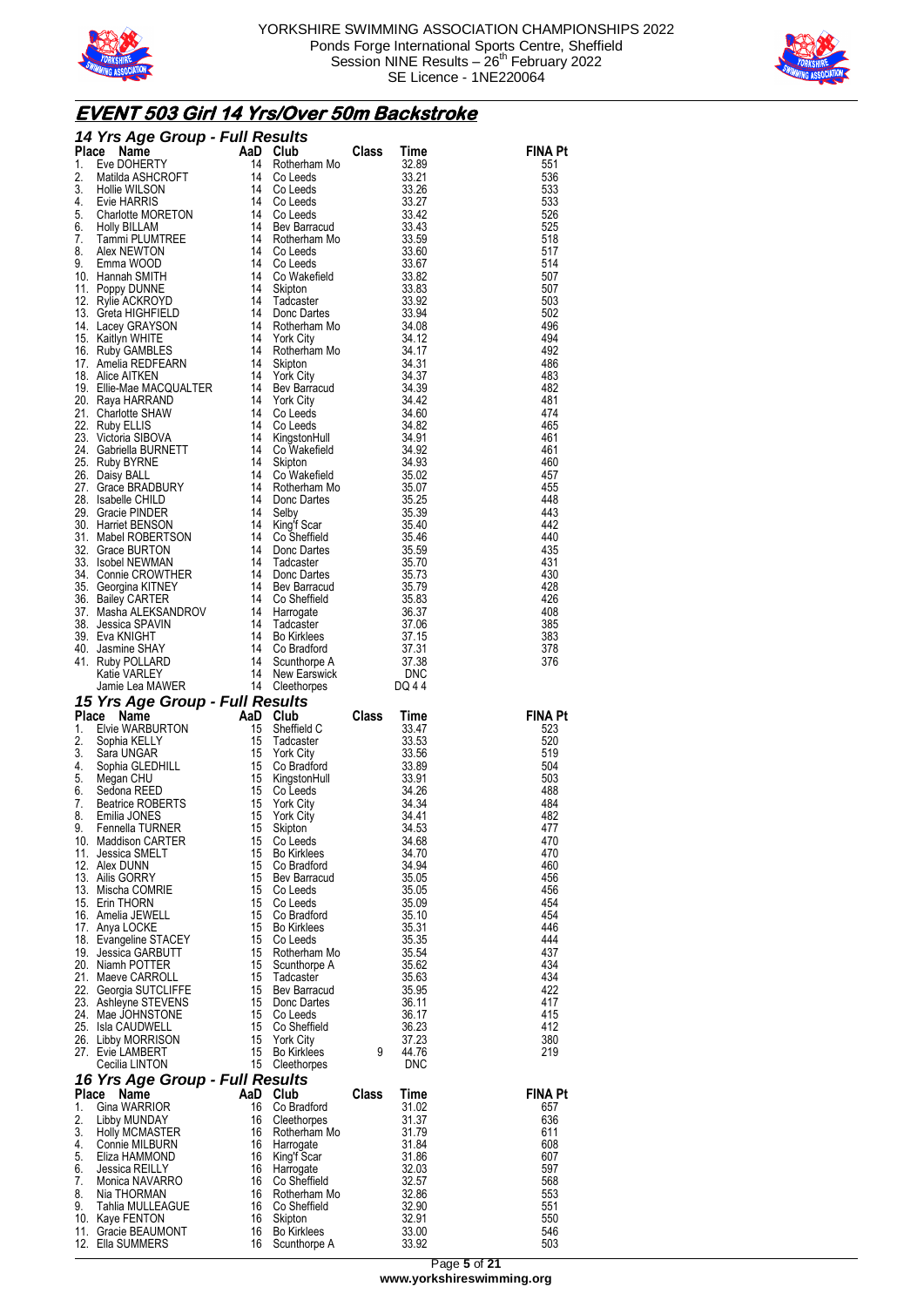



| 14.      | 13. Lily-Mae PRATT<br>Ruby KNIGHT                                      | 16<br>16                                                        | Skipton<br><b>Bo Kirklees</b>     |              | 34.16<br>34.19 | 492<br>491      |
|----------|------------------------------------------------------------------------|-----------------------------------------------------------------|-----------------------------------|--------------|----------------|-----------------|
|          | 15. Grace FOX                                                          | 16                                                              | King'f Scar                       |              | 34.40          | 482             |
|          | 16. Lucy TOWSE                                                         | 16                                                              | KingstonHull                      |              | 34.48          | 479             |
|          | 17. Heidi FOTHERGILL<br>18. Isabel FARMER                              | 16<br>16                                                        | Team Jorvik<br><b>Bo Kirklees</b> |              | 34.70<br>34.71 | 470<br>469      |
|          | 19. Sophia PASHLEY                                                     | 16                                                              | Rotherham Mo                      |              | 34.97          | 459             |
|          | 20. Kloe EADE                                                          | 16                                                              | <b>Bo Barnsley</b>                |              | 36.22          | 413             |
|          | 21. Kira OLDROYD                                                       | 16                                                              | Kippax                            |              | 36.30          | 410             |
|          | 22. Jessica MCCOLLIN                                                   |                                                                 | 16 KingstonHull                   |              | 36.46          | 405             |
|          | 17 Yrs/Over Age Group - Full Results                                   |                                                                 |                                   |              |                |                 |
|          | Place<br>Name                                                          | AaD Club                                                        |                                   | <b>Class</b> | Time           | <b>FINA Pt</b>  |
| 1.       | Abigail JOLLEY                                                         | 20                                                              | Leeds Uni                         |              | 30.34          | 703             |
| 2.       | Mollie GARRATT                                                         | 18                                                              | <b>York City</b>                  |              | 30.35          | 702             |
| 3.       | Georgina CHADWICK                                                      | 18                                                              | Co Sheffield                      |              | 30.53          | 690             |
| 4.<br>5. | Ellie WALKER                                                           | 21<br>17                                                        | Tadcaster                         |              | 31.04<br>31.86 | 656             |
| 6.       | Charlotte DENIZ                                                        | 21                                                              | <b>York City</b><br>Co Wakefield  |              | 32.10          | 607<br>593      |
| 7.       | Bethany JORDAN<br><b>Beth HALL</b>                                     | 17                                                              | Cleethorpes                       |              | 32.34          | 580             |
| 8.       | Emma MOORE                                                             | 20                                                              | Harrogate                         |              | 32.90          | 551             |
| 9.       | Paige FENTON                                                           | 19                                                              | Skipton                           |              | 32.92          | 550             |
|          | 10. Francesca CROCKER                                                  | 22                                                              | Co Sheffield                      |              | 33.15          | 539             |
|          | 11. Tabitha BROWNING                                                   | 17                                                              | Tadcaster                         |              | 33.18          | 537             |
|          | 12. Louisa IBBERSON                                                    | 17                                                              | Harrogate                         |              | 33.29          | 532             |
|          | 13. Lissie BURBIDGE                                                    | 19                                                              | Co Sheffield                      |              | 33.33          | 530             |
|          | 14. Niamh BOULDING<br>15. Libby WALKER                                 | 20<br>17                                                        | <b>Bo Kirklees</b><br>Tadcaster   |              | 33.34<br>33.38 | 529<br>528      |
|          | 16. Chloe HIRST                                                        | 19                                                              | <b>Bo Kirklees</b>                |              | 33.46          | 524             |
|          | 17. Amelia OSBORNE                                                     | 17                                                              | Rotherham Mo                      |              | 33.57          | 519             |
|          | 18. Marise GARBUTT                                                     | 20                                                              | Armthorpe                         |              | 33.61          | 517             |
|          | 19. Amelia PETERS                                                      | 18                                                              | New Earswick                      |              | 33.63          | 516             |
|          | 20. Amy PARKER                                                         | 18                                                              | Northall'ton                      |              | 33.68          | 514             |
|          | 21. Agatha SCOTT                                                       | 17                                                              | Harrogate                         |              | 33.69          | 513             |
|          | 22. Abigail NAYLOR                                                     | 17<br>18                                                        | Bo Kirklees                       |              | 33.74          | 511             |
|          | 23. Isobel SHIMELLS<br>24. Rebecca WILKIN                              | 17                                                              | KingstonHull<br>Northall'ton      |              | 33.82<br>33.84 | 507<br>506      |
|          | 25. Cecilia DE NARDO                                                   | 17                                                              | Sheffield C                       |              | 33.97          | 501             |
|          | 26. Lotti RIDGWAY                                                      | 18                                                              | likley                            |              | 34.04          | 497             |
|          | 27. Holly STEADE                                                       | 20                                                              | Co Sheffield                      |              | 34.10          | 495             |
|          | 28. Macy YOXALL                                                        | 17                                                              | <b>Bo Barnsley</b>                |              | 34.21          | 490             |
|          | 29. Daisy GUTTRIDGE                                                    | 17                                                              | Rotherham Mo                      |              | -34.47         | 479             |
|          | 30. Rose CHENERY                                                       | 18                                                              | Sheffield C                       |              | 34.52          | 477             |
|          | 31. Rachel WHITWELL                                                    | 42<br>18                                                        | Pocklington                       |              | 34.56          | 475<br>471      |
|          | 32. Sally RUTLEDGE<br>32. Georgia LEE                                  | 17                                                              | <b>Bo Kirklees</b><br>Bo Barnsley |              | 34.66<br>34.66 | 471             |
|          | 34. Frankie NESS                                                       | 17                                                              | Adwick                            |              | 34.78          | 466             |
|          | 35. Allanah KIERAN                                                     | 17                                                              | KingstonHull                      |              | 34.81          | 465             |
|          | 36. Philippa THOMAS                                                    | 17                                                              | Sheffield C                       |              | 34.92          | 461             |
|          | 37. Lucy ELLIS                                                         | 17                                                              | Rotherham Mo                      |              | 34.94          | 460             |
|          | 38. Emily BROOK                                                        | 18                                                              | <b>Bo Kirklees</b>                |              | 35.03          | 456             |
|          | 39 Georgina CALVERT                                                    | 17                                                              | Scarborough                       |              | 35.33          | 445             |
|          | 40. Maisie DUNNE                                                       | 18                                                              | Skipton                           |              | 35.47          | 440             |
|          | 41. Charlotte CLARKE                                                   |                                                                 | Co Leeds<br>East Leeds            |              | 37.15<br>DNC   | 383             |
|          | Emily JONES<br>Amy PICKARD                                             |                                                                 | Co Leeds                          |              | DNC            |                 |
|          | <b>Clementine LOVEL</b>                                                | $\begin{array}{c} 10 \\ 17 \\ 28 \\ 17 \\ 19 \end{array}$<br>19 | Tadcaster                         |              | <b>DNC</b>     |                 |
|          | Combined Result - Multi-Classification by British Para-Swimming Points |                                                                 |                                   |              |                |                 |
| Place    | Name                                                                   | $AaD_{15}$                                                      | Club                              | <b>Class</b> | Time           | <b>BDPoints</b> |
| 1.       | Evie LAMBERT                                                           | 15                                                              | <b>Bo Kirklees</b>                | 9            | 44.76          | 375             |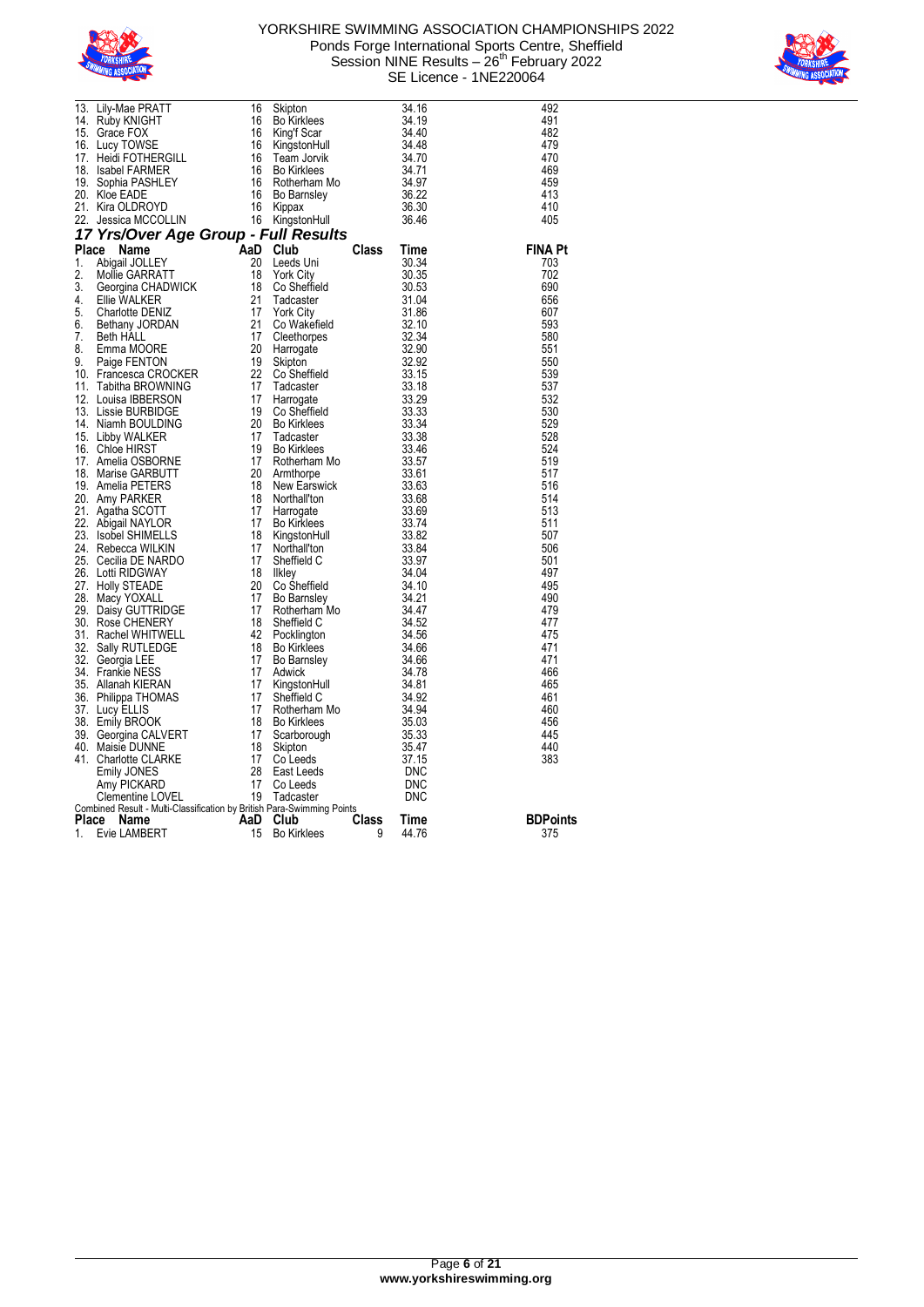



# **EVENT 504 Boy 14 Yrs/Over 50m Breaststroke**

|              | 14 Yrs Age Group - Full Results                                                                                                                                                                                                                 |                 |                                                                                                      |              |                                                                      |                       |
|--------------|-------------------------------------------------------------------------------------------------------------------------------------------------------------------------------------------------------------------------------------------------|-----------------|------------------------------------------------------------------------------------------------------|--------------|----------------------------------------------------------------------|-----------------------|
| <b>Place</b> | Name                                                                                                                                                                                                                                            | AaD             | Club                                                                                                 | <b>Class</b> | Time                                                                 | <b>FINA Pt</b>        |
| 1.<br>2.     | Maxwell FORD<br>Daniel RANSOM                                                                                                                                                                                                                   | 14<br>-14       | Co Leeds<br>Co Leeds                                                                                 |              | 33.84<br>33.92                                                       | 450<br>447            |
| 3.           | Daniel RANSOM<br>Benjamin DALE-WOOD 14<br>Joseph HALL<br>Robbie AMBLER 14<br>Jack COLLINS 14<br>14                                                                                                                                              |                 | Thirsk WH                                                                                            |              | 34.38                                                                | 430                   |
| 4.           |                                                                                                                                                                                                                                                 |                 | Co Leeds                                                                                             |              | 34.38<br>34.59                                                       | 422                   |
| 5.           |                                                                                                                                                                                                                                                 |                 | Co Bradford                                                                                          |              | 34.86                                                                | 412                   |
| 6.           |                                                                                                                                                                                                                                                 |                 | KingstonHull                                                                                         |              | 34.00<br>35.68<br>36.04                                              | 384                   |
| 7.<br>8.     | Jack COLLINS<br>Gabriel SHEPHERD<br>Oliver AUSTIN<br>Harry COCKBURN                                                                                                                                                                             | 14<br>14        | Harrogate                                                                                            |              |                                                                      | 373<br>370            |
| 9.           |                                                                                                                                                                                                                                                 | 14              | Bo Barnsley<br>Skipton                                                                               |              | 36.12<br>ی ہ ۔<br>36.18<br>36.48                                     | 368                   |
|              | 10. Louie ENNIS                                                                                                                                                                                                                                 | 14              | Chapeltown                                                                                           |              |                                                                      | 359                   |
|              | 11. Oliver MAYGER                                                                                                                                                                                                                               | 14              | Thirsk WH                                                                                            |              | 36.57                                                                | 357                   |
|              | 11. Louie NIGHTINGALE<br>13. Alfie CHARLTON<br>14. Jos DALY                                                                                                                                                                                     | 14              | Donc Dartes                                                                                          |              | 36.57<br>36.58<br>36.58<br>36.79<br>36.98<br>37.06                   | 357                   |
|              |                                                                                                                                                                                                                                                 | 14              | Harrogate                                                                                            |              |                                                                      | 357                   |
|              |                                                                                                                                                                                                                                                 |                 | Cleethorpes<br>Chapeltown<br>New Earswick                                                            |              |                                                                      | 350<br>345            |
|              |                                                                                                                                                                                                                                                 |                 |                                                                                                      |              |                                                                      | 343                   |
|              |                                                                                                                                                                                                                                                 |                 | Co Leeds                                                                                             |              | 37.09                                                                | 342                   |
|              |                                                                                                                                                                                                                                                 |                 | Co Bradford                                                                                          |              | رن.<br>37.27<br>37.32                                                | 337                   |
|              |                                                                                                                                                                                                                                                 |                 | Stocksbridge                                                                                         |              |                                                                      | 336                   |
|              |                                                                                                                                                                                                                                                 |                 | Co Leeds<br>Donc Dartes                                                                              |              | 37.39<br>37.43                                                       | 334<br>333            |
|              | 3. Alfie Christian Communication of the DALY<br>5. Elliot ROBERTS-CUTTS<br>6. Michael MAKAHAMADZE<br>7. Zach CROWTHER<br>7. Tach CROWTHER<br>9. Patrick NEILL<br>20. Charlie HINSON<br>21. Harrison MASKREY<br>21. Mathew JUST<br>23. Maciej BA |                 | Co Leeds                                                                                             |              | 37.53                                                                | 330                   |
|              |                                                                                                                                                                                                                                                 |                 | Donc Dartes<br>Co Sheffield                                                                          |              | 37.78                                                                | 324                   |
|              |                                                                                                                                                                                                                                                 |                 |                                                                                                      |              | 37.76<br>37.86<br>38.13                                              | 322                   |
|              |                                                                                                                                                                                                                                                 |                 | Co Leeds                                                                                             |              |                                                                      | 315                   |
|              |                                                                                                                                                                                                                                                 |                 | Co Leed<br>Skipton<br>Thirsk WH<br>Thinsaster                                                        |              | 38.38                                                                | 309<br>305            |
|              |                                                                                                                                                                                                                                                 |                 |                                                                                                      |              |                                                                      | 300                   |
|              | 26. Sam WINDOW<br>29. Samuel JACKSON<br>30. Yonas MEKONEN                                                                                                                                                                                       |                 | Bo Kirklees                                                                                          |              | 38.38<br>38.53<br>38.75<br>38.93<br>39.02<br>39.11<br>39.26<br>39.49 | 296                   |
|              |                                                                                                                                                                                                                                                 |                 | <b>Bo Kirklees</b>                                                                                   |              |                                                                      | 294                   |
|              | 31. Noah BROWN                                                                                                                                                                                                                                  | 14              | Donc Dartes                                                                                          |              |                                                                      | 292                   |
|              | 32. Ollie TRANMER                                                                                                                                                                                                                               |                 | Rotherham Mo                                                                                         |              |                                                                      | 288                   |
|              | 33. Yassin ELSHAZLY                                                                                                                                                                                                                             |                 |                                                                                                      |              | - 40.03                                                              | 283<br>272            |
|              |                                                                                                                                                                                                                                                 |                 | 14 Rothernam<br>14 Co Leeds<br>14 Harrogate<br>14 Bo Kirklee:<br>14 Stocksbrid<br><b>Bo Kirklees</b> |              | - 40.13                                                              | 270                   |
|              |                                                                                                                                                                                                                                                 |                 | Stocksbridge                                                                                         |              | - 40.68                                                              | 259                   |
|              | 33. Tassin LLCH<br>34. Kyle WAREHAM<br>35. Jimmy WILLIAMS<br>36. Christopher BARNETT 14<br>Joseph RAYE 14<br>14<br>14                                                                                                                           |                 | Bev Barracud                                                                                         |              | DNC                                                                  |                       |
|              | Ethan POTTER                                                                                                                                                                                                                                    |                 | 14 Co Sheffield                                                                                      |              | <b>DNC</b>                                                           |                       |
|              | 15 Yrs Age Group - Full Results                                                                                                                                                                                                                 |                 |                                                                                                      |              |                                                                      |                       |
| Place<br>1.  | Name<br>George BROOKS                                                                                                                                                                                                                           | AaD<br>15       | Club<br>Co Leeds                                                                                     | <b>Class</b> | Time<br>31.54                                                        | <b>FINA Pt</b><br>556 |
|              |                                                                                                                                                                                                                                                 | 15              |                                                                                                      |              |                                                                      | 520                   |
|              |                                                                                                                                                                                                                                                 |                 |                                                                                                      |              |                                                                      |                       |
| 2.<br>3.     | Callum BROADHEAD<br>Sean SMITH                                                                                                                                                                                                                  | 15              | Donc Dartes                                                                                          |              | 32.26                                                                | 518                   |
| 4.           |                                                                                                                                                                                                                                                 | 15              |                                                                                                      |              |                                                                      | 490                   |
| 5.           |                                                                                                                                                                                                                                                 | 15              |                                                                                                      |              |                                                                      | 484                   |
| 6.           | Joseph LEVISON<br>Jack FINNIE<br>Blake PRICE                                                                                                                                                                                                    | - 15            |                                                                                                      |              |                                                                      | 475                   |
| 7.           | Jacob BROWN                                                                                                                                                                                                                                     | - 15            |                                                                                                      |              | 32.26<br>32.31<br>32.91<br>33.03<br>33.25<br>33.37                   | 470                   |
| 8.<br>9.     |                                                                                                                                                                                                                                                 |                 | <b>Suite</b><br>Skipton<br>Rotherham Mo<br>Pridlington<br>Pridlington                                |              | 33.63                                                                | 459<br>429            |
|              | Alexander MCCALLUM 15<br>Nicholas HONEYBONE 15<br>10. Samuel SMITH                                                                                                                                                                              | 15              | Donc Dartes<br>Skipton                                                                               |              | 34.40<br>34.41                                                       | 428                   |
| 11.          | Jamie BLEANCH                                                                                                                                                                                                                                   |                 | <b>York City</b>                                                                                     |              | 34.62                                                                | 421                   |
|              | 12. Zach BEATTIE                                                                                                                                                                                                                                | $\frac{15}{15}$ | <b>Bo Kirklees</b>                                                                                   |              | -34.69                                                               | 418                   |
| 13.          | Jack MCCLELLAND                                                                                                                                                                                                                                 | 15              | <b>Bo Kirklees</b>                                                                                   |              | 34.96                                                                | 408                   |
|              | 14. Isaac STABLER<br>15. Jared ALMOND                                                                                                                                                                                                           | 15<br>15        | York City                                                                                            |              | 35.07                                                                | 405<br>389            |
|              | 16. Kourosh KHODAKHAH                                                                                                                                                                                                                           | 15              | Bo Barnsley<br>Co Leeds                                                                              |              | 35.53<br>35.68                                                       | 384                   |
|              | 17. Max WALKER                                                                                                                                                                                                                                  | 15              | <b>Thirsk WH</b>                                                                                     |              | 35.88                                                                | 378                   |
|              | 18. Joshua MCCOLLIN                                                                                                                                                                                                                             | 15              | KingstonHull                                                                                         |              | 36.13                                                                | 370                   |
|              | 19. Layton THORPE                                                                                                                                                                                                                               |                 | 15 Scunthorpe A                                                                                      |              | 36.19                                                                | 368                   |
|              | 20. Will BYRAM                                                                                                                                                                                                                                  | 15              | 15 Co Wakefield                                                                                      |              | 36.29<br>36.59                                                       | 365<br>356            |
|              | 21. Benjamin WALKER<br>21. Nathan CARRINGTON                                                                                                                                                                                                    | 15              | Stocksbridge<br><b>York City</b>                                                                     |              | 36.59                                                                | 356                   |
|              | 23 Harrison DEEKS                                                                                                                                                                                                                               |                 | 15 Rotherham Mo                                                                                      |              | 36.71                                                                | 353                   |
|              | 24. Ben WILLIAMS                                                                                                                                                                                                                                |                 | 15 Pocklington                                                                                       |              | 36.77                                                                | 351                   |
|              | 25. Oliver WHITTLESTON                                                                                                                                                                                                                          |                 | 15 Co Leeds                                                                                          |              | 36.96                                                                | 346                   |
|              | 26. Jack AZEMAR-BATTLE                                                                                                                                                                                                                          |                 | 15 Bingley                                                                                           |              | 37.05                                                                | 343                   |
|              | 27. Michael WALL<br>28. Jonathan MONKS                                                                                                                                                                                                          | 15              | 15 Bridlington<br>Adwick                                                                             |              | 37.42<br>37.58                                                       | 333<br>329            |
|              | 29. Theodore BROWN                                                                                                                                                                                                                              | 15              | Whitby                                                                                               |              | 37.64                                                                | 327                   |
|              | 30. James WILKIN                                                                                                                                                                                                                                |                 | 15 Northall'ton                                                                                      |              | 37.77                                                                | 324                   |
|              | 31. George PLUMRIDGE                                                                                                                                                                                                                            |                 | 15 Bev Barracud                                                                                      |              | 37.92                                                                | 320                   |
|              | 32. Jacob WHARTON                                                                                                                                                                                                                               |                 | 15 Northall'ton                                                                                      |              | 38.07                                                                | 316                   |
|              | 33 Oscar HOBSON<br>34. Miles KINLEN                                                                                                                                                                                                             |                 | 15 Bradford<br>15 Co Sheffield                                                                       |              | 38.43<br>39.05                                                       | 307<br>293            |
|              | 35. Cole THOMPSON                                                                                                                                                                                                                               |                 | 15 Donc Dartes                                                                                       |              | 39.36                                                                | 286                   |
|              | 36. Thomas KERSHAW                                                                                                                                                                                                                              |                 | 15 Kippax                                                                                            |              | 39.94                                                                | 274                   |
|              | 37. James STARLING                                                                                                                                                                                                                              |                 | 15 KingstonHull                                                                                      |              | 40.61                                                                | 260                   |
|              | Toby MARSHALL                                                                                                                                                                                                                                   |                 | 15 Co Sheffield                                                                                      |              | <b>DNC</b>                                                           |                       |
|              | 16 Yrs Age Group - Full Results<br>Name                                                                                                                                                                                                         |                 | AaD Club                                                                                             |              |                                                                      |                       |
| Place<br>1.  | Daniel JACKSON                                                                                                                                                                                                                                  | 16              | <b>Bo Kirklees</b>                                                                                   | <b>Class</b> | Time<br>32.12                                                        | <b>FINA Pt</b><br>527 |
| 2.           | Archie NORTON                                                                                                                                                                                                                                   | 16              | Thirsk WH                                                                                            |              | 32.35                                                                | 516                   |
| 3.           | Keelan BEHAN                                                                                                                                                                                                                                    | 16              | Skipton                                                                                              |              | 32.57                                                                | 505                   |
| 4.           | <b>Finley MCNICHOLAS</b>                                                                                                                                                                                                                        | 16              | Stocksbridge                                                                                         |              | 32.87                                                                | 492                   |
| 5.<br>6.     | Callum NURSE<br>William OLIVER                                                                                                                                                                                                                  | 16<br>16        | Cleethorpes<br>Skipton                                                                               |              | 33.14<br>33.58                                                       | 480<br>461            |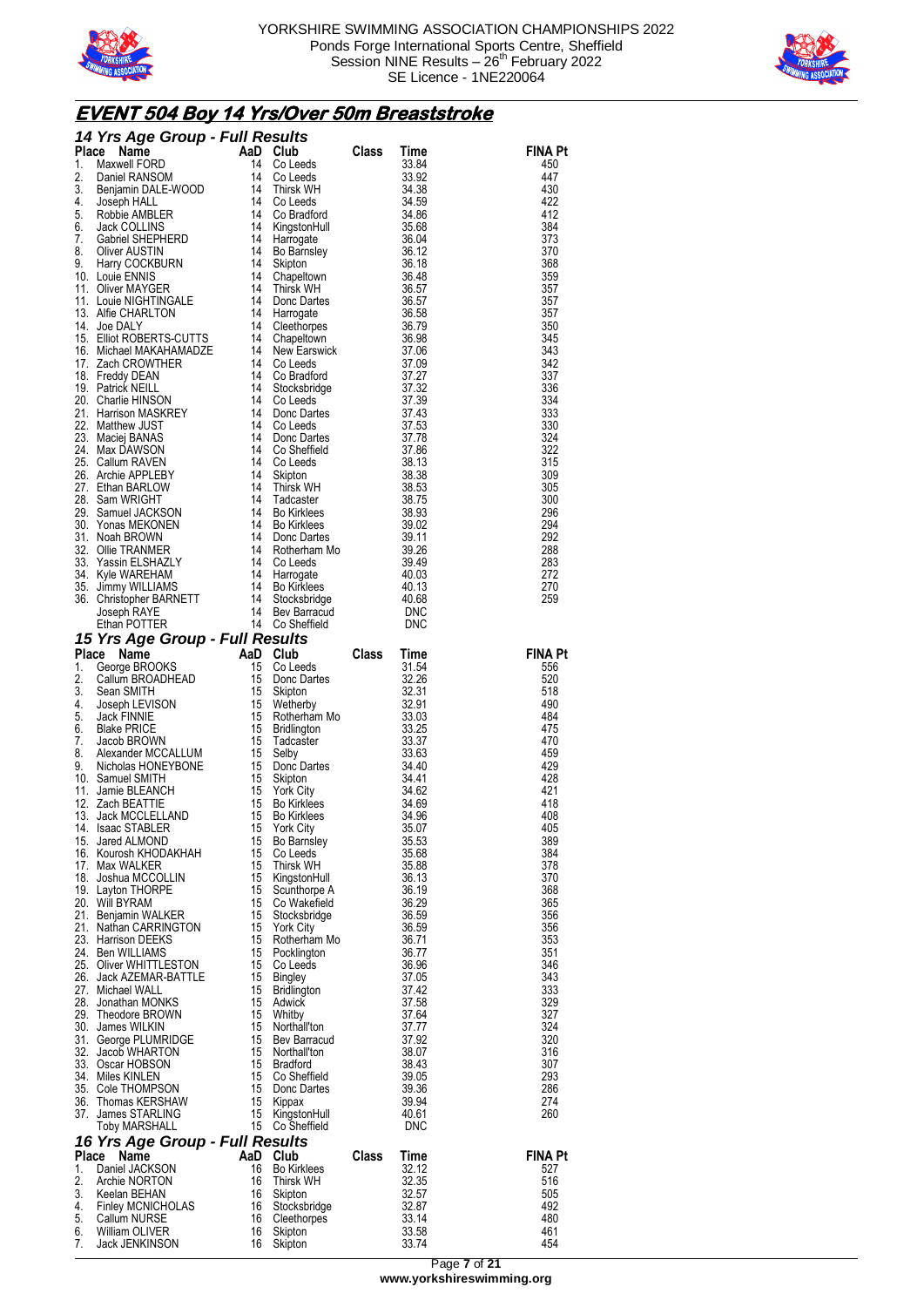



|              | 8. Cody INGRAM<br>16. Bo Bannsley<br>16. Mathew ROBERTS<br>16. Stanh GANDHI<br>10. Mathew ROBERTS<br>16. Go Leeds<br>16. Stocksbridge<br>12. Logan PRICE<br>16. Stocksbridge<br>12. Logan PRICE<br>16. Stocksbridge<br>16. Mathan DUAY<br>16. The Stoc           |          |                                  |       |                          | 454             |
|--------------|------------------------------------------------------------------------------------------------------------------------------------------------------------------------------------------------------------------------------------------------------------------|----------|----------------------------------|-------|--------------------------|-----------------|
|              |                                                                                                                                                                                                                                                                  |          |                                  |       |                          | 440<br>439      |
|              |                                                                                                                                                                                                                                                                  |          |                                  |       |                          | 436             |
|              |                                                                                                                                                                                                                                                                  |          |                                  |       |                          | 423             |
|              |                                                                                                                                                                                                                                                                  |          |                                  |       |                          | 421             |
|              |                                                                                                                                                                                                                                                                  |          |                                  |       |                          | 408<br>407      |
|              |                                                                                                                                                                                                                                                                  |          |                                  |       |                          | 399             |
|              |                                                                                                                                                                                                                                                                  |          |                                  |       |                          | 396             |
|              |                                                                                                                                                                                                                                                                  |          |                                  |       |                          | 383             |
|              |                                                                                                                                                                                                                                                                  |          |                                  |       |                          | 381<br>376      |
|              |                                                                                                                                                                                                                                                                  |          |                                  |       |                          | 373             |
|              |                                                                                                                                                                                                                                                                  |          |                                  |       |                          | 370             |
|              |                                                                                                                                                                                                                                                                  |          |                                  |       |                          | 365<br>361      |
|              |                                                                                                                                                                                                                                                                  |          |                                  |       |                          | 361             |
|              |                                                                                                                                                                                                                                                                  |          |                                  |       |                          | 359             |
|              |                                                                                                                                                                                                                                                                  |          |                                  |       |                          | 354             |
|              |                                                                                                                                                                                                                                                                  |          |                                  |       |                          | 353<br>348      |
|              |                                                                                                                                                                                                                                                                  |          |                                  |       |                          | 337             |
|              |                                                                                                                                                                                                                                                                  |          |                                  |       |                          | 334             |
|              |                                                                                                                                                                                                                                                                  |          |                                  |       |                          | 328             |
|              |                                                                                                                                                                                                                                                                  |          |                                  |       |                          | 326<br>313      |
|              |                                                                                                                                                                                                                                                                  |          |                                  |       |                          | 305             |
|              |                                                                                                                                                                                                                                                                  |          |                                  |       |                          | 296             |
|              |                                                                                                                                                                                                                                                                  |          |                                  |       |                          | 296             |
|              |                                                                                                                                                                                                                                                                  |          |                                  |       |                          | 284             |
|              |                                                                                                                                                                                                                                                                  |          |                                  |       |                          |                 |
|              |                                                                                                                                                                                                                                                                  |          |                                  |       |                          |                 |
|              | Value RAOK<br>16 BolKirkless<br>16 BolKirkless<br>16 BolKirkless<br>16 BolKirkless<br>16 BolKirkless<br>16 BolKirkless<br>16 BolKirkless<br>20 44<br>16 BolKirkless<br>20 16<br>20 17<br>20 45<br>21 Exham SMITH<br>18 Skipton<br>20 21 East Leeds<br>20 46<br>2 |          |                                  |       |                          | <b>FINA Pt</b>  |
|              |                                                                                                                                                                                                                                                                  |          |                                  |       |                          | 702<br>684      |
|              |                                                                                                                                                                                                                                                                  |          |                                  |       |                          | 671             |
|              |                                                                                                                                                                                                                                                                  |          |                                  |       |                          | 611             |
|              |                                                                                                                                                                                                                                                                  |          |                                  |       |                          | 596             |
|              |                                                                                                                                                                                                                                                                  |          |                                  |       |                          | 591<br>586      |
|              |                                                                                                                                                                                                                                                                  |          |                                  |       |                          | 578             |
|              |                                                                                                                                                                                                                                                                  |          |                                  |       |                          | 573             |
|              |                                                                                                                                                                                                                                                                  |          |                                  |       |                          | 571<br>559      |
|              |                                                                                                                                                                                                                                                                  |          |                                  |       |                          | 559             |
|              |                                                                                                                                                                                                                                                                  |          |                                  |       |                          | 557             |
|              |                                                                                                                                                                                                                                                                  |          |                                  |       |                          | 556             |
|              |                                                                                                                                                                                                                                                                  |          |                                  |       |                          | 550<br>542      |
|              |                                                                                                                                                                                                                                                                  |          |                                  |       |                          | 540             |
|              |                                                                                                                                                                                                                                                                  |          |                                  |       |                          | 531             |
|              |                                                                                                                                                                                                                                                                  |          |                                  |       |                          | 521<br>517      |
|              | 21. Matthew GRAY 22                                                                                                                                                                                                                                              |          | Co Leeds                         |       | 32.39                    | 514             |
|              | 22. Matthew BLAIN                                                                                                                                                                                                                                                | 18       | KingstonHull                     |       | 32.41                    | 513             |
| 23.          | Jack SENIOR                                                                                                                                                                                                                                                      | 18       | Co Leeds                         |       | 32.47                    | 510             |
|              | 23. Blaine UNDERWOOD<br>25. Lewis BAKER                                                                                                                                                                                                                          | 18<br>18 | <b>Bo Barnsley</b><br>Chapeltown |       | 32.47<br>32.55           | 510<br>506      |
|              | 26. Luke CLEGG                                                                                                                                                                                                                                                   | 17       | <b>Bo Kirklees</b>               |       | 32.57                    | 505             |
|              | 27. Fraser BUXTON                                                                                                                                                                                                                                                | 18       | Co Bradford                      |       | 32.58                    | 505             |
|              | 27. Harry HAWKETT<br>29. Oliver WINTER                                                                                                                                                                                                                           | 17<br>17 | Tadcaster<br>Stocksbridge        |       | 32.58<br>32.63           | 505<br>502      |
|              | 30. Thomas BERGMANN                                                                                                                                                                                                                                              | 17       | Co Sheffield                     |       | 32.83                    | 493             |
|              | 31. Elliott WATKINS                                                                                                                                                                                                                                              | 17       | Tadcaster                        |       | 33.03                    | 484             |
|              | 32. Luke BOOTH                                                                                                                                                                                                                                                   | 17       | Rotherham Mo                     |       | 33.10                    | 481             |
|              | 33. Roman WALLACE<br>34. Cohen STEPHENSON                                                                                                                                                                                                                        | 18<br>17 | <b>Bo Barnsley</b><br>Co Leeds   |       | 33.13<br>33.23           | 480<br>476      |
|              | 35. Adham SHAABAN                                                                                                                                                                                                                                                | 17       | Tadcaster                        |       | 33.39                    | 469             |
|              | 36. William BACON                                                                                                                                                                                                                                                | 17       | Co Leeds                         |       | 33.60                    | 460             |
|              | 37. Ben TOWSE<br>38. Daniel BARRON                                                                                                                                                                                                                               | 19<br>17 | Pocklington<br>Northall'ton      |       | 33.81<br>33.89           | 452<br>448      |
|              | 39. Oscar BLANCHARD                                                                                                                                                                                                                                              | 17       | Cleethorpes                      |       | 33.97                    | 445             |
|              | 40. Owen GARSIDES                                                                                                                                                                                                                                                | 21       | KingstonHull                     | 14    | 34.80                    | 414             |
|              | 41. Callum MAWSON                                                                                                                                                                                                                                                | 17       | Co Bradford                      |       | 35.27                    | 398             |
|              | 42. Daniel BAILEY<br>43. Bradley WILSON                                                                                                                                                                                                                          | 19<br>17 | Donc Dartes<br>Chapeltown        |       | 35.36<br>35.48           | 395<br>391      |
|              | 44. Kalum SMART                                                                                                                                                                                                                                                  | 18       | <b>Bo Barnsley</b>               |       | 36.17                    | 369             |
|              | 45. Makyle KHAN                                                                                                                                                                                                                                                  | 17       | Stocksbridge                     |       | 36.33                    | 364             |
|              | 46. William BROWNING                                                                                                                                                                                                                                             | 20       | Tadcaster                        | 14    | 1:01.19                  | 76              |
|              | <b>James BARKER</b><br>Cameron RHODES                                                                                                                                                                                                                            | 19<br>17 | New Earswick<br>Rotherham Mo     |       | <b>DNC</b><br><b>DNC</b> |                 |
|              | Barnaby HOWARTH-OSBORN                                                                                                                                                                                                                                           | 18       | Co Sheffield                     |       | <b>DNC</b>               |                 |
| <b>Place</b> | Combined Result - Multi-Classification by British Para-Swimming Points<br>Name                                                                                                                                                                                   | AaD      | Club                             | Class | Time                     | <b>BDPoints</b> |
| 1.           | Owen GARSIDES                                                                                                                                                                                                                                                    | 21       | KingstonHull                     | 14    | 34.80                    | 565             |
| 2.           | William BROWNING                                                                                                                                                                                                                                                 | 20       | Tadcaster                        | 14    | 1:01.19                  | 104             |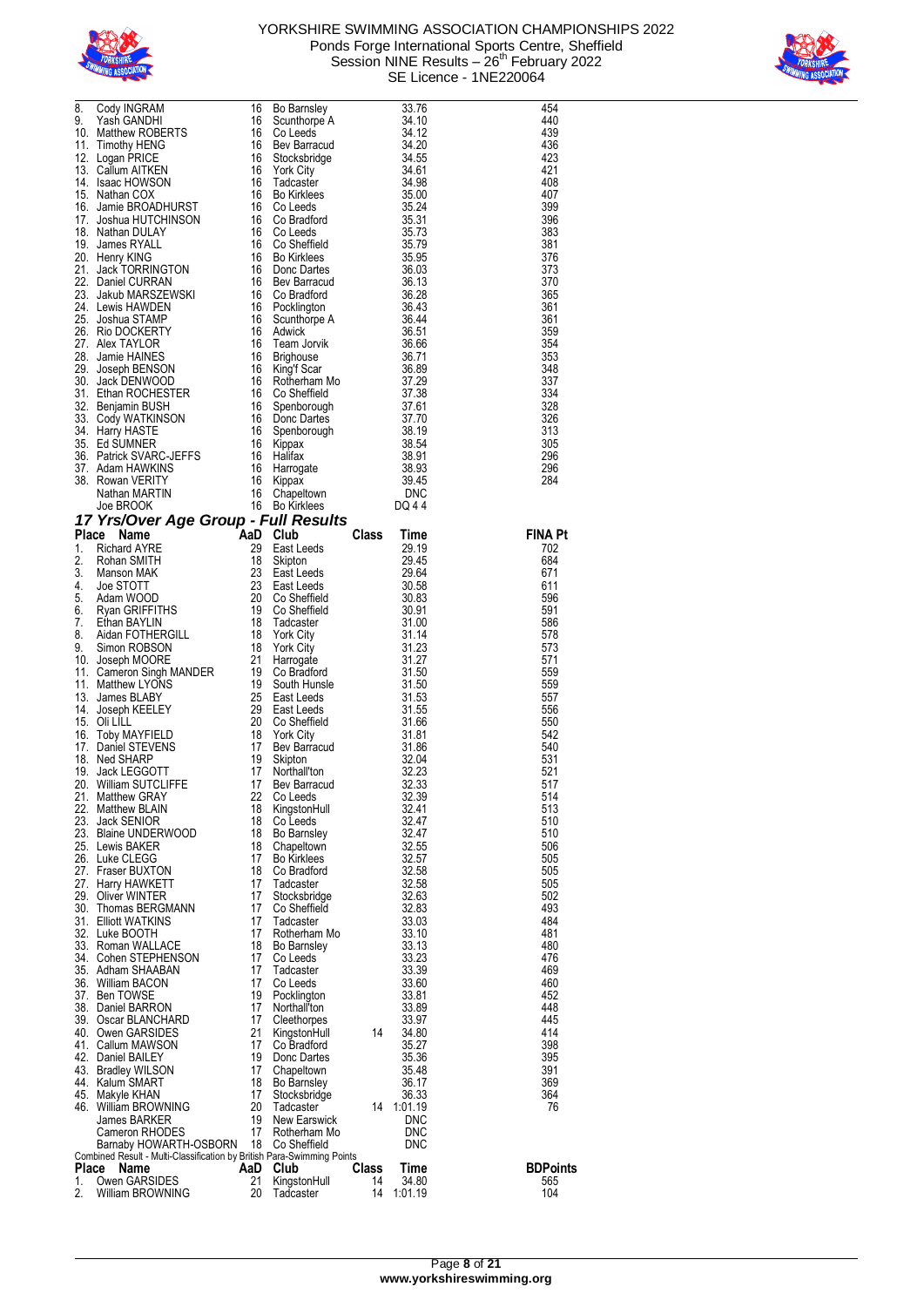



# **EVENT 505 Girl 10/13 Yrs 50m Breaststroke**

| 10/11 Yrs Age Group - Full Results                                                                                                                                                                                                                                                                 |          |                                                                                                                                            |                         |                       |
|----------------------------------------------------------------------------------------------------------------------------------------------------------------------------------------------------------------------------------------------------------------------------------------------------|----------|--------------------------------------------------------------------------------------------------------------------------------------------|-------------------------|-----------------------|
|                                                                                                                                                                                                                                                                                                    |          |                                                                                                                                            |                         | <b>FINA Pt</b><br>310 |
|                                                                                                                                                                                                                                                                                                    |          |                                                                                                                                            |                         | 307                   |
|                                                                                                                                                                                                                                                                                                    |          |                                                                                                                                            |                         | 304                   |
|                                                                                                                                                                                                                                                                                                    |          |                                                                                                                                            |                         | 298                   |
|                                                                                                                                                                                                                                                                                                    |          |                                                                                                                                            |                         | 270<br>254            |
|                                                                                                                                                                                                                                                                                                    |          |                                                                                                                                            |                         | 253                   |
|                                                                                                                                                                                                                                                                                                    |          |                                                                                                                                            |                         | 251                   |
|                                                                                                                                                                                                                                                                                                    |          |                                                                                                                                            |                         | 250                   |
|                                                                                                                                                                                                                                                                                                    |          |                                                                                                                                            |                         | 241<br>233            |
|                                                                                                                                                                                                                                                                                                    |          |                                                                                                                                            |                         | 230                   |
|                                                                                                                                                                                                                                                                                                    |          |                                                                                                                                            |                         | 229                   |
|                                                                                                                                                                                                                                                                                                    |          |                                                                                                                                            |                         | 224<br>219            |
|                                                                                                                                                                                                                                                                                                    |          |                                                                                                                                            |                         | 217                   |
|                                                                                                                                                                                                                                                                                                    |          |                                                                                                                                            |                         | 216                   |
|                                                                                                                                                                                                                                                                                                    |          |                                                                                                                                            |                         | 213                   |
|                                                                                                                                                                                                                                                                                                    |          |                                                                                                                                            |                         | 212<br>210            |
|                                                                                                                                                                                                                                                                                                    |          |                                                                                                                                            |                         | 205                   |
|                                                                                                                                                                                                                                                                                                    |          |                                                                                                                                            |                         | 204                   |
|                                                                                                                                                                                                                                                                                                    |          |                                                                                                                                            |                         | 203<br>200            |
|                                                                                                                                                                                                                                                                                                    |          |                                                                                                                                            |                         | 196                   |
|                                                                                                                                                                                                                                                                                                    |          |                                                                                                                                            |                         | 195                   |
|                                                                                                                                                                                                                                                                                                    |          |                                                                                                                                            |                         | 195                   |
|                                                                                                                                                                                                                                                                                                    |          |                                                                                                                                            |                         | 192<br>188            |
|                                                                                                                                                                                                                                                                                                    |          |                                                                                                                                            |                         | 182                   |
|                                                                                                                                                                                                                                                                                                    |          |                                                                                                                                            |                         | 180                   |
|                                                                                                                                                                                                                                                                                                    |          |                                                                                                                                            |                         | 179                   |
|                                                                                                                                                                                                                                                                                                    |          |                                                                                                                                            |                         | 179<br>179            |
|                                                                                                                                                                                                                                                                                                    |          |                                                                                                                                            |                         | 169                   |
|                                                                                                                                                                                                                                                                                                    |          |                                                                                                                                            |                         | 166                   |
|                                                                                                                                                                                                                                                                                                    |          |                                                                                                                                            |                         | 162<br>161            |
|                                                                                                                                                                                                                                                                                                    |          |                                                                                                                                            |                         | 160                   |
|                                                                                                                                                                                                                                                                                                    |          |                                                                                                                                            |                         |                       |
|                                                                                                                                                                                                                                                                                                    |          |                                                                                                                                            |                         |                       |
|                                                                                                                                                                                                                                                                                                    |          |                                                                                                                                            |                         |                       |
|                                                                                                                                                                                                                                                                                                    |          |                                                                                                                                            |                         |                       |
|                                                                                                                                                                                                                                                                                                    |          |                                                                                                                                            |                         | <b>FINA Pt</b>        |
| 10/11 Vrs Age Group - Full Results<br>10/11 Vrs Age Group - Full Results<br>11 Southwear Three Manney and Sunday Time<br>11 Southweak 43.45<br>11 Southweak 44.48<br>4. Gabrella COLE 11 View Sheffield<br>6. Gabrella COLE 11 Southweak 4                                                         |          |                                                                                                                                            | Time<br>38.76           | 436                   |
|                                                                                                                                                                                                                                                                                                    |          |                                                                                                                                            |                         | 433                   |
|                                                                                                                                                                                                                                                                                                    |          |                                                                                                                                            | ی دی<br>38.86<br>39.06  | 426                   |
|                                                                                                                                                                                                                                                                                                    |          |                                                                                                                                            | 40.03<br>- 40.46        | 396<br>383            |
|                                                                                                                                                                                                                                                                                                    |          | <b>BSUITS</b><br><b>Club</b><br>Bo Kirklees<br>Sheffield C<br>Harrogate<br>Tadcaster<br>Bev Barracud<br>Collected<br>Collected<br>Co Leeds | 40.94                   | 370                   |
|                                                                                                                                                                                                                                                                                                    |          |                                                                                                                                            |                         | 366                   |
|                                                                                                                                                                                                                                                                                                    |          | Co Leeds                                                                                                                                   | 41.10<br>41.42<br>41.47 | 357<br>356            |
| Faye MATHIE<br><b>12 Yrs Age Group - Full Results<br/> Place Name LUMLEY<br/> 1. Poppy NUTTMAN<br/> 1. Poppy NUTTMAN<br/> 1. Stars HOLIT<br/> 1. Stars HOLIT<br/> 1. Lois CHILD<br/> 1. Consequence 12 Talcaster<br/> 5. Charlotte WILKINSON<br/> 6. Mei YUASA<br/> 7. Eve</b><br>10. Amelie ATKIN |          | Co Sheffield<br>Co Leeds<br>Tadcaster<br>12 Cleethorpes                                                                                    | 41.94                   | 344                   |
| 11. Evelyn NORVOCK                                                                                                                                                                                                                                                                                 | 12       | Co Sheffield                                                                                                                               | 41.96                   | 343                   |
| 12. Izzy WILLIAMS                                                                                                                                                                                                                                                                                  | 12       | Co Sheffield                                                                                                                               | 41.98                   | 343                   |
| 13. Ella JORDAN<br>14. Robyn HOWARD                                                                                                                                                                                                                                                                | 12       | Co Leeds<br>12 Co Leeds                                                                                                                    | 42.09<br>42.10          | 340<br>340            |
| 15. Alicia BERGER                                                                                                                                                                                                                                                                                  | 12       | Pocklington                                                                                                                                | 42.58                   | 329                   |
| 16. Georgina WILLIAMS                                                                                                                                                                                                                                                                              |          | 12 Pocklington                                                                                                                             | 42.79                   | 324                   |
| 17. Jessica WOODS                                                                                                                                                                                                                                                                                  | 12<br>12 | Co Leeds                                                                                                                                   | 42.94                   | 320                   |
| 18. Olivia WOOD<br>19. Amy HAGYARD                                                                                                                                                                                                                                                                 | 12       | Co Sheffield<br>Co Bradford                                                                                                                | 43.05<br>43.21          | 318<br>314            |
| 19. Eloise REDSHAW                                                                                                                                                                                                                                                                                 | 12       | Selby                                                                                                                                      | 43.21                   | 314                   |
| 21. Isabel HINKINS                                                                                                                                                                                                                                                                                 | 12       | KingstonHull                                                                                                                               | 43.41                   | 310                   |
| 22. Lexie GODDARD<br>23. Annabel GALBRAITH                                                                                                                                                                                                                                                         | 12       | Donc Dartes<br>12 Co Leeds                                                                                                                 | 43.54<br>44.09          | 307<br>296            |
| 24. Phoebe WEATHERILL                                                                                                                                                                                                                                                                              | 12       | Donc Dartes                                                                                                                                | 44.10                   | 296                   |
| 25. Kendall CUSWORTH                                                                                                                                                                                                                                                                               |          | 12 Bo Barnsley                                                                                                                             | 44.34                   | 291                   |
| 26. Lucy WAINWRIGHT                                                                                                                                                                                                                                                                                |          | 12 Co Leeds                                                                                                                                | 44.50<br>44.61          | 288<br>286            |
| 27. Scarlett CLARKSON<br>28. Mia TRAVIS-JONES                                                                                                                                                                                                                                                      | 12       | 12 Co Leeds<br>Co Leeds                                                                                                                    | 44.63                   | 285                   |
| 29. Lily ODDY                                                                                                                                                                                                                                                                                      | 12       | Skipton                                                                                                                                    | 44.65                   | 285                   |
| 30. Naomi BROADLEY                                                                                                                                                                                                                                                                                 | 12<br>12 | Co Wakefield<br>Co Sheffield                                                                                                               | 44.66<br>44.70          | 285                   |
| 31. Ava CRANFIELD<br>32. Grace WILSON                                                                                                                                                                                                                                                              | 12       | Selby                                                                                                                                      | 44.71                   | 284<br>284            |
| 33. Amelia WRIGHT                                                                                                                                                                                                                                                                                  | 12       | Harrogate                                                                                                                                  | 44.77                   | 283                   |
| 34. Layla WILSON                                                                                                                                                                                                                                                                                   | 12       | Scunthorpe A                                                                                                                               | 45.49                   | 269                   |
| 35. Megan CRUNKHORN<br>36. Hollie CLARKE                                                                                                                                                                                                                                                           | 12<br>12 | Sheffield C<br>Rotherham Mo                                                                                                                | 45.57<br>45.68          | 268<br>266            |
| 37. Ava BRADLEY                                                                                                                                                                                                                                                                                    |          | 12 Co Leeds                                                                                                                                | 45.82                   | 264                   |
| 38. Ella GRAY                                                                                                                                                                                                                                                                                      |          | 12 Bo Kirklees                                                                                                                             | 45.94                   | 262                   |
| 39. Ava MESSENGER                                                                                                                                                                                                                                                                                  | 12<br>12 | Co Wakefield                                                                                                                               | 46.42<br>47.00          | 254<br>244            |
| 40. Daisy DICKIE<br>41. Lillie HARDCASTLE<br>Gracie HINDE                                                                                                                                                                                                                                          | 12<br>12 | Sheffield C<br>Co Leeds<br>Rotherham Mo                                                                                                    | 47.84<br><b>DNC</b>     | 232                   |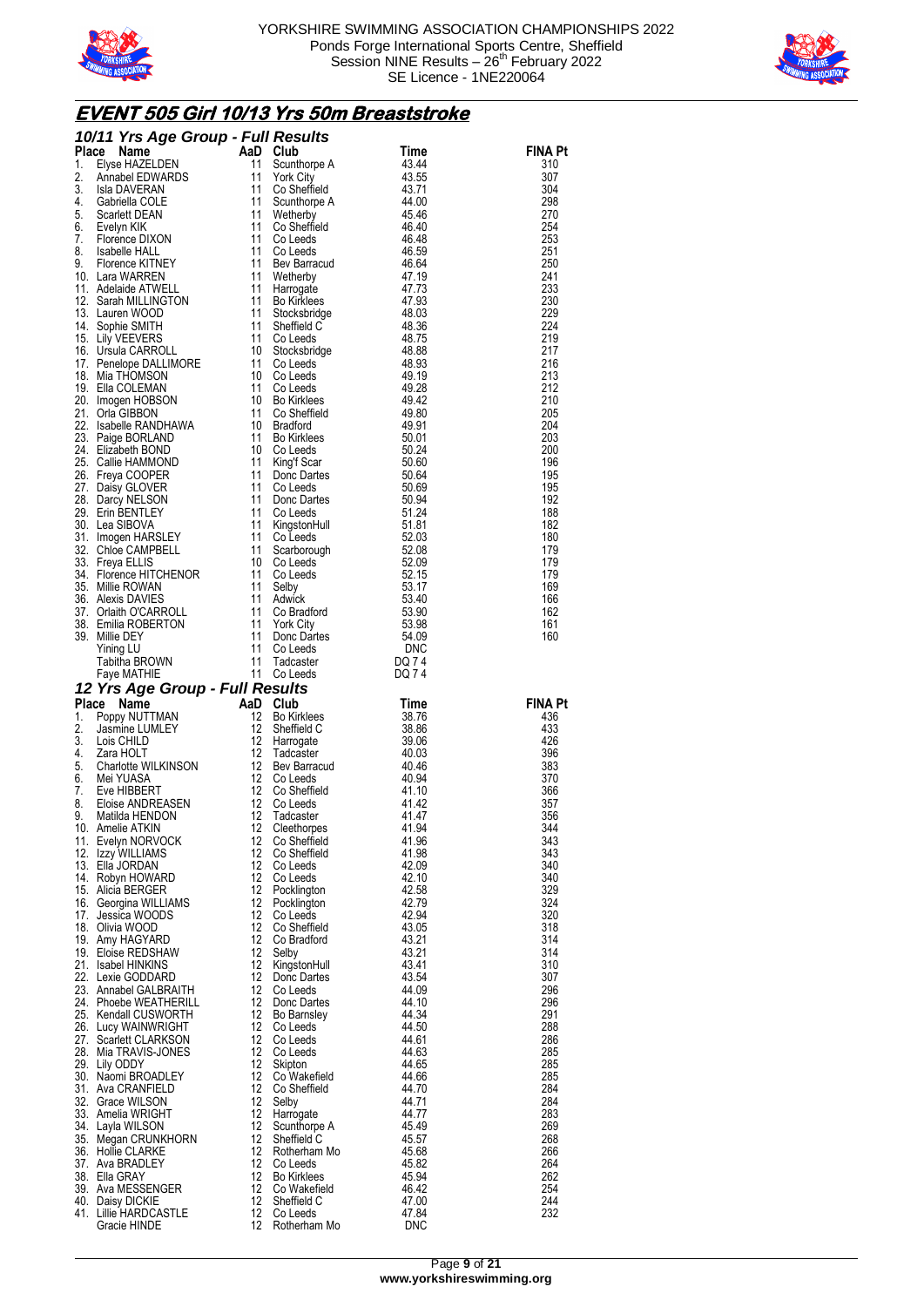



|                  | 13 Yrs Age Group - Full Results                                                                                                                                                                                                                         |    |                                               |                                                                                                                                                                      |                |
|------------------|---------------------------------------------------------------------------------------------------------------------------------------------------------------------------------------------------------------------------------------------------------|----|-----------------------------------------------|----------------------------------------------------------------------------------------------------------------------------------------------------------------------|----------------|
|                  | Place<br><b>Name</b>                                                                                                                                                                                                                                    |    | AaD Club                                      | <b>Time</b>                                                                                                                                                          | <b>FINA Pt</b> |
| 1.               | Millie THRELFALL                                                                                                                                                                                                                                        | 13 | Co Leeds                                      | 36.01                                                                                                                                                                | 544            |
| $\overline{2}$ . | Valeria PINERA-LEVITA 13                                                                                                                                                                                                                                |    | Co Leeds                                      | 36.56                                                                                                                                                                | 520            |
| 3.               |                                                                                                                                                                                                                                                         |    |                                               | 37.30                                                                                                                                                                | 489            |
| 4.               |                                                                                                                                                                                                                                                         |    |                                               | 37.34                                                                                                                                                                | 488            |
| 5.               |                                                                                                                                                                                                                                                         |    | Co Sheffield                                  | 37.35                                                                                                                                                                | 487            |
| 6.               | France Records<br>Hazel BLAIN<br>Hazel BLAIN<br>Annabel COOKE<br>Sienna CHUNG<br>Amelia BARRETT<br>The Cooke Cooke Cooke<br>The Cooke Cooke<br>The Cooke Cooke<br>The Cooke Cooke<br>The Cooke Cooke<br>The Cooke Cooke<br>The Cooke Cooke<br>The Cooke |    |                                               | 37.67                                                                                                                                                                | 475            |
|                  | o Seinia Chronic<br>7. Amelia BARRETT<br>8. Aira WILKINSON<br>9. Eloise HERBERT<br>10. Chloe MALONEY                                                                                                                                                    | 13 | KingstonHull                                  | 37.74                                                                                                                                                                | 472            |
|                  |                                                                                                                                                                                                                                                         | 13 | Co Leeds                                      | $38.41$<br>$38.77$<br>$38.91$<br>Co Leeds<br>Tadcaster 38.77<br>Co Leeds 38.91<br>Co Leeds 38.93<br>Selby 38.94<br>Co Sheffield 39.04<br>Co Sheffield 39.04<br>29.94 | 448            |
|                  |                                                                                                                                                                                                                                                         | 13 |                                               |                                                                                                                                                                      | 436            |
|                  |                                                                                                                                                                                                                                                         | 13 |                                               |                                                                                                                                                                      | 431            |
|                  | 11. Isabel HANDLEY                                                                                                                                                                                                                                      | 13 |                                               |                                                                                                                                                                      | 430            |
| 12.              | Olivia ROWAN                                                                                                                                                                                                                                            | 13 |                                               |                                                                                                                                                                      | 430            |
|                  | 13.   Willow HARRISON<br>13.   Cazia MARTIN                                                                                                                                                                                                             | 13 |                                               |                                                                                                                                                                      | 427            |
|                  |                                                                                                                                                                                                                                                         | 13 |                                               |                                                                                                                                                                      | 427            |
|                  | 15. Evie HOBSON                                                                                                                                                                                                                                         | 13 | <b>Co</b> Stremere<br>Donc Dartes<br>Bradford | $39.35$<br>$39.38$<br>$39.45$                                                                                                                                        | 417            |
|                  | 16. Isabelle KING                                                                                                                                                                                                                                       | 13 | Co Leeds                                      |                                                                                                                                                                      | 416            |
|                  |                                                                                                                                                                                                                                                         | 13 |                                               |                                                                                                                                                                      | 413            |
|                  | <b>10. ISBN 9768</b><br>17. Liliah VINCENT<br>19. Liliah VINCENT<br>19. Amelia DENHAM<br>20. Niamh DOBBS                                                                                                                                                | 13 | Co Leeds<br>Bo Barnsley<br>Co Leeds           | $\begin{array}{c} 39.45 \\ 39.57 \\ 39.76 \end{array}$                                                                                                               | 413            |
|                  |                                                                                                                                                                                                                                                         | 13 |                                               |                                                                                                                                                                      | 410            |
|                  |                                                                                                                                                                                                                                                         | 13 |                                               |                                                                                                                                                                      | 404            |
| 21.              | Sophie RAMSHAW                                                                                                                                                                                                                                          | 13 | Sheffield C<br>Sheffield C<br>Co Leeds        | 40.12                                                                                                                                                                | 393            |
|                  | 22. Amelie PEARCE<br>23. Caitlyn SMITH<br>24. Elizabeth DIXON<br>25. Keira DAYKIN<br>25. Ffion ELSBY-ADAMS                                                                                                                                              | 13 | Cleethorpes<br>Co Leeds                       | 40.18<br>40.18<br>40.34                                                                                                                                              | 391            |
|                  |                                                                                                                                                                                                                                                         | 13 |                                               |                                                                                                                                                                      | 387            |
|                  |                                                                                                                                                                                                                                                         | 13 | Co Leeds                                      | 40.41                                                                                                                                                                | 385            |
|                  |                                                                                                                                                                                                                                                         | 13 | Co Sheffield                                  | 40.43                                                                                                                                                                | 384            |
|                  |                                                                                                                                                                                                                                                         | 13 | Co Sheffield                                  | 40.43                                                                                                                                                                | 384            |
|                  | 27. Kennedy MATTHEWS<br>28. Isabella WRIGHT<br>29. Kiera BINNS<br>31. Megan TPANIC                                                                                                                                                                      | 13 | Donc Dartes                                   | 40.45                                                                                                                                                                | 383            |
|                  |                                                                                                                                                                                                                                                         | 13 | Skipton                                       | 40.54                                                                                                                                                                | 381            |
|                  |                                                                                                                                                                                                                                                         | 13 | Donc Dartes                                   | 40.61                                                                                                                                                                | 379            |
|                  |                                                                                                                                                                                                                                                         | 13 | Co Bradford                                   | 40.63                                                                                                                                                                | 378            |
| 31.              | Megan TRAVIS                                                                                                                                                                                                                                            | 13 | Co Leeds                                      | 40.66<br>40.97                                                                                                                                                       | 378            |
|                  | 32. Evie BRYANT                                                                                                                                                                                                                                         | 13 | Bev Barracud                                  |                                                                                                                                                                      | 369            |
|                  | 32. Evie District.<br>33. Tylan FLETCHER<br>24. Ahigail JAMES                                                                                                                                                                                           | 13 | Co Leeds                                      | 40.98                                                                                                                                                                | 369            |
|                  |                                                                                                                                                                                                                                                         | 13 | York City                                     | 41.65                                                                                                                                                                | 351            |
|                  | 35. Ava TURNER                                                                                                                                                                                                                                          | 13 | York City<br>Team Jorvik                      | 41.72                                                                                                                                                                | 349            |
|                  | 36. Millie DARRAND                                                                                                                                                                                                                                      | 13 |                                               | 41.89                                                                                                                                                                | 345            |
|                  | 37. Brooke OWEN                                                                                                                                                                                                                                         | 13 | Bo Barnsley                                   | 41.94                                                                                                                                                                | 344            |
|                  | 38. Amy HALLOWS                                                                                                                                                                                                                                         | 13 | Sheffield C                                   | 42.78                                                                                                                                                                | 324            |
|                  | 39. Millie HOLMES                                                                                                                                                                                                                                       | 13 | Harrogate                                     | 42.98                                                                                                                                                                | 320            |
|                  | 40. Emily SCHOFIELD                                                                                                                                                                                                                                     | 13 | Northall'ton                                  | 43.24                                                                                                                                                                | 314            |
|                  | 41. Pippa BENNETT                                                                                                                                                                                                                                       | 13 | Co Bradford                                   | 43.63                                                                                                                                                                | 305            |
|                  | Evie WOODS                                                                                                                                                                                                                                              | 13 | Co Leeds                                      | <b>DNC</b>                                                                                                                                                           |                |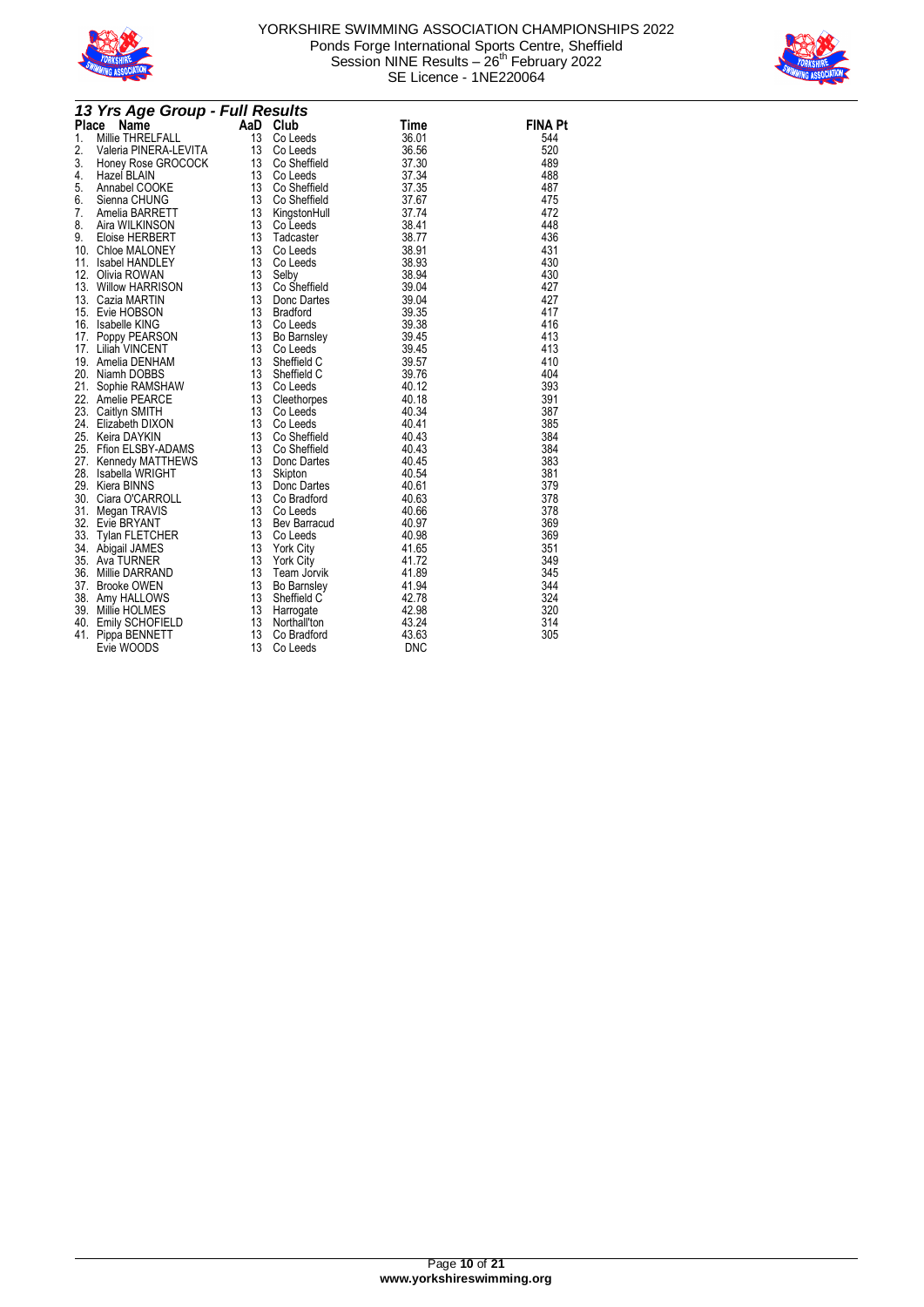



# **EVENT 506 Boy 10/13 Yrs 50m Butterfly**

|                      | 10/11 Yrs Age Group - Full Results                                                                                                                                                                                                                        |                |                                                                 |                                           |                       |
|----------------------|-----------------------------------------------------------------------------------------------------------------------------------------------------------------------------------------------------------------------------------------------------------|----------------|-----------------------------------------------------------------|-------------------------------------------|-----------------------|
|                      |                                                                                                                                                                                                                                                           |                |                                                                 |                                           | <b>FINA Pt</b><br>246 |
|                      |                                                                                                                                                                                                                                                           |                |                                                                 |                                           | 223                   |
|                      |                                                                                                                                                                                                                                                           |                |                                                                 |                                           | 209                   |
|                      |                                                                                                                                                                                                                                                           |                |                                                                 |                                           | 203<br>201            |
|                      |                                                                                                                                                                                                                                                           |                |                                                                 |                                           | 195                   |
|                      |                                                                                                                                                                                                                                                           |                |                                                                 |                                           | 187                   |
|                      |                                                                                                                                                                                                                                                           |                |                                                                 |                                           | 177<br>173            |
|                      |                                                                                                                                                                                                                                                           |                |                                                                 |                                           | 164                   |
|                      |                                                                                                                                                                                                                                                           |                |                                                                 |                                           | 160                   |
|                      |                                                                                                                                                                                                                                                           |                |                                                                 |                                           | 159<br>149            |
|                      |                                                                                                                                                                                                                                                           |                |                                                                 |                                           | 146                   |
|                      |                                                                                                                                                                                                                                                           |                |                                                                 |                                           | 142                   |
|                      |                                                                                                                                                                                                                                                           |                |                                                                 |                                           | 136                   |
|                      |                                                                                                                                                                                                                                                           |                |                                                                 |                                           | 134<br>130            |
|                      |                                                                                                                                                                                                                                                           |                |                                                                 |                                           | 129                   |
|                      |                                                                                                                                                                                                                                                           |                |                                                                 |                                           | 127                   |
|                      |                                                                                                                                                                                                                                                           |                |                                                                 |                                           | 124<br>122            |
|                      |                                                                                                                                                                                                                                                           |                |                                                                 |                                           | 121                   |
|                      |                                                                                                                                                                                                                                                           |                |                                                                 |                                           | 121                   |
|                      |                                                                                                                                                                                                                                                           |                |                                                                 |                                           | 119<br>119            |
|                      |                                                                                                                                                                                                                                                           |                |                                                                 |                                           | 112                   |
|                      |                                                                                                                                                                                                                                                           |                |                                                                 |                                           | 112                   |
|                      |                                                                                                                                                                                                                                                           |                |                                                                 |                                           | 112                   |
|                      |                                                                                                                                                                                                                                                           |                |                                                                 |                                           | 112<br>108            |
|                      |                                                                                                                                                                                                                                                           |                |                                                                 |                                           | 105                   |
|                      |                                                                                                                                                                                                                                                           |                |                                                                 |                                           | 102                   |
|                      |                                                                                                                                                                                                                                                           |                |                                                                 |                                           | 101<br>95             |
|                      |                                                                                                                                                                                                                                                           |                |                                                                 |                                           | 95                    |
|                      |                                                                                                                                                                                                                                                           |                |                                                                 |                                           | 91                    |
|                      |                                                                                                                                                                                                                                                           |                |                                                                 |                                           | 90                    |
|                      |                                                                                                                                                                                                                                                           |                |                                                                 |                                           | 87<br>85              |
|                      |                                                                                                                                                                                                                                                           |                |                                                                 |                                           | 81                    |
|                      |                                                                                                                                                                                                                                                           |                |                                                                 |                                           | 77                    |
|                      |                                                                                                                                                                                                                                                           |                |                                                                 |                                           | 77<br>68              |
|                      |                                                                                                                                                                                                                                                           |                |                                                                 |                                           |                       |
|                      |                                                                                                                                                                                                                                                           |                |                                                                 |                                           |                       |
|                      |                                                                                                                                                                                                                                                           |                |                                                                 |                                           |                       |
|                      |                                                                                                                                                                                                                                                           |                |                                                                 |                                           |                       |
|                      | 12 Yrs Age Group - Full Results                                                                                                                                                                                                                           |                |                                                                 |                                           |                       |
|                      | 10/11 Vrs Agre Group - Full Results<br>10/11 Vrs Agre Group - Full Results<br>11 Charles HALINGUEN<br>11 Co Sheffield<br>11 Co Sheffield<br>4. Archie ANLINGUEN<br>5. George HARRISON<br>5. George HARRISON<br>5. George HARRISON<br>6. George H<br>Place | AaD Club       |                                                                 | Time                                      | <b>FINA Pt</b>        |
|                      |                                                                                                                                                                                                                                                           |                |                                                                 | 32.94                                     | 309<br>293            |
|                      |                                                                                                                                                                                                                                                           |                |                                                                 |                                           | 267                   |
| 1.<br>2.<br>3.<br>4. | <b>COMPRESS THE CONSUMING THE CONSUMING THE CONSUMING SERVICE AND SERVE AND SERVE AND SERVE ALL ON SERVE AND SERVE AND SERVE AND SERVE AND SERVE AND SERVE AND SERVE AND SERVE AND SERVE A SERVE AND SERVE A SERVE A SERVE AND S</b>                      |                | SUITS<br>Club<br>Co Leeds<br>Co Sheffield<br>Skipton<br>Cinedas | 24.94<br>33.51<br>34.57<br>35.02<br>35.08 | 255                   |
|                      | 5. Lucas CHRISTIE<br>Shae BRYANT                                                                                                                                                                                                                          | 12             | 12 KingstonHull<br>Co Leeds                                     | 35.52<br>35.90                            | 246<br>238            |
|                      | 7. Harry BROWN                                                                                                                                                                                                                                            | 12             | King'f Scar                                                     | 36.07                                     | 235                   |
|                      | 8. Dylan HILL                                                                                                                                                                                                                                             | 12             | KingstonHull                                                    | 36.40                                     | 229                   |
|                      | Jackson CLARKE                                                                                                                                                                                                                                            | 12<br>12       | Co Leeds                                                        | 36.89                                     | 220                   |
| 6.<br>9.             | 10. Reuben HARRISON<br>11. Sebastian HUNTER                                                                                                                                                                                                               |                | Co Leeds<br>12 Co Leeds                                         | 36.92<br>37.05                            | 219<br>217            |
|                      | 12. Henry PRIESTLEY                                                                                                                                                                                                                                       | 12             | <b>Bo Kirklees</b>                                              | 37.17                                     | 215                   |
|                      | 13. Zach PIERCY                                                                                                                                                                                                                                           | 12             | Co Leeds                                                        | 37.39                                     | 211                   |
|                      | 14. Hayden LAM<br>15. Matei STOICESCU                                                                                                                                                                                                                     | 12<br>12       | Co Leeds<br>Co Leeds                                            | 37.51<br>37.58                            | 209<br>208            |
|                      | 16. William WILSON                                                                                                                                                                                                                                        | 12             | Co Leeds                                                        | 37.88                                     | 203                   |
|                      | 17. Patrick O'HARA                                                                                                                                                                                                                                        | 12             | Co Leeds                                                        | 38.01                                     | 201                   |
|                      | 18. Theo SMITH<br>19. Benjamin ROUTLEDGE                                                                                                                                                                                                                  | 12<br>12       | Cleethorpes<br>New Earswick                                     | 38.08<br>38.15                            | 200<br>198            |
|                      | 20. Ben TOWSE                                                                                                                                                                                                                                             | 12             | KingstonHull                                                    | 38.29                                     | 196                   |
|                      | 21. Alfie WHITWELL                                                                                                                                                                                                                                        | 12             | Pocklington                                                     | 38.90                                     | 187                   |
|                      | 22. Ben ARTIS                                                                                                                                                                                                                                             | 12             | <b>Bingley</b>                                                  | 39.65                                     | 177                   |
|                      | 23. Oliver HASWELL<br>24. Finley MOORE                                                                                                                                                                                                                    | 12<br>12       | Co Leeds<br>Cleethorpes                                         | 40.00<br>40.29                            | 172<br>168            |
|                      | 25. Dominic THORPE                                                                                                                                                                                                                                        | 12             | Scunthorpe A                                                    | 40.90                                     | 161                   |
|                      | 26. Seth JONES                                                                                                                                                                                                                                            | 12             | Co Leeds                                                        | 41.13                                     | 158                   |
|                      | 27.   Lewis WARREN<br>28. Daniel MARSTON                                                                                                                                                                                                                  | 12<br>12       | Co Sheffield<br>Scunthorpe A                                    | 41.33<br>41.38                            | 156<br>155            |
|                      | 29. Harry DENWOOD                                                                                                                                                                                                                                         | 12             | Rotherham Mo                                                    | 41.67                                     | 152                   |
|                      | 30. Stellan MCDONALD                                                                                                                                                                                                                                      | 12             | <b>Bo Kirklees</b>                                              | 41.84                                     | 150                   |
|                      | 31. Zach CARNEY<br>32. Phoenix GRAHAM                                                                                                                                                                                                                     | 12<br>12       | <b>Bingley</b><br>Settle Srays                                  | 41.88<br>42.04                            | 150<br>148            |
|                      | 33. Oliver SMITH                                                                                                                                                                                                                                          | 12             | Bev Barracud                                                    | 42.06                                     | 148                   |
|                      | 34.   Hashim AL-MUKHTAR                                                                                                                                                                                                                                   | 12             | Co Sheffield                                                    | 42.76                                     | 141                   |
|                      | 35. Alexander YATES                                                                                                                                                                                                                                       | 12             | York City                                                       | 42.90                                     | 139                   |
|                      | 36. Nicholas CASS<br>37. William TAYLOR<br>Edward WILLIAMS                                                                                                                                                                                                | 12<br>12<br>12 | <b>Bo Kirklees</b><br>Thirsk WH<br><b>Bo Kirklees</b>           | 44.51<br>50.22<br><b>DNC</b>              | 125<br>87             |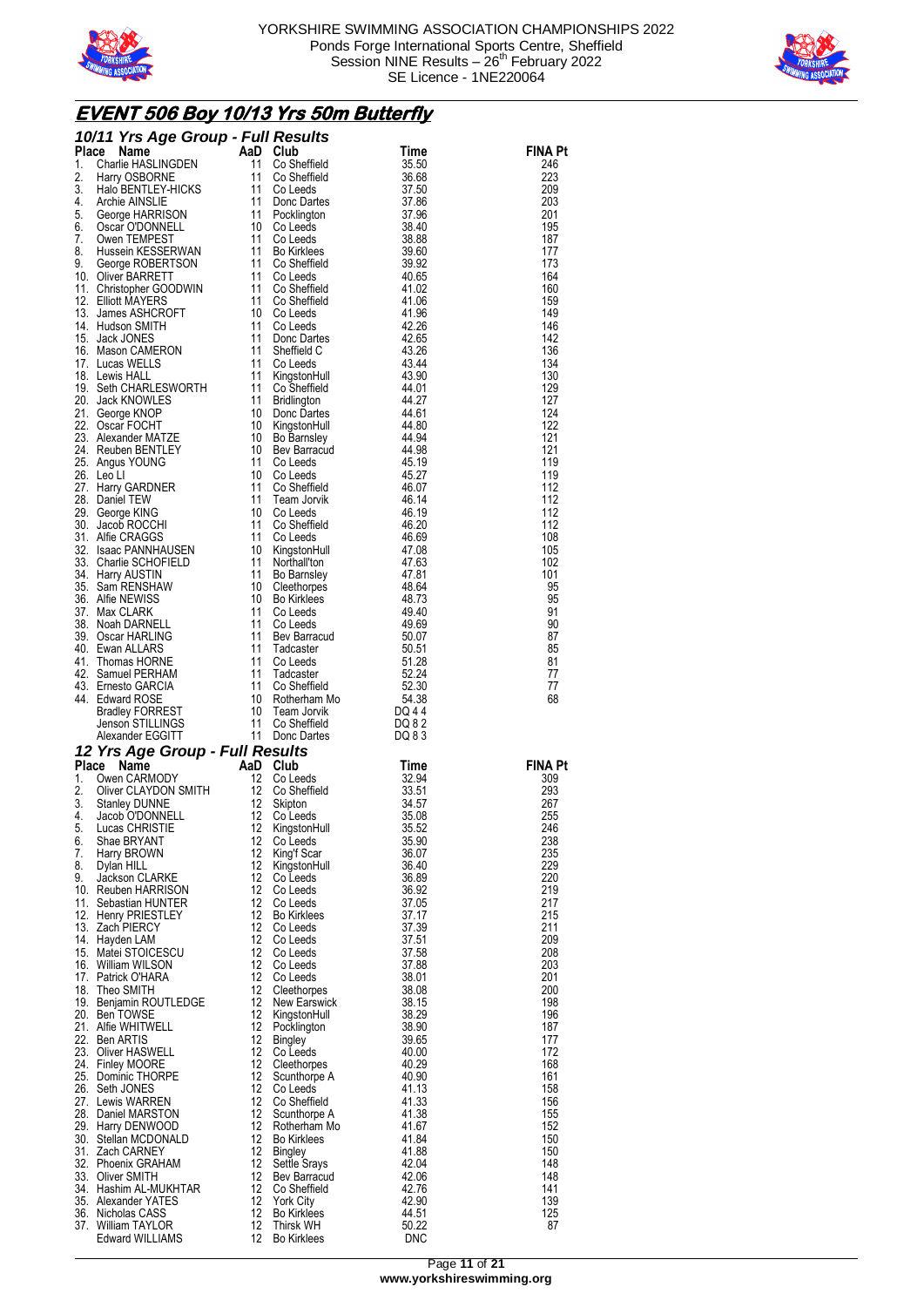



|       | James BALDWIN                                                            | 12  | Bev Barracud       | DQ 83      |                |
|-------|--------------------------------------------------------------------------|-----|--------------------|------------|----------------|
|       | 13 Yrs Age Group - Full Results                                          |     |                    |            |                |
| Place | Name                                                                     | AaD | Club               | Time       | <b>FINA Pt</b> |
| 1.    | William HICKLIN                                                          | 13  | Co Leeds           | 29.33      | 437            |
| 2.    | Jenson OWEN                                                              | 13  | Donc Dartes        | 30.08      | 405            |
| 3.    | Hao Hao SHI                                                              | 13  | Co Sheffield       | 30.13      | 403            |
| 4.    | Thomas WOOFFINDIN                                                        | 13  | Co Wakefield       | 30.26      | 398            |
| 5.    | Alexander TEW                                                            | 13  | York City          | 30.46      | 390            |
| 6.    | Ruben ANDERSON                                                           | 13  | Co Sheffield       | 31.11      | 366            |
| 7.    | Andrew HUNTER                                                            | 13  | Cleethorpes        | 31.25      | 361            |
| 8.    | Oliver TOOTLE                                                            | 13  | Bridlington        | 32.62      | 318            |
| 9.    | William DALE-WOOD                                                        | 13  | Thirsk WH          | 32.74      | 314            |
|       | 10. Luke WISE                                                            | 13  | Tadcaster          | 32.85      | 311            |
| 11.   | Samuel HILL                                                              | 13  | Co Leeds           | 32.88      | 310            |
|       |                                                                          | 13  | Rotherham Mo       | 33.12      | 304            |
|       | 11. Samu <del>er m.</del><br>12. Bowan GOMERSALL<br>13. Meton MARINOV    | 13  | Stocksbridge       | 33.22      | 301            |
|       | 14. Eben COUSIN                                                          | 13  | <b>Bo Kirklees</b> | 33.25      | 300            |
|       | 14. Arran CORNFORTH                                                      | 13  | Whitby             | 33.25      | 300            |
|       | 16. Benjamin SCOTT                                                       | 13  | Chapeltown         | 33.36      | 297            |
| 17.   | Oscar LUGTON                                                             | 13  | Bo Barnsley        | 33.57      | 291            |
|       | 18. Ethan COWELL                                                         | 13  | Co Leeds           | 33.64      | 290            |
|       | 19. Marley MCCLELLAND                                                    | 13  | Donc Dartes        | 34.58      | 267            |
|       | 20. Daniel CHENERY                                                       | 13  | Sheffield C        | 34.65      | 265            |
|       | 21. Gethin SINCLAIR                                                      | 13  | Co Sheffield       | 34.95      | 258            |
| 22.   | Alfie YOUNG                                                              | 13  | Co Leeds           | 35.22      | 252            |
|       | 23. Sam RACE                                                             | 13  | King'f Scar        | 35.33      | 250            |
|       | 24. Luca ALGHOUL<br>25. Tyler MARSDEN<br>26. Daniel HAWKINS              | 13  | KingstonHull       | 35.49      | 247            |
|       |                                                                          | 13  | Co Sheffield       | 35.59      | 245            |
|       |                                                                          | 13  | Harrogate          | 35.98      | 237            |
| 27.   | Pavel ZIRAR                                                              | 13  | KingstonHull       | 36.59      | 225            |
|       | 28. Harry NETHERWAY                                                      | 13  | Tadcaster          | 36.69      | 223            |
| 29.   | Joshua KELLY                                                             | 13  | KingstonHull       | 36.96      | 218            |
|       | 30. Zachary HELM                                                         | 13  | Co Leeds           | 37.14      | 215            |
| 31.   |                                                                          | 13  | Scunthorpe A       | 37.16      | 215            |
|       | 32. Oscar GAVELLE                                                        | 13  | Rotherham Mo       | 37.31      | 212            |
| 33.   | <b>Luciary HELM<br/>Joseph STAMP<br/>Oscar GAVELLE<br/>Reggie SPENOT</b> | 13  | Co Leeds           | 37.76      | 205            |
| 34.   | Tom HEY                                                                  | 13  | Tadcaster          | 38.04      | 200            |
| 34.   | Thomas HILL                                                              | 13  | Bo Kirklees        | 38.04      | 200            |
| 36.   | James THOMSON                                                            | 13  | Co Leeds           | 38.33      | 196            |
|       | 37. George TARTAKOVSKI                                                   | 13  | Co Sheffield       | 38.47      | 193            |
|       | 38. Archie LIDDLE                                                        | 13  | Adwick             | 39.93      | 173            |
|       | 39. Arthur JASNIKOWSKI                                                   | 13  | <b>Bo Kirklees</b> | 40.01      | 172            |
| 40.   | <b>Rory KING</b>                                                         | 13  | Co Leeds           | 41.55      | 153            |
|       | 41. Abdullah MOKHLISSE                                                   | 13  | Co Leeds           | 44.54      | 125            |
|       | Charles TREMAYNE                                                         | 13  | <b>York City</b>   | <b>DNC</b> |                |
|       | James SHARP                                                              | 13  | Co Wakefield       | DNC        |                |
|       | Freddie THORPE                                                           | 13  | Co Sheffield       | DQ 82      |                |
|       | Sam WAKEFIELD                                                            | 13  | Rotherham Mo       | DQ 83      |                |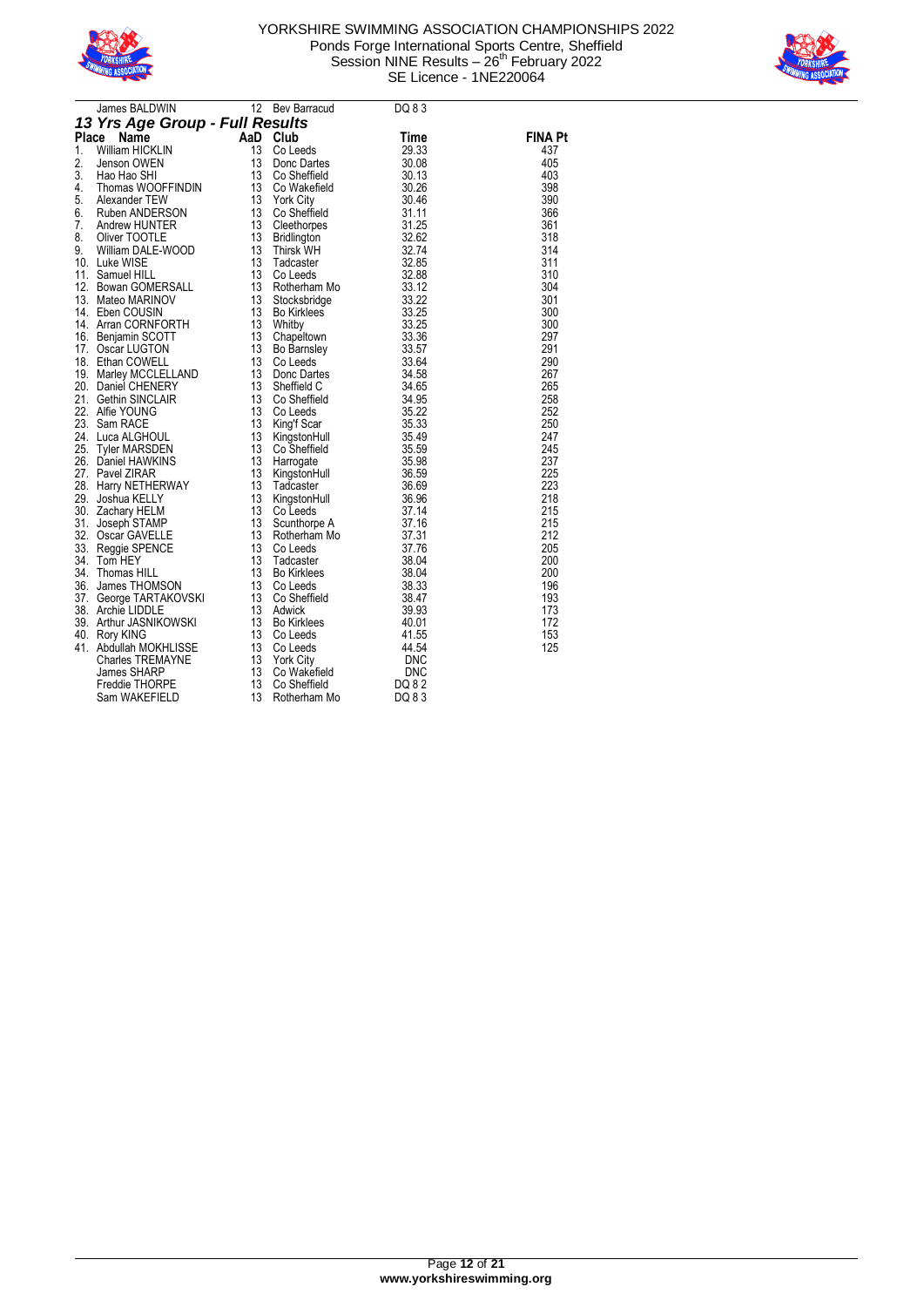



### **EVENT 507 Girl 14 Yrs/Over 50m Butterfly**

|          | 14 Vrs Agre Group - Full Results<br>14 Vrs Agre Group - Tell Results<br>1. Ruby CAMBLES<br>2. Eve DOHERTY 14 Rohenham Mo<br>2. Eve DOHERTY 14 Rohenham Mo<br>2. Eve DOHERTY 14 Rohenham Mo<br>2. Eve DOHERTY 14 Collects<br>4. Mailuda ASHCR |          |                                   |       |                |                       |
|----------|----------------------------------------------------------------------------------------------------------------------------------------------------------------------------------------------------------------------------------------------|----------|-----------------------------------|-------|----------------|-----------------------|
|          |                                                                                                                                                                                                                                              |          |                                   |       |                | <b>FINA Pt</b><br>583 |
|          |                                                                                                                                                                                                                                              |          |                                   |       |                | 546                   |
|          |                                                                                                                                                                                                                                              |          |                                   |       |                | 527                   |
|          |                                                                                                                                                                                                                                              |          |                                   |       |                | 523<br>485            |
|          |                                                                                                                                                                                                                                              |          |                                   |       |                | 480                   |
|          |                                                                                                                                                                                                                                              |          |                                   |       |                | 461                   |
|          |                                                                                                                                                                                                                                              |          |                                   |       |                | 459                   |
|          |                                                                                                                                                                                                                                              |          |                                   |       |                | 458<br>456            |
|          |                                                                                                                                                                                                                                              |          |                                   |       |                | 453                   |
|          |                                                                                                                                                                                                                                              |          |                                   |       |                | 447                   |
|          |                                                                                                                                                                                                                                              |          |                                   |       |                | 444<br>439            |
|          |                                                                                                                                                                                                                                              |          |                                   |       |                | 436                   |
|          |                                                                                                                                                                                                                                              |          |                                   |       |                | 432                   |
|          |                                                                                                                                                                                                                                              |          |                                   |       |                | 426<br>425            |
|          |                                                                                                                                                                                                                                              |          |                                   |       |                | 424                   |
|          |                                                                                                                                                                                                                                              |          |                                   |       |                | 419                   |
|          |                                                                                                                                                                                                                                              |          |                                   |       |                | 416                   |
|          |                                                                                                                                                                                                                                              |          |                                   |       |                | 409<br>408            |
|          |                                                                                                                                                                                                                                              |          |                                   |       |                | 405                   |
|          |                                                                                                                                                                                                                                              |          |                                   |       |                | 404                   |
|          |                                                                                                                                                                                                                                              |          |                                   |       |                | 403<br>403            |
|          |                                                                                                                                                                                                                                              |          |                                   |       |                | 398                   |
|          |                                                                                                                                                                                                                                              |          |                                   |       |                | 396                   |
|          |                                                                                                                                                                                                                                              |          |                                   |       |                | 392<br>391            |
|          |                                                                                                                                                                                                                                              |          |                                   |       |                | 387                   |
|          |                                                                                                                                                                                                                                              |          |                                   |       |                | 386                   |
|          |                                                                                                                                                                                                                                              |          |                                   |       |                | 380                   |
|          |                                                                                                                                                                                                                                              |          |                                   |       |                | 380<br>380            |
|          |                                                                                                                                                                                                                                              |          |                                   |       |                | 374                   |
|          |                                                                                                                                                                                                                                              |          |                                   |       |                | 373                   |
|          |                                                                                                                                                                                                                                              |          |                                   |       |                | 371<br>371            |
|          |                                                                                                                                                                                                                                              |          |                                   |       |                | 366                   |
|          |                                                                                                                                                                                                                                              |          |                                   |       |                | 366                   |
|          |                                                                                                                                                                                                                                              |          |                                   |       |                | 365<br>360            |
|          |                                                                                                                                                                                                                                              |          |                                   |       |                | 351                   |
|          |                                                                                                                                                                                                                                              |          |                                   |       |                | 349                   |
|          |                                                                                                                                                                                                                                              |          |                                   |       |                | 349<br>344            |
|          |                                                                                                                                                                                                                                              |          |                                   |       |                | 336                   |
|          |                                                                                                                                                                                                                                              |          |                                   |       |                | 327                   |
|          |                                                                                                                                                                                                                                              |          |                                   |       |                | 316                   |
|          |                                                                                                                                                                                                                                              |          |                                   |       |                | 305                   |
|          | 15 Yrs Age Group - Full Results                                                                                                                                                                                                              |          |                                   |       |                |                       |
|          | Place Name                                                                                                                                                                                                                                   | AaD Club |                                   | Class | Time           | <b>FINA Pt</b>        |
| 1.       | <b>Emily LAMBERT</b>                                                                                                                                                                                                                         | 15       | Co Sheffield                      |       | 29.79          | 551<br>515            |
| 2.<br>3. | Jessica SMELT<br>Sophia GLEDHILL                                                                                                                                                                                                             | 15<br>15 | <b>Bo Kirklees</b><br>Co Bradford |       | 30.46<br>30.81 | 498                   |
| 4.       | Chloe COOKE                                                                                                                                                                                                                                  | 15       | Co Sheffield                      |       | 30.92          | 493                   |
| 5.       | Erin TANKARD                                                                                                                                                                                                                                 | 15       | Co Sheffield                      |       | 31.00          | 489                   |
| 6.<br>7. | Mischa COMRIE<br>Molly BAKER                                                                                                                                                                                                                 | 15<br>15 | Co Leeds<br>Co Sheffield          |       | 31.15<br>31.38 | 482<br>471            |
| 8.       | Megan CHU                                                                                                                                                                                                                                    | 15       | KingstonHull                      |       | 31.41          | 470                   |
| 9.       | Alex DUNN                                                                                                                                                                                                                                    | 15       | Co Bradford                       |       | 31.63          | 460                   |
|          | 10. Fennella TURNER<br>11. Sophia KELLY                                                                                                                                                                                                      | 15<br>15 | Skipton<br>Tadcaster              |       | 31.71<br>31.85 | 457<br>451            |
|          | 12. Latisha AUTON                                                                                                                                                                                                                            | 15       | Tadcaster                         |       | 31.88          | 450                   |
|          | 13. Erin THORN                                                                                                                                                                                                                               | 15       | Co Leeds                          |       | 31.97          | 446                   |
|          | 14. Sara UNGAR                                                                                                                                                                                                                               | 15<br>15 | <b>York City</b>                  |       | 32.11<br>32.31 | 440<br>432            |
|          | 15. Cecilia LINTON<br>16. Megan WOOD                                                                                                                                                                                                         | 15       | Cleethorpes<br>Donc Dartes        |       | 32.43          | 427                   |
|          | 17.   Jessica GARBUTT                                                                                                                                                                                                                        | 15       | Rotherham Mo                      |       | 32.49          | 425                   |
|          | 18. Emilia JONES                                                                                                                                                                                                                             | 15       | York City                         |       | 32.60          | 420                   |
|          | 19. Elvie WARBURTON<br>20. Evangeline STACEY                                                                                                                                                                                                 | 15<br>15 | Sheffield C<br>Co Leeds           |       | 32.63<br>32.66 | 419<br>418            |
|          | 21. Anna PENEVA                                                                                                                                                                                                                              | 15       | Bev Barracud                      |       | 32.74          | 415                   |
|          | 22. Sophia JOHAL                                                                                                                                                                                                                             | 15       | Scunthorpe A                      |       | 33.05          | 403                   |
|          | 23. Maddison CARTER<br>24. Ailis GORRY                                                                                                                                                                                                       | 15<br>15 | Co Leeds<br>Bev Barracud          |       | 33.12<br>33.22 | 401<br>397            |
|          | 25. Olivia HARRIS                                                                                                                                                                                                                            | 15       | KingstonHull                      |       | 33.34          | 393                   |
|          | 26. Niamh POTTER                                                                                                                                                                                                                             | 15       | Scunthorpe A                      |       | 33.42          | 390                   |
|          | 27. Georgia SUTCLIFFE<br>28. Sedona REED                                                                                                                                                                                                     | 15<br>15 | Bev Barracud<br>Co Leeds          |       | 33.47<br>33.51 | 388<br>387            |
|          | 29. Beatrice ROBERTS                                                                                                                                                                                                                         | 15       | <b>York City</b>                  |       | 33.73          | 379                   |
|          | 30. Charlotte MASON                                                                                                                                                                                                                          | 15       | Tadcaster                         |       | 33.75          | 379                   |
|          | 31. Hannah WAKELIN<br>32.   Christina BLACK                                                                                                                                                                                                  | 15<br>15 | Co Sheffield<br>Tadcaster         |       | 33.76<br>34.04 | 378<br>369            |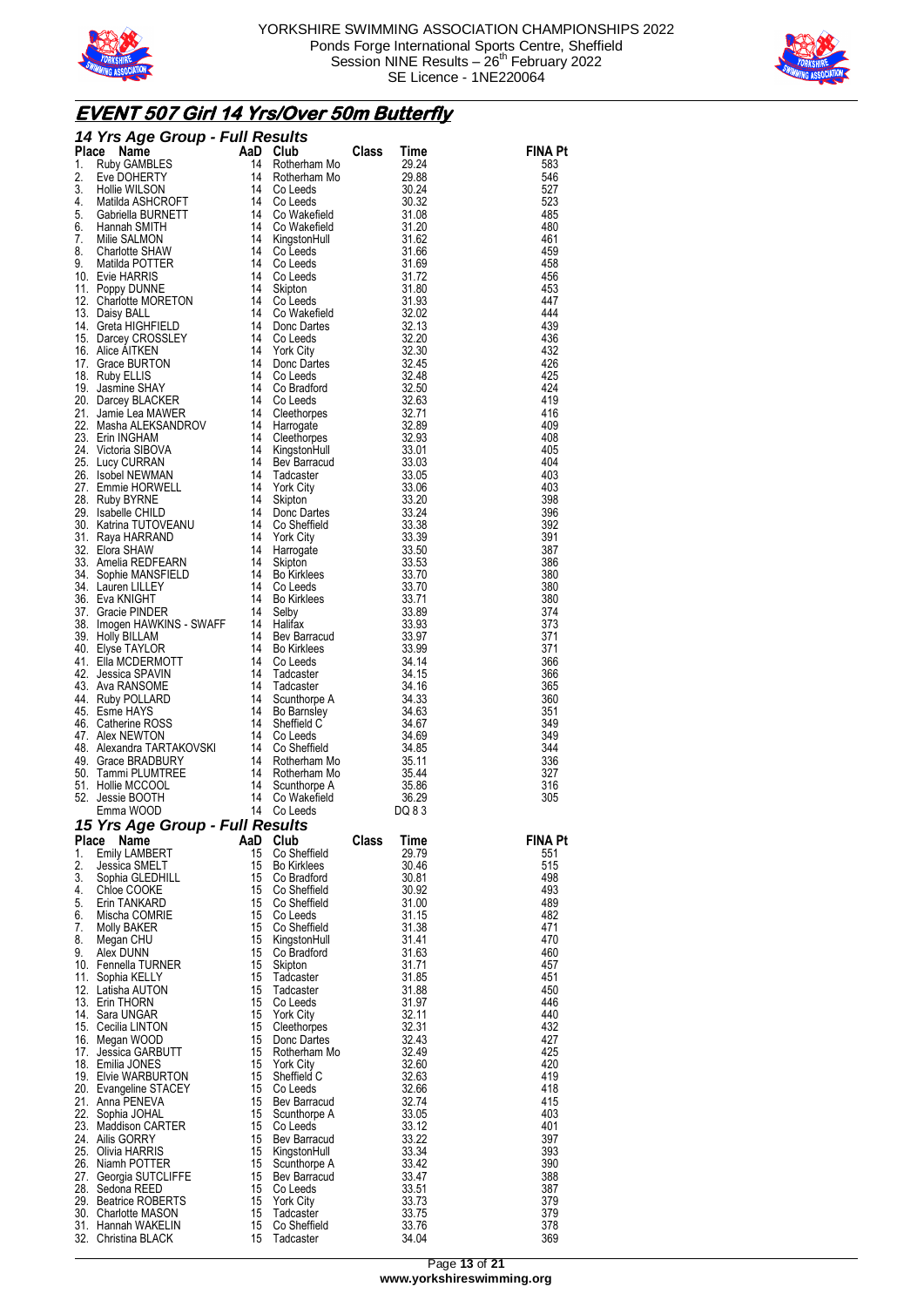



| Place    | Name<br>Evie LAMBERT                                                                                                                                                                                                                         | 15       | AaD Club<br><b>Bo Kirklees</b>                                                                                  | <b>Class</b><br>9 | Time<br>39.51       | <b>BDPoints</b><br>361 |
|----------|----------------------------------------------------------------------------------------------------------------------------------------------------------------------------------------------------------------------------------------------|----------|-----------------------------------------------------------------------------------------------------------------|-------------------|---------------------|------------------------|
|          | Combined Result - Multi-Classification by British Para-Swimming Points                                                                                                                                                                       |          |                                                                                                                 |                   |                     |                        |
|          | 41 Charlotte CLARKE<br>Clementine LOVEL                                                                                                                                                                                                      | 19       | Co Leeds<br>Tadcaster                                                                                           |                   | 33.99<br><b>DNC</b> | 371                    |
|          | 40. Lola YOXALL                                                                                                                                                                                                                              | 17<br>17 | Bo Barnsley                                                                                                     |                   | 33.50               | 387                    |
|          | 39. Freya CHARLESWORTH                                                                                                                                                                                                                       | 18       | <b>Bo Kirklees</b>                                                                                              |                   | 33.34               | 393                    |
|          | 37. Imogen HOLBROOK<br>38. Holly STEADE                                                                                                                                                                                                      | 20<br>20 | Tadcaster<br>Co Sheffield                                                                                       |                   | 33.17<br>33.28      | 399<br>395             |
|          | 36. Lucy WELDON                                                                                                                                                                                                                              | 18       | Bev Barracud                                                                                                    |                   | 33.12               | 401                    |
|          | 35. Charlotte DENIZ                                                                                                                                                                                                                          | 17       | <b>York City</b>                                                                                                |                   | 32.74               | 415                    |
|          | 33. Rebecca DUNN<br>34. Frankie NESS                                                                                                                                                                                                         | 17<br>17 | Co Bradford<br>Adwick                                                                                           |                   | 32.57<br>32.71      | 422<br>416             |
|          | 32. Scarlett STRATHIE                                                                                                                                                                                                                        | 17       | Tadcaster                                                                                                       |                   | 32.22               | 435                    |
|          | 30. Sally RUTLEDGE<br>31. Marise GARBUTT                                                                                                                                                                                                     | 18<br>20 | <b>Bo Kirklees</b><br>Armthorpe                                                                                 |                   | 32.07<br>32.14      | 442<br>439             |
|          | 28. Emily SHRIMPTON                                                                                                                                                                                                                          | 17       | Tadcaster                                                                                                       |                   | 31.95               | 447                    |
|          | 28. Holly THOMAS                                                                                                                                                                                                                             | 17       | Sheffield C                                                                                                     |                   | 31.95               | 447                    |
|          | 26. Charlotte TINGLE<br>27. Martha EVERETT                                                                                                                                                                                                   | 17<br>17 | Rotherham Mo<br>Co Leeds                                                                                        |                   | 31.83<br>31.91      | 452<br>448             |
|          | 25. Elizabeth RUSSELL                                                                                                                                                                                                                        | 17       | Co Leeds                                                                                                        |                   | 31.81               | 452                    |
|          | 24. Georgia LEE                                                                                                                                                                                                                              | 17       | <b>Bo Barnsley</b>                                                                                              |                   | 31.77               | 454                    |
|          | 21. Libby WALKER<br>23. Katie TURNOR                                                                                                                                                                                                         | 17<br>17 | Tadcaster<br>Rotherham Mo                                                                                       |                   | 31.65<br>31.75      | 459<br>455             |
|          | 21. Louisa IBBERSON                                                                                                                                                                                                                          | 17       | Harrogate                                                                                                       |                   | 31.65               | 459                    |
|          | 20. Abigail NAYLOR                                                                                                                                                                                                                           | 17       | <b>Bo Kirklees</b>                                                                                              |                   | 31.25               | 477                    |
|          | 18. Macy YOXALL<br>19. Phoebe MCNICHOLAS                                                                                                                                                                                                     | 17<br>18 | <b>Bo Barnsley</b><br>Stocksbridge                                                                              |                   | 31.02<br>31.11      | 488<br>484             |
|          | 17. Isobel SHIMELLS                                                                                                                                                                                                                          | 18       | KingstonHull                                                                                                    |                   | 30.95               | 491                    |
|          | 16. Lucy ELLIS                                                                                                                                                                                                                               | 17       | Rotherham Mo                                                                                                    |                   | 30.90               | 494                    |
|          | 14. Agatha SCOTT<br>15. Bethany JORDAN                                                                                                                                                                                                       | 17<br>21 | Harrogate<br>Co Wakefield                                                                                       |                   | 30.74<br>30.84      | 501<br>497             |
|          | 13. Amelia PETERS                                                                                                                                                                                                                            | 18       | New Earswick                                                                                                    |                   | 30.69               | 504                    |
|          | 12. Emma MOORE                                                                                                                                                                                                                               | 20       | Harrogate                                                                                                       |                   | 30.57               | 510                    |
|          | 10. Katie WILES<br>11. Emily BROOK                                                                                                                                                                                                           | 18       | 17 Co Bradford<br><b>Bo Kirklees</b>                                                                            |                   | 30.20<br>30.21      | 529<br>528             |
| 9.       | Chloe HIRST                                                                                                                                                                                                                                  | 19       | <b>Bo Kirklees</b>                                                                                              |                   | 30.14               | 532                    |
| 8.       | Niamh BOULDING                                                                                                                                                                                                                               | 20       | Bo Kirklees                                                                                                     |                   | 29.97               | 541                    |
| 6.<br>7. | Ellie WALINE<br>Paige FENTON                                                                                                                                                                                                                 | 17<br>19 | Rotherham Mo<br>Skipton                                                                                         |                   | 29.72<br>29.76      | 555<br>553             |
| 5.       | Ellie WALKER                                                                                                                                                                                                                                 | 21       | Tadcaster                                                                                                       |                   | 29.62               | 561                    |
| 4.       | Mollie GARRATT<br>Filie WALKER                                                                                                                                                                                                               | 18       | Donc Dartes<br>Cleethorpes<br>The City                                                                          |                   | 29.60               | 562                    |
| 2.<br>3. |                                                                                                                                                                                                                                              |          | 20 Donc Dartes                                                                                                  |                   | 29.08<br>29.31      | 592<br>579             |
| 1.       | Ce Name Taal Club<br>Abigail JOLLEY 20 Leeds<br>Molly CHAMBERS 20 Donc I<br>Beth HALL 17 Cleath                                                                                                                                              |          | Leeds Uni                                                                                                       |                   | 28.97               | 599                    |
|          | Place                                                                                                                                                                                                                                        |          |                                                                                                                 | Class             | Time                | <b>FINA Pt</b>         |
|          | 17 Yrs/Over Age Group - Full Results                                                                                                                                                                                                         |          |                                                                                                                 |                   |                     |                        |
|          |                                                                                                                                                                                                                                              | 16       | Bo Kirklees<br>Cleethorpes<br>Kippax<br>Bey Barracud<br>16 Bev Barracud                                         |                   | 34.33<br>34.55      | 360<br>353             |
|          |                                                                                                                                                                                                                                              | 16       |                                                                                                                 |                   | 34.26               | 362                    |
|          |                                                                                                                                                                                                                                              |          | 16 Rotherham Mo<br>16 Bo Kirklees                                                                               |                   | 33.77<br>33.81      | 378<br>377             |
|          |                                                                                                                                                                                                                                              |          | 16 Sheffield C                                                                                                  |                   | 33.66               | 382                    |
|          |                                                                                                                                                                                                                                              |          | 16 Rotherham Mo                                                                                                 |                   | 33.62               | 383                    |
|          |                                                                                                                                                                                                                                              | 16       | Bo Barnsley                                                                                                     |                   | 33.52               | 387                    |
|          | 18. Iris BURNETT<br>19. Heidi FOTHERGILL<br>20. Abby NETHERWAY<br>21. Mia JOHNSON<br>22. Holly MCMASTER<br>23. Libby HILL<br>24. Kloe EADE<br>25. Nia THORMAN<br>26. Sophie RADATZ<br>26. Sophie RADATZ                                      |          | 10<br>16 Kingstonnum<br>16 Rotherham Mo<br>10 Chapeltown                                                        |                   | 33.32<br>33.46      | 394<br>389             |
|          |                                                                                                                                                                                                                                              |          |                                                                                                                 |                   | 33.03               | 404                    |
|          |                                                                                                                                                                                                                                              | 16       | Tadcaster                                                                                                       |                   | 32.81<br>32.96      | 407                    |
|          | 18. Iris BURNETT                                                                                                                                                                                                                             | 16<br>16 | Cleethorpes<br>Team Jorvik                                                                                      |                   | 32.34               | 431<br>412             |
|          |                                                                                                                                                                                                                                              | 16       | Tadcaster                                                                                                       |                   | 32.29               | 433                    |
|          | 10. Lily-Mae PRATT<br>11. Monica NAVARRO<br>12. Kaye FENTON<br>13. Jessica REILLY<br>14. Scarlett DARLINGTON<br>15. Tahlia MULLEAGUE<br>16. Eliza HAMMOND<br>17. Sophie MCLURE<br>17. Sophie MCLURE<br>17. Sophie MCLURE<br>18. Iris BURNETT |          | 16 Skipton<br>16 Co Sheffield<br>16 Skipton<br>16 Harrogate<br>16 Co Sheffield<br>16 Kingf Scar<br>16 Tadcaster |                   | 32.24               | 435                    |
|          |                                                                                                                                                                                                                                              |          |                                                                                                                 |                   | 32.01<br>32.22      | 444<br>435             |
|          |                                                                                                                                                                                                                                              |          |                                                                                                                 |                   | 31.82               | 452                    |
|          |                                                                                                                                                                                                                                              |          |                                                                                                                 |                   | 31.73               | 456                    |
|          |                                                                                                                                                                                                                                              | 16       | Skipton                                                                                                         |                   | 31.61<br>31.66      | 461<br>459             |
| 9.       | Henrietta RICHARDSON-S                                                                                                                                                                                                                       |          |                                                                                                                 |                   | 31.60               | 462                    |
| 8.       | Libby MUNDAY                                                                                                                                                                                                                                 |          | 16 Bo Barnsley<br>16 Cleethorpes<br>16 Cleethorpes<br>16 Cleithor                                               |                   | 31.12               | 483                    |
| 6.<br>7. |                                                                                                                                                                                                                                              | 16       |                                                                                                                 |                   | 31.04<br>31.05      | 487<br>487             |
| 5.       |                                                                                                                                                                                                                                              | 16       | Harrogate<br>Scunthorpe A<br><u>Do Kirklees</u>                                                                 |                   | 30.82               | 498                    |
| 4.       | Ce Name<br>Sholah ROBINSON<br>Connie MILBURN<br>Isabel FARMER<br>Shophe MURRAY<br>Ella SUMMERS<br>Ruby KNIGHT<br>Millie NORTHROP<br>Libby MUNDAY                                                                                             |          | 16 Harrogate                                                                                                    |                   | 30.38               | 520                    |
| 2.<br>3. |                                                                                                                                                                                                                                              |          | 16 Bo Kirklees                                                                                                  |                   | 29.67<br>29.70      | 558<br>556             |
| 1.       |                                                                                                                                                                                                                                              |          | 16 Co Sheffield<br>16 Harrogate                                                                                 |                   | 29.44               | 571                    |
| Place    | Name                                                                                                                                                                                                                                         |          | AaD Club                                                                                                        | <b>Class</b>      | Time                | <b>FINA Pt</b>         |
|          | 16 Yrs Age Group - Full Results                                                                                                                                                                                                              |          |                                                                                                                 |                   |                     |                        |
|          |                                                                                                                                                                                                                                              |          | 15 Bo Kirklees<br>15 Bo Kirklees<br>15 Bo Kirklees                                                              |                   | 39.51<br>DQ 82      | 236                    |
|          | 33. Ashleyne STEVENS<br>34. Emilia HARTLEY<br>35. Annabelle LOFT<br>36. Abigail BAIDEN<br>37. Isla CAUDIVELL<br>37. Isla CAUDIVELE<br>39. Maeve CARROLL<br>40. Mae JOHNSTONE<br>41. Evie LAMBERT<br>Anya LOCKE                               |          | Corn<br>Co Sheffield<br>Rotherham Mo<br>T⊲dcaster<br>T⊸dcaster<br>9<br>15 Co Leeds                              |                   | 36.08               | 310                    |
|          |                                                                                                                                                                                                                                              | 15<br>15 |                                                                                                                 |                   | 35.49<br>35.54      | 326<br>324             |
|          |                                                                                                                                                                                                                                              | 15       |                                                                                                                 |                   | 34.60               | 351                    |
|          |                                                                                                                                                                                                                                              |          | Bo Kirklees<br>York City<br>Kippax<br>Co Sheffield<br>15 Kippax                                                 |                   | 34.48               | 355                    |
|          |                                                                                                                                                                                                                                              | 15<br>15 |                                                                                                                 |                   | 34.42<br>34.46      | 357<br>356             |
|          |                                                                                                                                                                                                                                              | 15       | Donc Dartes                                                                                                     |                   | 34.11               | 367                    |
|          |                                                                                                                                                                                                                                              |          |                                                                                                                 |                   |                     |                        |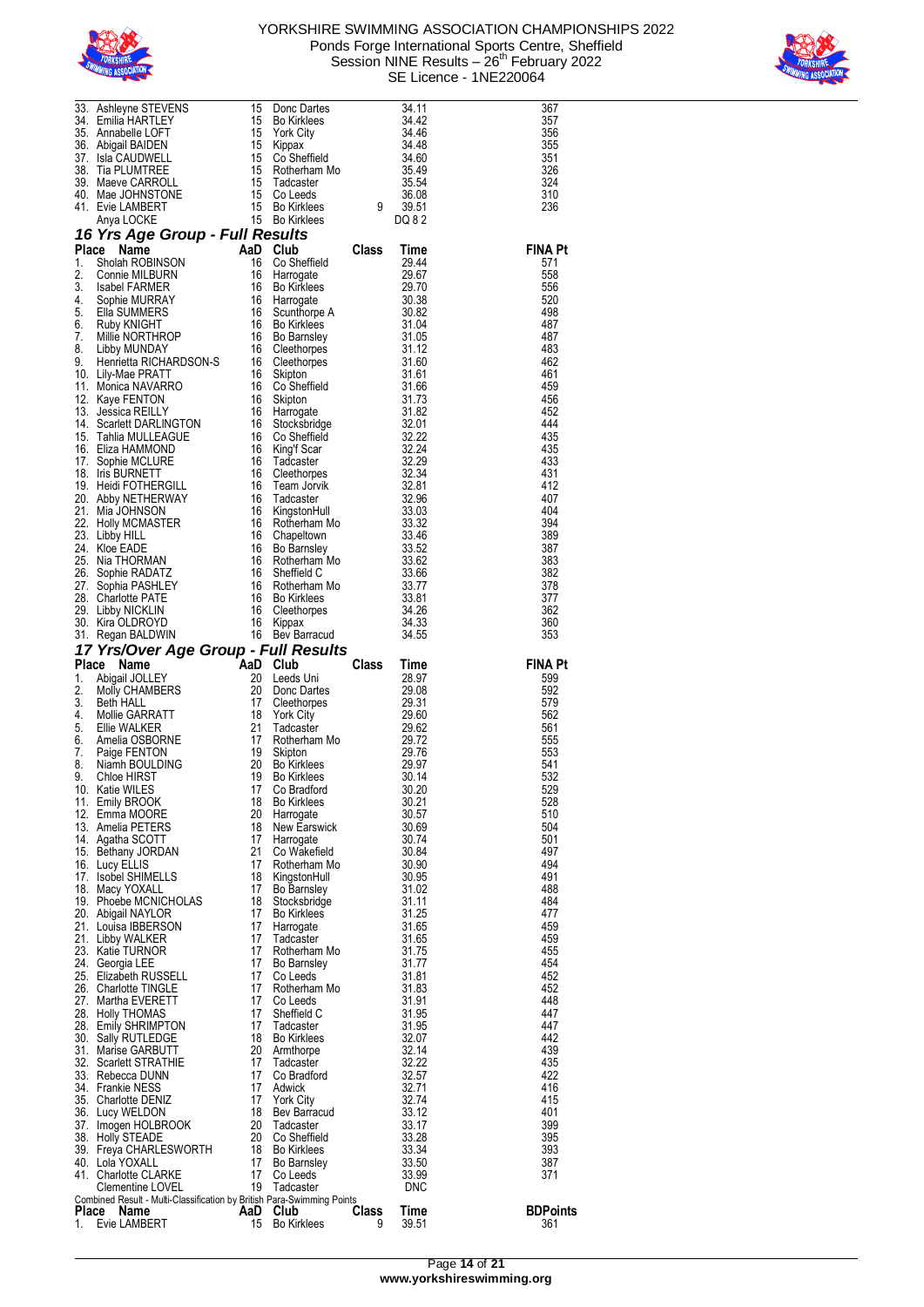



# **EVENT 508 Boy 14 Yrs/Over 50m Freestyle**

|          | 14 Yrs Age Group - Full Results                                                                                                                                                                                                                             |    |                                                                                                                                                                                                                                                         |                         |                       |
|----------|-------------------------------------------------------------------------------------------------------------------------------------------------------------------------------------------------------------------------------------------------------------|----|---------------------------------------------------------------------------------------------------------------------------------------------------------------------------------------------------------------------------------------------------------|-------------------------|-----------------------|
|          |                                                                                                                                                                                                                                                             |    | Club<br>Harrogate Class                                                                                                                                                                                                                                 |                         | <b>FINA Pt</b><br>524 |
|          |                                                                                                                                                                                                                                                             |    |                                                                                                                                                                                                                                                         |                         | 485                   |
|          |                                                                                                                                                                                                                                                             |    |                                                                                                                                                                                                                                                         |                         | 450                   |
|          |                                                                                                                                                                                                                                                             |    |                                                                                                                                                                                                                                                         |                         | 448                   |
|          |                                                                                                                                                                                                                                                             |    |                                                                                                                                                                                                                                                         |                         | 437                   |
|          |                                                                                                                                                                                                                                                             |    |                                                                                                                                                                                                                                                         |                         | 425<br>425            |
|          |                                                                                                                                                                                                                                                             |    |                                                                                                                                                                                                                                                         |                         | 422                   |
|          |                                                                                                                                                                                                                                                             |    |                                                                                                                                                                                                                                                         |                         | 420                   |
|          |                                                                                                                                                                                                                                                             |    |                                                                                                                                                                                                                                                         |                         | 419                   |
|          |                                                                                                                                                                                                                                                             |    |                                                                                                                                                                                                                                                         |                         | 414                   |
|          |                                                                                                                                                                                                                                                             |    |                                                                                                                                                                                                                                                         |                         | 413<br>411            |
|          |                                                                                                                                                                                                                                                             |    |                                                                                                                                                                                                                                                         |                         | 403                   |
|          |                                                                                                                                                                                                                                                             |    |                                                                                                                                                                                                                                                         |                         | 394                   |
|          |                                                                                                                                                                                                                                                             |    |                                                                                                                                                                                                                                                         |                         | 393                   |
|          |                                                                                                                                                                                                                                                             |    |                                                                                                                                                                                                                                                         |                         | 382                   |
|          |                                                                                                                                                                                                                                                             |    |                                                                                                                                                                                                                                                         |                         | 379                   |
|          |                                                                                                                                                                                                                                                             |    |                                                                                                                                                                                                                                                         |                         | 377<br>372            |
|          |                                                                                                                                                                                                                                                             |    |                                                                                                                                                                                                                                                         |                         | 370                   |
|          |                                                                                                                                                                                                                                                             |    |                                                                                                                                                                                                                                                         |                         | 368                   |
|          |                                                                                                                                                                                                                                                             |    |                                                                                                                                                                                                                                                         |                         | 366                   |
|          |                                                                                                                                                                                                                                                             |    |                                                                                                                                                                                                                                                         |                         | 363                   |
|          |                                                                                                                                                                                                                                                             |    |                                                                                                                                                                                                                                                         |                         | 356<br>356            |
|          |                                                                                                                                                                                                                                                             |    |                                                                                                                                                                                                                                                         |                         | 354                   |
|          |                                                                                                                                                                                                                                                             |    |                                                                                                                                                                                                                                                         |                         | 353                   |
|          |                                                                                                                                                                                                                                                             |    |                                                                                                                                                                                                                                                         |                         | 350                   |
|          |                                                                                                                                                                                                                                                             |    |                                                                                                                                                                                                                                                         |                         | 350                   |
|          |                                                                                                                                                                                                                                                             |    |                                                                                                                                                                                                                                                         |                         | 347                   |
|          |                                                                                                                                                                                                                                                             |    |                                                                                                                                                                                                                                                         |                         | 333<br>325            |
|          |                                                                                                                                                                                                                                                             |    |                                                                                                                                                                                                                                                         |                         | 325                   |
|          |                                                                                                                                                                                                                                                             |    |                                                                                                                                                                                                                                                         |                         | 323                   |
|          |                                                                                                                                                                                                                                                             |    |                                                                                                                                                                                                                                                         |                         | 316                   |
|          |                                                                                                                                                                                                                                                             |    |                                                                                                                                                                                                                                                         |                         | 315                   |
|          |                                                                                                                                                                                                                                                             |    |                                                                                                                                                                                                                                                         |                         | 315<br>307            |
|          |                                                                                                                                                                                                                                                             |    |                                                                                                                                                                                                                                                         |                         | 295                   |
|          |                                                                                                                                                                                                                                                             |    |                                                                                                                                                                                                                                                         |                         |                       |
|          |                                                                                                                                                                                                                                                             |    |                                                                                                                                                                                                                                                         |                         |                       |
|          |                                                                                                                                                                                                                                                             |    |                                                                                                                                                                                                                                                         |                         |                       |
|          |                                                                                                                                                                                                                                                             |    |                                                                                                                                                                                                                                                         |                         |                       |
|          | 15 Yrs Age Group - Full Results                                                                                                                                                                                                                             |    |                                                                                                                                                                                                                                                         |                         |                       |
|          | 14 Yrs Age Group - Full Results<br>Place Name<br>14 Yackethe Riep-HEPHERD<br>2. Gabriel SHEPHERD<br>2. Gamini DAI-E-WOOD<br>2. Feridity HUST 14 Stockshotte<br>4. Maxwell FORD 14 Collectes<br>4. Maxwell FORD 14 Collectes<br>5. Freddy DEAN<br>Place Name |    |                                                                                                                                                                                                                                                         |                         | <b>FINA Pt</b>        |
| 1.       |                                                                                                                                                                                                                                                             |    |                                                                                                                                                                                                                                                         |                         | 593                   |
| 2.<br>3. |                                                                                                                                                                                                                                                             |    |                                                                                                                                                                                                                                                         |                         | 586<br>528            |
| 4.       |                                                                                                                                                                                                                                                             |    |                                                                                                                                                                                                                                                         |                         | 516                   |
| 5.       |                                                                                                                                                                                                                                                             |    |                                                                                                                                                                                                                                                         |                         | 513                   |
| 6.       |                                                                                                                                                                                                                                                             |    |                                                                                                                                                                                                                                                         |                         | 494                   |
| 7.<br>8. |                                                                                                                                                                                                                                                             |    |                                                                                                                                                                                                                                                         |                         | 490<br>461            |
|          | <b>The Same CONSUMER SERVICE SERVICE SERVICE SERVICE SERVICE SERVICE SERVICE SERVICE SERVICE SERVICE SERVICE SERVICE SERVICE SERVICE SERVICE SERVICE SERVICE SERVICE SERVICE SERVICE SERVICE SERVICE SERVICE SERVICE SERVICE SER</b><br>9. Miles KINLEN     |    | <b>STREAD STREAD STREAD STREAD STREAD STREAD STREAD STREAD STREAD STREAD STREAD STREAD STREAD STREAD STREAD STREAD STREAD STREAD STREAD STREAD STREAD STREAD STREAD STREAD STREAD STREAD STREAD STREAD STREAD STREAD STREAD STRE</b><br>15 Co Sheffield | 27.15                   | 456                   |
|          | 10. Kourosh KHODAKHAH                                                                                                                                                                                                                                       |    | 15 Co Leeds                                                                                                                                                                                                                                             | 27.16                   | 456                   |
|          | 11. Oliver WHITTLESTON                                                                                                                                                                                                                                      |    | 15 Co Leeds                                                                                                                                                                                                                                             | 27.27                   | 450                   |
|          | 12. James STARLING                                                                                                                                                                                                                                          |    | 15 KingstonHull                                                                                                                                                                                                                                         | 27.47                   | 441                   |
|          | 13. Michael WALL<br>14. Max WALKER                                                                                                                                                                                                                          | 15 | 15 Bridlington<br>Thirsk WH                                                                                                                                                                                                                             |                         | 437<br>429            |
|          | 15. Lucas CHERRY                                                                                                                                                                                                                                            | 15 | Sheffield C                                                                                                                                                                                                                                             | 27.54<br>27.72<br>27.74 | 428                   |
|          | 16. Will BYRAM                                                                                                                                                                                                                                              |    | 15 Co Wakefield                                                                                                                                                                                                                                         |                         | 427                   |
|          | 17. Ethan HAMPSHIRE                                                                                                                                                                                                                                         |    | 15 Rotherham Mo                                                                                                                                                                                                                                         |                         | 425                   |
|          | 18. Harry ROOK                                                                                                                                                                                                                                              |    | 15 Bev Barracud                                                                                                                                                                                                                                         | 27.75<br>27.81<br>27.84 | 423                   |
|          | 19. Joseph BURGESS<br>20. Louis CASS                                                                                                                                                                                                                        |    | 15 Skipton<br>15 Bo Kirklees                                                                                                                                                                                                                            |                         | 418<br>415            |
|          | 21. Joseph LEVISON                                                                                                                                                                                                                                          |    | 15 Wetherby                                                                                                                                                                                                                                             | 27.95<br>28.03<br>28.08 | 412                   |
|          | 21. Layton THORPE                                                                                                                                                                                                                                           |    | 15 Scunthorpe A                                                                                                                                                                                                                                         |                         | 412                   |
|          | 23. Alexander MCCALLUM                                                                                                                                                                                                                                      | 15 | Selby                                                                                                                                                                                                                                                   | 28.08<br>28.18          | 408                   |
|          | 24. George BROOKS                                                                                                                                                                                                                                           |    | 15 Co Leeds                                                                                                                                                                                                                                             | 28.23                   | 406                   |
|          | 25. Taylor HORSMAN<br>26. Nikita JELIZAROVS                                                                                                                                                                                                                 |    | 15 Tadcaster                                                                                                                                                                                                                                            |                         | 404<br>400            |
|          | 27. Benjamin WALKER                                                                                                                                                                                                                                         |    | 15 KingstonHull<br>15 Stocksbridge                                                                                                                                                                                                                      | 28.28<br>28.36<br>28.49 | 395                   |
|          | 28. Harvey WOOD                                                                                                                                                                                                                                             |    | 15 Edlington                                                                                                                                                                                                                                            |                         | 394                   |
|          | 29. Jack MCCLELLAND                                                                                                                                                                                                                                         |    | 15 Bo Kirklees                                                                                                                                                                                                                                          | 28.50<br>28.51          | 394                   |
|          | 30. Isaac STABLER                                                                                                                                                                                                                                           |    | 15 York City                                                                                                                                                                                                                                            | 28.62                   | 389                   |
|          | 31. Jonathan MONKS<br>31. Nicholas HONEYBONE                                                                                                                                                                                                                |    | 15 Adwick<br>15 Donc Dartes                                                                                                                                                                                                                             |                         | 386<br>386            |
|          | 33. Blake PRICE                                                                                                                                                                                                                                             |    | 15 Bridlington                                                                                                                                                                                                                                          | 28.70<br>28.72          | 385                   |
|          | 34. Tyler ATILMAN                                                                                                                                                                                                                                           |    | 15 Bo Kirklees                                                                                                                                                                                                                                          |                         | 384                   |
|          | 35. Zach BEATTIE                                                                                                                                                                                                                                            |    | 15 Bo Kirklees                                                                                                                                                                                                                                          | 28.75<br>28.82          | 381                   |
|          | 36. George PLUMRIDGE                                                                                                                                                                                                                                        |    | 15 Bev Barracud                                                                                                                                                                                                                                         | 29.03                   | 373                   |
|          | 37. Joseph PICKERING<br>38. William DURRANS                                                                                                                                                                                                                 |    |                                                                                                                                                                                                                                                         |                         | 373<br>371            |
|          | 38. James WILKIN                                                                                                                                                                                                                                            |    |                                                                                                                                                                                                                                                         |                         | 371                   |
|          | 40. Jasper GIBSON-CASS<br>41. Jared ALMOND                                                                                                                                                                                                                  |    | 15 Pocklington<br>15 Rotherham Mo<br>15 Northall'ton<br>16 Bev Barracud<br>15 Bo Barnsley<br>16 Kingston-Hull<br>16 Conserved 29.01<br>16 Conserved 29.11<br>16 Conserved 29.11                                                                         |                         | 371<br>370            |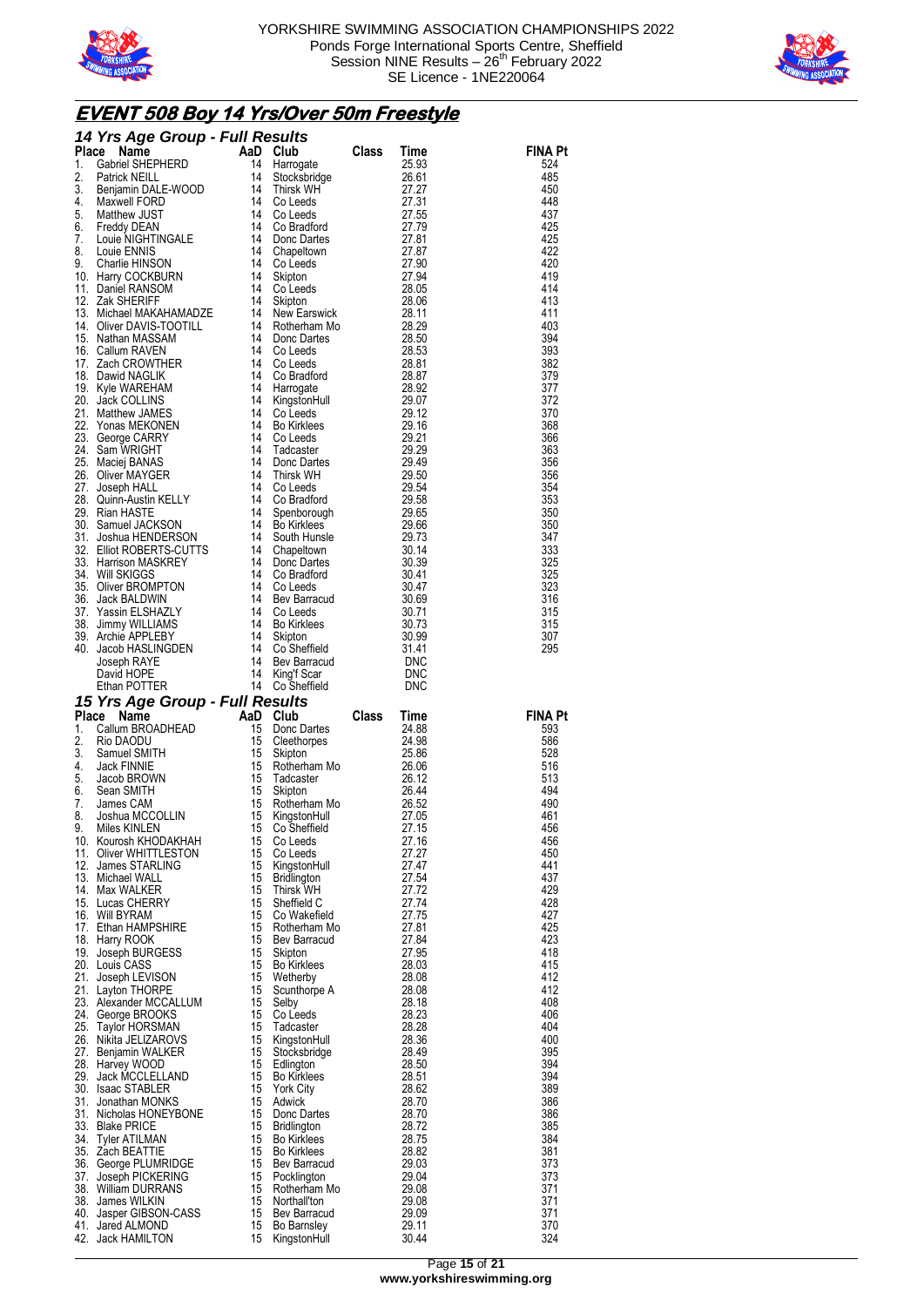



|              | 16 Yrs Age Group - Full Results                                        |          |                                      |              |                          |                 |
|--------------|------------------------------------------------------------------------|----------|--------------------------------------|--------------|--------------------------|-----------------|
| Place        | Name                                                                   | AaD      | Club                                 | Class        | Time                     | <b>FINA Pt</b>  |
| 1.<br>2.     | Jack JENKINSON<br>Archie NORTON                                        | 16<br>16 | Skipton<br>Thirsk WH                 |              | 25.30<br>25.56           | 564<br>547      |
| 3.           | Daniel JACKSON                                                         | 16       | <b>Bo Kirklees</b>                   |              | 25.65                    | 541             |
| 4.           | <b>Philip SUDDES</b>                                                   | 16       | <b>York City</b>                     |              | 25.80                    | 532             |
| 5.           | Keelan BEHAN                                                           | 16       | Skipton                              |              | 25.95                    | 523             |
| 6.           | <b>Finley MCNICHOLAS</b>                                               | 16       | Stocksbridge                         |              | 26.00                    | 520             |
| 7.           | Henry CORNFORTH                                                        | 16       | Whitby                               |              | 26.05                    | 517             |
| 8.           | Lewis HAWDEN                                                           | 16       | Pocklington                          |              | 26.12                    | 513             |
| 9.<br>10.    | Logan PRICE<br>Yash GANDHI                                             | 16<br>16 | Stocksbridge                         |              | 26.43<br>26.45           | 495<br>494      |
| 11.          | Matthew ROBERTS                                                        | 16       | Scunthorpe A<br>Co Leeds             |              | 26.84                    | 472             |
| 12.          | Cody INGRAM                                                            | 16       | Bo Barnsley                          |              | 26.86                    | 471             |
| 13.          | Henri KINGDOM                                                          | 16       | KingstonHull                         |              | 26.90                    | 469             |
| 14.          | Daniel CLIPSHAM                                                        | 16       | Co Wakefield                         |              | 27.37                    | 445             |
| 15.          | <b>Freddie FENWICK</b>                                                 | 16       | Team Jorvik                          |              | 27.49                    | 440             |
| 16.          | Daniel CURRAN                                                          | 16       | Bev Barracud                         |              | 27.53                    | 438             |
| 17.<br>18.   | Nicholas HUDSON<br>Callum AITKEN                                       | 16<br>16 | <b>Brighouse</b><br><b>York City</b> |              | 27.54<br>27.58           | 437<br>435      |
| 18.          | Henry KING                                                             | 16       | <b>Bo Kirklees</b>                   |              | 27.58                    | 435             |
| 20.          | Jamie BROADHURST                                                       | 16       | Co Leeds                             |              | 27.61                    | 434             |
| 21.          | Jakub MARSZEWSKI                                                       | 16       | Co Bradford                          |              | 27.70                    | 430             |
| 22.          | <b>Isaac HOWSON</b>                                                    | 16       | Tadcaster                            |              | 27.74                    | 428             |
| 23.          | William OLIVER                                                         | 16       | Skipton                              |              | 27.75                    | 427             |
| 24.<br>25.   | Jack DENWOOD                                                           | 16<br>16 | Rotherham Mo                         |              | 28.04                    | 414<br>413      |
| 26.          | Joshua HUTCHINSON<br>Nathan DULAY                                      | 16       | Co Bradford<br>Co Leeds              |              | 28.06<br>28.13           | 410             |
| 27.          | Lewis FOX                                                              | 16       | Rotherham Mo                         |              | 28.20                    | 407             |
|              | 28. Ryan POWERS                                                        | 16       | Bev Barracud                         |              | 28.21                    | 407             |
| 29.          | Adam HAWKINS                                                           | 16       | Harrogate                            |              | 28.34                    | 401             |
|              | 30. Ethan ROCHESTER                                                    | 16       | Co Sheffield                         |              | 28.43                    | 397             |
| 31.          | <b>Bradley CRAVEN</b>                                                  | 16       | Co Bradford                          |              | 28.47                    | 396             |
| 32.          | Patrick SVARC-JEFFS<br>33. Kalan SMITH                                 | 16<br>16 | Halifax<br>Adwick                    |              | 28.54<br>28.62           | 393<br>389      |
|              | 34. Rio DOCKERTY                                                       | 16       | Adwick                               |              | 28.88                    | 379             |
| 35.          | Joshua STAMP                                                           | 16       | Scunthorpe A                         |              | 28.98                    | 375             |
|              | 36. Benjamin BUSH                                                      | 16       | Spenborough                          |              | 29.44                    | 358             |
|              | Oliver HINCHCLIFFE                                                     |          | 16 Rotherham Mo                      |              | DNC                      |                 |
|              | 17 Yrs/Over Age Group - Full Results                                   |          |                                      |              |                          |                 |
| Place        | Name                                                                   | AaD      | Club                                 | <b>Class</b> | Time                     | <b>FINA Pt</b>  |
| 1.           | Ryan FLANAGAN                                                          | 28       | East Leeds                           |              | 23.79                    | 679             |
| 2.           | Rohan SMITH                                                            | 18       | Skipton                              |              | 24.21                    | 644<br>643      |
|              |                                                                        |          |                                      |              |                          |                 |
| 3.           | Ned SHARP                                                              | 19       | Skipton                              |              | 24.22                    |                 |
| 4.           | Ethan BAYLIN                                                           | 18       | Tadcaster                            |              | 24.83                    | 597             |
| 5.           | <b>Fraser BUXTON</b>                                                   | 18<br>25 | Co Bradford                          |              | 24.85                    | 595             |
| 6.<br>7.     | James BLABY<br>Adam WOOD                                               | 20       | East Leeds<br>Co Sheffield           |              | 24.87<br>24.91           | 594<br>591      |
| 7.           | William GRAHAM                                                         | 21       | Tadcaster                            |              | 24.91                    | 591             |
| 9.           | Simon ROBSON                                                           | 18       | York City                            |              | 24.92                    | 590             |
| 10.          | Samuel LAWMAN                                                          | 27       | East Leeds                           |              | 25.01                    | 584             |
| 11.          | Niall SMITH                                                            | 19       | Skipton                              |              | 25.06                    | 580             |
| 12.<br>13.   | Jason ROBSON                                                           | 19<br>17 | <b>York City</b>                     |              | 25.13                    | 576<br>564      |
|              | Daniel STEVENS<br>14 Adham SHAABAN                                     | 17       | Bev Barracud<br>Tadcaster            |              | 25.30<br>25.50           | 551             |
|              | 15. Blaine UNDERWOOD                                                   | 18       | Bo Barnsley                          |              |                          | 549             |
|              | 16. Oliver WINTER                                                      | 17       | Stocksbridge                         |              | 25.53<br>25.54           | 548             |
|              | 17. Joseph KEELEY                                                      | 29       | East Leeds                           |              | 25.57                    | 546             |
|              | 18. Louie DOVE                                                         | 19       | <b>Bradford</b>                      |              | 25.66                    | 541             |
|              | 19. Toby MAYFIELD                                                      |          | 18 York City                         |              | 25.68                    | 539             |
|              | 20. James CUSHEN<br>21. Daniel POLLARD                                 | 17       | 19 Leeds Uni<br>KingstonHull         |              | 25.75<br>25.84           | 535<br>529      |
|              | 22. Shaheen ALGHOFARI                                                  | 22       | East Leeds                           |              | 25.85                    | 529             |
|              | 23. Jack LEGGOTT                                                       | 17       | Northall'ton                         |              | 25.94                    | 523             |
|              | 24. Daniel BARRON                                                      | 17       | Northall'ton                         |              | 26.01                    | 519             |
|              | 25. Lewis BAKER                                                        | 18       | Chapeltown                           |              | 26.03                    | 518             |
|              | 26. Luke CLEGG                                                         | 17       | <b>Bo Kirklees</b>                   |              | 26.07                    | 515             |
|              | 27. Matthew RAINE                                                      | 18<br>17 | Halifax                              |              | 26.09                    | 514             |
|              | 27. Roan SHERIFF                                                       | 17       | Skipton<br>Skipton                   |              | 26.09<br>26.09           | 514<br>514      |
|              | 27. Harvey PENNINGTON<br>30. David GILLESPIE                           | 19       | Co Sheffield                         |              | 26.21                    | 507             |
|              | 31. Samuel AKERS                                                       |          | 18 Bradford                          |              | 26.30                    | 502             |
|              | 32. Aidan FOTHERGILL                                                   |          | 18 York City                         |              | 26.42                    | 495             |
|              | 33. Roman WALLACE                                                      | 18       | Bo Barnsley                          |              | 26.46                    | 493             |
|              | 34. Ben TOWSE<br>35. Elliott WATKINS                                   | 19<br>17 | Pocklington<br>Tadcaster             |              | 26.50<br>26.58           | 491<br>486      |
|              | 36. Noah WRAGG                                                         | 19       | <b>Bo Barnsley</b>                   |              | 26.69                    | 480             |
|              | 37. Joseph MOORE                                                       | 21       | Harrogate                            |              | 26.70                    | 480             |
|              | 38. Kalum SMART                                                        | 18       | Bo Barnsley                          |              | 26.97                    | 466             |
|              | 39. Owen GARSIDES                                                      | 21       | KingstonHull                         | 14           | 27.92                    | 420             |
|              | 40. William BROWNING                                                   | 20       | Tadcaster                            | 14           | 38.26                    | 163             |
|              | Cameron RHODES                                                         | 17       | Rotherham Mo                         |              | <b>DNC</b>               |                 |
|              | Barnaby HOWARTH-OSBORN<br>Joe STOTT                                    | 18<br>23 | Co Sheffield<br>East Leeds           |              | <b>DNC</b><br><b>DNC</b> |                 |
|              | Combined Result - Multi-Classification by British Para-Swimming Points |          |                                      |              |                          |                 |
| <b>Place</b> | Name                                                                   | AaD      | Club                                 | Class        | Time                     | <b>BDPoints</b> |
| 1.<br>2.     | Owen GARSIDES<br>William BROWNING                                      | 21<br>20 | KingstonHull<br>Tadcaster            | 14<br>14     | 27.92<br>38.26           | 573<br>222      |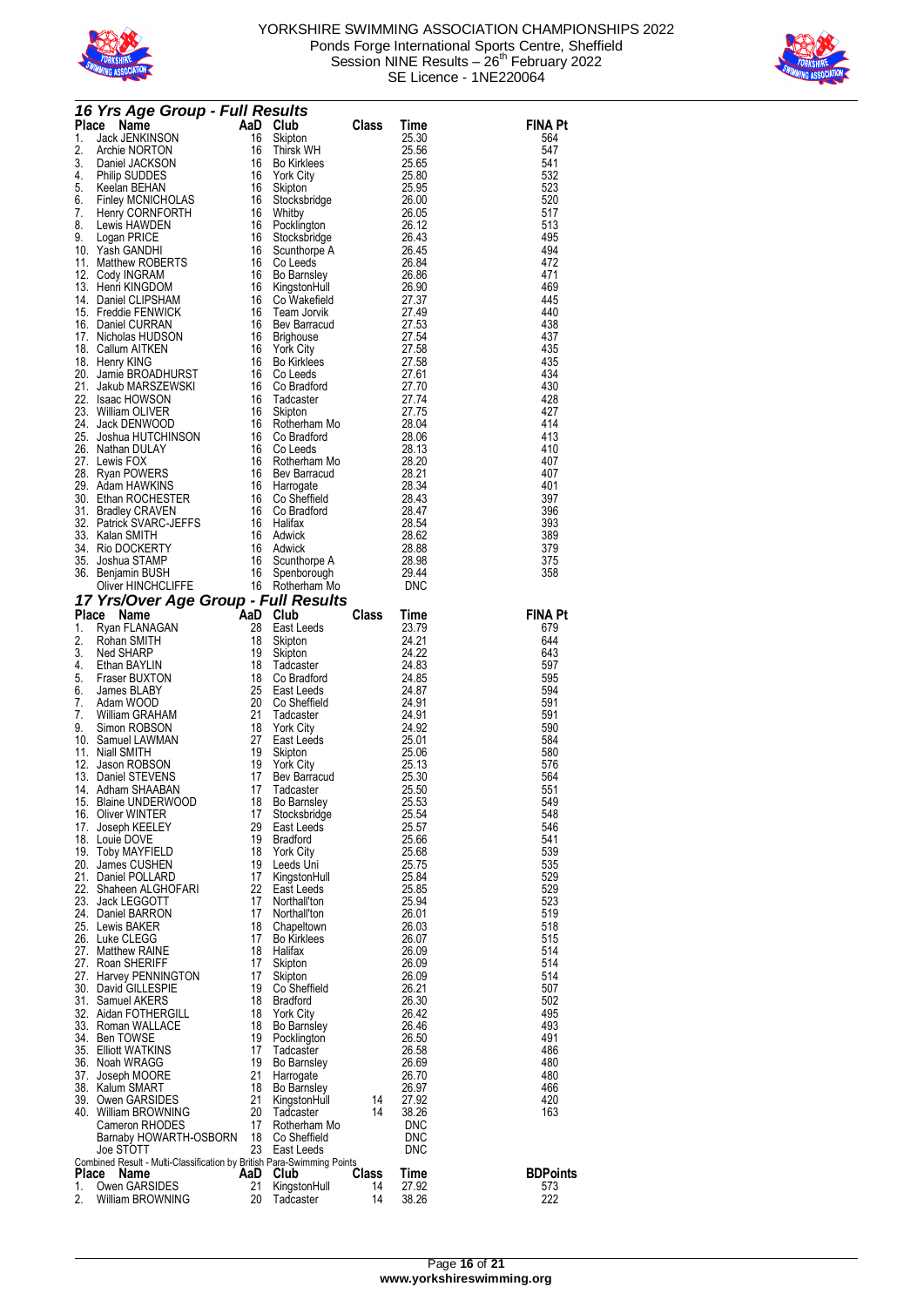



#### **EVENT 521 FINAL OF EVENT 501 Girl 10/11 Yrs 50m Freestyle**

|              | <b>Full Results</b>  |     |              |       |                |  |  |
|--------------|----------------------|-----|--------------|-------|----------------|--|--|
| <b>Place</b> | Name                 | AaD | Club         | Time  | <b>FINA Pt</b> |  |  |
| 1.           | Elyse HAZELDEN       | 11  | Scunthorpe A | 31.74 | 414            |  |  |
| 2.           | Florence DIXON       | 11  | Co Leeds     | 32.22 | 396            |  |  |
| 3.           | <b>Scarlett DEAN</b> | 11  | Wetherby     | 32.36 | 391            |  |  |
| 4.           | Lea SIBOVA           | 11  | KingstonHull | 33.33 | 358            |  |  |
| 5.           | Fausta KISELYTE      | 11  | Scunthorpe A | 33.39 | 356            |  |  |
| 6.           | Samantha TAYLOR      | 11  | Team Jorvik  | 33.52 | 352            |  |  |
| 7.           | Darcy NELSON         | 11  | Donc Dartes  | 33.56 | 350            |  |  |
| 8.           | Isla DAVERAN         | 11  | Co Sheffield | 33.79 | 343            |  |  |
| 9.           | Isabelle HALL        | 11  | Co Leeds     | 33.99 | 337            |  |  |
|              | 10. Kathryn FLETCHER | 11  | Thirsk WH    | 35.53 | 295            |  |  |

#### **EVENT 522 FINAL OF EVENT 501 Girl 12 Yrs 50m Freestyle**

|              | <b>Full Results</b>   |     |                    |       |                |  |  |  |
|--------------|-----------------------|-----|--------------------|-------|----------------|--|--|--|
| <b>Place</b> | Name                  | AaD | Club               | Time  | <b>FINA Pt</b> |  |  |  |
| 1.           | Lois CHILD            | 12  | Harrogate          | 29.73 | 504            |  |  |  |
| 2.           | Elizabeth WARNER      | 12  | Co Leeds           | 29.91 | 495            |  |  |  |
| 3.           | Amelia WRIGHT         | 12  | Harrogate          | 30.05 | 488            |  |  |  |
| 4.           | Jasmine LUMLEY        | 12  | Sheffield C        | 30.41 | 471            |  |  |  |
| 5.           | Poppy NUTTMAN         | 12  | <b>Bo Kirklees</b> | 30.45 | 469            |  |  |  |
| 6.           | Evelyn DURKIN         | 12  | Co Sheffield       | 31.00 | 445            |  |  |  |
| 7.           | <b>Scarlett FEARN</b> | 12  | Rotherham Mo       | 31.10 | 440            |  |  |  |
| 8.           | Mei YUASA             | 12  | Co Leeds           | 31.55 | 422            |  |  |  |
| 9.           | Jessica WOODS         | 12  | Co Leeds           | 31.74 | 414            |  |  |  |
|              | 10. Phoebe WEATHERILL | 12  | Donc Dartes        | 31.83 | 411            |  |  |  |

#### **EVENT 523 FINAL OF EVENT 501 Girl 13 Yrs 50m Freestyle**

|              | <b>Full Results</b>    |     |              |       |                |  |  |  |
|--------------|------------------------|-----|--------------|-------|----------------|--|--|--|
| <b>Place</b> | Name                   | AaD | Club         | Time  | <b>FINA Pt</b> |  |  |  |
| 1.           | Valeria PINERA-LEVITA  | 13  | Co Leeds     | 28.07 | 599            |  |  |  |
| 2.           | <b>Willow HARRISON</b> | 13  | Co Sheffield | 28.87 | 551            |  |  |  |
| 3.           | Millie THRELFALL       | 13  | Co Leeds     | 29.10 | 538            |  |  |  |
| 4.           | Emily SCHOFIELD        | 13  | Northall'ton | 29.64 | 509            |  |  |  |
| 5.           | Ffion ELSBY-ADAMS      | 13  | Co Sheffield | 29.74 | 504            |  |  |  |
| 6.           | Annabel COOKE          | 13. | Co Sheffield | 29.79 | 501            |  |  |  |
| 7.           | Sophie RAMSHAW         | 13  | Co Leeds     | 29.89 | 496            |  |  |  |
| 8.           | Annabelle HART         | 13  | Co Leeds     | 29.99 | 491            |  |  |  |
| 9.           | Ciara O'CARROLL        | 13  | Co Bradford  | 30.49 | 467            |  |  |  |
|              | 10. Elizabeth DIXON    |     | Co Leeds     | 30.78 | 454            |  |  |  |

#### **EVENT 524 FINAL OF EVENT 502 Boy 10/11 Yrs 50m Backstroke**

|              | <b>Full Results</b> |     |              |       |                |  |  |
|--------------|---------------------|-----|--------------|-------|----------------|--|--|
| <b>Place</b> | Name                | AaD | Club         | Time  | <b>FINA Pt</b> |  |  |
| 1.           | Harry OSBORNE       |     | Co Sheffield | 36.31 | 288            |  |  |
| 2.           | Archie AINSLIE      |     | Donc Dartes  | 38.19 | 248            |  |  |
| 3.           | Hudson SMITH        |     | Co Leeds     | 38.60 | 240            |  |  |
| 4.           | Oliver BARRETT      |     | Co Leeds     | 38.83 | 236            |  |  |
| 5.           | Charlie SCHOFIELD   | 11  | Northall'ton | 38.89 | 235            |  |  |
| 6.           | Charlie HASLINGDEN  |     | Co Sheffield | 39.07 | 231            |  |  |
| 7.           | Jack JONES          |     | Donc Dartes  | 40.32 | 210            |  |  |
| 8.           | Oscar FOCHT         | 10  | KingstonHull | 40.61 | 206            |  |  |
| 9.           | Oscar O'DONNELL     | 10  | Co Leeds     | 40.74 | 204            |  |  |
|              | 10. Oliver HART     |     | Northall'ton | 41.37 | 195            |  |  |

#### **EVENT 525 FINAL OF EVENT 502 Boy 12 Yrs 50m Backstroke**

|              | <b>Full Results</b>    |     |                    |       |                |  |  |  |
|--------------|------------------------|-----|--------------------|-------|----------------|--|--|--|
| <b>Place</b> | Name                   | AaD | Club               | Time  | <b>FINA Pt</b> |  |  |  |
| 1.           | Dylan HILL             | 12  | KingstonHull       | 35.31 | 314            |  |  |  |
| 2.           | Patrick O'HARA         | 12  | Co Leeds           | 36.04 | 295            |  |  |  |
| 3.           | William WILSON         | 12  | Co Leeds           | 36.07 | 294            |  |  |  |
| 4.           | Owen CARMODY           | 12  | Co Leeds           | 36.39 | 286            |  |  |  |
| 5.           | Lucas MORTON           | 12  | <b>Bo Barnsley</b> | 36.43 | 285            |  |  |  |
| 6.           | <b>Stanley DUNNE</b>   | 12  | Skipton            | 36.61 | 281            |  |  |  |
| 7.           | Jacob O'DONNELL        | 12  | Co Leeds           | 37.53 | 261            |  |  |  |
| 8.           | <b>Reuben HARRISON</b> | 12  | Co Leeds           | 37.96 | 252            |  |  |  |
| 9.           | Matei STOICESCU        | 12  | Co Leeds           | 38.09 | 250            |  |  |  |
| 10.          | Lucas CHRISTIE         | 12  | KingstonHull       | 38.66 | 239            |  |  |  |

#### **EVENT 526 FINAL OF EVENT 502 Boy 13 Yrs 50m Backstroke**

| <b>Full Results</b>    |                                                                                                      |                    |                                                              |                |  |  |
|------------------------|------------------------------------------------------------------------------------------------------|--------------------|--------------------------------------------------------------|----------------|--|--|
| Name                   | AaD                                                                                                  | Club               | Time                                                         | <b>FINA Pt</b> |  |  |
| <b>William HICKLIN</b> | 13                                                                                                   | Co Leeds           | 31.52                                                        | 441            |  |  |
|                        | 13                                                                                                   | Donc Dartes        | 32.04                                                        | 420            |  |  |
|                        | 13                                                                                                   |                    | 32.46                                                        | 404            |  |  |
|                        | 13                                                                                                   |                    | 32.65                                                        | 397            |  |  |
| Alexander TEW          |                                                                                                      |                    | 32.79                                                        | 392            |  |  |
| <b>Bowan GOMERSALL</b> | 13                                                                                                   |                    | 32.81                                                        | 391            |  |  |
|                        | 13                                                                                                   | Co Sheffield       | 34.60                                                        | 333            |  |  |
| Oliver TOOTLE          | 13                                                                                                   | <b>Bridlington</b> | 34.79                                                        | 328            |  |  |
| Andrew HUNTER          | 13                                                                                                   | Cleethorpes        | 34.91                                                        | 324            |  |  |
|                        | 13                                                                                                   | Co Leeds           | 35.89                                                        | 299            |  |  |
|                        | <b>Place</b><br>Jenson OWEN<br>Thomas WOOFFINDIN<br>Hao Hao SHI<br>Freddie THORPE<br>10. Samuel HILL |                    | Co Wakefield<br>Co Sheffield<br>13 York City<br>Rotherham Mo |                |  |  |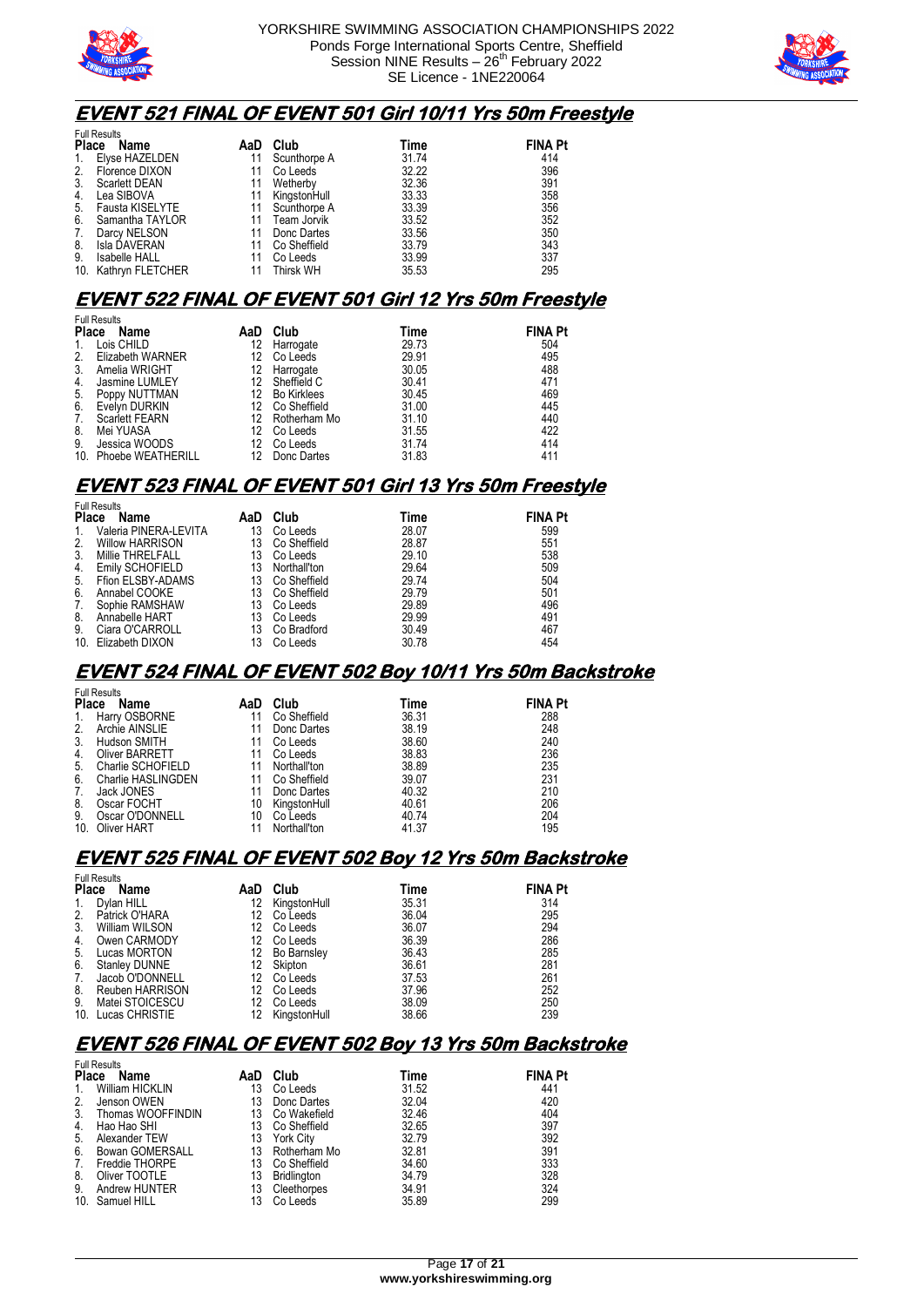



#### **EVENT 527 FINAL OF EVENT 503 Girl 14 Yrs 50m Backstroke**

|                 | <b>Full Results</b> |     |              |       |                |  |  |
|-----------------|---------------------|-----|--------------|-------|----------------|--|--|
| <b>Place</b>    | Name                | AaD | Club         | Time  | <b>FINA Pt</b> |  |  |
| $\mathbf{1}$ .  | Eve DOHERTY         | 14  | Rotherham Mo | 32.74 | 559            |  |  |
| 2.              | Matilda ASHCROFT    | 14  | Co Leeds     | 33.08 | 542            |  |  |
| 3.              | Tammi PLUMTREE      | 14  | Rotherham Mo | 33.21 | 536            |  |  |
| 4.              | Emma WOOD           | 14  | Co Leeds     | 33.26 | 533            |  |  |
| 5.              | Hollie WILSON       | 14  | Co Leeds     | 33.31 | 531            |  |  |
| 6.              | Charlotte MORETON   | 14  | Co Leeds     | 33.43 | 525            |  |  |
| 7.              | <b>Holly BILLAM</b> | 14  | Bev Barracud | 33.44 | 525            |  |  |
| 8.              | Alex NEWTON         | 14  | Co Leeds     | 33.45 | 524            |  |  |
| 9.              | Evie HARRIS         | 14  | Co Leeds     | 33.48 | 523            |  |  |
| 10 <sub>1</sub> | Hannah SMITH        | 14  | Co Wakefield | 33.49 | 522            |  |  |

#### **EVENT 528 FINAL OF EVENT 503 Girl 15 Yrs 50m Backstroke**

|       | <b>Full Results</b>    |     |                  |       |                |  |  |
|-------|------------------------|-----|------------------|-------|----------------|--|--|
| Place | Name                   | AaD | Club             | Time  | <b>FINA Pt</b> |  |  |
| 1.    | Sophia KELLY           | 15  | Tadcaster        | 32.90 | 551            |  |  |
| 2.    | Elvie WARBURTON        | 15  | Sheffield C      | 32.98 | 547            |  |  |
| 3.    | Megan CHU              | 15  | KinastonHull     | 33.62 | 516            |  |  |
| 4.    | Sara UNGAR             | 15  | York City        | 33.74 | 511            |  |  |
| 5.    | Emilia JONES           | 15  | <b>York City</b> | 34.29 | 487            |  |  |
| 6.    | <b>Maddison CARTER</b> | 15  | Co Leeds         | 34.34 | 484            |  |  |
| 7.    | Fennella TURNER        | 15  | Skipton          | 34.36 | 484            |  |  |
| 8.    | Sedona REED            | 15  | Co Leeds         | 34.40 | 482            |  |  |
| 9.    | Sophia GLEDHILL        | 15  | Co Bradford      | 34.42 | 481            |  |  |
|       | 10. Beatrice ROBERTS   | 15  | <b>York City</b> | 34.78 | 466            |  |  |

### **EVENT 529 FINAL OF EVENT 503 Girl 16 Yrs 50m Backstroke**

|              | <b>Full Results</b>   |     |                 |       |                |
|--------------|-----------------------|-----|-----------------|-------|----------------|
| <b>Place</b> | Name                  | AaD | Club            | Time  | <b>FINA Pt</b> |
| 1.           | Gina WARRIOR          | 16  | Co Bradford     | 31.03 | 657            |
| 2.           | Libby MUNDAY          | 16  | Cleethorpes     | 31.14 | 650            |
| 3.           | <b>Holly MCMASTER</b> |     | 16 Rotherham Mo | 31.31 | 639            |
| 4.           | Connie MILBURN        | 16  | Harrogate       | 31.84 | 608            |
| 5.           | Eliza HAMMOND         | 16  | King'f Scar     | 32.02 | 598            |
| 6.           | Jessica REILLY        | 16  | Harrogate       | 32.22 | 587            |
| 7.           | Nia THORMAN           |     | 16 Rotherham Mo | 32.34 | 580            |
| 8.           | Kaye FENTON           | 16  | Skipton         | 32.83 | 555            |
| 9.           | Monica NAVARRO        | 16  | Co Sheffield    | 32.90 | 551            |
|              | 10. Tahlia MULLEAGUE  | 16  | Co Sheffield    | 33.46 | 524            |

#### **EVENT 530 FINAL OF EVENT 503 Girl 17 Yrs/Over 50m Backstroke**

|              | <b>Full Results</b> |     |                  |       |                |
|--------------|---------------------|-----|------------------|-------|----------------|
| <b>Place</b> | Name                | AaD | Club             | Time  | <b>FINA Pt</b> |
| 1.           | Abigail JOLLEY      | 20  | Leeds Uni        | 30.24 | 710            |
| 2.           | Mollie GARRATT      | 18  | <b>York City</b> | 30.27 | 708            |
| 3.           | Georgina CHADWICK   | 18  | Co Sheffield     | 30.47 | 694            |
| 4.           | Ellie WALKER        | 21  | Tadcaster        | 31.21 | 646            |
| 5.           | Bethany JORDAN      | 21  | Co Wakefield     | 31.76 | 613            |
| 6.           | Beth HALL           |     | Cleethorpes      | 32.30 | 582            |
| 7.           | Charlotte DENIZ     |     | York City        | 32.32 | 581            |
| 8.           | Paige FENTON        | 19  | Skipton          | 32.83 | 555            |
| 9.           | Francesca CROCKER   |     | 22 Co Sheffield  | 32.99 | 546            |
|              | 10. Emma MOORE      | 20  | Harrogate        | 33.05 | 544            |

#### **EVENT 531 FINAL OF EVENT 504 Boy 14 Yrs 50m Breaststroke**

|              | <b>Full Results</b>     |     |              |       |                |  |  |
|--------------|-------------------------|-----|--------------|-------|----------------|--|--|
| <b>Place</b> | Name                    | AaD | Club         | Time  | <b>FINA Pt</b> |  |  |
| 1.           | Daniel RANSOM           | 14  | Co Leeds     | 32.24 | 521            |  |  |
| 2.           | Maxwell FORD            | 14  | Co Leeds     | 32.93 | 489            |  |  |
| 3.           | Benjamin DALE-WOOD      | 14  | Thirsk WH    | 34.21 | 436            |  |  |
| 4.           | Joseph HALL             | 14  | Co Leeds     | 34.41 | 428            |  |  |
| 5.           | Robbie AMBLER           | 14  | Co Bradford  | 34.84 | 413            |  |  |
| 6.           | Oliver AUSTIN           | 14  | Bo Barnsley  | 35.90 | 377            |  |  |
| 7.           | Jack COLLINS            | 14  | KingstonHull | 36.74 | 352            |  |  |
| 8.           | Louie ENNIS             | 14  | Chapeltown   | 36.82 | 350            |  |  |
| 9.           | Harry COCKBURN          | 14  | Skipton      | 36.88 | 348            |  |  |
| 10.          | <b>Gabriel SHEPHERD</b> | 14  | Harrogate    | 37.44 | 332            |  |  |

#### **EVENT 532 FINAL OF EVENT 504 Boy 15 Yrs 50m Breaststroke**

|              | <b>Full Results</b> |     |                 |       |                |
|--------------|---------------------|-----|-----------------|-------|----------------|
| <b>Place</b> | Name                | AaD | Club            | Time  | <b>FINA Pt</b> |
| 1.           | George BROOKS       | 15  | Co Leeds        | 31.79 | 543            |
| 2.           | Callum BROADHEAD    | 15  | Donc Dartes     | 32.27 | 520            |
| 3.           | Sean SMITH          | 15  | Skipton         | 32.29 | 519            |
| 4.           | Joseph LEVISON      | 15  | Wetherby        | 32.72 | 498            |
| 5.           | Jack FINNIE         |     | 15 Rotherham Mo | 33.01 | 485            |
| 5.           | <b>Blake PRICE</b>  | 15  | Bridlington     | 33.01 | 485            |
| 7.           | Jacob BROWN         | 15  | Tadcaster       | 33.22 | 476            |
| 8.           | Alexander MCCALLUM  | 15  | Selby           | 33.74 | 454            |
| 9.           | Nicholas HONEYBONE  |     | 15 Donc Dartes  | 34.13 | 439            |
|              | 10. Samuel SMITH    | 15  | Skipton         | 34.71 | 417            |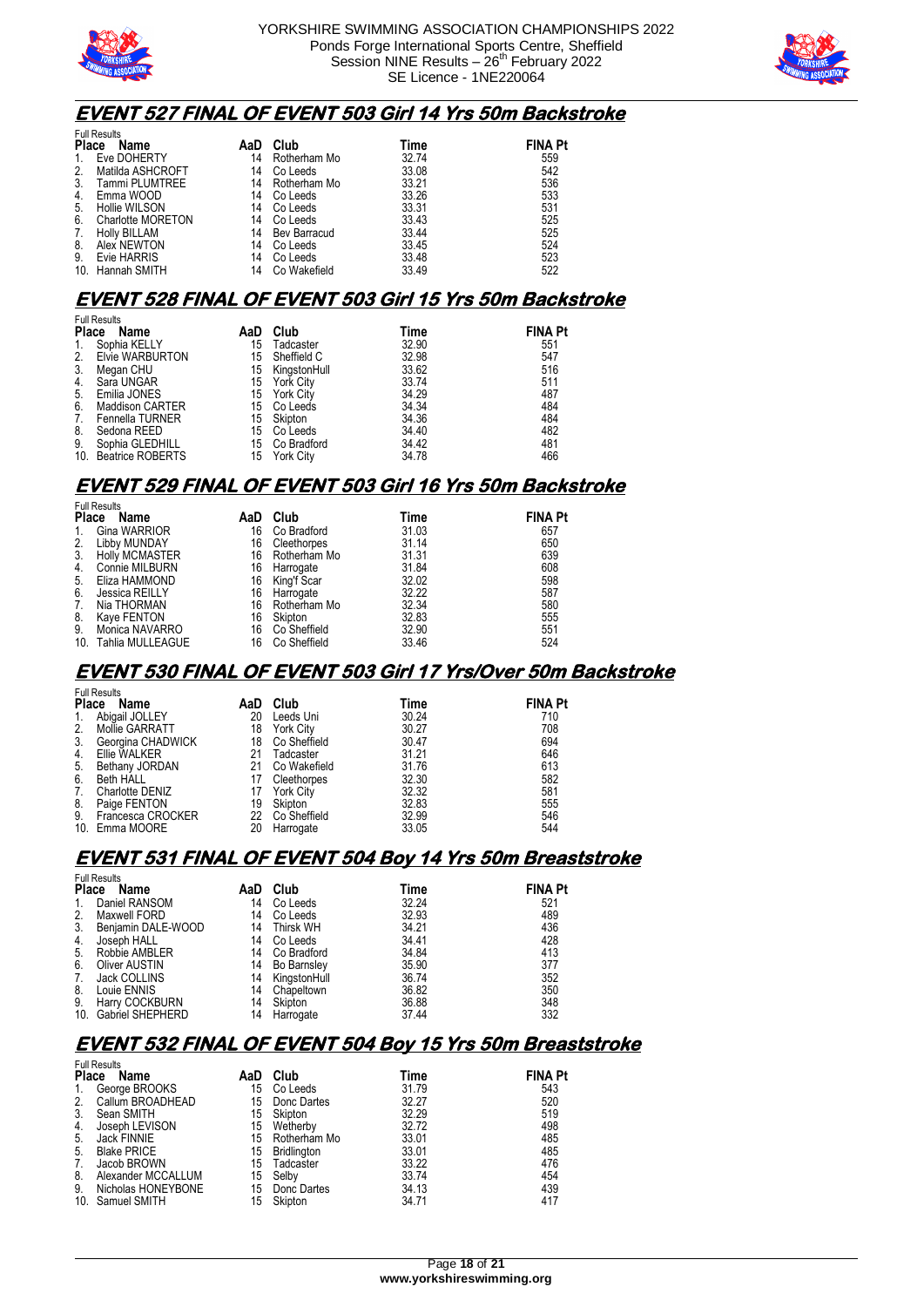



#### **EVENT 533 FINAL OF EVENT 504 Boy 16 Yrs 50m Breaststroke**

|                          | AaD                                                                        |                    |                                      | <b>FINA Pt</b> |
|--------------------------|----------------------------------------------------------------------------|--------------------|--------------------------------------|----------------|
| Daniel JACKSON           | 16                                                                         | <b>Bo Kirklees</b> | 32.05                                | 530            |
| Archie NORTON            | 16                                                                         | <b>Thirsk WH</b>   | 32.46                                | 510            |
| Keelan BEHAN             | 16                                                                         | Skipton            | 32.55                                | 506            |
| Callum NURSE             | 16                                                                         | Cleethorpes        | 32.99                                | 486            |
| <b>Finley MCNICHOLAS</b> | 16                                                                         |                    | 33.23                                | 476            |
| William OLIVER           | 16                                                                         | Skipton            | 33.79                                | 452            |
|                          | 16                                                                         | Skipton            | 34.33                                | 431            |
| Yash GANDHI              | 16                                                                         |                    | 34.38                                | 430            |
| Cody INGRAM              | 16                                                                         | <b>Bo Barnsley</b> | 34.39                                | 429            |
|                          | 16                                                                         | Co Leeds           | 34.99                                | 407            |
|                          | <b>Full Results</b><br>Place Name<br>Jack JENKINSON<br>10. Matthew ROBERTS |                    | Club<br>Stocksbridge<br>Scunthorpe A | Time           |

#### **EVENT 534 FINAL OF EVENT 504 Boy 17 Yrs/Over 50m Breaststroke**

|       | <b>Full Results</b> |     |              |       |                |  |  |
|-------|---------------------|-----|--------------|-------|----------------|--|--|
| Place | Name                | AaD | Club         | Time  | <b>FINA Pt</b> |  |  |
| 1.    | <b>Richard AYRE</b> | 29  | East Leeds   | 29.55 | 677            |  |  |
| 2.    | Rohan SMITH         | 18  | Skipton      | 29.65 | 670            |  |  |
| 3.    | Manson MAK          | 23  | East Leeds   | 29.69 | 667            |  |  |
| 4.    | Joe STOTT           | 23  | East Leeds   | 30.53 | 614            |  |  |
| 5.    | Rvan GRIFFITHS      | 19  | Co Sheffield | 30.68 | 605            |  |  |
| 6.    | Aidan FOTHERGILL    | 18  | York City    | 31.06 | 583            |  |  |
| 7.    | Ethan BAYLIN        | 18  | Tadcaster    | 31.22 | 574            |  |  |
| 8.    | Joseph MOORE        | 21  | Harrogate    | 31.26 | 572            |  |  |
| 9.    | Adam WOOD           | 20  | Co Sheffield | 31.27 | 571            |  |  |
|       | 10. Simon ROBSON    | 18  | York City    | 31.48 | 560            |  |  |

### **EVENT 535 FINAL OF EVENT 505 Girl 10/11 Yrs 50m Breaststroke**

|              | <b>Full Results</b>    |     |                  |       |                |
|--------------|------------------------|-----|------------------|-------|----------------|
| <b>Place</b> | Name                   | AaD | Club             | Time  | <b>FINA Pt</b> |
| 1.           | Elyse HAZELDEN         | 11  | Scunthorpe A     | 42.62 | 328            |
| 2.           | Annabel EDWARDS        | 11  | <b>York City</b> | 42.86 | 322            |
| 3.           | <b>Isla DAVERAN</b>    | 11  | Co Sheffield     | 43.52 | 308            |
| 4.           | Gabriella COLE         | 11  | Scunthorpe A     | 44.00 | 298            |
| 5.           | <b>Scarlett DEAN</b>   | 11  | Wetherby         | 46.11 | 259            |
| 6.           | <b>Florence KITNEY</b> | 11  | Bev Barracud     | 46.41 | 254            |
| 7.           | Florence DIXON         | 11  | Co Leeds         | 46.43 | 253            |
| 7.           | <b>Isabelle HALL</b>   | 11  | Co Leeds         | 46.43 | 253            |
| 9.           | Evelyn KIK             | 11  | Co Sheffield     | 46.61 | 250            |
|              | 10. Lara WARREN        | 11  | Wetherby         | 48.31 | 225            |

#### **EVENT 536 FINAL OF EVENT 505 Girl 12 Yrs 50m Breaststroke**

| AaD                                                                                                                                                                                                                    |                    |                      | <b>FINA Pt</b> |
|------------------------------------------------------------------------------------------------------------------------------------------------------------------------------------------------------------------------|--------------------|----------------------|----------------|
| 12                                                                                                                                                                                                                     | Sheffield C        | 39.01                | 428            |
| 12                                                                                                                                                                                                                     | <b>Bo Kirklees</b> | 39.03                | 427            |
| 12                                                                                                                                                                                                                     | Harrogate          | 39.21                | 421            |
| 12                                                                                                                                                                                                                     | Tadcaster          | 39.37                | 416            |
| 12                                                                                                                                                                                                                     | Co Sheffield       | 40.59                | 380            |
| 12                                                                                                                                                                                                                     |                    | 40.59                | 380            |
| 12                                                                                                                                                                                                                     | Co Leeds           | 40.93                | 370            |
| 12                                                                                                                                                                                                                     | Tadcaster          | 41.01                | 368            |
| 12                                                                                                                                                                                                                     | Co Leeds           | 41.05                | 367            |
|                                                                                                                                                                                                                        | Cleethorpes        | 41.28                | 361            |
| <b>Full Results</b><br><b>Place</b><br>Name<br>Jasmine LUMLEY<br>Poppy NUTTMAN<br>Lois CHILD<br>Zara HOLT<br>Eve HIBBERT<br>Charlotte WILKINSON<br>Mei YUASA<br>Matilda HENDON<br>Eloise ANDREASEN<br>10. Amelie ATKIN |                    | Club<br>Bev Barracud | Time           |

#### **EVENT 537 FINAL OF EVENT 505 Girl 13 Yrs 50m Breaststroke**

|                 | <b>Full Results</b>   |     |              |       |                |  |  |
|-----------------|-----------------------|-----|--------------|-------|----------------|--|--|
| <b>Place</b>    | Name                  | AaD | Club         | Time  | <b>FINA Pt</b> |  |  |
|                 | Millie THRELFALL      | 13  | Co Leeds     | 36.34 | 529            |  |  |
| 2.              | Valeria PINERA-LEVITA | 13  | Co Leeds     | 36.54 | 520            |  |  |
| 3.              | Honey Rose GROCOCK    | 13  | Co Sheffield | 36.79 | 510            |  |  |
| 4.              | Aira WILKINSON        | 13  | Co Leeds     | 37.22 | 492            |  |  |
| 5.              | Annabel COOKE         | 13  | Co Sheffield | 37.42 | 484            |  |  |
| 6.              | Hazel BLAIN           | 13  | Co Leeds     | 37.47 | 483            |  |  |
| 7.              | Sienna CHUNG          | 13  | Co Sheffield | 37.50 | 481            |  |  |
| 8.              | Amelia BARRETT        | 13  | KingstonHull | 37.52 | 481            |  |  |
| 9.              | Eloise HERBERT        | 13  | Tadcaster    | 38.92 | 431            |  |  |
| 10 <sub>1</sub> | Chloe MALONEY         | 13  | Co Leeds     | 38.94 | 430            |  |  |

# **EVENT 538 FINAL OF EVENT 506 Boy 10/11 Yrs 50m Butterfly**

| Name             | AaD                                                                                                                                                                                              | Club               | Time     | <b>FINA Pt</b> |
|------------------|--------------------------------------------------------------------------------------------------------------------------------------------------------------------------------------------------|--------------------|----------|----------------|
|                  | 11                                                                                                                                                                                               | Co Sheffield       | 35.26    | 251            |
|                  | 11                                                                                                                                                                                               | Co Sheffield       | 35.46    | 247            |
|                  | 11                                                                                                                                                                                               | Co Leeds           | 36.91    | 219            |
|                  | 11                                                                                                                                                                                               | Co Leeds           | 37.00    | 218            |
|                  | 11                                                                                                                                                                                               | Donc Dartes        | 37.03    | 217            |
|                  | 11                                                                                                                                                                                               | Pocklington        | 37.19    | 214            |
| Oscar O'DONNELL  | 10                                                                                                                                                                                               |                    | 37.56    | 208            |
| George ROBERTSON | 11                                                                                                                                                                                               | Co Sheffield       | 38.93    | 187            |
|                  | 11                                                                                                                                                                                               | <b>Bo Kirklees</b> | 39.20    | 183            |
|                  |                                                                                                                                                                                                  | Co Leeds           | 40.91    | 161            |
|                  | <b>Full Results</b><br><b>Place</b><br>Harry OSBORNE<br>Charlie HASLINGDEN<br>Owen TEMPEST<br>Halo BENTLEY-HICKS<br>Archie AINSLIE<br>George HARRISON<br>Hussein KESSERWAN<br>10. Oliver BARRETT |                    | Co Leeds |                |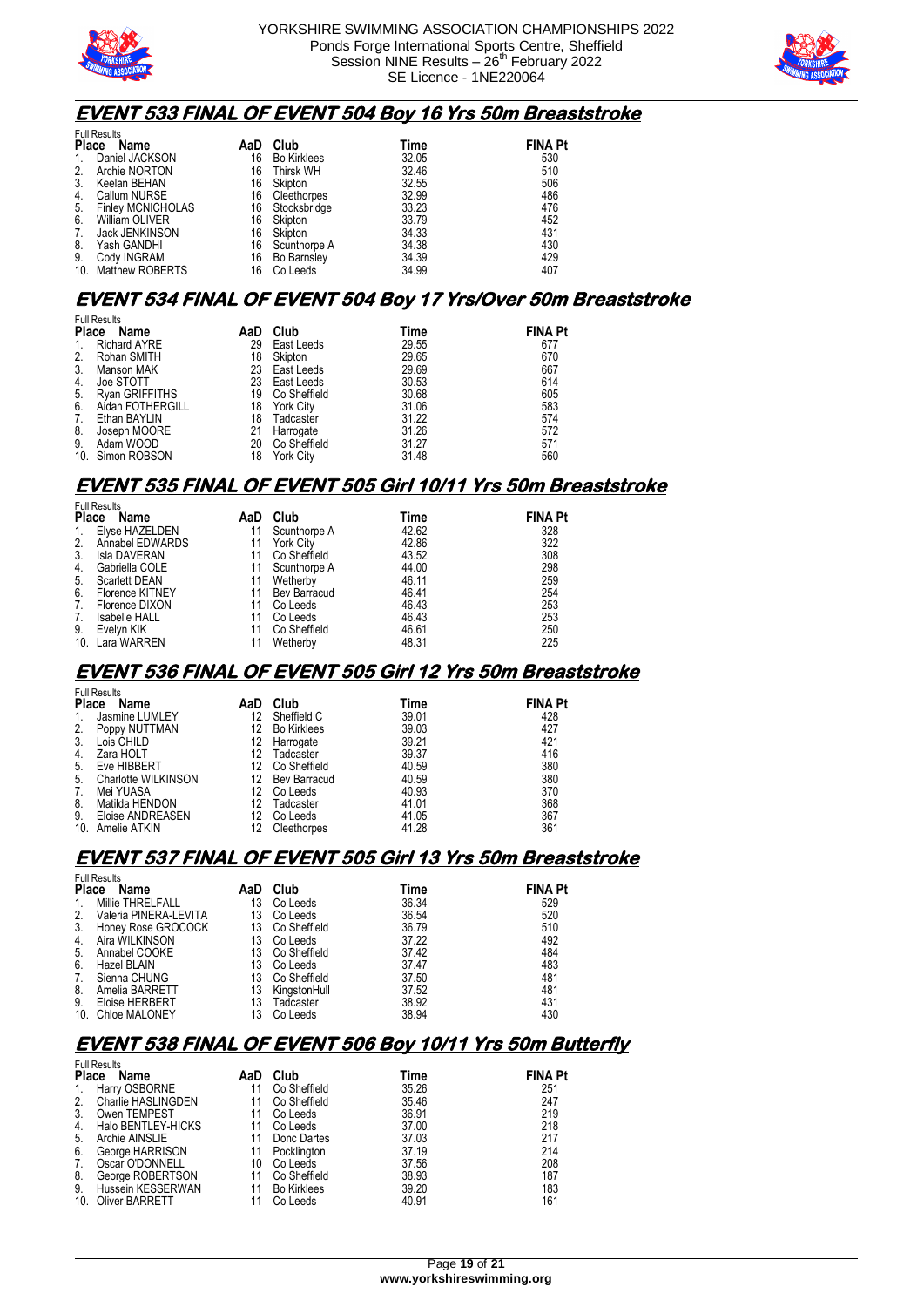



#### **EVENT 539 FINAL OF EVENT 506 Boy 12 Yrs 50m Butterfly**

|              | <b>Full Results</b>  |     |              |       |                |  |  |
|--------------|----------------------|-----|--------------|-------|----------------|--|--|
| <b>Place</b> | Name                 | AaD | Club         | Time  | <b>FINA Pt</b> |  |  |
| 1.           | Oliver CLAYDON SMITH | 12  | Co Sheffield | 32.65 | 317            |  |  |
| 2.           | Owen CARMODY         | 12  | Co Leeds     | 32.97 | 308            |  |  |
| 3.           | <b>Stanley DUNNE</b> | 12  | Skipton      | 34.58 | 267            |  |  |
| 4.           | Jacob O'DONNELL      | 12  | Co Leeds     | 34.73 | 263            |  |  |
| 5.           | Lucas CHRISTIE       | 12  | KingstonHull | 34.98 | 258            |  |  |
| 6.           | Shae BRYANT          | 12  | Co Leeds     | 35.46 | 247            |  |  |
| 7.           | Harry BROWN          | 12  | King'f Scar  | 35.87 | 239            |  |  |
| 8.           | Dylan HILL           | 12  | KingstonHull | 36.54 | 226            |  |  |
| 9.           | Reuben HARRISON      | 12  | Co Leeds     | 36.93 | 219            |  |  |
| 10.          | Jackson CLARKE       | 12  | Co Leeds     | 37.40 | 211            |  |  |

#### **EVENT 540 FINAL OF EVENT 506 Boy 13 Yrs 50m Butterfly**

|              | <b>Full Results</b>    |     |              |       |                |  |  |  |
|--------------|------------------------|-----|--------------|-------|----------------|--|--|--|
| <b>Place</b> | Name                   | AaD | Club         | Time  | <b>FINA Pt</b> |  |  |  |
| 1.           | <b>William HICKLIN</b> | 13  | Co Leeds     | 29.46 | 431            |  |  |  |
| 2.           | Hao Hao SHI            | 13  | Co Sheffield | 29.68 | 422            |  |  |  |
| 3.           | Thomas WOOFFINDIN      | 13  | Co Wakefield | 29.94 | 411            |  |  |  |
| 4.           | Jenson OWEN            | 13  | Donc Dartes  | 30.38 | 393            |  |  |  |
| 5.           | Alexander TEW          | 13  | York City    | 30.86 | 375            |  |  |  |
| 6.           | Ruben ANDERSON         | 13  | Co Sheffield | 31.27 | 361            |  |  |  |
| 7.           | Andrew HUNTER          | 13  | Cleethorpes  | 32.04 | 335            |  |  |  |
| 8.           | Oliver TOOTLE          | 13  | Bridlington  | 32.45 | 323            |  |  |  |
| 9.           | William DALE-WOOD      | 13  | Thirsk WH    | 32.55 | 320            |  |  |  |
| 10.          | Luke WISE              | 13  | Tadcaster    | 32.96 | 308            |  |  |  |

# **EVENT 541 FINAL OF EVENT 507 Girl 14 Yrs 50m Butterfly**

|                | <b>Full Results</b> |     |              |       |                |  |  |  |
|----------------|---------------------|-----|--------------|-------|----------------|--|--|--|
| <b>Place</b>   | Name                | AaD | Club         | Time  | <b>FINA Pt</b> |  |  |  |
| 1.             | Ruby GAMBLES        | 14  | Rotherham Mo | 29.30 | 579            |  |  |  |
| 2.             | Eve DOHERTY         | 14  | Rotherham Mo | 29.69 | 557            |  |  |  |
| 3.             | Hollie WILSON       | 14  | Co Leeds     | 30.50 | 513            |  |  |  |
| 4.             | Matilda ASHCROFT    | 14  | Co Leeds     | 30.58 | 509            |  |  |  |
| 5.             | Matilda POTTER      | 14  | Co Leeds     | 31.27 | 476            |  |  |  |
| 6.             | Gabriella BURNETT   | 14  | Co Wakefield | 31.32 | 474            |  |  |  |
| 7 <sub>1</sub> | Milie SALMON        | 14  | KingstonHull | 31.36 | 472            |  |  |  |
| 8.             | Hannah SMITH        | 14  | Co Wakefield | 31.53 | 465            |  |  |  |
| 9.             | Charlotte SHAW      | 14  | Co Leeds     | 31.66 | 459            |  |  |  |
|                | 10. Evie HARRIS     | 14  | Co Leeds     | 31.97 | 446            |  |  |  |

### **EVENT 542 FINAL OF EVENT 507 Girl 15 Yrs 50m Butterfly**

|              | <b>Full Results</b>    |     |              |       |                |
|--------------|------------------------|-----|--------------|-------|----------------|
| <b>Place</b> | Name                   | AaD | Club         | Time  | <b>FINA Pt</b> |
| 1.           | <b>Emily LAMBERT</b>   | 15  | Co Sheffield | 29.66 | 558            |
| 2.           | Jessica SMELT          | 15  | Bo Kirklees  | 30.31 | 523            |
| 3.           | Sophia GLEDHILL        | 15  | Co Bradford  | 30.75 | 501            |
| 4.           | Chloe COOKE            | 15  | Co Sheffield | 31.07 | 486            |
| 5.           | Mischa COMRIE          | 15  | Co Leeds     | 31.09 | 485            |
| 6.           | Erin TANKARD           | 15  | Co Sheffield | 31.10 | 484            |
| 7.           | Molly BAKER            | 15  | Co Sheffield | 31.18 | 480            |
| 8.           | <b>Fennella TURNER</b> | 15  | Skipton      | 31.24 | 478            |
| 9.           | Megan CHU              | 15  | KingstonHull | 31.55 | 464            |
|              | 10. Alex DUNN          | 15  | Co Bradford  | 32.11 | 440            |

#### **EVENT 543 FINAL OF EVENT 507 Girl 16 Yrs 50m Butterfly**

|              | <b>Full Results</b>    |     |                    |       |                |  |  |  |
|--------------|------------------------|-----|--------------------|-------|----------------|--|--|--|
| <b>Place</b> | Name                   | AaD | Club               | Time  | <b>FINA Pt</b> |  |  |  |
|              | Sholah ROBINSON        | 16  | Co Sheffield       | 29.29 | 580            |  |  |  |
| 2.           | Sophie MURRAY          | 16  | Harrogate          | 29.63 | 560            |  |  |  |
| 3.           | <b>Isabel FARMER</b>   | 16  | <b>Bo Kirklees</b> | 29.64 | 559            |  |  |  |
| 4.           | Connie MILBURN         | 16  | Harrogate          | 29.90 | 545            |  |  |  |
| 5.           | Ruby KNIGHT            | 16  | Bo Kirklees        | 30.87 | 495            |  |  |  |
| 6.           | Libby MUNDAY           | 16  | Cleethorpes        | 30.98 | 490            |  |  |  |
| 7.           | Millie NORTHROP        | 16  | <b>Bo Barnsley</b> | 31.03 | 488            |  |  |  |
| 8.           | Ella SUMMERS           | 16  | Scunthorpe A       | 31.25 | 477            |  |  |  |
| 9.           | Henrietta RICHARDSON-S | 16  | Cleethorpes        | 31.46 | 468            |  |  |  |
|              | 10. Lily-Mae PRATT     | 16  | Skipton            | 31.87 | 450            |  |  |  |

# **EVENT 544 FINAL OF EVENT 507 Girl 17 Yrs/Over 50m Butterfly**

|              | <b>Full Results</b> |     |                    |       |                |
|--------------|---------------------|-----|--------------------|-------|----------------|
| <b>Place</b> | Name                | AaD | Club               | Time  | <b>FINA Pt</b> |
| 1.           | Abigail JOLLEY      | 20  | Leeds Uni          | 28.88 | 605            |
| 2.           | Molly CHAMBERS      | 20  | Donc Dartes        | 29.03 | 595            |
| 3.           | Beth HALL           | 17  | Cleethorpes        | 29.26 | 582            |
| 4.           | Ellie WALKER        | 21  | Tadcaster          | 29.59 | 562            |
| 5.           | Niamh BOULDING      | 20  | <b>Bo Kirklees</b> | 29.62 | 561            |
| 6.           | Amelia OSBORNE      | 17  | Rotherham Mo       | 29.74 | 554            |
| 7.           | Chloe HIRST         | 19  | Bo Kirklees        | 29.77 | 552            |
| 8.           | Mollie GARRATT      | 18  | <b>York City</b>   | 29.79 | 551            |
| 9.           | Paige FENTON        | 19  | Skipton            | 29.90 | 545            |
|              | 10. Katie WILES     |     | Co Bradford        | 30.19 | 529            |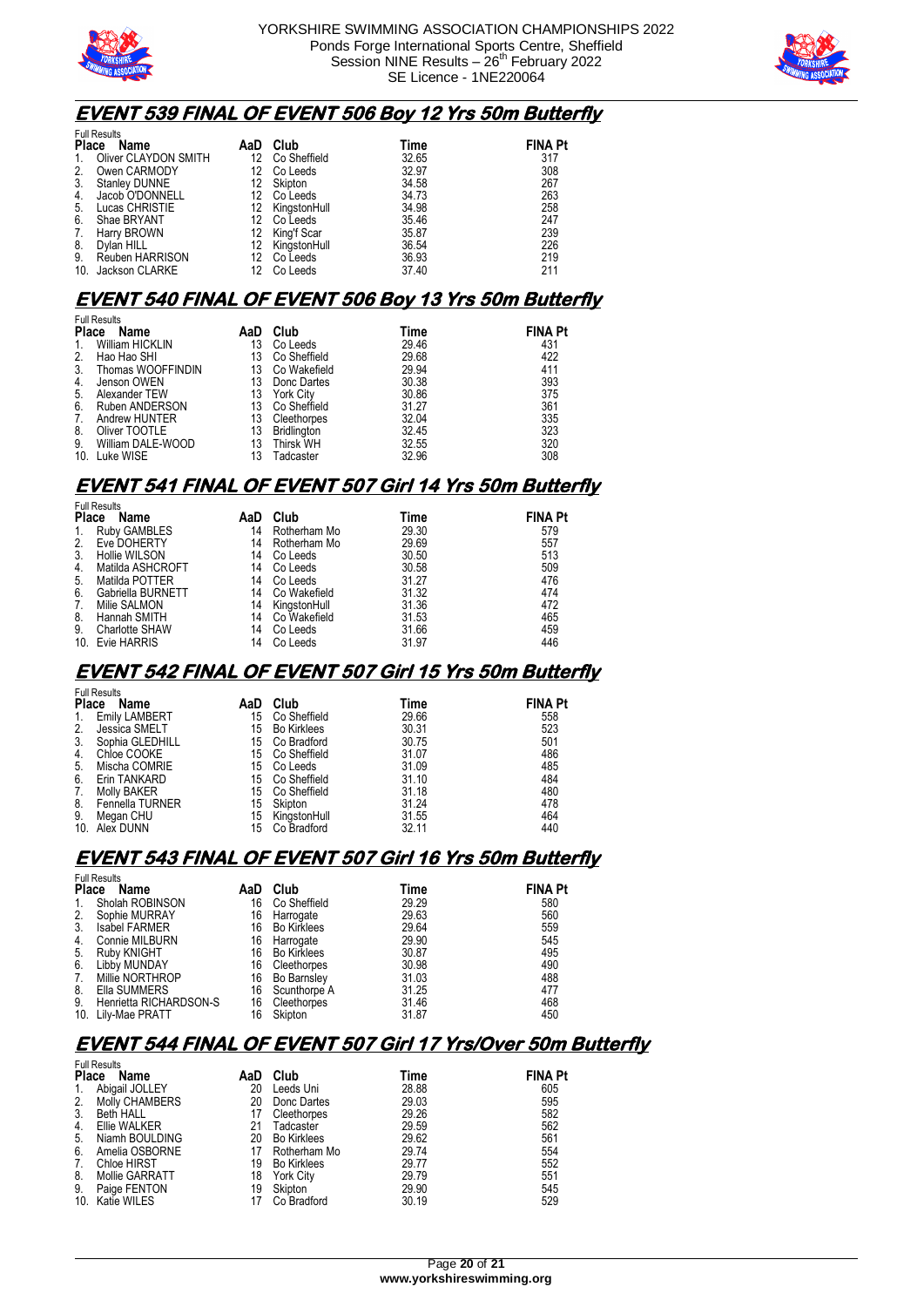



# **EVENT 545 FINAL OF EVENT 508 Boy 14 Yrs 50m Freestyle**

|              | <b>Full Results</b>   |     |              |       |                |  |  |  |
|--------------|-----------------------|-----|--------------|-------|----------------|--|--|--|
| <b>Place</b> | Name                  | AaD | Club         | Time  | <b>FINA Pt</b> |  |  |  |
| 1.           | Gabriel SHEPHERD      | 14  | Harrogate    | 25.90 | 526            |  |  |  |
| 2.           | Patrick NEILL         | 14  | Stocksbridge | 26.53 | 489            |  |  |  |
| 3.           | Benjamin DALE-WOOD    | 14  | Thirsk WH    | 26.77 | 476            |  |  |  |
| 4.           | Maxwell FORD          | 14  | Co Leeds     | 27.11 | 458            |  |  |  |
| 5.           | Louie ENNIS           | 14  | Chapeltown   | 27.14 | 457            |  |  |  |
| 6.           | Matthew JUST          | 14  | Co Leeds     | 27.27 | 450            |  |  |  |
| 7.           | Freddy DEAN           | 14  | Co Bradford  | 27.88 | 421            |  |  |  |
| 8.           | Charlie HINSON        | 14  | Co Leeds     | 28.17 | 408            |  |  |  |
| 9.           | Harry COCKBURN        | 14  | Skipton      | 28.31 | 402            |  |  |  |
|              | 10. Louie NIGHTINGALE | 14  | Donc Dartes  | 28.34 | 401            |  |  |  |

### **EVENT 546 FINAL OF EVENT 508 Boy 15 Yrs 50m Freestyle**

|                 | <b>Full Results</b> |     |              |       |                |  |  |  |
|-----------------|---------------------|-----|--------------|-------|----------------|--|--|--|
| <b>Place</b>    | Name                | AaD | Club         | Time  | <b>FINA Pt</b> |  |  |  |
| 1.              | Rio DAODU           | 15  | Cleethorpes  | 24.76 | 602            |  |  |  |
| 2.              | Callum BROADHEAD    | 15  | Donc Dartes  | 24.84 | 596            |  |  |  |
| 3.              | Jack FINNIE         | 15  | Rotherham Mo | 25.99 | 520            |  |  |  |
| 4.              | Samuel SMITH        | 15  | Skipton      | 26.01 | 519            |  |  |  |
| 5.              | James CAM           | 15  | Rotherham Mo | 26.45 | 494            |  |  |  |
| 6.              | Sean SMITH          | 15  | Skipton      | 26.61 | 485            |  |  |  |
| 7.              | Jacob BROWN         | 15  | Tadcaster    | 26.65 | 483            |  |  |  |
| 8.              | Joshua MCCOLLIN     | 15  | KingstonHull | 26.79 | 475            |  |  |  |
| 9.              | Kourosh KHODAKHAH   | 15  | Co Leeds     | 27.07 | 460            |  |  |  |
| 10 <sub>1</sub> | Miles KINLEN        | 15  | Co Sheffield | 27.53 | 438            |  |  |  |

#### **EVENT 547 FINAL OF EVENT 508 Boy 16 Yrs 50m Freestyle**

|              | <b>Full Results</b>      |     |              |       |                |  |  |  |
|--------------|--------------------------|-----|--------------|-------|----------------|--|--|--|
| <b>Place</b> | Name                     | AaD | Club         | Time  | <b>FINA Pt</b> |  |  |  |
| 1.           | Jack JENKINSON           | 16  | Skipton      | 25.19 | 571            |  |  |  |
| 2.           | Archie NORTON            | 16  | Thirsk WH    | 25.44 | 555            |  |  |  |
| 3.           | <b>Philip SUDDES</b>     | 16  | York City    | 25.60 | 544            |  |  |  |
| 4.           | Daniel JACKSON           | 16  | Bo Kirklees  | 25.65 | 541            |  |  |  |
| 5.           | <b>Finley MCNICHOLAS</b> | 16  | Stocksbridge | 26.10 | 514            |  |  |  |
| 6.           | Henry CORNFORTH          | 16  | Whitby       | 26.14 | 511            |  |  |  |
| 7.           | Keelan BEHAN             | 16  | Skipton      | 26.29 | 503            |  |  |  |
| 8.           | Lewis HAWDEN             | 16  | Pocklington  | 26.37 | 498            |  |  |  |
| 9.           | Logan PRICE              | 16  | Stocksbridge | 26.41 | 496            |  |  |  |
|              | 10. Yash GANDHI          | 16  | Scunthorpe A | 26.51 | 490            |  |  |  |

#### **EVENT 548 FINAL OF EVENT 508 Boy 17 Yrs/Over 50m Freestyle**

| <b>Full Results</b>  |                                  |              |       |                |  |  |  |
|----------------------|----------------------------------|--------------|-------|----------------|--|--|--|
| Name                 | AaD                              | Club         | Time  | <b>FINA Pt</b> |  |  |  |
| Ryan FLANAGAN        | 28                               | East Leeds   | 23.34 | 719            |  |  |  |
| Ned SHARP            | 19                               | Skipton      | 24.09 | 653            |  |  |  |
| Rohan SMITH          | 18                               | Skipton      | 24.09 | 653            |  |  |  |
| Ethan BAYLIN         | 18                               | Tadcaster    | 24.49 | 622            |  |  |  |
| James BLABY          | 25                               | East Leeds   | 24.61 | 613            |  |  |  |
| <b>Fraser BUXTON</b> | 18                               | Co Bradford  | 24.84 | 596            |  |  |  |
| Samuel LAWMAN        | 27                               | East Leeds   | 24.89 | 592            |  |  |  |
| Adam WOOD            | 20                               | Co Sheffield |       | 590            |  |  |  |
| William GRAHAM       | 21                               | Tadcaster    | 25.00 | 585            |  |  |  |
|                      | 18                               | York City    | 25.07 | 580            |  |  |  |
|                      | <b>Place</b><br>10. Simon ROBSON |              |       | 24.93          |  |  |  |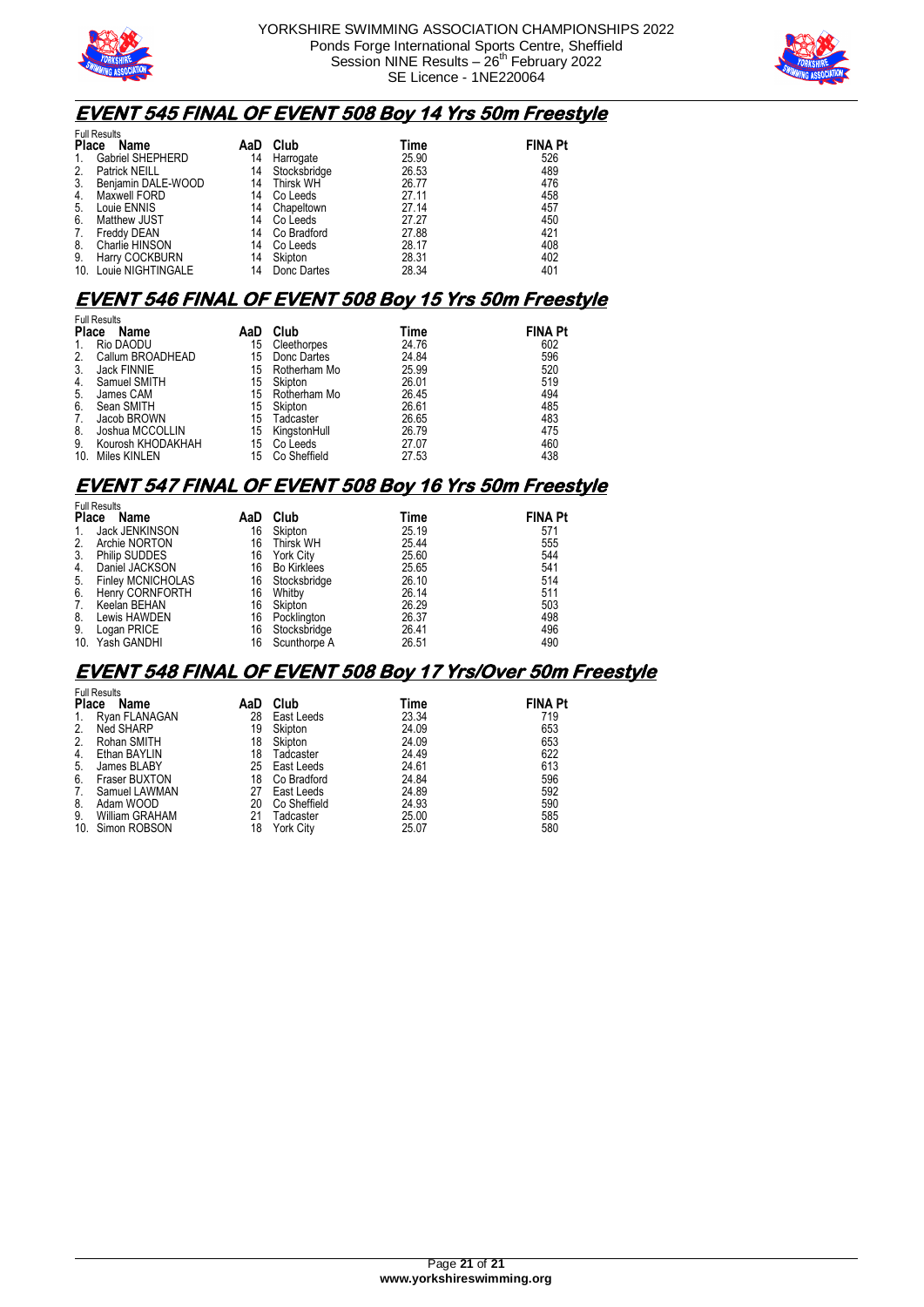



# **EVENT 551 Girl 10/13 Yrs 50m Backstroke**

|             | 10/11 Yrs Age Group - Full Results<br><b>10/11 Yrs Age Group - Full Res<br/> Place Name AaD Club<br/> 1. Scarlet DEAN 11 Wether<br/> 3. Florence DIXON 11 Co Sh<br/> 3. Florence DIXON 11 Co Lee<br/> 4. Freya COOPER 11 Donc 1<br/> 5. Lea SIBOVA<br/> 5. Lei VEEVERS 11 Co Lee<br/> 7. Elkie FOSTER </b> |            |                                                                                                    |                         |                       |
|-------------|------------------------------------------------------------------------------------------------------------------------------------------------------------------------------------------------------------------------------------------------------------------------------------------------------------|------------|----------------------------------------------------------------------------------------------------|-------------------------|-----------------------|
|             |                                                                                                                                                                                                                                                                                                            |            |                                                                                                    | Time<br>36.66           | <b>FINA Pt</b><br>398 |
|             |                                                                                                                                                                                                                                                                                                            |            | Wetherby<br>Co Sheffield                                                                           | 39.04                   | 330                   |
|             |                                                                                                                                                                                                                                                                                                            |            | Co Leeds                                                                                           | $\frac{39.08}{39.45}$   | 329                   |
|             |                                                                                                                                                                                                                                                                                                            |            |                                                                                                    |                         | 319                   |
|             |                                                                                                                                                                                                                                                                                                            |            | Co Leeds<br>Donc Dartes<br>KingstonHull<br>Co Leeds<br>Co Leeds                                    | 39.48<br>40.04          | 319<br>305            |
|             |                                                                                                                                                                                                                                                                                                            |            | Co Leeds                                                                                           | - 40.26                 | 300                   |
|             |                                                                                                                                                                                                                                                                                                            |            | Co Leeux<br>Scunthorpe A<br>Donc Dartes<br>Co Leeds                                                | 40.45                   | 296                   |
|             |                                                                                                                                                                                                                                                                                                            |            |                                                                                                    | 41.10<br>- 41.26        | 282<br>279            |
|             |                                                                                                                                                                                                                                                                                                            |            | Co Leeds                                                                                           | 41.43                   | 276                   |
|             |                                                                                                                                                                                                                                                                                                            |            |                                                                                                    | 41.72                   | 270                   |
|             | 13. Evelyn KIK<br>12. Samahrina HAYLOR<br>14. Evelyn Kir<br>14. Penelope DALLIMORE<br>15. Olivia BARLEY<br>16. Fausta KISELYTE<br>17. Isabelle HALL<br>19. Ursula CARROLL<br>19. Ursula CARROLL<br>19. Evie-Rose TOPPING<br>21. Bailey GRAHAM<br>22. Florence KITNEY<br>24. Sophi                          | 11         | Team Jorvik<br>Co Sheffield                                                                        | 41.76                   | 269                   |
|             |                                                                                                                                                                                                                                                                                                            | - 11<br>11 | Co Leeds                                                                                           | 41.95<br>42.04          | 266<br>264            |
|             |                                                                                                                                                                                                                                                                                                            | 11         | Cleethorpes<br>Scunthorpe A<br>Bradford                                                            | 42.09                   | 263                   |
|             |                                                                                                                                                                                                                                                                                                            | 10         | <b>Bradford</b>                                                                                    | 42.19                   | 261                   |
|             |                                                                                                                                                                                                                                                                                                            | 11<br>10   | Co Leeds                                                                                           | - 42.21<br>- 42.45      | 261<br>256            |
|             |                                                                                                                                                                                                                                                                                                            | 11         | Stocksbridge<br>Co Leeds                                                                           | - 42.45                 | 256                   |
|             |                                                                                                                                                                                                                                                                                                            | 10         | Co Leeus<br>Setv Baracud<br>Bev Baracud<br>York City<br>Sheffield Co Leeds<br>Co Leeds             | 42.46                   | 256                   |
|             |                                                                                                                                                                                                                                                                                                            | 11         |                                                                                                    | - 42.77                 | 251                   |
|             |                                                                                                                                                                                                                                                                                                            | 11<br>11   |                                                                                                    | 43.00<br>43.27          | 247<br>242            |
|             |                                                                                                                                                                                                                                                                                                            | 11         |                                                                                                    | - 43.32                 | 241                   |
|             |                                                                                                                                                                                                                                                                                                            | 10         | Co Leeds                                                                                           | 43.48                   | 238                   |
|             |                                                                                                                                                                                                                                                                                                            | 11         | Co Sheffield<br>Tacharta                                                                           | 43.63                   | 236                   |
|             |                                                                                                                                                                                                                                                                                                            | 11<br>11   | Tadcaster<br>Co Leeds                                                                              | 43.68<br>44.09          | 235<br>229            |
|             |                                                                                                                                                                                                                                                                                                            | 11         | Rotherham Mo                                                                                       | - 44.12                 | 228                   |
|             |                                                                                                                                                                                                                                                                                                            | 10         | Co Leeds                                                                                           | 44.14                   | 228                   |
|             |                                                                                                                                                                                                                                                                                                            | 10<br>10   | Co Leeds                                                                                           | 44.32<br>44.43          | 225<br>223            |
|             |                                                                                                                                                                                                                                                                                                            | 11         | <b>Bo Kirklees</b><br>Scarborough                                                                  | - 44.55                 | 222                   |
|             |                                                                                                                                                                                                                                                                                                            | 11         | Co Sheffield                                                                                       | - 44.65                 | 220                   |
|             |                                                                                                                                                                                                                                                                                                            | 11         | Donc Dartes                                                                                        | 44.69                   | 220                   |
|             |                                                                                                                                                                                                                                                                                                            | 11<br>11   | Northall'ton<br>Co Leeds                                                                           | - 44.71<br>44.82        | 219<br>218            |
|             |                                                                                                                                                                                                                                                                                                            | 11         | Bo Kirklees                                                                                        | 44.88                   | 217                   |
|             |                                                                                                                                                                                                                                                                                                            | 10         | King'f Scar                                                                                        | - 45.05                 | 214                   |
|             |                                                                                                                                                                                                                                                                                                            | 11         | Selby                                                                                              | 45.06                   | 214                   |
|             |                                                                                                                                                                                                                                                                                                            | 11<br>11   | Co Bradford<br>Co Loode<br>Co Leeds                                                                | 45.09<br>45.14          | 214<br>213            |
|             |                                                                                                                                                                                                                                                                                                            | 10         |                                                                                                    | 45.51                   | 208                   |
|             |                                                                                                                                                                                                                                                                                                            | 10         |                                                                                                    | 45.65                   | 206                   |
|             |                                                                                                                                                                                                                                                                                                            | -11<br>-11 |                                                                                                    | 45.86<br>46.27          | 203<br>198            |
|             |                                                                                                                                                                                                                                                                                                            | 11         |                                                                                                    | 46.62                   | 193                   |
|             |                                                                                                                                                                                                                                                                                                            | 11         |                                                                                                    | 47.63                   | 181                   |
|             | 29. Tablima BROWIN<br>29. Olivia WINTER<br>30. Niamh STRAUTHER<br>31. Amelie COTTERILL<br>32. Freya ELLIS<br>32. Freya ELLIS<br>34. Chloe CAMPBELL<br>35. Gracie ROGERS<br>36. Millie DCHARLTON<br>38. Erin BENTLEY<br>39. Erin BENTLEY<br>39. Paige<br>Yining LU                                          |            | 3o Knn.<br>KingstonHun<br>York City<br>Rotherham Mo<br>KingstonHull<br>VingstonHull<br>11 Co Leeds | DNC                     |                       |
|             | 12 Yrs Age Group - Full Results                                                                                                                                                                                                                                                                            |            |                                                                                                    |                         |                       |
| Place<br>1. | Name<br>Lois CHILD                                                                                                                                                                                                                                                                                         | AaD<br>12  | Club<br>Harrogate                                                                                  | Time<br>34.83           | <b>FINA Pt</b><br>464 |
| 2.          | Mei YUASA                                                                                                                                                                                                                                                                                                  |            | 12 Co Leeds                                                                                        | 35.74                   | 430                   |
| 3.          | Mia TRAVIS-JONES                                                                                                                                                                                                                                                                                           | 12         | Co Leeds                                                                                           | 36.11                   | 417                   |
| 4.<br>5.    | Jessica WOODS<br>Elizabeth WARNER                                                                                                                                                                                                                                                                          | 12<br>12   | Co Leeds<br>Co Leeds                                                                               | 36.33<br>36.37          | 409<br>408            |
| 6.          | Amelia WRIGHT                                                                                                                                                                                                                                                                                              | 12         | Harrogate                                                                                          | 36.38                   | 407                   |
| 7.          | Amelia STRATFORD                                                                                                                                                                                                                                                                                           | 12         | Rotherham Mo                                                                                       | 36.46                   | 405                   |
| 8.          | Phoebe WEATHERILL                                                                                                                                                                                                                                                                                          | 12<br>12   | Donc Dartes                                                                                        | 36.71                   | 396                   |
| 9.          | <b>Emily MARRISON</b><br>10. Poppy NUTTMAN                                                                                                                                                                                                                                                                 | 12         | Co Leeds<br><b>Bo Kirklees</b>                                                                     | 37.14<br>37.21          | 383<br>381            |
|             | 11. Sofia CASAP                                                                                                                                                                                                                                                                                            | 12         | KingstonHull                                                                                       | 37.43                   | 374                   |
|             | 12. Eliza JONES                                                                                                                                                                                                                                                                                            | 12         | Tadcaster                                                                                          | 37.47                   | 373                   |
|             | 13. Jasmine LUMLEY<br>14. Zara HOLT                                                                                                                                                                                                                                                                        | 12<br>12   | Sheffield C<br>Tadcaster                                                                           | 37.51<br>37.52          | 372<br>371            |
|             | 15. Scarlett FEARN                                                                                                                                                                                                                                                                                         | 12         | Rotherham Mo                                                                                       | 37.79                   | 363                   |
|             | 16. Lexie GODDARD                                                                                                                                                                                                                                                                                          | 12         | Donc Dartes                                                                                        | 37.88                   | 361                   |
|             | 17. Lily STANSFIELD                                                                                                                                                                                                                                                                                        | 12         | Harrogate                                                                                          | 37.91                   | 360                   |
|             | 18. Matilda HENDON<br>18. Isabel HINKINS                                                                                                                                                                                                                                                                   | 12<br>12   | Tadcaster<br>KingstonHull                                                                          | 38.07<br>38.07          | 355<br>355            |
|             | 20. Naomi BROADLEY                                                                                                                                                                                                                                                                                         | 12         | Co Wakefield                                                                                       | 38.19                   | 352                   |
|             |                                                                                                                                                                                                                                                                                                            |            |                                                                                                    |                         | 346                   |
|             | 21. Eve HIBBERT                                                                                                                                                                                                                                                                                            | 12         | Co Sheffield                                                                                       | 38.42                   |                       |
|             | 22. Jessica HUBERY                                                                                                                                                                                                                                                                                         | 12         | Donc Dartes                                                                                        | 38.46                   | 345                   |
|             | 23. Robyn HOWARD                                                                                                                                                                                                                                                                                           | 12         | Co Leeds                                                                                           | 38.77                   | 337                   |
|             | 24. Amelie ATKIN<br>25. Carolina ALVAREZ ODELL                                                                                                                                                                                                                                                             | 12<br>12   | Cleethorpes<br>Team Jorvik                                                                         | 38.82<br>38.89          | 335<br>333            |
|             | 26. Charlotte WILKINSON                                                                                                                                                                                                                                                                                    | 12         | Bev Barracud                                                                                       | 38.91                   | 333                   |
|             | 27. Ella JORDAN                                                                                                                                                                                                                                                                                            | 12         | Co Leeds                                                                                           | 39.01                   | 330                   |
|             | 28. Alicia BERGER<br>29. Jasmine GREEN                                                                                                                                                                                                                                                                     | 12<br>12   | Pocklington<br>Rotherham Mo                                                                        | 39.28<br>39.31          | 324<br>323            |
|             | 30. Scarlett CLARKSON                                                                                                                                                                                                                                                                                      | 12         | Co Leeds                                                                                           | 39.41                   | 320                   |
|             | 31. Charlotte JACKSON-BOWE                                                                                                                                                                                                                                                                                 | 12         | Northall'ton                                                                                       | 39.43                   | 320                   |
|             | 32. Izzy WILLIAMS                                                                                                                                                                                                                                                                                          | 12         | Co Sheffield                                                                                       | 39.44                   | 320                   |
|             | 33. Ava BRADLEY<br>34. Sophie CHURMS<br>35. Ava MESSENGER                                                                                                                                                                                                                                                  | 12<br>12   | 12 Co Leeds<br>Donc Dartes<br>Co Wakefield                                                         | 39.73<br>39.77<br>39.84 | 313<br>312<br>310     |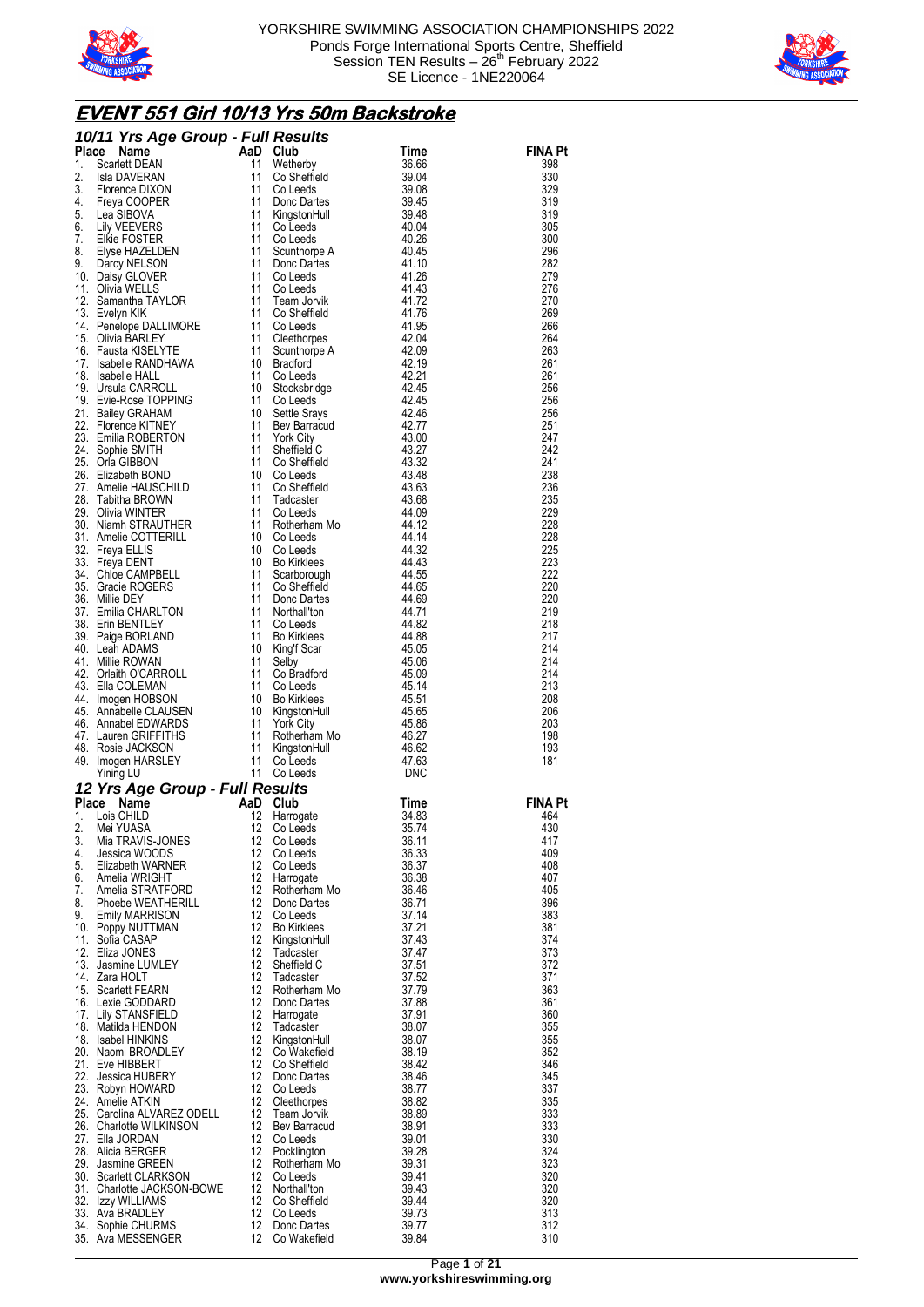



| 36. Maisie SHAW 12 Co Sheffield<br>37. Eliza NAGLIK 12 Co Bradford<br>38. Megan CRUNKHORN 12 Sheffield C<br>39. Vivienne LONGHORN 12 KingstonHull<br>40. Hollie CLARKE 12 Rotherham Mo<br>Gracie HINDE                                                                                               |    | Co Sheffield<br>Co Bradford<br>Sheffield C                                                                                                                                                                                                                           | 39.90          | 309            |
|------------------------------------------------------------------------------------------------------------------------------------------------------------------------------------------------------------------------------------------------------------------------------------------------------|----|----------------------------------------------------------------------------------------------------------------------------------------------------------------------------------------------------------------------------------------------------------------------|----------------|----------------|
|                                                                                                                                                                                                                                                                                                      |    |                                                                                                                                                                                                                                                                      | 40.51          | 295            |
|                                                                                                                                                                                                                                                                                                      |    |                                                                                                                                                                                                                                                                      | 40.51<br>41.06 | 283            |
|                                                                                                                                                                                                                                                                                                      |    |                                                                                                                                                                                                                                                                      |                | 277            |
|                                                                                                                                                                                                                                                                                                      |    |                                                                                                                                                                                                                                                                      |                | 275            |
|                                                                                                                                                                                                                                                                                                      |    |                                                                                                                                                                                                                                                                      |                |                |
|                                                                                                                                                                                                                                                                                                      |    | Sheffield C<br>KingstonHull 41.35<br>Rotherham Mo 41.45<br>DNC DNC                                                                                                                                                                                                   |                |                |
| 13 Yrs Age Group - Full Results                                                                                                                                                                                                                                                                      |    |                                                                                                                                                                                                                                                                      |                |                |
|                                                                                                                                                                                                                                                                                                      |    |                                                                                                                                                                                                                                                                      |                | <b>FINA Pt</b> |
|                                                                                                                                                                                                                                                                                                      |    |                                                                                                                                                                                                                                                                      |                | 537            |
|                                                                                                                                                                                                                                                                                                      |    |                                                                                                                                                                                                                                                                      |                | 511            |
|                                                                                                                                                                                                                                                                                                      |    |                                                                                                                                                                                                                                                                      |                | 511            |
|                                                                                                                                                                                                                                                                                                      |    |                                                                                                                                                                                                                                                                      |                | 487            |
|                                                                                                                                                                                                                                                                                                      |    |                                                                                                                                                                                                                                                                      |                | 483            |
|                                                                                                                                                                                                                                                                                                      |    |                                                                                                                                                                                                                                                                      |                | 474            |
|                                                                                                                                                                                                                                                                                                      |    |                                                                                                                                                                                                                                                                      |                | 466            |
|                                                                                                                                                                                                                                                                                                      |    |                                                                                                                                                                                                                                                                      |                | 457            |
|                                                                                                                                                                                                                                                                                                      |    |                                                                                                                                                                                                                                                                      |                | 457            |
|                                                                                                                                                                                                                                                                                                      |    |                                                                                                                                                                                                                                                                      |                | 453            |
|                                                                                                                                                                                                                                                                                                      |    |                                                                                                                                                                                                                                                                      |                | 452            |
|                                                                                                                                                                                                                                                                                                      |    |                                                                                                                                                                                                                                                                      |                | 452            |
|                                                                                                                                                                                                                                                                                                      |    |                                                                                                                                                                                                                                                                      |                | 451            |
|                                                                                                                                                                                                                                                                                                      |    |                                                                                                                                                                                                                                                                      |                | 447            |
|                                                                                                                                                                                                                                                                                                      |    |                                                                                                                                                                                                                                                                      |                | 446            |
|                                                                                                                                                                                                                                                                                                      |    |                                                                                                                                                                                                                                                                      |                | 444            |
|                                                                                                                                                                                                                                                                                                      |    |                                                                                                                                                                                                                                                                      |                | 443            |
|                                                                                                                                                                                                                                                                                                      |    |                                                                                                                                                                                                                                                                      |                | 443            |
|                                                                                                                                                                                                                                                                                                      |    |                                                                                                                                                                                                                                                                      |                | 439            |
|                                                                                                                                                                                                                                                                                                      |    |                                                                                                                                                                                                                                                                      |                | 438            |
|                                                                                                                                                                                                                                                                                                      |    |                                                                                                                                                                                                                                                                      |                | 437            |
|                                                                                                                                                                                                                                                                                                      |    |                                                                                                                                                                                                                                                                      |                |                |
|                                                                                                                                                                                                                                                                                                      |    |                                                                                                                                                                                                                                                                      |                | 434            |
|                                                                                                                                                                                                                                                                                                      |    |                                                                                                                                                                                                                                                                      |                | 433            |
|                                                                                                                                                                                                                                                                                                      |    |                                                                                                                                                                                                                                                                      |                | 430            |
|                                                                                                                                                                                                                                                                                                      |    |                                                                                                                                                                                                                                                                      |                | 428            |
|                                                                                                                                                                                                                                                                                                      |    |                                                                                                                                                                                                                                                                      |                | 426            |
|                                                                                                                                                                                                                                                                                                      |    |                                                                                                                                                                                                                                                                      |                | 424            |
|                                                                                                                                                                                                                                                                                                      |    |                                                                                                                                                                                                                                                                      |                | 421            |
|                                                                                                                                                                                                                                                                                                      |    |                                                                                                                                                                                                                                                                      |                | 415            |
|                                                                                                                                                                                                                                                                                                      |    |                                                                                                                                                                                                                                                                      |                | 412            |
|                                                                                                                                                                                                                                                                                                      |    |                                                                                                                                                                                                                                                                      |                | 410            |
|                                                                                                                                                                                                                                                                                                      |    |                                                                                                                                                                                                                                                                      |                | 403            |
|                                                                                                                                                                                                                                                                                                      |    |                                                                                                                                                                                                                                                                      |                | 400            |
|                                                                                                                                                                                                                                                                                                      |    |                                                                                                                                                                                                                                                                      |                | 393            |
|                                                                                                                                                                                                                                                                                                      |    |                                                                                                                                                                                                                                                                      |                | 389            |
|                                                                                                                                                                                                                                                                                                      |    |                                                                                                                                                                                                                                                                      |                | 380            |
|                                                                                                                                                                                                                                                                                                      |    |                                                                                                                                                                                                                                                                      |                | 373            |
|                                                                                                                                                                                                                                                                                                      |    |                                                                                                                                                                                                                                                                      |                | 369            |
| 40. Holie CARKNE<br>162 Norman Mo<br>178 Norman Mo<br>178 Norman Mo<br>178 Norman Mo<br>178 Norman Mo<br>178 Norman Mo<br>178 Norman Mo<br>178 Norman Mo<br>178 Norman Mo<br>178 Norman Mo<br>182 Coleeds<br>183 Norman Mo<br>182 Coleeds<br>183 Norman Mo<br>38. Bess NAYLOR<br>39. Ciara O'CARROLL |    | 36.15<br>York City<br>Scunthorpe A<br>Co Sheffield<br>Co Leeds<br>Co Leeds<br>Co Bradford<br>Tadcaster<br>Tadcaster<br>Sheffield C<br>Singf Scar<br>Sheffield C<br>Sheffield C<br>Tadcaster<br>37.24<br>Sheffield C<br>Xingf Scar<br>Co Rradford<br>Tadcaster<br>She |                | 357            |
| 40. Eloise HERBERT                                                                                                                                                                                                                                                                                   | 13 | Tadcaster                                                                                                                                                                                                                                                            | 38.19          | 352            |
|                                                                                                                                                                                                                                                                                                      |    |                                                                                                                                                                                                                                                                      |                |                |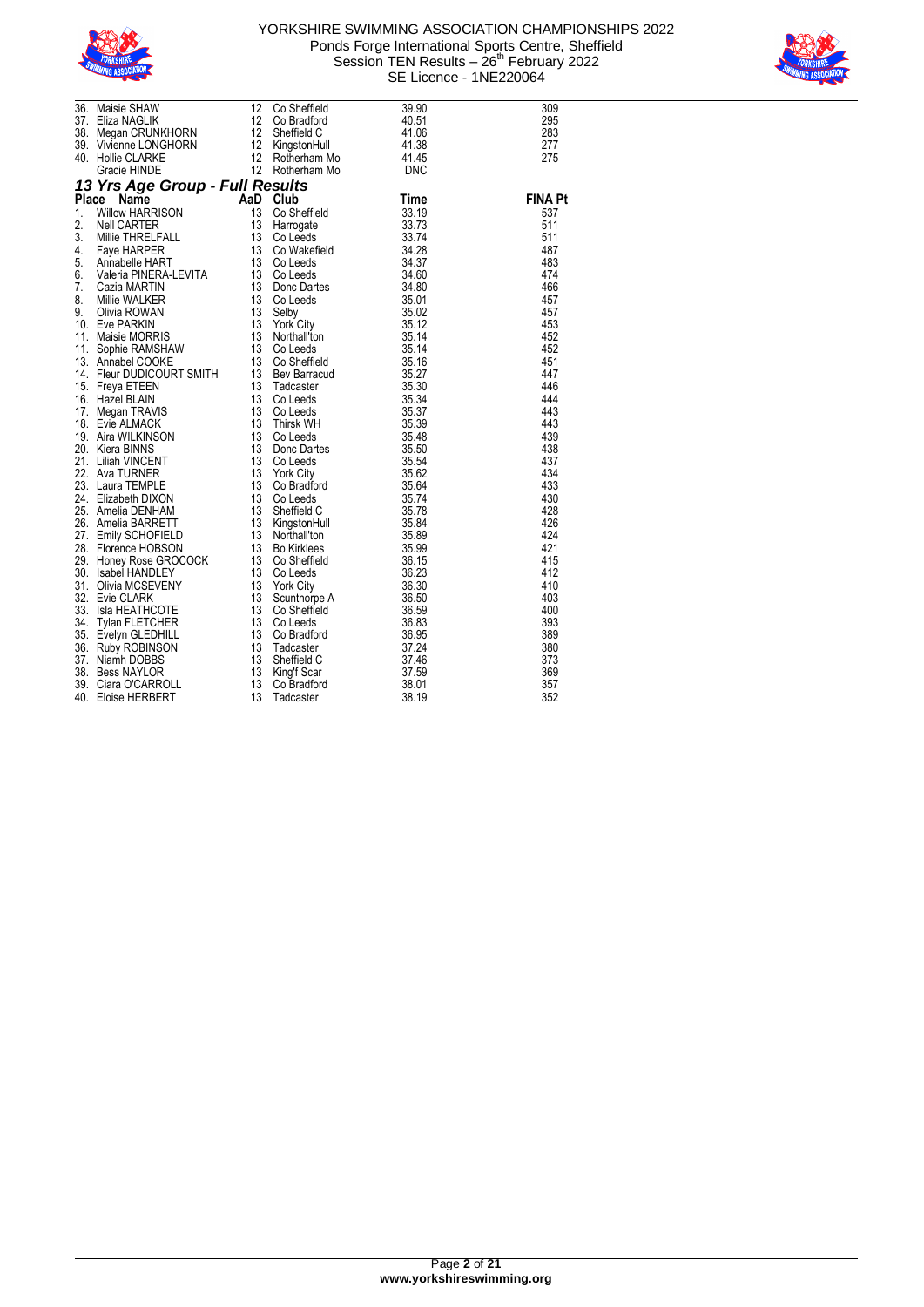



# **EVENT 552 Boy 10/13 Yrs 50m Breaststroke**

|          | 10/11 Yrs Age Group - Full Results<br>10 Art Harsen Kenter<br>1. Harry OSBORNE (1947 - Full Results<br>11 Art Harry OSBORNE<br>11 Harry OSBORNE 11 Co Sheffield<br>2. Halo BENTLEY-HICKS<br>2. Halo BENTLEY-HICKS<br>5. Accorder MATES 11 Don Dates<br>4. Oscar FOCHT<br>6. George R |          |                                                                                |                    |                       |
|----------|--------------------------------------------------------------------------------------------------------------------------------------------------------------------------------------------------------------------------------------------------------------------------------------|----------|--------------------------------------------------------------------------------|--------------------|-----------------------|
|          |                                                                                                                                                                                                                                                                                      |          |                                                                                |                    | <b>FINA Pt</b><br>234 |
|          |                                                                                                                                                                                                                                                                                      |          |                                                                                |                    | 191                   |
|          |                                                                                                                                                                                                                                                                                      |          |                                                                                |                    | 188                   |
|          |                                                                                                                                                                                                                                                                                      |          |                                                                                |                    | 172<br>164            |
|          |                                                                                                                                                                                                                                                                                      |          |                                                                                |                    | 161                   |
|          |                                                                                                                                                                                                                                                                                      |          |                                                                                |                    | 157                   |
|          |                                                                                                                                                                                                                                                                                      |          |                                                                                |                    | 153                   |
|          |                                                                                                                                                                                                                                                                                      |          |                                                                                |                    | 152<br>151            |
|          |                                                                                                                                                                                                                                                                                      |          |                                                                                |                    | 150                   |
|          |                                                                                                                                                                                                                                                                                      |          |                                                                                |                    | 147                   |
|          |                                                                                                                                                                                                                                                                                      |          |                                                                                |                    | 143<br>142            |
|          |                                                                                                                                                                                                                                                                                      |          |                                                                                |                    | 141                   |
|          |                                                                                                                                                                                                                                                                                      |          |                                                                                |                    | 141                   |
|          |                                                                                                                                                                                                                                                                                      |          |                                                                                |                    | 141<br>141            |
|          |                                                                                                                                                                                                                                                                                      |          |                                                                                |                    | 140                   |
|          |                                                                                                                                                                                                                                                                                      |          |                                                                                |                    | 136                   |
|          |                                                                                                                                                                                                                                                                                      |          |                                                                                |                    | 134<br>133            |
|          |                                                                                                                                                                                                                                                                                      |          |                                                                                |                    | 131                   |
|          |                                                                                                                                                                                                                                                                                      |          |                                                                                |                    | 130                   |
|          |                                                                                                                                                                                                                                                                                      |          |                                                                                |                    | 128<br>125            |
|          |                                                                                                                                                                                                                                                                                      |          |                                                                                |                    | 124                   |
|          |                                                                                                                                                                                                                                                                                      |          |                                                                                |                    | 122                   |
|          |                                                                                                                                                                                                                                                                                      |          |                                                                                |                    | 120<br>120            |
|          |                                                                                                                                                                                                                                                                                      |          |                                                                                |                    | 120                   |
|          |                                                                                                                                                                                                                                                                                      |          |                                                                                |                    | 119                   |
|          |                                                                                                                                                                                                                                                                                      |          |                                                                                |                    | 118<br>117            |
|          |                                                                                                                                                                                                                                                                                      |          |                                                                                |                    | 116                   |
|          |                                                                                                                                                                                                                                                                                      |          |                                                                                |                    | 116                   |
|          |                                                                                                                                                                                                                                                                                      |          |                                                                                |                    | 110<br>106            |
|          |                                                                                                                                                                                                                                                                                      |          |                                                                                |                    | 105                   |
|          |                                                                                                                                                                                                                                                                                      |          |                                                                                |                    | 105                   |
|          |                                                                                                                                                                                                                                                                                      |          |                                                                                |                    | 102<br>98             |
|          |                                                                                                                                                                                                                                                                                      |          |                                                                                |                    | 98                    |
|          |                                                                                                                                                                                                                                                                                      |          |                                                                                |                    | 93                    |
|          |                                                                                                                                                                                                                                                                                      |          |                                                                                |                    |                       |
|          |                                                                                                                                                                                                                                                                                      |          |                                                                                |                    |                       |
|          | 12 Yrs Age Group - Full Results                                                                                                                                                                                                                                                      |          |                                                                                |                    |                       |
| Place    | Ce Name AaD Club<br>Jacob O'DONNELL 12 Co Leeds<br>Shae BRYANT 12 Co Leeds<br>Owen CARMODY 12 Co Leeds<br>Oliver CLAYDON SMITH 12 Co Sheffie                                                                                                                                         |          | <b>scults<br/>Club</b><br>Co Leeds<br>Co Leeds<br>Co Sheffield<br>Co Sheffield | Time               | <b>FINA Pt</b>        |
| 1.<br>2. |                                                                                                                                                                                                                                                                                      |          |                                                                                | $39.33$<br>$41.19$ | 287<br>250            |
| 3.       |                                                                                                                                                                                                                                                                                      |          |                                                                                | 41.42              | 245                   |
| 4.       |                                                                                                                                                                                                                                                                                      |          |                                                                                | 41.45              | 245                   |
| 6.       | 5. Matei STOICESCU<br>Zac BAUGHAN-WITHINGTON                                                                                                                                                                                                                                         | 12       | 12 Co Leeds<br>KingstonHull                                                    | 41.74<br>42.53     | 240<br>227            |
|          | 7. Stanley DUNNE                                                                                                                                                                                                                                                                     | 12       | Skipton                                                                        | 43.00              | 219                   |
|          | 8. Hayden LAM                                                                                                                                                                                                                                                                        | 12       | Co Leeds                                                                       | 43.19              | 216                   |
|          | 9. William WILSON<br>10. Dominic THORPE                                                                                                                                                                                                                                              | 12<br>12 | Co Leeds<br>Scunthorpe A                                                       | 43.82<br>43.87     | 207<br>206            |
|          | 11. Dylan HILL                                                                                                                                                                                                                                                                       | 12       | KingstonHull                                                                   | 44.02              | 204                   |
|          | 12. Patrick O'HARA                                                                                                                                                                                                                                                                   | 12       | Co Leeds                                                                       | 44.06              | 204                   |
|          | 13. Lucas MORTON<br>14. Zach PIERCY                                                                                                                                                                                                                                                  | 12<br>12 | Bo Barnsley<br>Co Leeds                                                        | 44.08<br>44.61     | 204<br>196            |
|          | 15. Henry PRIESTLEY                                                                                                                                                                                                                                                                  | 12       | <b>Bo Kirklees</b>                                                             | 44.67              | 196                   |
|          | 16. Theo SMITH                                                                                                                                                                                                                                                                       | 12       | Cleethorpes                                                                    | 44.82              | 194                   |
|          | 17. Seth JONES<br>18. James BALDWIN                                                                                                                                                                                                                                                  | 12<br>12 | Co Leeds<br>Bev Barracud                                                       | 45.42<br>46.11     | 186<br>178            |
|          | 19. Ben TOWSE                                                                                                                                                                                                                                                                        | 12       | KingstonHull                                                                   | 46.46              | 174                   |
|          | 20. Matthew BELK                                                                                                                                                                                                                                                                     | 12       | Stocksbridge                                                                   | 46.71              | 171                   |
|          | 21. Reuben HARRISON<br>22. Axel ROBINSON                                                                                                                                                                                                                                             | 12<br>12 | Co Leeds<br>Co Sheffield                                                       | 46.79<br>47.03     | 170<br>167            |
|          | 23. Alfie WHITWELL                                                                                                                                                                                                                                                                   | 12       | Pocklington                                                                    | 47.25              | 165                   |
|          | 24. Benjamin ROUTLEDGE                                                                                                                                                                                                                                                               | 12       | New Earswick                                                                   | 47.37              | 164                   |
|          | 25. Zach CARNEY<br>26. Demilade AYEMOWA                                                                                                                                                                                                                                              | 12<br>12 | <b>Bingley</b><br>Co Leeds                                                     | 47.42<br>47.44     | 163<br>163            |
|          | 27. Oliver SMITH                                                                                                                                                                                                                                                                     | 12       | Bev Barracud                                                                   | 47.54              | 162                   |
|          | 28. Riyad MOHAMMED                                                                                                                                                                                                                                                                   | 12       | Scunthorpe A                                                                   | 47.56              | 162                   |
|          | 29. Harris CHAPMAN<br>30. Oliver HASWELL                                                                                                                                                                                                                                             | 12       | Donc Dartes<br>12 Co Leeds                                                     | 48.16<br>48.67     | 156<br>151            |
|          | 31. Finley MOORE                                                                                                                                                                                                                                                                     | 12       | Cleethorpes                                                                    | 48.92              | 149                   |
|          | 32. Edward WILLIAMS                                                                                                                                                                                                                                                                  | 12       | <b>Bo Kirklees</b>                                                             | 49.68              | 142                   |
|          | 33. Harry DENWOOD<br>34. Sebastian HUNTER                                                                                                                                                                                                                                            | 12       | 12 Rotherham Mo<br>Co Leeds                                                    | 49.78<br>50.06     | 141<br>139            |
|          | 35. Hashim AL-MUKHTAR                                                                                                                                                                                                                                                                | 12       | Co Sheffield                                                                   | 50.54              | 135                   |
|          | Luca SHEVELING                                                                                                                                                                                                                                                                       | 12       | Scarborough                                                                    | DNC                |                       |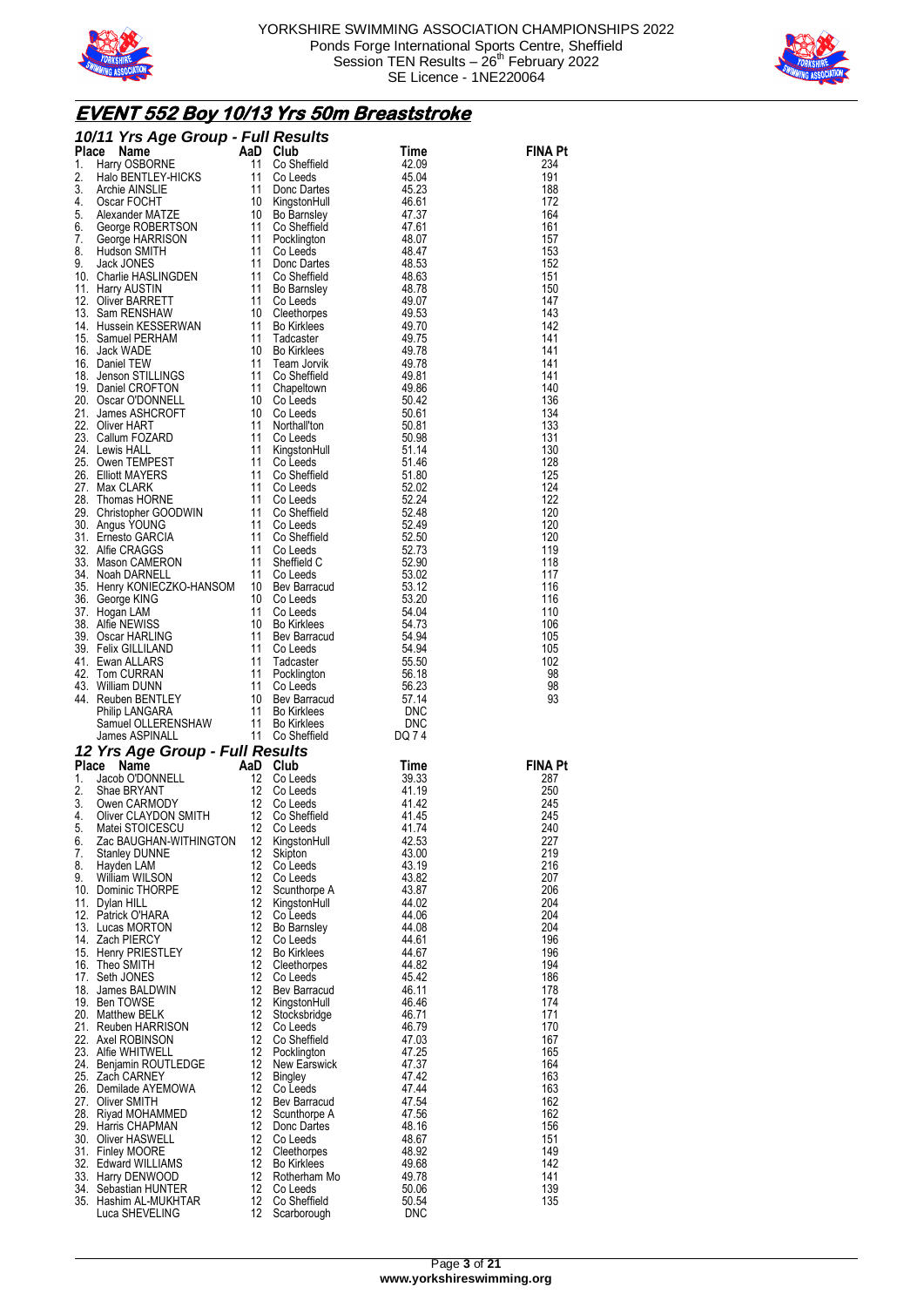



|       | 13 Yrs Age Group - Full Results                                                                                                                                                                                                                        |    |                                        |                             |                |
|-------|--------------------------------------------------------------------------------------------------------------------------------------------------------------------------------------------------------------------------------------------------------|----|----------------------------------------|-----------------------------|----------------|
| Place | Name                                                                                                                                                                                                                                                   |    | AaD Club                               | Time                        | <b>FINA Pt</b> |
| 1.    | Hao Hao SHI                                                                                                                                                                                                                                            | 13 | Co Sheffield                           | 34.63                       | 420            |
| 2.    | Arran CORNFORTH                                                                                                                                                                                                                                        | 13 | Whitby                                 | 35.87                       | 378            |
| 3.    | Thomas GIBBINS<br>Thomas WOOFFINDIN 13<br>William HICKLIN 13<br>Ethan COWELL 13<br>Harry TUPMAN 13                                                                                                                                                     |    | Pocklington                            | 36.69                       | 353            |
| 4.    |                                                                                                                                                                                                                                                        |    | Co Wakefield                           | 36.98                       | 345            |
| 5.    |                                                                                                                                                                                                                                                        |    | Co Leeds                               | 37.17                       | 340            |
|       |                                                                                                                                                                                                                                                        |    | Co Leeds                               | 37.34                       | 335            |
|       |                                                                                                                                                                                                                                                        |    |                                        | 38.51                       | 305            |
|       |                                                                                                                                                                                                                                                        |    | Bo Barnsley<br>Chapeltown              | 39.31                       | 287            |
|       |                                                                                                                                                                                                                                                        |    | Co Leeds                               | 39.38                       | 286            |
|       |                                                                                                                                                                                                                                                        |    | Co Sheffield                           | 39.53                       | 282            |
|       |                                                                                                                                                                                                                                                        |    | Co Leeds                               | 39.84                       | 276            |
|       |                                                                                                                                                                                                                                                        |    | Bo Kirklees                            | 39.97                       | 273            |
|       |                                                                                                                                                                                                                                                        |    | Donc Dartes                            | 40.04                       | 272            |
|       |                                                                                                                                                                                                                                                        |    | York City                              | 40.26                       | 267            |
|       |                                                                                                                                                                                                                                                        |    | Bo Barnsley                            | 40.38                       | 265            |
|       | 16. Andrew HUNTER                                                                                                                                                                                                                                      | 13 | Cleethorpes                            | 40.53                       | 262            |
|       |                                                                                                                                                                                                                                                        | 13 | Sheffield C                            | 40.58                       | 261            |
|       |                                                                                                                                                                                                                                                        | 13 | Donc Dartes                            |                             | 247            |
|       | 17. Joziah WRIGHT<br>18. Noah ANNIS-SCOTTING<br>19. Mateo MARINOV                                                                                                                                                                                      | 13 | Stocksbridge                           | 41 31<br>41 36<br>41 38     | 246            |
|       | 20. Oliver TOOTLE                                                                                                                                                                                                                                      | 13 | <b>Bridlington</b>                     |                             | 246            |
| 21.   | Ryan BROOKSBANK                                                                                                                                                                                                                                        | 13 | Brighouse                              | 41.42                       | 245            |
|       | 21. Kyan BROUNSBANK<br>23. Toby RYDER<br>23. Bowan GOMERSALL<br>24. Sam RACE<br>25. Rory KING<br>25. Rory KING<br>26. Charlie HORNE<br>27. Adam GILL<br>27. Adam GILL<br>28. Alfie YOUNG<br>29. Daniel HAWKINS<br>29. Daniel HAWKINS<br>29. Daniel HAW |    | <b>Thirsk WH</b>                       | 41.67<br>41.92              | 241            |
|       |                                                                                                                                                                                                                                                        |    | Rotherham Mo<br>$\frac{41.32}{242.42}$ |                             | 237            |
|       |                                                                                                                                                                                                                                                        |    |                                        |                             | 228            |
|       |                                                                                                                                                                                                                                                        |    | Co Leeds                               |                             | 227            |
|       |                                                                                                                                                                                                                                                        |    | Co Leeds                               | 42.49<br>42.57              | 226            |
|       |                                                                                                                                                                                                                                                        |    | Bo Barnsley                            | 42.69                       | 224            |
|       |                                                                                                                                                                                                                                                        |    | Co Leeds                               |                             | 221            |
|       |                                                                                                                                                                                                                                                        |    | Harrogate                              | $42.$<br>$43.08$<br>$43.08$ | 218            |
|       |                                                                                                                                                                                                                                                        |    | Donc Dartes                            | 43.15                       | 217            |
|       |                                                                                                                                                                                                                                                        |    | Scunthorpe A                           | 43.16<br>43.77              | 217            |
|       |                                                                                                                                                                                                                                                        |    | Rotherham Mo                           |                             | 208            |
|       |                                                                                                                                                                                                                                                        |    | Sheffield C                            | 44.27                       | 201            |
|       |                                                                                                                                                                                                                                                        |    | Tadcaster                              | 44.29                       | 201            |
|       |                                                                                                                                                                                                                                                        |    | <b>Ilkley</b>                          | 44.34                       | 200            |
|       |                                                                                                                                                                                                                                                        |    | Co Leeds                               | 44.87                       | 193            |
|       |                                                                                                                                                                                                                                                        |    | Bev Barracud                           | 45.02                       | 191            |
|       | 32. University CAMINUM<br>33. Janes CAMINUM<br>35. Archie SINCLAIR WILLIS<br>36. Dean NENOV<br>27 Jacob FARROW 13<br>13<br>13                                                                                                                          |    | Co Leeds                               | 46.45                       | 174            |
|       | 39. Tyler MARSDEN                                                                                                                                                                                                                                      |    | Co Sheffield                           | 46.53                       | 173            |
| 40.   | William DALE-WOOD                                                                                                                                                                                                                                      | 13 | Thirsk WH                              | 48.42                       | 153            |
|       | Charles TREMAYNE                                                                                                                                                                                                                                       | 13 | York City                              | <b>DNC</b>                  |                |
|       | James SHARP                                                                                                                                                                                                                                            | 13 | Co Wakefield                           | <b>DNC</b>                  |                |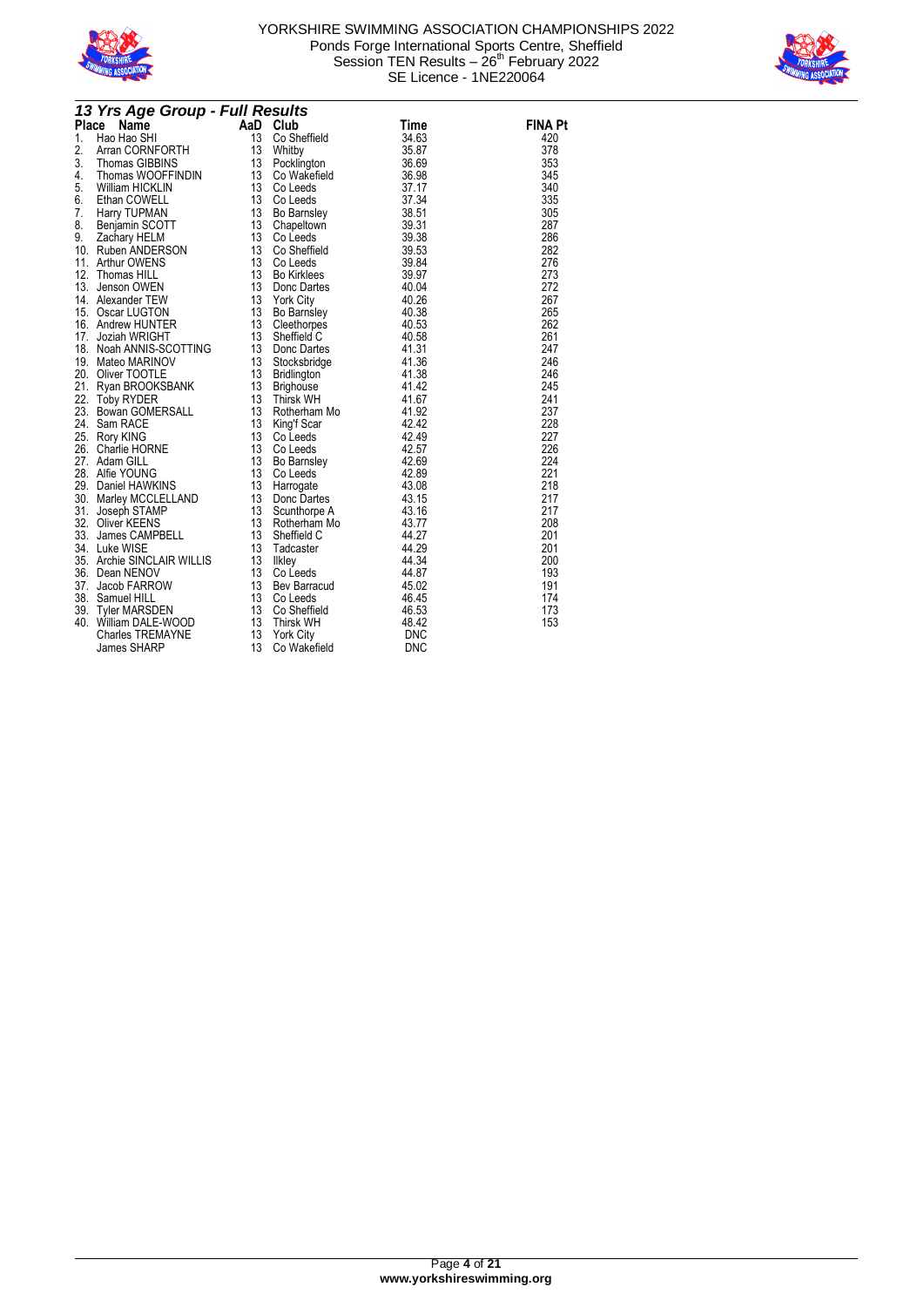



# **EVENT 553 Girl 14 Yrs/Over 50m Breaststroke**

|          | 14 Yrs Age Group - Full Results<br>174 Yrs Agre Group - Full Results<br>19 Yrs Agre Group - Full Results<br>19 Rece Name<br>1. Greta HiGHIFIELD 44 Donc Dates<br>2. Mean Mill ISO 44 Donc Dates<br>2. Mean Mill ISO 44 Donc Dates<br>4. Eve COOPER 14 Reduced and Reduced and |          |                                 |              |                |                |
|----------|-------------------------------------------------------------------------------------------------------------------------------------------------------------------------------------------------------------------------------------------------------------------------------|----------|---------------------------------|--------------|----------------|----------------|
|          |                                                                                                                                                                                                                                                                               |          |                                 |              |                | <b>FINA Pt</b> |
|          |                                                                                                                                                                                                                                                                               |          |                                 |              |                | 579            |
|          |                                                                                                                                                                                                                                                                               |          |                                 |              |                | 550<br>542     |
|          |                                                                                                                                                                                                                                                                               |          |                                 |              |                | 539            |
|          |                                                                                                                                                                                                                                                                               |          |                                 |              |                | 535            |
|          |                                                                                                                                                                                                                                                                               |          |                                 |              |                | 512            |
|          |                                                                                                                                                                                                                                                                               |          |                                 |              |                | 507            |
|          |                                                                                                                                                                                                                                                                               |          |                                 |              |                | 504            |
|          |                                                                                                                                                                                                                                                                               |          |                                 |              |                | 481<br>478     |
|          |                                                                                                                                                                                                                                                                               |          |                                 |              |                | 474            |
|          |                                                                                                                                                                                                                                                                               |          |                                 |              |                | 470            |
|          |                                                                                                                                                                                                                                                                               |          |                                 |              |                | 470            |
|          |                                                                                                                                                                                                                                                                               |          |                                 |              |                | 461            |
|          |                                                                                                                                                                                                                                                                               |          |                                 |              |                | 459            |
|          |                                                                                                                                                                                                                                                                               |          |                                 |              |                | 458            |
|          |                                                                                                                                                                                                                                                                               |          |                                 |              |                | 455<br>446     |
|          |                                                                                                                                                                                                                                                                               |          |                                 |              |                | 435            |
|          |                                                                                                                                                                                                                                                                               |          |                                 |              |                | 433            |
|          |                                                                                                                                                                                                                                                                               |          |                                 |              |                | 423            |
|          |                                                                                                                                                                                                                                                                               |          |                                 |              |                | 421            |
|          |                                                                                                                                                                                                                                                                               |          |                                 |              |                | 419            |
|          |                                                                                                                                                                                                                                                                               |          |                                 |              |                | 417            |
|          |                                                                                                                                                                                                                                                                               |          |                                 |              |                | 417            |
|          |                                                                                                                                                                                                                                                                               |          |                                 |              |                | 407<br>399     |
|          |                                                                                                                                                                                                                                                                               |          |                                 |              |                | 396            |
|          |                                                                                                                                                                                                                                                                               |          |                                 |              |                | 389            |
|          |                                                                                                                                                                                                                                                                               |          |                                 |              |                | 388            |
|          |                                                                                                                                                                                                                                                                               |          |                                 |              |                | 387            |
|          |                                                                                                                                                                                                                                                                               |          |                                 |              |                | 383            |
|          |                                                                                                                                                                                                                                                                               |          |                                 |              |                | 376            |
|          |                                                                                                                                                                                                                                                                               |          |                                 |              |                | 376            |
|          |                                                                                                                                                                                                                                                                               |          |                                 |              |                | 375            |
|          |                                                                                                                                                                                                                                                                               |          |                                 |              |                | 374<br>372     |
|          |                                                                                                                                                                                                                                                                               |          |                                 |              |                | 370            |
|          |                                                                                                                                                                                                                                                                               |          |                                 |              |                | 368            |
|          |                                                                                                                                                                                                                                                                               |          |                                 |              |                | 368            |
|          |                                                                                                                                                                                                                                                                               |          |                                 |              |                | 364            |
|          |                                                                                                                                                                                                                                                                               |          |                                 |              |                | 361            |
|          |                                                                                                                                                                                                                                                                               |          |                                 |              |                | 361            |
|          |                                                                                                                                                                                                                                                                               |          |                                 |              |                | 361            |
|          |                                                                                                                                                                                                                                                                               |          |                                 |              |                | 360            |
|          |                                                                                                                                                                                                                                                                               |          |                                 |              |                | 356<br>356     |
|          |                                                                                                                                                                                                                                                                               |          |                                 |              |                | 352            |
|          |                                                                                                                                                                                                                                                                               |          |                                 |              |                | 339            |
|          |                                                                                                                                                                                                                                                                               |          |                                 |              |                | 338            |
|          |                                                                                                                                                                                                                                                                               |          |                                 |              |                | 329            |
|          |                                                                                                                                                                                                                                                                               |          |                                 |              |                | 315            |
|          |                                                                                                                                                                                                                                                                               |          |                                 |              |                | 308            |
|          |                                                                                                                                                                                                                                                                               |          |                                 |              |                |                |
|          | 15 Yrs Age Group - Full Results                                                                                                                                                                                                                                               |          |                                 |              |                |                |
| Place    | Name                                                                                                                                                                                                                                                                          | AaD Club |                                 | <b>Class</b> | Time           | <b>FINA Pt</b> |
| 1.<br>2. | Alex DUNN<br>Fennella TURNER                                                                                                                                                                                                                                                  | 15<br>15 | Co Bradford<br>Skipton          |              | 36.34<br>37.33 | 529<br>488     |
| 3.       | Hannah WORSDALL                                                                                                                                                                                                                                                               | 15       | Rotherham Mo                    |              | 37.57          | 479            |
| 4.       | Molly MARSH                                                                                                                                                                                                                                                                   | 15       | <b>Bo Kirklees</b>              |              | 37.60          | 478            |
| 5.       | Molly BAKER                                                                                                                                                                                                                                                                   | 15       | Co Sheffield                    |              | 37.75          | 472            |
| 5.       | Hannah WAKELIN                                                                                                                                                                                                                                                                | 15       | Co Sheffield                    |              | 37.75          | 472            |
| 7.       | <b>Emily LAMBERT</b>                                                                                                                                                                                                                                                          | 15       | Co Sheffield                    |              | 37.84          | 469            |
| 8.       | Olivia HARRIS                                                                                                                                                                                                                                                                 | 15       | KingstonHull                    |              | 38.02          | 462            |
| 9.       | Cecilia LINTON                                                                                                                                                                                                                                                                | 15       | Cleethorpes                     |              | 38.19          | 456            |
|          | 10. Lydia BROWN                                                                                                                                                                                                                                                               | 15<br>15 | Sheffield C<br>Co Sheffield     |              | 38.31<br>38.48 | 451<br>446     |
|          | 11. Isla CAUDWELL<br>12. Megan WOOD                                                                                                                                                                                                                                           | 15       | Donc Dartes                     |              | 38.73          | 437            |
|          | 13. Sophia JOHAL                                                                                                                                                                                                                                                              | 15       | Scunthorpe A                    |              | 38.80          | 435            |
|          | 14. Erin THORN                                                                                                                                                                                                                                                                | 15       | Co Leeds                        |              | 38.82          | 434            |
|          | 15. Jessica SMELT                                                                                                                                                                                                                                                             | 15       | <b>Bo Kirklees</b>              |              | 38.84          | 433            |
|          | 16. Imogen TIFFANY                                                                                                                                                                                                                                                            | 15       | Co Bradford                     |              | 38.87          | 432            |
|          | 17. Anna PENEVA                                                                                                                                                                                                                                                               | 15       | Bev Barracud                    |              | 39.61          | 408            |
|          | 18. Tia PLUMTREE                                                                                                                                                                                                                                                              | 15       | Rotherham Mo                    |              | 39.68          | 406            |
|          | 19. Christina BLACK                                                                                                                                                                                                                                                           | 15       | Tadcaster                       |              | 39.69          | 406            |
|          | 20. Niamh POTTER                                                                                                                                                                                                                                                              | 15<br>15 | Scunthorpe A                    |              | 39.87          | 400            |
|          | 21. Chloe COOKE<br>22. Florence LADBURY                                                                                                                                                                                                                                       | 15       | Co Sheffield<br>Harrogate       |              | 39.91<br>40.00 | 399<br>397     |
|          | 23. Evangeline STACEY                                                                                                                                                                                                                                                         | 15       | Co Leeds                        |              | 40.11          | 393            |
|          | 24. Elvie WARBURTON                                                                                                                                                                                                                                                           | 15       | Sheffield C                     |              | 40.18          | 391            |
|          | 25. Niamh O'BRIEN                                                                                                                                                                                                                                                             | 15       | Co Bradford                     |              | 40.26          | 389            |
|          | 26. Erin TANKARD                                                                                                                                                                                                                                                              | 15       | Co Sheffield                    |              | 40.27          | 389            |
|          | 27. Sophia KELLY                                                                                                                                                                                                                                                              | 15       | Tadcaster                       |              | 40.37          | 386            |
|          | 28. Mischa COMRIE                                                                                                                                                                                                                                                             | 15       | Co Leeds                        |              | 40.47          | 383            |
|          | 29. Sedona REED                                                                                                                                                                                                                                                               | 15       | Co Leeds                        |              | 40.61          | 379            |
|          | 30. Sophia GLEDHILL<br>31. Emilia JONES                                                                                                                                                                                                                                       | 15<br>15 | Co Bradford<br><b>York City</b> |              | 40.73<br>40.77 | 376<br>374     |
|          |                                                                                                                                                                                                                                                                               |          |                                 |              |                |                |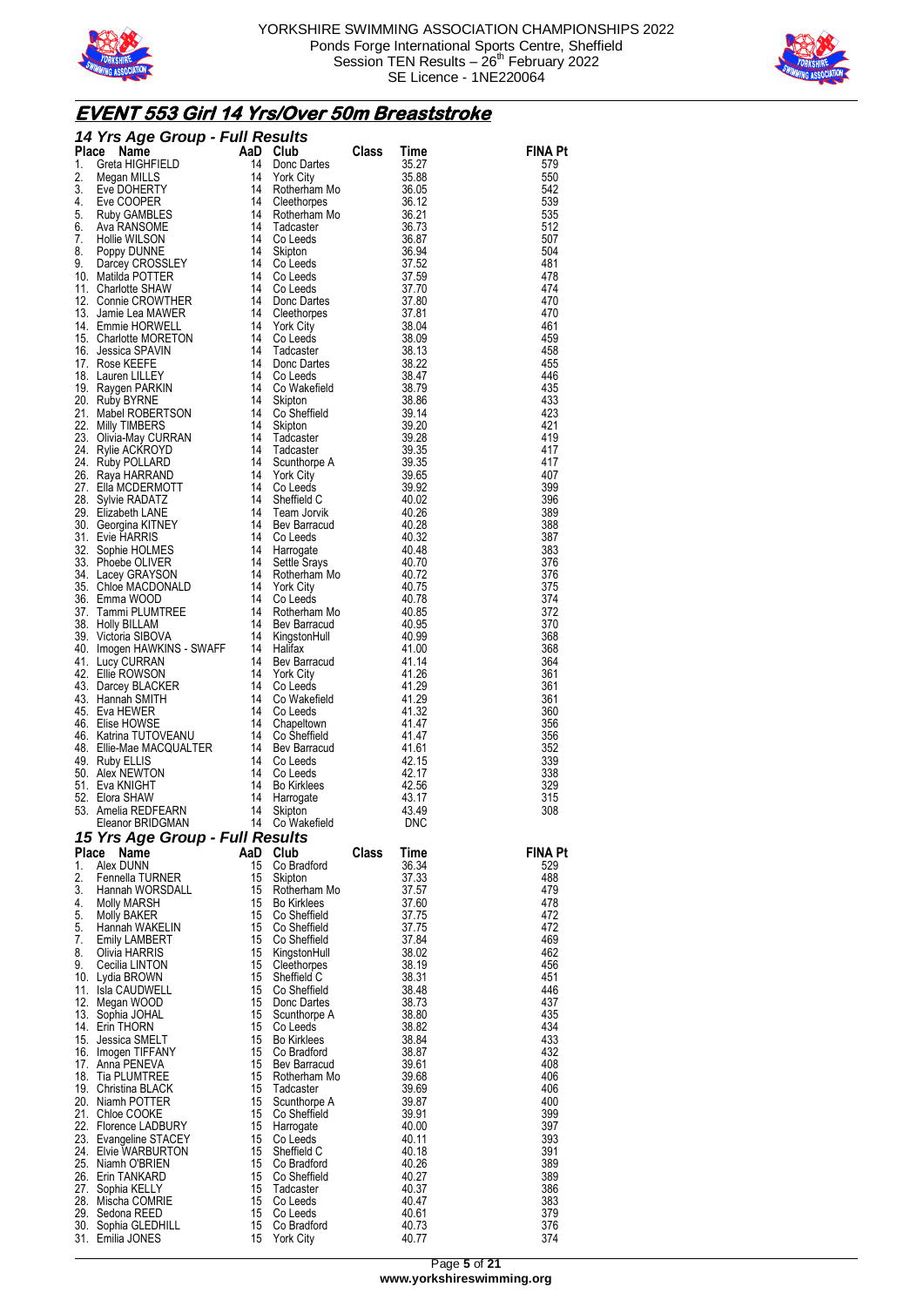



|          | 32. Lexie ATKIN                                        | 15       | Scarborough                        |              | 40.94                    | 370            |
|----------|--------------------------------------------------------|----------|------------------------------------|--------------|--------------------------|----------------|
|          | 33. Ruby ALLITT<br>33 Lilly-Mae GARROD                 | 15<br>15 | <b>York City</b><br>Cleethorpes    |              | 41.09<br>41.09           | 366<br>366     |
|          | 35. Annabelle LOFT                                     | 15       | <b>York City</b>                   |              | 41.13                    | 365            |
|          | 36. Maeve CARROLL                                      | 15       | Tadcaster                          |              | 41.40<br>41.44           | 358            |
|          | 37. Olivia OUGHTON<br>38. Libby MORRISON               | 15<br>15 | Bo Barnsley<br><b>York City</b>    |              | 41.47                    | 357<br>356     |
|          | 39. Aoife CURRAN-SMIRK                                 | 15       | KingstonHull                       |              | 41.51                    | 355            |
|          | 40. Charlotte MASON                                    | 15       | Tadcaster                          |              | 41.57                    | 353            |
|          | 41. Emma SMITH<br>42. Mae JOHNSTONE                    | 15<br>15 | Co Wakefield<br>Co Leeds           |              | 42.13<br>42.52           | 339<br>330     |
|          | 43. Evie LAMBERT                                       | 15       | <b>Bo Kirklees</b>                 | 9            | 47.17                    | 242            |
|          | Grace BLAIR                                            | 15       | Donc Dartes                        |              | <b>DNC</b>               |                |
|          | <b>Isobel VASEY</b><br>16 Yrs Age Group - Full Results |          | 15 King'f Scar                     |              | <b>DNC</b>               |                |
| Place    | Name                                                   |          | AaD Club                           | <b>Class</b> | Time                     | <b>FINA Pt</b> |
| 1.       | Eleanor VALENTINE-BULL                                 | 16       | <b>Bo Barnsley</b>                 |              | 34.35                    | 626            |
| 2.<br>3. | Henrietta RICHARDSON-S<br>Daisy PURCHASE               | 16<br>16 | Cleethorpes<br>Rotherham Mo        |              | 36.03<br>36.15           | 543<br>537     |
| 4.       | Sholah ROBINSON                                        |          | 16 Co Sheffield                    |              | 36.56                    | 520            |
| 5.       | Sophie MURRAY                                          | 16       | Harrogate                          |              | 37.45                    | 483            |
| 6.<br>7. | Jessica REILLY<br>Sophie RADATZ                        | 16<br>16 | Harrogate<br>Sheffield C           |              | 37.45<br>37.46<br>37.48  | 483<br>482     |
| 8.       | Lucy TOWSE                                             | 16       | KingstonHull                       |              | 37.71                    | 473            |
| 9.       | Meagan WHITE                                           | 16       | Donc Dartes                        |              | 38.08                    | 460            |
| 11.      | 10. Ruby KNIGHT<br>Scarlett DARLINGTON                 | 16<br>16 | <b>Bo Kirklees</b><br>Stocksbridge |              | 38.61<br>38.93           | 441<br>430     |
|          | 12. Libby NICKLIN                                      | 16       | Stocksbridge<br>Cleethorpes        |              | 39.22                    | 421            |
|          | 13. Kaye FENTON                                        | 16<br>16 | Skipton                            |              | 39.41<br>39.88           | 415<br>400     |
|          | 14. Connie MILBURN<br>15. Heidi FOTHERGILL             | 16       | Harrogate<br>Team Jorvik           |              |                          | 399            |
|          | 16. Monica NAVARRO                                     | 16       | Co Sheffield                       |              | 39.92<br>39.92<br>39.93  | 399            |
|          | 17. Millie NORTHROP<br>18. Meredith GREGORY            | 16<br>16 | <b>Bo Barnsley</b>                 |              | 39.96<br>40.08           | 398<br>394     |
|          | 19. Nia THORMAN                                        | 16       | Bo Barnsley<br>Rotherham Mo        |              | 40.10                    | 394            |
|          | 20. Isla MAYFIELD                                      | 16       | Thirsk WH                          |              | 40.11                    | 393            |
|          | 21. Ella SUMMERS<br>22. Charlotte PATE                 | 16<br>16 | Scunthorpe A<br><b>Bo Kirklees</b> |              | - 40.13<br>- 40.23       | 393<br>390     |
|          | 23. Kiarna WOODHEAD                                    | 16       | New Earswick                       |              | 40.34                    | 387            |
|          | 24. Regan BALDWIN                                      |          | 16 Bev Barracud                    |              | 40.38                    | 385            |
|          | 25. Libby HILL<br>26. Gina WARRIOR                     | 16<br>16 | Chapeltown<br>Co Bradford          |              | 40.59<br>40.85           | 380<br>372     |
|          | 27. Jessica MCCOLLIN                                   | 16       | KingstonHull                       |              | 41.41                    | 357            |
|          | 28. Mia JOHNSON<br>29. Kira OLDROYD                    | 16<br>16 | KingstonHull                       |              | 42.30<br>42.33           | 335<br>335     |
|          | Tegan FLETCHER                                         |          | Kippax<br>16 Co Wakefield          |              | <b>DNC</b>               |                |
|          |                                                        |          |                                    |              |                          |                |
|          | 17 Yrs/Over Age Group - Full Results                   |          |                                    |              |                          |                |
|          | Place Name                                             |          |                                    | <b>Class</b> | Time                     | <b>FINA Pt</b> |
| 1.<br>2. | Georgina WRIGHT<br>Paige FENTON                        | 21<br>19 | Aap Club<br><b>Bo Kirklees</b>     |              | 33.72<br>33.82           | 662<br>656     |
| 3.       | Rebecca DUNN                                           | 17       | Skipton<br>Co Bradford             |              | 35.38                    | 573            |
| 4.       | <b>Emily BROOK</b>                                     | 18       | <b>Bo Kirklees</b>                 |              | 35.53                    | 566            |
| 5.<br>6. | Lauren RICHARDS<br><b>Beth HALL</b>                    | 20<br>17 | Co Sheffield<br>Cleethorpes        |              | 35.55<br>35.63           | 565<br>561     |
| 7.       | Phoebe MCNICHOLAS                                      | 18       | Stocksbridge                       |              | 35.69                    | 558            |
| 8.<br>9. | Elizabeth BENTLEY<br>Agatha SCOTT                      | 29<br>17 | East Leeds                         |              | 35.81<br>35.84           | 553<br>551     |
|          | 10. Georgia LEE                                        | 17       | Harrogate<br>Bo Barnsley           |              | 35.92                    | 548            |
|          | 11. Chloe HIRST                                        | 19       | <b>Bo Kirklees</b>                 |              | 36.01                    | 544            |
|          | 12. Ellie WALKER<br>12. Abigail PARKINSON              | 21<br>18 | Tadcaster<br>Tadcaster             |              | 36.10<br>36.10           | 540<br>540     |
|          | 14. Ella MINOGUE                                       | 19       | Bo Barnsley                        |              | 36.23                    | 534            |
|          | 15. Molly ROBERTS<br>16. Lauren VAUGHAN                | 18<br>19 | Halifax<br>Scunthorpe A            |              | 36.74<br>36.77           | 512<br>511     |
|          | 17. Cerys WATKINS                                      | 19       | Adwick                             |              | 36.99                    | 502            |
|          | 18. Grace JAMES                                        | 18       | Rotherham Mo                       |              | 37.11                    | 497            |
|          | 18. Sophia QUINNELL<br>20. Chloe SIMPSON               | 17<br>18 | <b>York City</b><br>Scunthorpe A   |              | 37.11<br>37.38           | 497<br>486     |
|          | 21. Libby WALKER                                       | 17       | Tadcaster                          |              | 37.52                    | 481            |
|          | 22. Amelia OSBORNE<br>23. Lucy HATFIELD                | 17<br>21 | Rotherham Mo<br>Stocksbridge       |              | 37.54<br>37.73           | 480<br>473     |
|          | 24. Marise GARBUTT                                     | 20       | Armthorpe                          |              | 38.03                    | 462            |
|          | 25. Lucy WELDON                                        | 18       | Bev Barracud                       |              | 38.11                    | 459            |
|          | 26. Scarlett STRATHIE<br>27. Amelia PETERS             | 17<br>18 | Tadcaster<br>New Earswick          |              | 38.13<br>38.14           | 458<br>458     |
|          | 28. Holly STEADE                                       | 20       | Co Sheffield                       |              | 38.27                    | 453            |
|          | 29. Mollie FISHER<br>30. Rachel WHITWELL               | 17<br>42 | Rotherham Mo<br>Pocklington        |              | 38.38<br>38.40           | 449<br>448     |
|          | 31. Megan BERRY                                        | 18       | Bev Barracud                       |              | 38.52                    | 444            |
|          | 32. Daisy GUTTRIDGE                                    | 17<br>17 | Rotherham Mo                       |              | 38.57                    | 442            |
|          | 32. Jennifer LAW<br>34. Sophie WARBURTON               | 17       | Harrogate<br>Pocklington           |              | 38.57<br>38.80           | 442<br>435     |
|          | 35. Bethany JORDAN                                     | 21       | Co Wakefield                       |              | 38.98                    | 429            |
|          | 36. Martha EVERETT<br>37. Emily SHRIMPTON              | 17<br>17 | Co Leeds<br>Tadcaster              |              | 38.99<br>39.50           | 428<br>412     |
|          | 38. Maisie DUNNE                                       | 18       | Skipton                            |              | 39.89                    | 400            |
|          | 39. Allanah KIERAN                                     | 17<br>18 | KingstonHull                       |              | 40.12                    | 393            |
|          | 40. Freya CHARLESWORTH<br>41. Charlotte CLARKE         | 17       | <b>Bo Kirklees</b><br>Co Leeds     |              | 40.31<br>41.55           | 387<br>354     |
|          | <b>Emily JONES</b><br>Ava GARCIA                       | 28<br>19 | East Leeds<br>Harrogate            |              | <b>DNC</b><br><b>DNC</b> |                |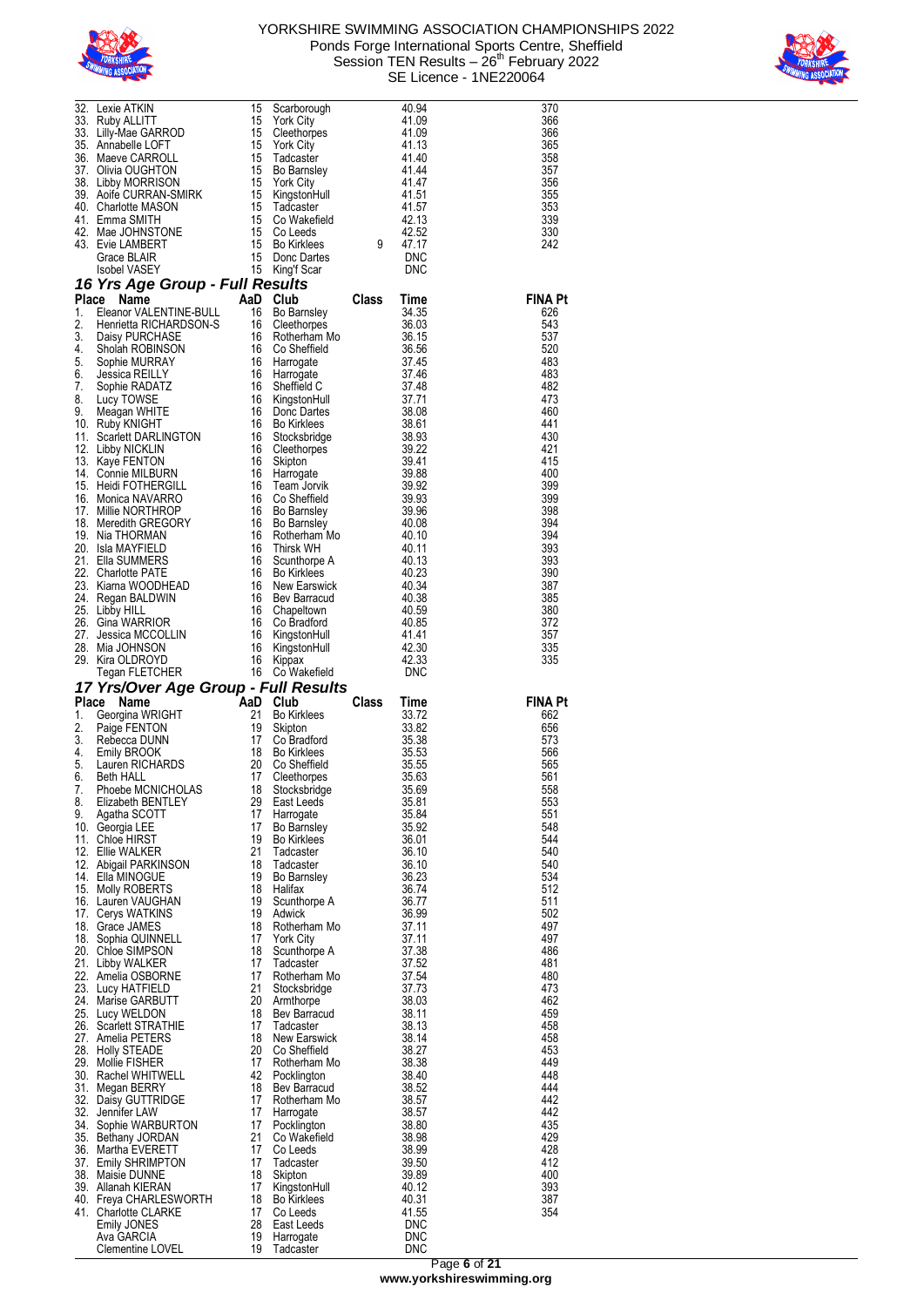



| <b>Place</b><br>1. | Combined Result - Multi-Classification by British Para-Swimming Points<br>Name<br>Evie LAMBERT | AaD Club<br>15 | <b>Bo Kirklees</b>                 | Class<br>9   | Time<br>47.17       | <b>BDPoints</b><br>318 |
|--------------------|------------------------------------------------------------------------------------------------|----------------|------------------------------------|--------------|---------------------|------------------------|
|                    | <b>EVENT 554 Boy 14 Yrs/Over 50m Butterfly</b>                                                 |                |                                    |              |                     |                        |
|                    | 14 Yrs Age Group - Full Results                                                                |                |                                    |              |                     |                        |
| Place              | Name                                                                                           |                | AaD Club                           | Class        | Time                | <b>FINA Pt</b>         |
| 1.                 | <b>Matthew JUST</b>                                                                            | 14             | Co Leeds                           |              | 27.95               | 505                    |
| 2.<br>3.           | Gabriel SHEPHERD<br>Louie NIGHTINGALE                                                          | 14<br>14       | Harrogate                          |              | 28.17<br>28.93      | 494<br>456             |
| 4.                 | Benjamin DALE-WOOD                                                                             | 14             | Donc Dartes<br>Thirsk WH           |              | 29.39               | 435                    |
| 5.                 | Harry COCKBURN                                                                                 | 14             | Skipton                            |              | 30.02               | 408                    |
| 6.                 | Kyle WAREHAM                                                                                   | 14             | Harrogate                          |              | 30.14               | 403                    |
| 7.                 | <b>Patrick NEILL</b>                                                                           | 14             | Stocksbridge                       |              | 30.21               | 400                    |
| 8.<br>9.           | Callum RAVEN                                                                                   | 14<br>14       | Co Leeds                           |              | 30.33               | 395                    |
|                    | Samuel JACKSON<br>10. Daniel RANSOM                                                            | 14             | <b>Bo Kirklees</b><br>Co Leeds     |              | 30.38<br>30.48      | 393<br>390             |
|                    | 11. Nathan MASSAM                                                                              | 14             | Donc Dartes                        |              | 30.57               | 386                    |
|                    | 12. Louie ENNIS                                                                                | 14             | Chapeltown                         |              | 30.78               | 378                    |
|                    | 13. Freddy DEAN                                                                                | 14             | Co Bradford                        |              | 30.82               | 377                    |
| 14.                | Oliver DAVIS-TOOTILL                                                                           | 14             | Rotherham Mo                       |              | 30.85               | 376                    |
| 15.                | Michael MAKAHAMADZE                                                                            | 14<br>14       | New Earswick                       |              | 31.08<br>31.28      | 367                    |
|                    | 16. Zak SHERIFF<br>17 Charlie HINSON                                                           | 14             | Skipton<br>Co Leeds                |              | 31.46               | 360<br>354             |
|                    | 18. Dawid NAGLIK                                                                               | 14             | Co Bradford                        |              | 31.53               | 352                    |
|                    | 19. Jack COLLINS                                                                               | 14             | KingstonHull                       |              | 31.58               | 350                    |
|                    | 20. Joseph HALL                                                                                | 14             | Co Leeds                           |              | 31.91               | 339                    |
|                    | 21. Matthew JAMES                                                                              | 14             | Co Leeds                           |              | 32.04               | 335                    |
|                    | 22. Jacob BOGGON                                                                               | 14             | Co Leeds                           |              | 32.09               | 334                    |
|                    | 23. Yonas MEKONEN<br>24. Zach CROWTHER                                                         | 14<br>14       | <b>Bo Kirklees</b><br>Co Leeds     |              | 32.43<br>32.60      | 323<br>318             |
|                    | 25. Oliver BROMPTON                                                                            | 14             | Co Leeds                           |              | 32.87               | 311                    |
|                    | 26. Jimmy WILLIAMS                                                                             | 14             | <b>Bo Kirklees</b>                 |              | 33.11               | 304                    |
|                    | 27. Elliot ROBERTS-CUTTS                                                                       | 14             | Chapeltown                         |              | 33.34               | 298                    |
|                    | 28. Quinn-Austin KELLY                                                                         | 14             | Co Bradford                        |              | 33.42               | 295                    |
|                    | 29. Alex MCNAMARA                                                                              | 14             | Bev Barracud                       |              | 33.53               | 292                    |
| 31.                | 30. Maciej BANAS                                                                               | 14<br>14       | Donc Dartes<br>Co Leeds            |              | 33.57<br>33.62      | 291<br>290             |
|                    | George CARRY<br>32. Oliver MAYGER                                                              | 14             | Thirsk WH                          |              | 33.67               | 289                    |
|                    | 33. Joe DALY                                                                                   | 14             | Cleethorpes                        |              | 34.41               | 271                    |
|                    | 34. Harrison MASKREY                                                                           | 14             | Donc Dartes                        |              | 34.48               | 269                    |
|                    | 35. Jacob HASLINGDEN                                                                           | 14             | Co Sheffield                       |              | 34.62               | 266                    |
|                    | 36. Will SKIGGS                                                                                | 14             | Co Bradford                        |              | 34.66               | 265                    |
|                    | 37. Christopher BARNETT<br>Joseph RAYE                                                         | 14<br>14       | Stocksbridge<br>Bev Barracud       |              | 37.34<br><b>DNC</b> | 212                    |
|                    | Ethan POTTER                                                                                   |                | 14 Co Sheffield                    |              | DNC                 |                        |
|                    | 15 Yrs Age Group - Full Results                                                                |                |                                    |              |                     |                        |
| Place              | Name                                                                                           | AaD            | Club                               | <b>Class</b> | Time                | <b>FINA Pt</b>         |
| 1.                 | Callum BROADHEAD                                                                               | 15             | Donc Dartes                        |              | 26.59               | 587                    |
| 2.                 | Rio DAODU                                                                                      | 15             | Cleethorpes                        |              | 26.90               | 567                    |
| 3.                 | Samuel SMITH                                                                                   | 15             | Skipton                            |              | 26.98               | 562                    |
| 4.<br>5.           | Miles KINLEN<br>Jack FINNIE                                                                    | 15<br>15       | Co Sheffield<br>Rotherham Mo       |              | 27.49<br>28.02      | 531<br>502             |
| 6.                 | Sean SMITH                                                                                     | 15             | Skipton                            |              | 28.05               | 500                    |
| 7.                 | Kourosh KHODAKHAH                                                                              | 15             | Co Leeds                           |              | 29.07               | 449                    |
| 8.                 | Joshua MCCOLLIN                                                                                | 15             | KingstonHull                       |              | 29.37               | 435                    |
| 9.                 | Jacob BROWN                                                                                    | 15             | Tadcaster                          |              | 29.51               | 429                    |
|                    | 10. Michael WALL                                                                               | 15             | <b>Bridlington</b>                 |              | 29.55               | 428                    |
|                    | 11. Will BYRAM<br>12. Oscar HOBSON                                                             | 15<br>15       | Co Wakefield<br><b>Bradford</b>    |              | 29.66<br>29.67      | 423<br>422             |
|                    | 13. George BROOKS                                                                              | 15             | Co Leeds                           |              | 29.69               | 422                    |
|                    | 14. James CAM                                                                                  | 15             | Rotherham Mo                       |              | 29.84               | 415                    |
|                    | 15. Harry ROOK                                                                                 | 15             | Bev Barracud                       |              | 29.90               | 413                    |
| 16.                | Joseph BURGESS                                                                                 | 15             | Skipton                            |              | 30.21               | 400                    |
| 17.                | Zach BEATTIE                                                                                   | 15             | <b>Bo Kirklees</b>                 |              | 30.42               | 392                    |
|                    | 18. Alexander MCCALLUM<br>19. Nikita JELIZAROVS                                                | 15<br>15       | Selby<br>KingstonHull              |              | 30.45<br>30.69      | 391<br>382             |
|                    | 20. Jack MCCLELLAND                                                                            | 15             | <b>Bo Kirklees</b>                 |              | 30.74               | 380                    |
|                    | 21. Tyler ATILMAN                                                                              | 15             | <b>Bo Kirklees</b>                 |              | 30.78               | 378                    |
|                    | 22. Lucas CHERRY                                                                               | 15             | Sheffield C                        |              | 31.02               | 370                    |
|                    | 23. Joseph PICKERING                                                                           |                | 15 Pocklington                     |              | 31.06               | 368                    |
|                    | 24. Isaac STABLER                                                                              | 15             | <b>York City</b>                   |              | 31.09               | 367                    |
|                    | 25. James WILKIN                                                                               | 15             | Northall'ton                       |              | 31.13               | 366                    |
|                    | 26. Joseph LEVISON<br>27. Harvey WOOD                                                          | 15<br>15       | Wetherby<br>Edlington              |              | 31.17<br>31.44      | 364<br>355             |
| 28.                | James STARLING                                                                                 | 15             | KingstonHull                       |              | 31.47               | 354                    |
|                    | 29. Louis CASS                                                                                 | 15             | <b>Bo Kirklees</b>                 |              | 31.48               | 354                    |
|                    | 30. Daniel GREEN                                                                               | 15             | Kippax                             |              | 31.68               | 347                    |
|                    | 31. Layton THORPE                                                                              | 15             | Scunthorpe A                       |              | 31.74               | 345                    |
|                    | 32. Max WALKER                                                                                 | 15             | <b>Thirsk WH</b>                   |              | 31.92               | 339                    |
|                    | 33. George PLUMRIDGE                                                                           | 15             | Bev Barracud                       |              | 32.04               | 335                    |
|                    | 34. Lachlan MUNRO<br>35. Harrison DEEKS                                                        | 15<br>15       | <b>Bo Kirklees</b><br>Rotherham Mo |              | 32.05<br>32.75      | 335<br>314             |
|                    | 36. Jack HAMILTON                                                                              | 15             | KingstonHull                       |              | 32.82               | 312                    |
|                    | 37. Blake PRICE                                                                                | 15             | <b>Bridlington</b>                 |              | 32.84               | 311                    |
|                    | 38. Luke DYER                                                                                  | 15             | Co Leeds                           |              | 33.12               | 304                    |
|                    | 39. Nathan CARRINGTON                                                                          | 15             | <b>York City</b>                   |              | 33.18               | 302                    |
|                    | 40. Jamie BLEANCH                                                                              | 15             | York City                          |              | 33.48               | 294                    |
|                    | 41. Harley PAYTON<br>Oliver WHITTLESTON                                                        | 15<br>15       | Bev Barracud<br>Co Leeds           |              | 33.62<br>DQ 44      | 290                    |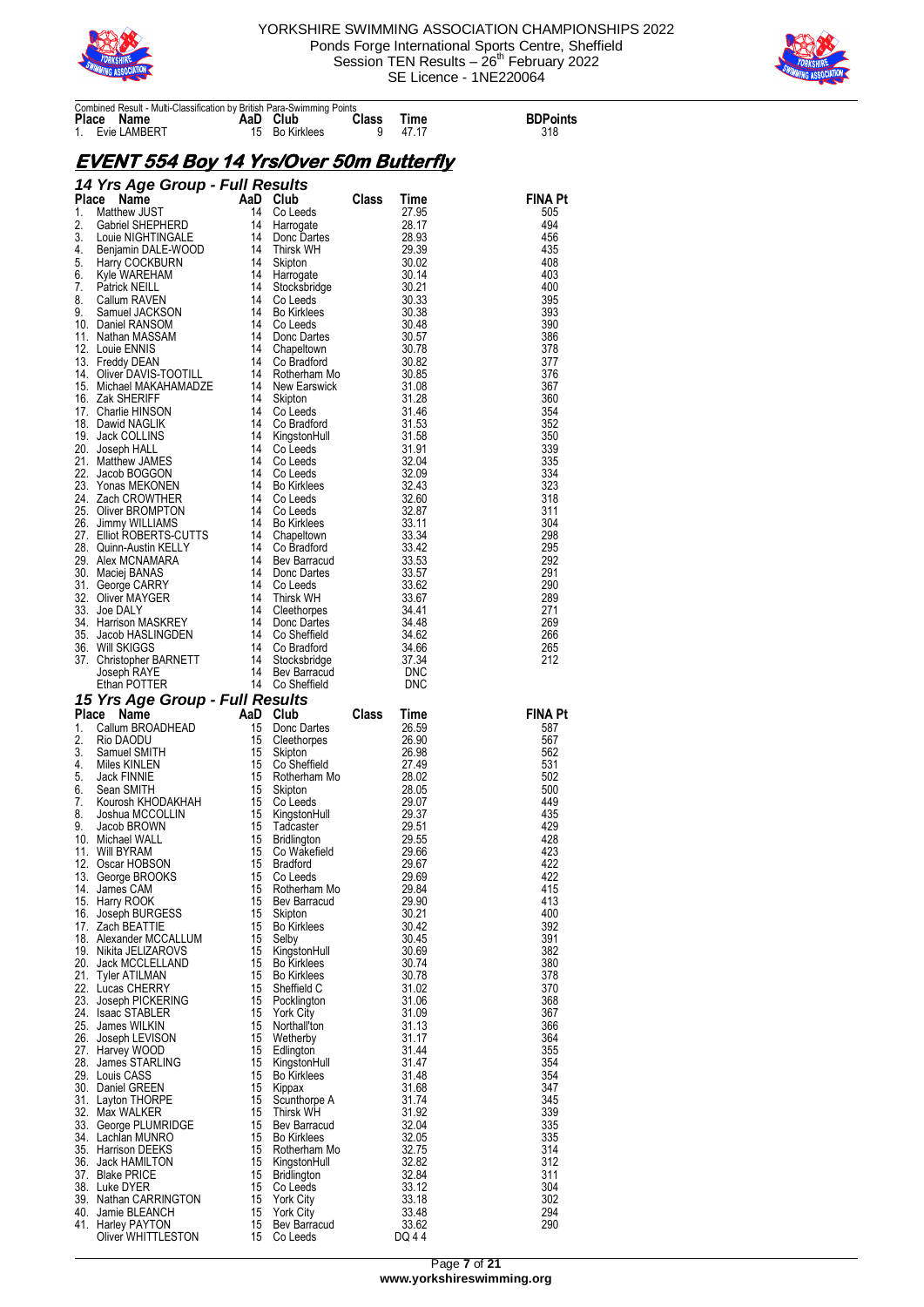



|              | 16 Yrs Age Group - Full Results               |          |                                 |              |                     |                |
|--------------|-----------------------------------------------|----------|---------------------------------|--------------|---------------------|----------------|
| <b>Place</b> | Name                                          | AaD      | Club                            | <b>Class</b> | Time                | <b>FINA Pt</b> |
| 1.<br>2.     | Daniel JACKSON<br>Jack JENKINSON              | 16<br>16 | <b>Bo Kirklees</b><br>Skipton   |              | 27.14<br>27.37      | 552<br>538     |
| 3.           | Lewis HAWDEN                                  | 16       | Pocklington                     |              | 27.84               | 511            |
| 4.           | Cody INGRAM                                   | 16       | Bo Barnsley                     |              | 28.15               | 495            |
| 5.           | Archie NORTON                                 | 16       | Thirsk WH                       |              | 28.40               | 482            |
| 6.           | Keelan BEHAN                                  | 16       | Skipton                         |              | 28.56               | 474            |
| 7.<br>8.     | Henry CORNFORTH<br><b>Finley MCNICHOLAS</b>   | 16<br>16 | Whitby<br>Stocksbridge          |              | 28.81<br>28.98      | 461<br>453     |
| 9.           | Henri KINGDOM                                 | 16       | KingstonHull                    |              | 29.18               | 444            |
|              | 10. Daniel CLIPSHAM                           | 16       | Co Wakefield                    |              | 29.19               | 444            |
| 11.          | Yash GANDHI                                   | 16       | Scunthorpe A                    |              | 29.24               | 441            |
| 12.          | Logan PRICE                                   | 16       | Stocksbridge                    |              | 29.32               | 438            |
| 13.<br>14.   | <b>Matthew ROBERTS</b><br>Nathan DULAY        | 16<br>16 | Co Leeds<br>Co Leeds            |              | 29.46<br>29.67      | 431<br>422     |
| 15.          | Joshua HUTCHINSON                             | 16       | Co Bradford                     |              | 29.95               | 411            |
| 16.          | Oliver HINCHCLIFFE                            | 16       | Rotherham Mo                    |              | 29.99               | 409            |
| 17.          | <b>Isaac HOWSON</b>                           | 16       | Tadcaster                       |              | 30.19               | 401            |
| 18.          | Jamie BROADHURST                              | 16       | Co Leeds                        |              | 30.34               | 395            |
| 18.<br>20.   | Daniel CURRAN<br>Joseph BENSON                | 16<br>16 | Bev Barracud<br>King'f Scar     |              | 30.34<br>30.46      | 395<br>390     |
|              | 21. Benjamin BUSH                             | 16       | Spenborough                     |              | 30.62               | 384            |
| 22.          | Jack TORRINGTON                               | 16       | Donc Dartes                     |              | 30.63               | 384            |
| 22.          | Jack DENWOOD                                  | 16       | Rotherham Mo                    |              | 30.63               | 384            |
| 24.          | Callum AITKEN                                 | 16       | <b>York City</b>                |              | 30.69               | 382            |
| 25.<br>26.   | Ethan ROCHESTER<br>Mathew BRADLEY             | 16<br>16 | Co Sheffield<br>Cleethorpes     |              | 30.78<br>30.85      | 378<br>376     |
| 27.          | Kalan SMITH                                   | 16       | Adwick                          |              | 30.87               | 375            |
| 28.          | Adam HAWKINS                                  | 16       | Harrogate                       |              | 31.00               | 370            |
| 29.          | Cody WATKINSON                                | 16       | Donc Dartes                     |              | 31.08               | 367            |
|              | 30. Henry KING                                | 16       | <b>Bo Kirklees</b>              |              | 31.13               | 366            |
|              | 31. Freddie FENWICK<br>32. Bradley CRAVEN     | 16<br>16 | Team Jorvik<br>Co Bradford      |              | 31.19<br>31.37      | 364<br>357     |
|              | 33. Angus DAVIES                              | 16       | Ilkley                          |              | 31.43               | 355            |
|              | 34. Nathan MARTIN                             | 16       | Chapeltown                      |              | 32.04               | 335            |
|              | 35. Luke WINTERBOTTOM                         | 16       | Co Bradford                     |              | 32.28               | 328            |
| 36.          | Jakub MARSZEWSKI                              | 16       | Co Bradford                     |              | 32.76               | 314            |
|              | 37. Patrick SVARC-JEFFS<br><b>Ben STEVENS</b> | 16       | Halifax<br>16 Spenborough       |              | 32.86<br><b>DNC</b> | 311            |
|              | 17 Yrs/Over Age Group - Full Results          |          |                                 |              |                     |                |
| <b>Place</b> | Name                                          | AaD      | Club                            | <b>Class</b> | Time                | <b>FINA Pt</b> |
| 1.           | Ned SHARP                                     | 19       | Skipton                         |              | 25.07               | 700            |
| 2.           | William GRAHAM                                | 21       | Tadcaster                       |              | 26.04               | 625            |
| 3.           | Ryan FLANAGAN                                 | 28       | East Leeds                      |              | 26.06               | 624            |
| 4.           | Samuel LAWMAN                                 | 27       | East Leeds                      |              | 26.34               | 604            |
| 5.<br>6.     | Samuel GREENBANK<br>Adam WOOD                 | 19<br>20 | Co Sheffield<br>Co Sheffield    |              | 26.42<br>26.43      | 598<br>598     |
| 7.           | Rohan SMITH                                   | 18       | Skipton                         |              | 26.52               | 592            |
| 8.           | James CUSHEN                                  | 19       | Leeds Uni                       |              | 26.55               | 590            |
| 9.           | Louie DOVE                                    | 19       | <b>Bradford</b>                 |              | 26.71               | 579            |
| 11.          | 10. Adham SHAABAN<br>Ethan BAYLIN             | 17<br>18 | Tadcaster<br>Tadcaster          |              | 26.79<br>26.93      | 574<br>565     |
| 12.          | Shaheen ALGHOFARI                             | 22       | East Leeds                      |              | 26.99               | 561            |
| 13.          | David GILLESPIE                               | 19       | Co Sheffield                    |              | 27.15               | 551            |
|              | 14. Adel ACHELI                               | 20       | Co Sheffield                    |              | 27.22               | 547            |
|              | 14. Toby MAYFIELD                             | 18       | <b>York City</b>                |              | 27.22               | 547            |
|              | 16. Simon ROBSON<br>16. Joe STOTT             | 18<br>23 | <b>York City</b><br>East Leeds  |              | 27.25<br>27.25      | 545<br>545     |
|              | 18. Blaine UNDERWOOD                          | 18       | Bo Barnsley                     |              | 27.36               | 539            |
|              | 19. Oscar BLANCHARD                           | 17       | Cleethorpes                     |              | 27.39               | 537            |
|              | 20. Luke CLEGG                                | 17       | <b>Bo Kirklees</b>              |              | 27.44               | 534            |
|              | 21. Jason ROBSON                              | 19       | <b>York City</b>                |              | 27.50               | 531            |
|              | 22. Aidan FOTHERGILL<br>23. Kalum SMART       | 18       | 18 York City<br>Bo Barnsley     |              | 27.52<br>27.54      | 529<br>528     |
|              | 24. Fraser BUXTON                             | 18       | Co Bradford                     |              | 27.55               | 528            |
|              | 25. Noah WRAGG                                |          | 19 Bo Barnsley                  |              | 27.61               | 524            |
|              | 26. Manson MAK                                | 23       | East Leeds                      |              | 27.65               | 522            |
|              | 27. Gareth ALLEN                              |          | 30 East Leeds                   |              | 27.71               | 519            |
|              | 28. Daniel STEVENS<br>29. William SUTCLIFFE   | 17       | 17 Bev Barracud<br>Bev Barracud |              | 27.86<br>28.00      | 510<br>503     |
|              | 30. Oliver WINTER                             | 17       | Stocksbridge                    |              | 28.05               | 500            |
|              | 31. Roan SHERIFF                              | 17       | Skipton                         |              | 28.09               | 498            |
|              | 32. Elliott WATKINS                           | 17       | Tadcaster                       |              | 28.16               | 494            |
|              | 33. Niall SMITH                               | 19       | Skipton                         |              | 28.20               | 492            |
|              | 34. Thomas BERGMANN<br>35. Roman WALLACE      | 17<br>18 | Co Sheffield<br>Bo Barnsley     |              | 28.21<br>28.31      | 491<br>486     |
|              | 36. Owen WING                                 | 17       | <b>York City</b>                |              | 28.37               | 483            |
|              | 37. Connor ROBINSON                           |          | 20 Chapeltown                   |              | 28.40               | 482            |
|              | 38. Joseph MOORE                              | 21       | Harrogate                       |              | 28.43               | 480            |
|              | 39. Cohen STEPHENSON                          | 17       | Co Leeds                        |              | 28.57               | 473            |
|              | 40. Daniel POLLARD<br>41. Oscar TAYLOR        | 17<br>17 | KingstonHull<br>Cleethorpes     |              | 28.62<br>28.70      | 471<br>467     |
|              | 42. Makyle KHAN                               | 17       | Stocksbridge                    |              | 28.92               | 456            |
|              | 43. Jonathon WIGHTMAN                         |          | 18 Bo Barnsley                  |              | 28.99               | 453            |
|              | 44 Daniel MENZER                              | 19       | Bo Barnsley                     |              | 29.01               | 452            |
|              | 45. Owen GARSIDES                             | 21<br>18 | KingstonHull                    | 14           | 29.53<br>29.63      | 428<br>424     |
|              | 46. Finlay WILLIAMS<br>47. Henry HOWARTH      | 19       | Co Leeds<br>Cleethorpes         |              | 29.99               | 409            |
|              | 48. William BROWNING                          | 20       | Tadcaster                       | 14           | 44.07               | 129            |
|              | Cameron RHODES                                | 17       | Rotherham Mo                    |              | <b>DNC</b>          |                |
|              | Joseph PENNOCK                                | 17       | Harrogate                       |              | <b>DNC</b>          |                |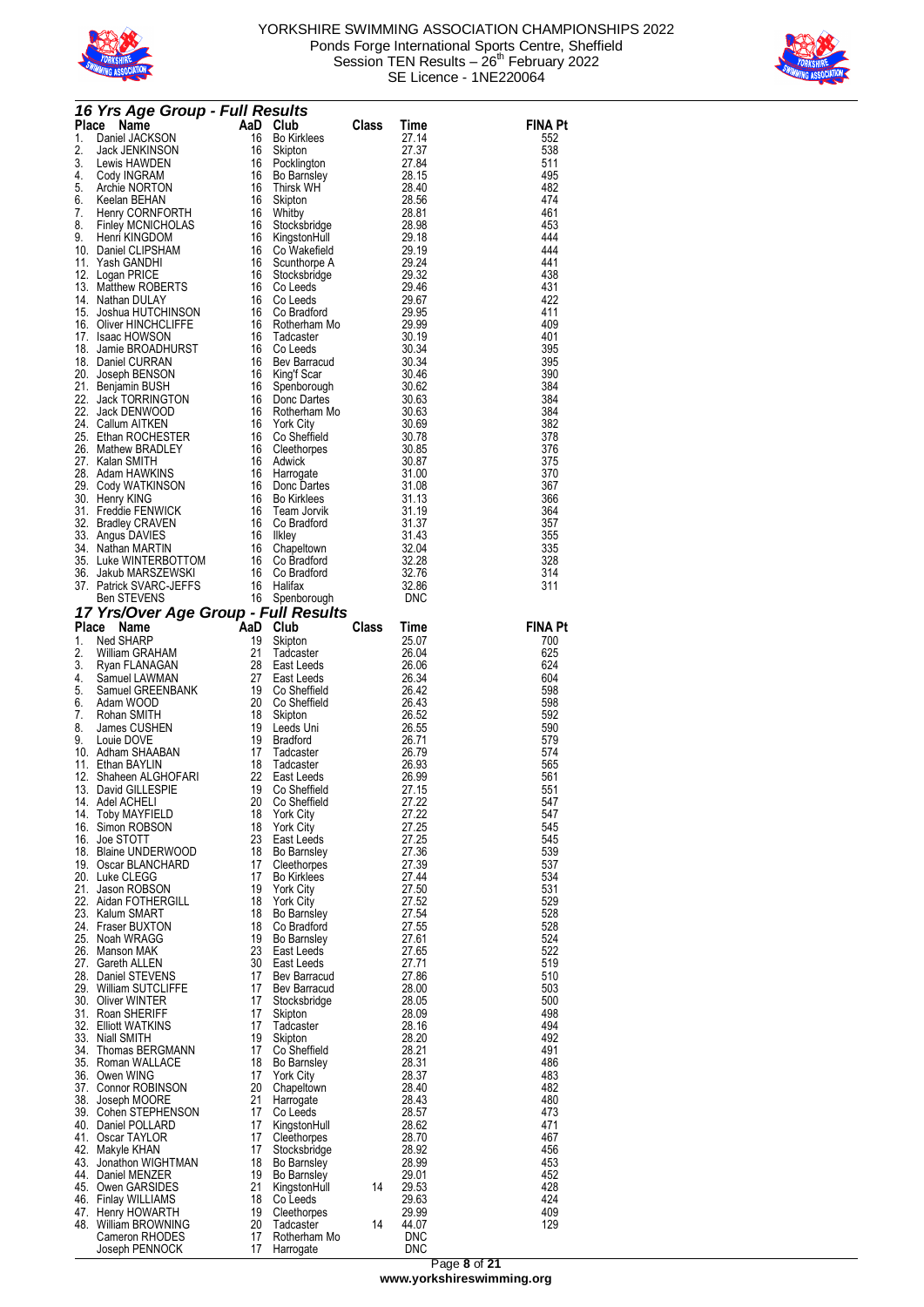



| Richard JAGGER                                                                               | 33       | East Leeds                         | <b>DNC</b>     |                        |
|----------------------------------------------------------------------------------------------|----------|------------------------------------|----------------|------------------------|
| <b>Brody CLARK</b><br>Combined Result - Multi-Classification by British Para-Swimming Points | 18       | Halifax                            | <b>DNC</b>     |                        |
| <b>AaD</b> Club<br>Place<br>Name<br>1.<br>Owen GARSIDES                                      | 21       | <b>Class</b><br>14<br>KingstonHull | Time<br>29.53  | <b>BDPoints</b><br>585 |
| William BROWNING<br>2.                                                                       | 20       | 14<br>Tadcaster                    | 44.07          | 176                    |
| <u>EVENT 555 Girl 10/13 Yrs 50m Butterfly</u>                                                |          |                                    |                |                        |
|                                                                                              |          |                                    |                |                        |
| 10/11 Yrs Age Group - Full Results<br>Place Name                                             |          | AaD Club                           | Time           | <b>FINA Pt</b>         |
| 1.<br>Florence DIXON                                                                         | 11       | Co Leeds                           | 35.92          | 314                    |
| 2.<br>Fausta KISELYTE<br>3.<br>Isla DAVERAN                                                  | 11<br>11 | Scunthorpe A<br>Co Sheffield       | 37.81<br>38.04 | 269<br>264             |
| 4.<br>Elkie FOSTER                                                                           | 11       | Co Leeds                           | 38.10          | 263                    |
| 5.<br>Darcy NELSON<br>6.<br>Penelope DALLIMORE                                               | 11<br>11 | Donc Dartes<br>Co Leeds            | 38.31<br>38.90 | 259<br>247             |
| 7.<br>Isabelle HALL                                                                          | 11       | Co Leeds                           | 39.15          | 242                    |
| 8.<br>Florence KITNEY<br>9.<br>Scarlett DEAN                                                 | 11<br>11 | Bev Barracud<br>Wetherby           | 39.33<br>39.53 | 239<br>236             |
| 10. Samantha TAYLOR                                                                          | 11       | Team Jorvik                        | 40.24          | 223                    |
| 11. Lily VEEVERS<br>12. Lea SIBOVA                                                           | 11<br>11 | Co Leeds<br>KingstonHull           | 40.80<br>40.99 | 214<br>211             |
| 13. Daisy GLOVER                                                                             | 11       | Co Leeds                           | 41.28          | 207                    |
| 14. Tallulah ELDER<br>15. Olivia WELLS                                                       | 11<br>11 | Harrogate<br>Co Leeds              | 41.44<br>41.54 | 204<br>203             |
| 16. Elizabeth BOND                                                                           | 10       | Co Leeds                           | 41.60          | 202                    |
| 17. Ella COLEMAN<br>18. Elyse HAZELDEN                                                       | 11<br>11 | Co Leeds<br>Scunthorpe A           | 41.80<br>42.19 | 199<br>194             |
| 19. Evelyn KIK                                                                               | 11       | Co Sheffield                       | 42.53          | 189                    |
| 20. Amelie COTTERILL<br>21. Millie DEY                                                       | 10<br>11 | Co Leeds<br>Donc Dartes            | 43.15<br>43.19 | 181<br>180             |
| 22. Olivia WINTER                                                                            | 11       | Co Leeds                           | 43.49          | 177                    |
| 23. Freya ELLIS<br>24. Isabelle RANDHAWA                                                     | 10<br>10 | Co Leeds<br>Bradford               | 43.53<br>43.84 | 176<br>173             |
| 25. Erin CLIFT                                                                               | 11       | Adwick                             | 43.94          | 171                    |
| 26. Sophie SMITH<br>27. Alana SAMPSON                                                        | 11<br>11 | Sheffield C<br><b>Bo Kirklees</b>  | 44.05<br>44.16 | 170<br>169             |
| 28. Evie-Rose TOPPING                                                                        | 11       | Co Leeds                           | 44.22          | 168                    |
| 29. Orla GIBBON<br>30. Erin BENTLEY                                                          | 11<br>11 | Co Sheffield<br>Co Leeds           | 44.31<br>44.32 | 167<br>167             |
| 31. Freya COOPER                                                                             | 11<br>11 | Donc Dartes                        | 44.62          | 164                    |
| 32. Kathryn FLETCHER<br>33. Freya DENT                                                       | 10       | Thirsk WH<br>Bo Kirklees           | 45.09<br>45.52 | 159<br>154             |
| 34. Guste MISKAUSKAITE                                                                       | 11<br>11 | Scunthorpe A                       | 45.99<br>45.99 | 149<br>149             |
| 34. Emilia ROBERTON<br>36. Ursula CARROLL                                                    | 10       | <b>York City</b><br>Stocksbridge   | 46.12          | 148                    |
| 37. Hayley BLOOR<br>38. Olivia BARLEY                                                        | 11<br>11 | South Holder                       | 48.19<br>48.33 | 130<br>129             |
| 39. Lucia MCLENNAN                                                                           | 11       | Cleethorpes<br>Donc Dartes         | 49.00          | 123                    |
| 40. Tabitha BROWN<br>41. Isobel KEENS                                                        | 11<br>11 | Tadcaster<br>Rotherham Mo          | 49.71<br>50.19 | 118<br>115             |
| 42. Niamh STRAUTHER                                                                          | 11       | Rotherham Mo                       | 50.36          | 114                    |
| 43. Alexis DAVIES<br>44. Orlaith O'CARROLL                                                   | 11<br>11 | Adwick<br>Co Bradford              | 51.45<br>53.23 | 107<br>96              |
| Yining LU                                                                                    | 11       | Co Leeds                           | <b>DNC</b>     |                        |
| Lauren GRIFFITHS<br>Rosie JACKSON                                                            | 11<br>11 | Rotherham Mo<br>KingstonHull       | DQ 82<br>DQ 82 |                        |
| Gabriella COLE                                                                               | 11       | Scunthorpe A                       | DQ 82          |                        |
| 12 Yrs Age Group - Full Results<br>Name<br>Place                                             |          | AaD Club                           | Time           | <b>FINA Pt</b>         |
| 1.<br>Lois CHILD                                                                             | 12       | Harrogate                          | 32.98          | 406                    |
| 2.<br>Elizabeth WARNER<br>3.<br>Mia TRAVIS-JONES                                             | 12<br>12 | Co Leeds<br>Co Leeds               | 33.15<br>33.43 | 400<br>390             |
| 4.<br>Phoebe WEATHERILL                                                                      | 12       | Donc Dartes                        | 33.65          | 382                    |
| 5.<br>Mei YUASA<br>6.<br>Jasmine LUMLEY                                                      | 12<br>12 | Co Leeds<br>Sheffield C            | 33.81<br>33.83 | 377<br>376             |
| 7.<br>Eve HIBBERT                                                                            | 12       | Co Sheffield                       | 34.15          | 366                    |
| 8.<br>Lily STANSFIELD<br>8.<br>Amelia WRIGHT                                                 | 12<br>12 | Harrogate<br>Harrogate             | 34.37<br>34.37 | 359<br>359             |
| 10. Poppy NUTTMAN                                                                            | 12       | <b>Bo Kirklees</b>                 | 35.02          | 339                    |
| 11. Jessica WOODS<br>12. Emily MARRISON                                                      | 12<br>12 | Co Leeds<br>Co Leeds               | 35.12<br>35.55 | 336<br>324             |
| 13. Matilda HENDON                                                                           | 12       | Tadcaster                          | 35.59          | 323                    |
| 14. Izzy WILLIAMS<br>15. Amelia STRATFORD                                                    | 12<br>12 | Co Sheffield<br>Rotherham Mo       | 35.75<br>36.05 | 319<br>311             |
| 16. Lexie GODDARD                                                                            | 12       | Donc Dartes                        | 36.08          | 310                    |
| 17. Eliza JONES<br>18. Scarlett CLARKSON                                                     | 12<br>12 | Tadcaster<br>Co Leeds              | 36.23<br>36.26 | 306<br>305             |
| 19. Naomi BROADLEY                                                                           | 12       | Co Wakefield                       | 36.71          | 294                    |
| 20. Sofia CASAP<br>21. Zara HOLT                                                             | 12<br>12 | KingstonHull<br>Tadcaster          | 37.11<br>37.23 | 285<br>282             |
| 22. Charlotte JACKSON-BOWE                                                                   | 12       | Northall'ton                       | 37.28          | 281                    |
| 23. Robyn HOWARD<br>24. Charlotte WILKINSON                                                  | 12<br>12 | Co Leeds<br>Bev Barracud           | 37.36<br>37.76 | 279<br>270             |
| 25. Eliza NAGLIK                                                                             | 12<br>12 | Co Bradford                        | 38.10<br>38.11 | 263                    |
| 26. Ella JORDAN<br>27. Amit MALTZ                                                            | 12       | Co Leeds<br>Co Leeds               | 38.15          | 263<br>262             |
| 28. Lucy WAINWRIGHT                                                                          | 12       | Co Leeds                           | 38.31          | 259                    |
| 29. Ava MESSENGER<br>30. Eloise ANDREASEN                                                    | 12<br>12 | Co Wakefield<br>Co Leeds           | 38.56<br>38.91 | 254<br>247             |

31. Brooke DICKINSON 12 Donc Dartes 38.92 247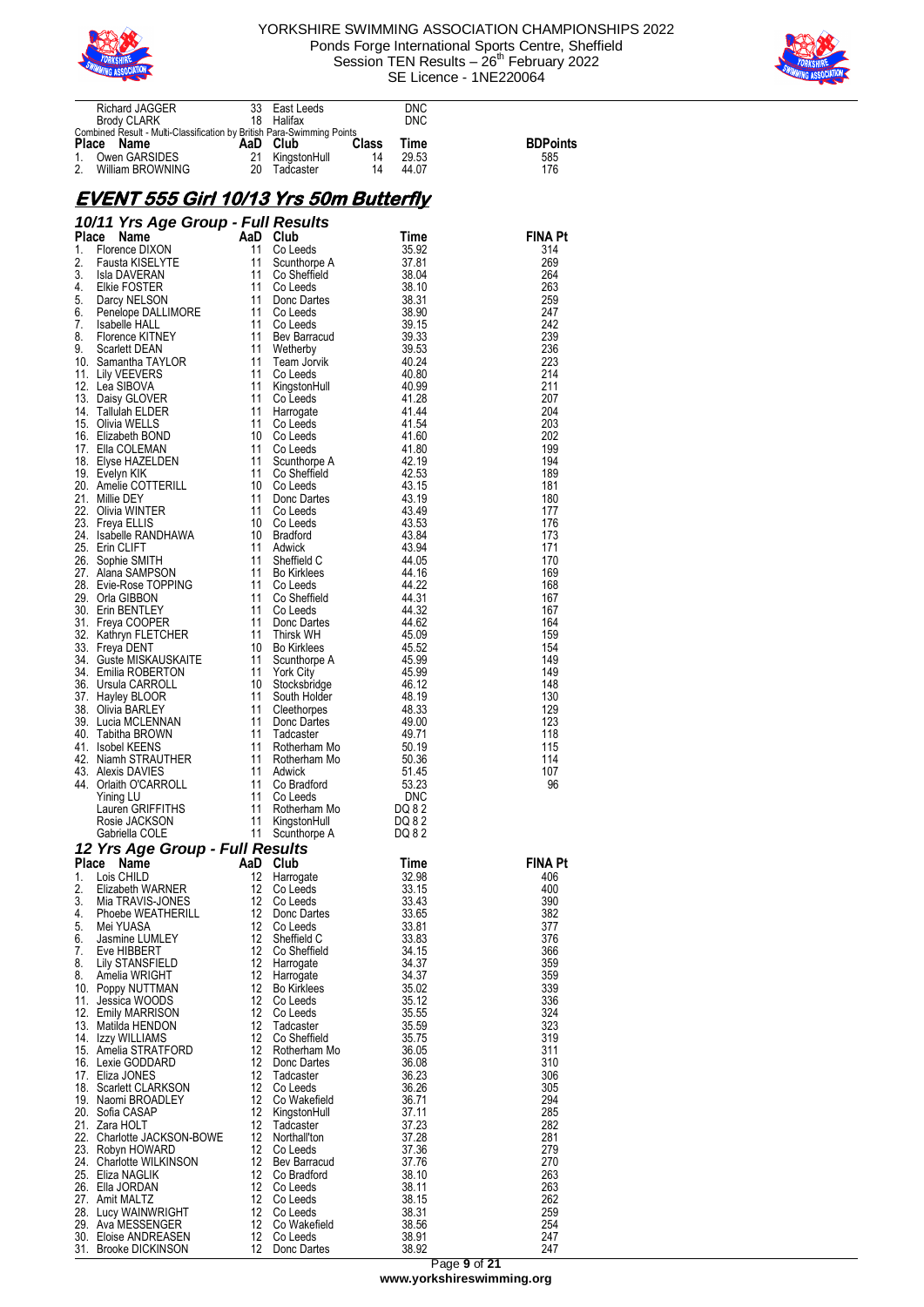



|                                                                                                                                                                                                                                          |  | 242            |
|------------------------------------------------------------------------------------------------------------------------------------------------------------------------------------------------------------------------------------------|--|----------------|
|                                                                                                                                                                                                                                          |  | 239            |
|                                                                                                                                                                                                                                          |  | 235            |
|                                                                                                                                                                                                                                          |  | 234            |
|                                                                                                                                                                                                                                          |  | 216            |
|                                                                                                                                                                                                                                          |  | 211            |
|                                                                                                                                                                                                                                          |  | 208            |
|                                                                                                                                                                                                                                          |  |                |
|                                                                                                                                                                                                                                          |  |                |
|                                                                                                                                                                                                                                          |  |                |
| 32. Abigail BEIGHTON 12 Co Sheffield 39.16<br>33. Alicia BERGER 12 Pocklington 39.36<br>34. Carolina ALVAREZ ODELL 12 Team Jorvik 39.54<br>35. Megan CRUNKHORN 12 Sheffield C 39.60<br>36. Ava BRADLEY 12 Co Leeds 41.02<br>37. Isabel H |  |                |
| 13 Yrs Age Group - Full Results                                                                                                                                                                                                          |  |                |
|                                                                                                                                                                                                                                          |  | <b>FINA Pt</b> |
|                                                                                                                                                                                                                                          |  | 514            |
|                                                                                                                                                                                                                                          |  | 505            |
|                                                                                                                                                                                                                                          |  | 464            |
|                                                                                                                                                                                                                                          |  | 453            |
|                                                                                                                                                                                                                                          |  | 453            |
|                                                                                                                                                                                                                                          |  | 447            |
|                                                                                                                                                                                                                                          |  | 444            |
|                                                                                                                                                                                                                                          |  | 443            |
|                                                                                                                                                                                                                                          |  | 422            |
|                                                                                                                                                                                                                                          |  | 422            |
|                                                                                                                                                                                                                                          |  | 413            |
|                                                                                                                                                                                                                                          |  | 412            |
|                                                                                                                                                                                                                                          |  | 412            |
|                                                                                                                                                                                                                                          |  | 408            |
|                                                                                                                                                                                                                                          |  | 396            |
|                                                                                                                                                                                                                                          |  | 394            |
|                                                                                                                                                                                                                                          |  | 392            |
|                                                                                                                                                                                                                                          |  | 385            |
|                                                                                                                                                                                                                                          |  | 381            |
|                                                                                                                                                                                                                                          |  | 376            |
|                                                                                                                                                                                                                                          |  | 375            |
|                                                                                                                                                                                                                                          |  |                |
|                                                                                                                                                                                                                                          |  | 372            |
|                                                                                                                                                                                                                                          |  | 372            |
|                                                                                                                                                                                                                                          |  | 371            |
|                                                                                                                                                                                                                                          |  | 370            |
|                                                                                                                                                                                                                                          |  | 366            |
|                                                                                                                                                                                                                                          |  | 366            |
|                                                                                                                                                                                                                                          |  | 365            |
|                                                                                                                                                                                                                                          |  | 360            |
|                                                                                                                                                                                                                                          |  | 355            |
|                                                                                                                                                                                                                                          |  | 353            |
|                                                                                                                                                                                                                                          |  | 345            |
|                                                                                                                                                                                                                                          |  | 343            |
|                                                                                                                                                                                                                                          |  | 341            |
|                                                                                                                                                                                                                                          |  | 336            |
|                                                                                                                                                                                                                                          |  | 335            |
|                                                                                                                                                                                                                                          |  | 327            |
|                                                                                                                                                                                                                                          |  | 323            |
|                                                                                                                                                                                                                                          |  | 316            |
|                                                                                                                                                                                                                                          |  | 304            |
|                                                                                                                                                                                                                                          |  | 298            |
| Lie Grow The Control of the Control of the Control of the Control of the Control of the Control Capital Research Phine Research 2008 3<br>13 Coleeds 30.67<br>14 Valeria Phince And Club (1891/1898)<br>14 Coleeds 30.67<br>4. Millie    |  | 276            |
|                                                                                                                                                                                                                                          |  |                |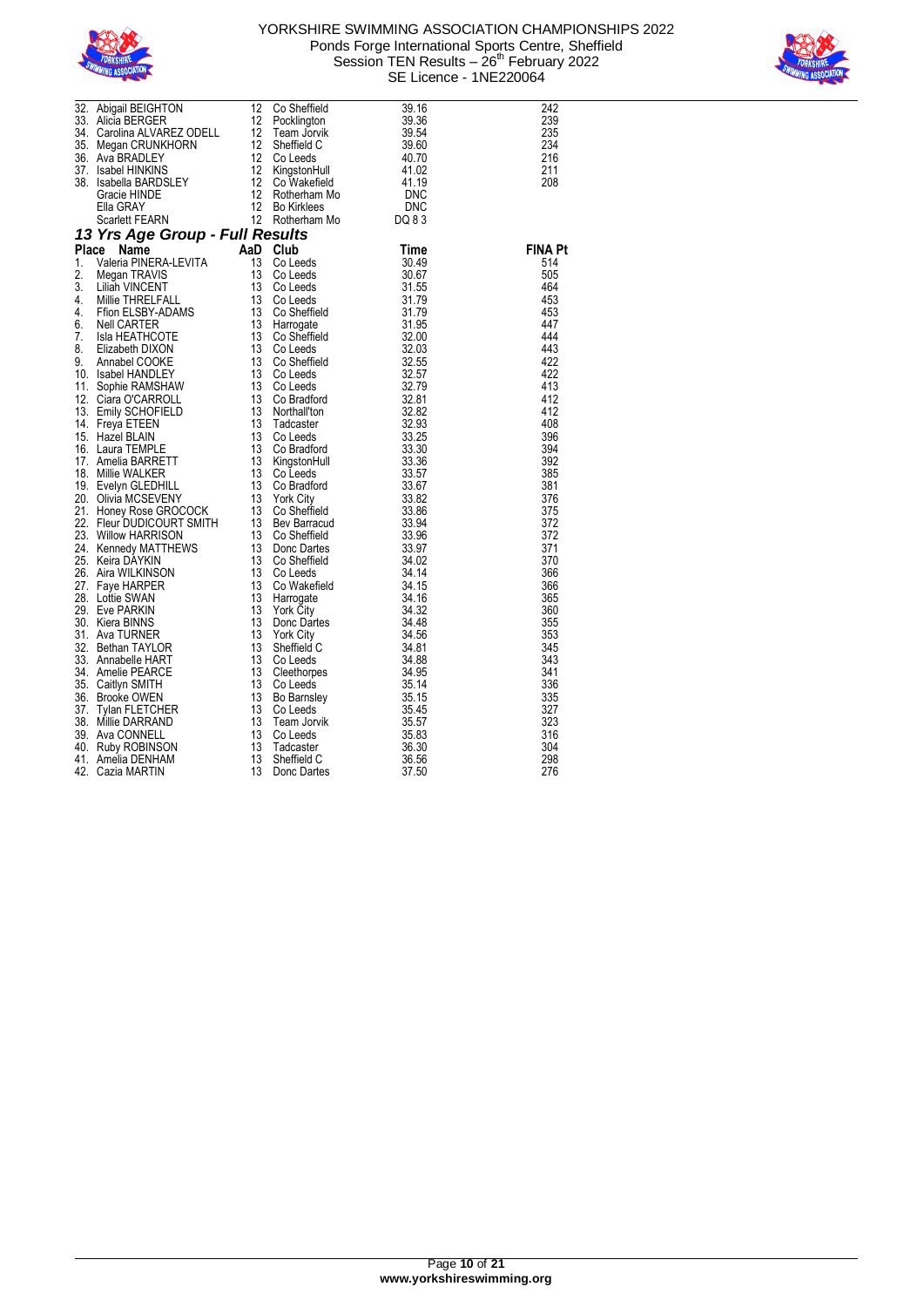



# **EVENT 556 Boy 10/13 Yrs 50m Freestyle**

|          | 10/11 Yrs Age Group - Full Results                                                                                                                                                                                                                                   |                        |                                |                |                       |
|----------|----------------------------------------------------------------------------------------------------------------------------------------------------------------------------------------------------------------------------------------------------------------------|------------------------|--------------------------------|----------------|-----------------------|
|          |                                                                                                                                                                                                                                                                      |                        |                                |                | <b>FINA Pt</b><br>255 |
|          |                                                                                                                                                                                                                                                                      |                        |                                |                | 254                   |
|          |                                                                                                                                                                                                                                                                      |                        |                                |                | 246                   |
|          |                                                                                                                                                                                                                                                                      |                        |                                |                | 236                   |
|          |                                                                                                                                                                                                                                                                      |                        |                                |                | 234                   |
|          |                                                                                                                                                                                                                                                                      |                        |                                |                | 233<br>228            |
|          |                                                                                                                                                                                                                                                                      |                        |                                |                | 219                   |
|          |                                                                                                                                                                                                                                                                      |                        |                                |                | 210                   |
|          |                                                                                                                                                                                                                                                                      |                        |                                |                | 209                   |
|          |                                                                                                                                                                                                                                                                      |                        |                                |                | 208                   |
|          |                                                                                                                                                                                                                                                                      |                        |                                |                | 205<br>201            |
|          |                                                                                                                                                                                                                                                                      |                        |                                |                | 199                   |
|          |                                                                                                                                                                                                                                                                      |                        |                                |                | 196                   |
|          |                                                                                                                                                                                                                                                                      |                        |                                |                | 196                   |
|          |                                                                                                                                                                                                                                                                      |                        |                                |                | 195                   |
|          |                                                                                                                                                                                                                                                                      |                        |                                |                | 194<br>191            |
|          |                                                                                                                                                                                                                                                                      |                        |                                |                | 190                   |
|          |                                                                                                                                                                                                                                                                      |                        |                                |                | 189                   |
|          |                                                                                                                                                                                                                                                                      |                        |                                |                | 186                   |
|          |                                                                                                                                                                                                                                                                      |                        |                                |                | 185<br>185            |
|          |                                                                                                                                                                                                                                                                      |                        |                                |                | 184                   |
|          |                                                                                                                                                                                                                                                                      |                        |                                |                | 183                   |
|          |                                                                                                                                                                                                                                                                      |                        |                                |                | 181                   |
|          |                                                                                                                                                                                                                                                                      |                        |                                |                | 180                   |
|          |                                                                                                                                                                                                                                                                      |                        |                                |                | 178                   |
|          |                                                                                                                                                                                                                                                                      |                        |                                |                | 174<br>170            |
|          |                                                                                                                                                                                                                                                                      |                        |                                |                | 167                   |
|          |                                                                                                                                                                                                                                                                      |                        |                                |                | 163                   |
|          |                                                                                                                                                                                                                                                                      |                        |                                |                | 161                   |
|          |                                                                                                                                                                                                                                                                      |                        |                                |                | 161                   |
|          |                                                                                                                                                                                                                                                                      |                        |                                |                | 157<br>156            |
|          |                                                                                                                                                                                                                                                                      |                        |                                |                | 151                   |
|          |                                                                                                                                                                                                                                                                      |                        |                                |                | 149                   |
|          |                                                                                                                                                                                                                                                                      |                        |                                |                | 148                   |
|          |                                                                                                                                                                                                                                                                      |                        |                                |                | 148<br>145            |
|          |                                                                                                                                                                                                                                                                      |                        |                                |                | 141                   |
|          |                                                                                                                                                                                                                                                                      |                        |                                |                |                       |
|          |                                                                                                                                                                                                                                                                      |                        |                                |                | 140                   |
|          |                                                                                                                                                                                                                                                                      |                        |                                |                | 137                   |
|          |                                                                                                                                                                                                                                                                      |                        |                                |                | 127                   |
|          |                                                                                                                                                                                                                                                                      |                        |                                |                | 125                   |
|          |                                                                                                                                                                                                                                                                      |                        |                                |                |                       |
|          |                                                                                                                                                                                                                                                                      |                        |                                |                |                       |
|          | 12 Yrs Age Group - Full Results<br>Place Name                                                                                                                                                                                                                        |                        |                                | Time           | <b>FINA Pt</b>        |
| 1.       | 10/11 Vrs Agre Group - Full Results<br>Place Name HANUNCOEN<br>2. Hany OSBORNE 11 Co Sheffield<br>2. Hany OSBORNE 11 Co Sheffield<br>2. Hany OSBORNE 11 Co Sheffield<br>3. Joseph ANUNCOEN<br>4. Halo BENTLEY-HICKS 10 Co Leeds<br>5. Over F<br><b>Stanley DUNNE</b> |                        | Skipton                        | 30.50          | 322                   |
| 2.       | E<br><b>AaD Club</b><br>12 Skipto<br>12 Co Lee<br>Jacob O'DONNELL                                                                                                                                                                                                    |                        | Co Leeds                       | 30.68          | 316                   |
| 3.       | Owen CARMODY                                                                                                                                                                                                                                                         |                        | 12 Co Leeds                    | 31.50          | 292                   |
| 4.<br>5. | Lucas CHRISTIE                                                                                                                                                                                                                                                       | 12<br>12               | KingstonHull                   | 31.54          | 291<br>285            |
| 6.       | Ben TOWSE<br>Hayden LAM                                                                                                                                                                                                                                              | 12                     | KingstonHull<br>Co Leeds       | 31.75<br>31.79 | 284                   |
| 7.       | Patrick O'HARA                                                                                                                                                                                                                                                       | 12                     | Co Leeds                       | 31.96          | 280                   |
| 8.       | Dylan HILL                                                                                                                                                                                                                                                           | 12                     | KingstonHull                   | 32.31          | 271                   |
| 9.       | Oliver CLAYDON SMITH                                                                                                                                                                                                                                                 | 12                     | Co Sheffield                   | 32.36          | 269                   |
|          | 10. Zac BAUGHAN-WITHINGTON<br>11. Matei STOICESCU                                                                                                                                                                                                                    | 12<br>12 <sup>12</sup> | KingstonHull<br>Co Leeds       | 32.39<br>32.98 | 269<br>254            |
|          | 12. William WILSON                                                                                                                                                                                                                                                   | 12                     | Co Leeds                       | 33.08          | 252                   |
|          | 13. Jackson CLARKE                                                                                                                                                                                                                                                   | 12                     | Co Leeds                       | 33.37          | 246                   |
|          | 14. Reuben HARRISON                                                                                                                                                                                                                                                  | 12                     | Co Leeds                       | 33.39          | 245                   |
|          | 15. Shae BRYANT                                                                                                                                                                                                                                                      | 12                     | Co Leeds                       | 33.49          | 243                   |
|          | 16. Benjamin ROUTLEDGE<br>17. Dominic THORPE                                                                                                                                                                                                                         | 12<br>12               | New Earswick<br>Scunthorpe A   | 33.59<br>33.61 | 241<br>240            |
|          | 18. James BALDWIN                                                                                                                                                                                                                                                    | 12                     | Bev Barracud                   | 33.86          | 235                   |
|          | 19. Lewis WARREN                                                                                                                                                                                                                                                     |                        | 12 Co Sheffield                | 33.93          | 234                   |
|          | 20. Zach PIERCY                                                                                                                                                                                                                                                      | 12                     | Co Leeds                       | 34.09          | 230                   |
|          | 20. Lucas MORTON<br>22. Harry BROWN                                                                                                                                                                                                                                  | 12                     | Bo Barnsley                    | 34.09<br>34.10 | 230<br>230            |
|          | 23. Theo SMITH                                                                                                                                                                                                                                                       | 12                     | 12 King'f Scar<br>Cleethorpes  | 34.18          | 228                   |
|          | 24.   Riyad MOHAMMED                                                                                                                                                                                                                                                 | 12                     | Scunthorpe A                   | 34.30          | 226                   |
|          | 25. Edward WILLIAMS                                                                                                                                                                                                                                                  | 12                     | <b>Bo Kirklees</b>             | 34.42          | 224                   |
|          | 26. Demilade AYEMOWA                                                                                                                                                                                                                                                 | 12                     | Co Leeds                       | 34.43          | 224                   |
|          | 27. Ronald CLARK<br>28. Daniel MARSTON                                                                                                                                                                                                                               | 12<br>12               | Bev Barracud<br>Scunthorpe A   | 34.73<br>34.90 | 218<br>215            |
|          | 29. Ben ARTIS                                                                                                                                                                                                                                                        | 12                     | <b>Bingley</b>                 | 34.94          | 214                   |
|          | 30. Henry PRIESTLEY                                                                                                                                                                                                                                                  | 12                     | <b>Bo Kirklees</b>             | 35.18          | 209                   |
|          | 31. Phoenix GRAHAM                                                                                                                                                                                                                                                   | 12                     | Settle Srays                   | 35.20          | 209                   |
|          | 32. Oliver SMITH<br>33. Seth JONES                                                                                                                                                                                                                                   | 12<br>12               | Bev Barracud<br>Co Leeds       | 35.27<br>35.52 | 208<br>204            |
|          | 34. Joshua GUY                                                                                                                                                                                                                                                       |                        | 12 Bo Barnsley                 | 35.65          | 201                   |
|          | 35 Stellan MCDONALD<br>36. Sebastian HUNTER                                                                                                                                                                                                                          | 12<br>12               | <b>Bo Kirklees</b><br>Co Leeds | 35.69<br>35.82 | 201<br>198            |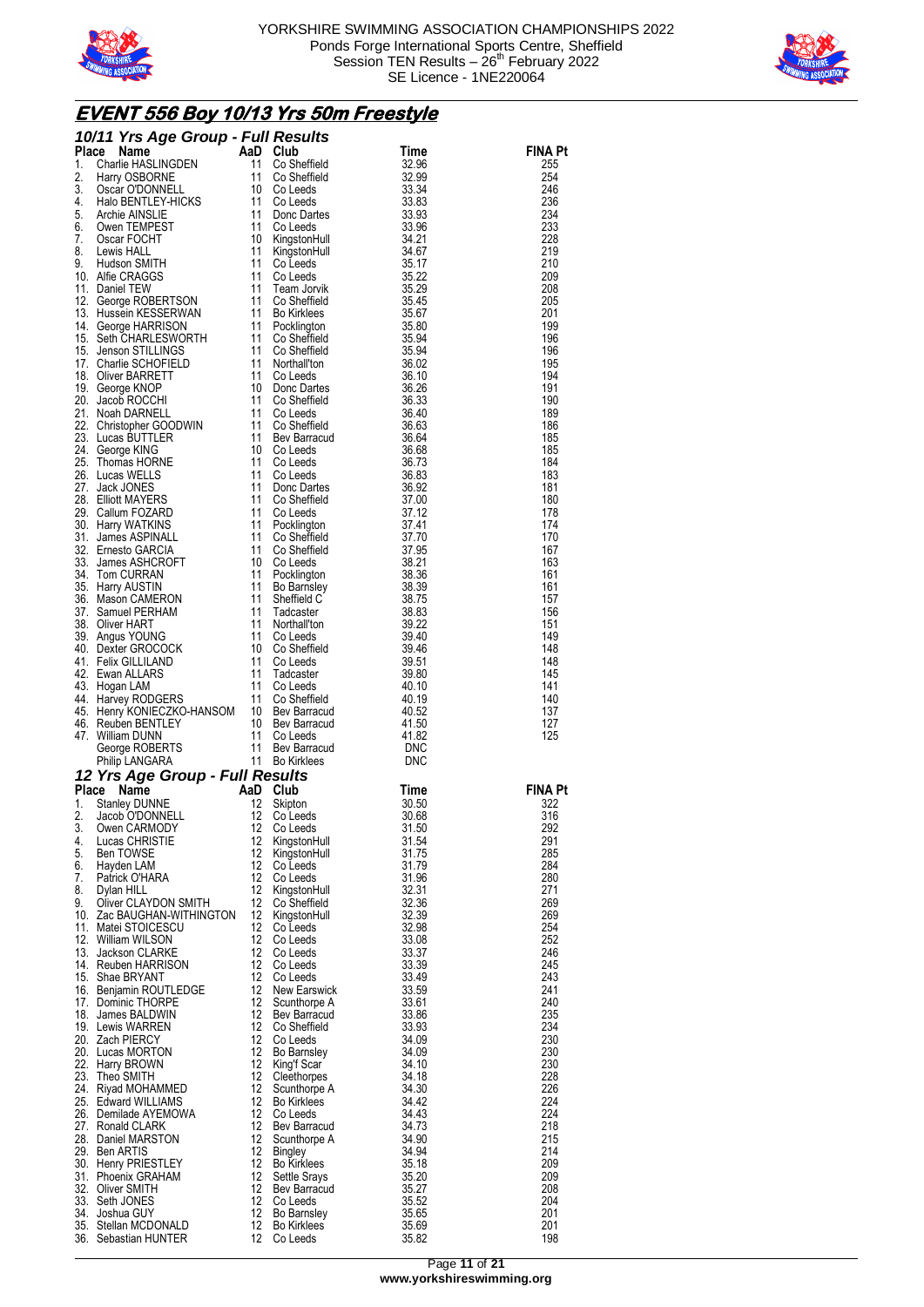



|                                                                                                                                                                                                                                                   |  | 197            |
|---------------------------------------------------------------------------------------------------------------------------------------------------------------------------------------------------------------------------------------------------|--|----------------|
|                                                                                                                                                                                                                                                   |  | 182            |
|                                                                                                                                                                                                                                                   |  | 180            |
|                                                                                                                                                                                                                                                   |  | 178            |
|                                                                                                                                                                                                                                                   |  | 177            |
|                                                                                                                                                                                                                                                   |  | 176            |
|                                                                                                                                                                                                                                                   |  |                |
|                                                                                                                                                                                                                                                   |  |                |
|                                                                                                                                                                                                                                                   |  |                |
|                                                                                                                                                                                                                                                   |  | <b>FINA Pt</b> |
|                                                                                                                                                                                                                                                   |  |                |
|                                                                                                                                                                                                                                                   |  | 430<br>419     |
|                                                                                                                                                                                                                                                   |  |                |
|                                                                                                                                                                                                                                                   |  | 408            |
|                                                                                                                                                                                                                                                   |  | 406<br>393     |
|                                                                                                                                                                                                                                                   |  |                |
|                                                                                                                                                                                                                                                   |  | 376            |
|                                                                                                                                                                                                                                                   |  | 374            |
|                                                                                                                                                                                                                                                   |  | 362            |
|                                                                                                                                                                                                                                                   |  | 356            |
|                                                                                                                                                                                                                                                   |  | 347            |
|                                                                                                                                                                                                                                                   |  | 340            |
|                                                                                                                                                                                                                                                   |  | 339            |
|                                                                                                                                                                                                                                                   |  | 332            |
|                                                                                                                                                                                                                                                   |  | 327            |
|                                                                                                                                                                                                                                                   |  | 323<br>317     |
|                                                                                                                                                                                                                                                   |  |                |
|                                                                                                                                                                                                                                                   |  | 308            |
|                                                                                                                                                                                                                                                   |  | 303<br>303     |
|                                                                                                                                                                                                                                                   |  |                |
|                                                                                                                                                                                                                                                   |  | 297<br>293     |
|                                                                                                                                                                                                                                                   |  | 288            |
|                                                                                                                                                                                                                                                   |  | 284            |
|                                                                                                                                                                                                                                                   |  | 284            |
|                                                                                                                                                                                                                                                   |  | 283            |
|                                                                                                                                                                                                                                                   |  | 283            |
|                                                                                                                                                                                                                                                   |  | 283            |
|                                                                                                                                                                                                                                                   |  | 281            |
|                                                                                                                                                                                                                                                   |  | 276            |
|                                                                                                                                                                                                                                                   |  | 276            |
|                                                                                                                                                                                                                                                   |  | 274            |
|                                                                                                                                                                                                                                                   |  | 273            |
|                                                                                                                                                                                                                                                   |  | 273            |
|                                                                                                                                                                                                                                                   |  | 273            |
|                                                                                                                                                                                                                                                   |  | 272            |
|                                                                                                                                                                                                                                                   |  | 270            |
|                                                                                                                                                                                                                                                   |  | 268            |
|                                                                                                                                                                                                                                                   |  | 268            |
|                                                                                                                                                                                                                                                   |  | 265            |
|                                                                                                                                                                                                                                                   |  | 265            |
|                                                                                                                                                                                                                                                   |  | 264            |
|                                                                                                                                                                                                                                                   |  | 261            |
|                                                                                                                                                                                                                                                   |  | 258            |
|                                                                                                                                                                                                                                                   |  | 250            |
|                                                                                                                                                                                                                                                   |  | 250            |
|                                                                                                                                                                                                                                                   |  | 245            |
| 37. Oliver HASWELL 12 Co. Leeds<br>38. Axel ROBINSON<br>17. Co. Sheffield 35.92<br>38. Axel ROBINSON<br>40. Nicholas CASS<br>40. Nicholas CASS<br>40. Nicholas CASS<br>40. Nicholas CASS<br>40. Nicholas CASS<br>40. Nicholas CASS<br>42. Villiam |  | 217            |
|                                                                                                                                                                                                                                                   |  |                |
|                                                                                                                                                                                                                                                   |  |                |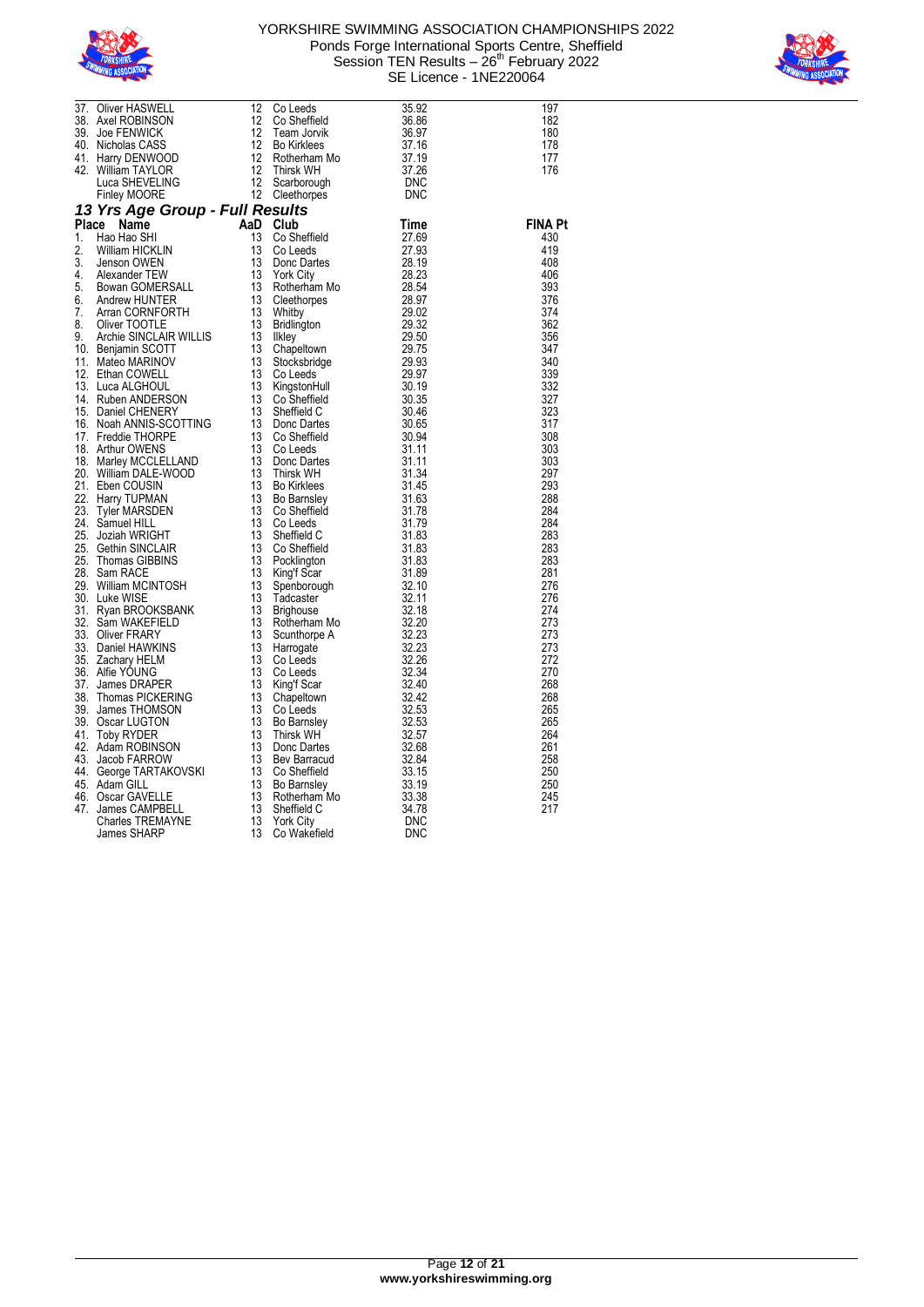



## **EVENT 557 Girl 14 Yrs/Over 50m Freestyle**

|          | 14 Yrs Age Group - Full Results                                                                                                                                                                                                                           |          |                                       |       |                         |                       |
|----------|-----------------------------------------------------------------------------------------------------------------------------------------------------------------------------------------------------------------------------------------------------------|----------|---------------------------------------|-------|-------------------------|-----------------------|
|          |                                                                                                                                                                                                                                                           |          |                                       |       |                         | <b>FINA Pt</b><br>632 |
|          |                                                                                                                                                                                                                                                           |          |                                       |       |                         | 617                   |
|          |                                                                                                                                                                                                                                                           |          |                                       |       |                         | 572                   |
|          |                                                                                                                                                                                                                                                           |          |                                       |       |                         | 545                   |
|          |                                                                                                                                                                                                                                                           |          |                                       |       |                         | 542<br>529            |
|          |                                                                                                                                                                                                                                                           |          |                                       |       |                         | 520                   |
|          |                                                                                                                                                                                                                                                           |          |                                       |       |                         | 519                   |
|          |                                                                                                                                                                                                                                                           |          |                                       |       |                         | 519                   |
|          |                                                                                                                                                                                                                                                           |          |                                       |       |                         | 516<br>514            |
|          |                                                                                                                                                                                                                                                           |          |                                       |       |                         | 511                   |
|          |                                                                                                                                                                                                                                                           |          |                                       |       |                         | 507                   |
|          |                                                                                                                                                                                                                                                           |          |                                       |       |                         | 507<br>500            |
|          |                                                                                                                                                                                                                                                           |          |                                       |       |                         | 497                   |
|          |                                                                                                                                                                                                                                                           |          |                                       |       |                         | 495                   |
|          |                                                                                                                                                                                                                                                           |          |                                       |       |                         | 495                   |
|          |                                                                                                                                                                                                                                                           |          |                                       |       |                         | 494<br>492            |
|          |                                                                                                                                                                                                                                                           |          |                                       |       |                         | 490                   |
|          |                                                                                                                                                                                                                                                           |          |                                       |       |                         | 490                   |
|          |                                                                                                                                                                                                                                                           |          |                                       |       |                         | 486<br>485            |
|          |                                                                                                                                                                                                                                                           |          |                                       |       |                         | 479                   |
|          |                                                                                                                                                                                                                                                           |          |                                       |       |                         | 477                   |
|          |                                                                                                                                                                                                                                                           |          |                                       |       |                         | 475                   |
|          |                                                                                                                                                                                                                                                           |          |                                       |       |                         | 475<br>475            |
|          |                                                                                                                                                                                                                                                           |          |                                       |       |                         | 472                   |
|          |                                                                                                                                                                                                                                                           |          |                                       |       |                         | 471                   |
|          |                                                                                                                                                                                                                                                           |          |                                       |       |                         | 471                   |
|          |                                                                                                                                                                                                                                                           |          |                                       |       |                         | 469<br>468            |
|          |                                                                                                                                                                                                                                                           |          |                                       |       |                         | 468                   |
|          |                                                                                                                                                                                                                                                           |          |                                       |       |                         | 462                   |
|          |                                                                                                                                                                                                                                                           |          |                                       |       |                         | 460<br>458            |
|          |                                                                                                                                                                                                                                                           |          |                                       |       |                         | 454                   |
|          |                                                                                                                                                                                                                                                           |          |                                       |       |                         | 452                   |
|          |                                                                                                                                                                                                                                                           |          |                                       |       |                         | 449                   |
|          |                                                                                                                                                                                                                                                           |          |                                       |       |                         | 444<br>441            |
|          |                                                                                                                                                                                                                                                           |          |                                       |       |                         |                       |
|          |                                                                                                                                                                                                                                                           |          |                                       |       |                         | 441                   |
|          |                                                                                                                                                                                                                                                           |          |                                       |       |                         | 439                   |
|          |                                                                                                                                                                                                                                                           |          |                                       |       |                         | 437                   |
|          |                                                                                                                                                                                                                                                           |          |                                       |       |                         |                       |
| 1.       | 14 Yrs Agre Group - Full Research Class Time<br>11 Anielie Wilson, 14 Anielie Wilson (14 Collection 22.78)<br>2. Eve DOHERTY 44 Collection 22.780<br>2. Eve DOHERTY 44 Collection 22.780<br>4. Holline Wilson, 2007<br>4. Matika ASHCROF<br>Place Name    |          |                                       |       |                         | <b>FINA Pt</b><br>574 |
| 2.       | <b>15 Yrs Age Group - Full Results<br/>Place Name AaD Club Class<br/>1. Sophia KELLY 15 Tadcaster 15 And Agency</b>                                                                                                                                       |          |                                       |       |                         | 564                   |
| 3.       |                                                                                                                                                                                                                                                           |          |                                       |       |                         | 553                   |
|          | 4. Alex DUNN                                                                                                                                                                                                                                              |          |                                       |       |                         | 549                   |
| 5.<br>6. | Compared to the Manne Club Class Time<br>Sophia KELLY 15 Tadcaster 28.47<br>Anna PENEVA 15 Bev Barracud 28.64<br>Elvie WARBURTON 15 Sheffield C 28.83<br>Alex DUNN 15 Co Bradford 28.90<br>Jessica SMELT 15 Bo Kirkles 28.91<br>Molly BAKE<br>Molly BAKER | 15       | Co Sheffield                          |       | 29.13                   | 548<br>536            |
| 7.       | Niamh POTTER                                                                                                                                                                                                                                              | 15       | Scunthorpe A                          |       | 29.31                   | 526                   |
| 8.       | Megan CHU                                                                                                                                                                                                                                                 | 15       | KingstonHull                          |       | 29.42                   | 520                   |
| 9.       | Erin TANKARD                                                                                                                                                                                                                                              | 15<br>15 | Co Sheffield                          |       | 29.44<br>29.48          | 519<br>517            |
|          | 10. Mischa COMRIE<br>11. Flora MYERS                                                                                                                                                                                                                      | 15       | Co Leeds<br>Bev Barracud              |       | 29.57                   | 512                   |
|          | 12. Fennella TURNER                                                                                                                                                                                                                                       | 15       | Skipton                               |       | 29.65                   | 508                   |
|          | 13. Erin THORN                                                                                                                                                                                                                                            | 15       | Co Leeds                              |       | 29.91                   | 495                   |
|          | 14. Emily LAMBERT<br>15. Hannah WAKELIN                                                                                                                                                                                                                   | 15<br>15 | Co Sheffield<br>Co Sheffield          |       | 29.92<br>30.01          | 495<br>490            |
|          | 16. Megan WOOD                                                                                                                                                                                                                                            | 15       | Donc Dartes                           |       | 30.12                   | 485                   |
|          | 17. Emilia JONES                                                                                                                                                                                                                                          | 15       | <b>York City</b>                      |       | 30.19                   | 481                   |
|          | 18. Chloe COOKE                                                                                                                                                                                                                                           | 15<br>15 | Co Sheffield                          |       | 30.26                   | 478<br>474            |
|          | 19. Evangeline STACEY<br>20. Sophia GLEDHILL                                                                                                                                                                                                              | 15       | Co Leeds<br>Co Bradford               |       | 30.35<br>30.36          | 473                   |
|          | 21. Maddison CARTER                                                                                                                                                                                                                                       | 15       | Co Leeds                              |       | 30.42                   | 471                   |
|          | 22. Cecilia LINTON                                                                                                                                                                                                                                        | 15       | Cleethorpes                           |       | 30.48                   | 468                   |
|          | 23. Sedona REED<br>24. Beatrice ROBERTS                                                                                                                                                                                                                   | 15<br>15 | Co Leeds<br><b>York City</b>          |       | 30.71<br>30.74          | 457<br>456            |
|          | 25. Mila HUGHES                                                                                                                                                                                                                                           | 15       | Co Wakefield                          |       | 30.86                   | 451                   |
|          | 26. Florence LADBURY                                                                                                                                                                                                                                      | 15       | Harrogate                             |       | 30.89                   | 449                   |
|          | 27.   Latisha AUTON<br>27. Anya LOCKE                                                                                                                                                                                                                     | 15<br>15 | Tadcaster<br><b>Bo Kirklees</b>       |       | 31.17<br>31.17          | 437<br>437            |
|          | 29. Mae JOHNSTONE                                                                                                                                                                                                                                         | 15       | Co Leeds                              |       | 31.32                   | 431                   |
|          | 30. Annabelle LOFT                                                                                                                                                                                                                                        | 15       | <b>York City</b>                      |       | 31.46                   | 425                   |
|          | 31. Libby MORRISON                                                                                                                                                                                                                                        | 15<br>15 | <b>York City</b>                      | 9     | 31.85                   | 410                   |
|          | 32. Evie LAMBERT                                                                                                                                                                                                                                          |          | <b>Bo Kirklees</b>                    |       | 34.91                   | 311                   |
| Place    | 16 Yrs Age Group - Full Results<br><b>Name</b>                                                                                                                                                                                                            | AaD      | Club                                  | Class | Time                    | <b>FINA Pt</b>        |
| 1.       | Sholah ROBINSON                                                                                                                                                                                                                                           | 16       | Co Sheffield                          |       | 28.03                   | 602                   |
| 2.<br>3. | <b>Isabel FARMER</b>                                                                                                                                                                                                                                      | 16<br>16 | <b>Bo Kirklees</b>                    |       | 28.20                   | 591                   |
| 4.<br>5. | Sophie MURRAY<br>Eliza HAMMOND<br>Sophie MCLURE                                                                                                                                                                                                           | 16<br>16 | Harrogate<br>King'f Scar<br>Tadcaster |       | 28.65<br>28.69<br>28.79 | 563<br>561<br>555     |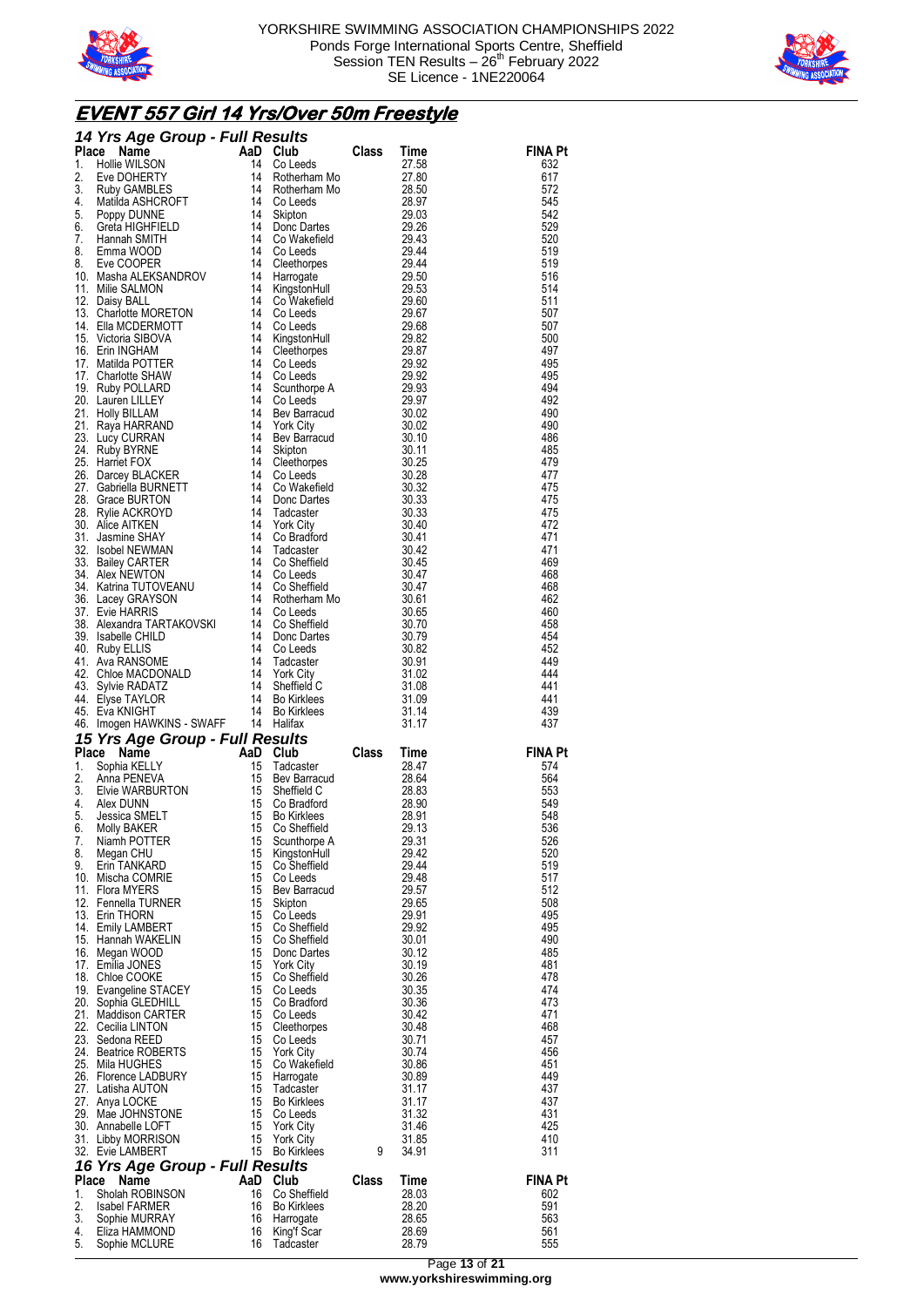



| 6.           | Ruby KNIGHT                                                                    | 16       | <b>Bo Kirklees</b>                 |              | 28.80          | 555             |
|--------------|--------------------------------------------------------------------------------|----------|------------------------------------|--------------|----------------|-----------------|
| 7.           | Daisy PURCHASE                                                                 | 16       | Rotherham Mo                       |              | 28.84          | 552             |
| 8.<br>9.     | Ella SUMMERS<br><b>Kaye FENTON</b>                                             | 16<br>16 | Scunthorpe A                       |              | 28.97<br>29.16 | 545<br>534      |
|              | 10. Libby MUNDAY                                                               | 16       | Skipton<br>Cleethorpes             |              | 29.19          | 533             |
| 11.          | Millie NORTHROP                                                                | 16       | Bo Barnsley                        |              | 29.39          | 522             |
|              | 12. Jessica REILLY                                                             | 16       | Harrogate                          |              | 29.40          | 521             |
|              | 13. Gina WARRIOR                                                               | 16       | Co Bradford                        |              | 29.46          | 518             |
|              | 14. Iris BURNETT                                                               | 16       | Cleethorpes                        |              | 29.53          | 514             |
|              | 15. Connie MILBURN                                                             | 16       | Harrogate                          |              | 29.62          | 510             |
|              | 16. Lily-Mae PRATT                                                             | 16<br>16 | Skipton                            |              | 29.76<br>29.86 | 503<br>498      |
|              | 17. Lucy TOWSE<br>18. Monica NAVARRO                                           | 16       | KingstonHull<br>Co Sheffield       |              | 29.90          | 496             |
|              | 19. Tahlia MULLEAGUE                                                           | 16       | Co Sheffield                       |              | 30.00          | 491             |
|              | 20. Eleanor VALENTINE-BULL                                                     |          | 16 Bo Barnsley                     |              | 30.11          | 485             |
|              | 21. Isla MAYFIELD                                                              | 16       | <b>Thirsk WH</b>                   |              | 30.17          | 482             |
|              | 22. Heidi FOTHERGILL                                                           | 16       | Team Jorvik                        |              | 30.26          | 478             |
|              | 22. Nia THORMAN                                                                |          | 16 Rotherham Mo                    |              | 30.26          | 478             |
|              | 24. Keira TIGGARDINE                                                           | 16       | Bo Barnsley                        |              | 30.39          | 472             |
|              | 25. Charlotte PATE                                                             | 16       | <b>Bo Kirklees</b>                 |              | 30.44          | 470             |
|              | 26. Sophia PASHLEY<br>27. Mia JOHNSON                                          | 16<br>16 | Rotherham Mo                       |              | 30.53<br>30.56 | 466<br>464      |
|              | 28. Libby NICKLIN                                                              | 16       | KingstonHull<br>Cleethorpes        |              | 30.59          | 463             |
|              | 29. Ella PROCTOR                                                               | 16       | Co Leeds                           |              | 30.70          | 458             |
|              | 30. Libby HILL                                                                 | 16       | Chapeltown                         |              | 30.78          | 454             |
|              | 31. Kloe EADE                                                                  | 16       | Bo Barnsley                        |              | 30.83          | 452             |
|              | 32. Scarlett DARLINGTON                                                        | 16       | Stocksbridge                       |              | 30.90          | 449             |
|              | 33. Kira OLDROYD                                                               | 16       | Kippax                             |              | 31.22          | 435             |
|              | 34. Henrietta RICHARDSON-S                                                     |          | 16 Cleethorpes                     |              | 31.28          | 433             |
|              | 17 Yrs/Over Age Group - Full Results                                           |          |                                    |              |                |                 |
|              | Place<br>Name                                                                  | AaD      | Club                               | <b>Class</b> | Time           | <b>FINA Pt</b>  |
| 1.<br>2.     | Clementine LOVEL                                                               | 19<br>21 | Tadcaster                          |              | 26.80          | 688<br>666      |
| 3.           | Ellie WALKER<br>Sophie BRANDON                                                 | 21       | Tadcaster<br>Tadcaster             |              | 27.10<br>27.20 | 659             |
| 4.           | Mollie GARRATT                                                                 | 18       | York City                          |              | 27.63          | 628             |
| 5.           | Georgina WRIGHT                                                                | 21       | <b>Bo Kirklees</b>                 |              | 27.74          | 621             |
| 6.           | <b>Beth HALL</b>                                                               | 17       | Cleethorpes                        |              | 27.77          | 619             |
| 7.           | Libby WALKER                                                                   | 17       | Tadcaster                          |              | 28.19          | 591             |
| 8.           | Amelia PETERS                                                                  | 18       | New Earswick                       |              | 28.27          | 586             |
| 9.           | Paige FENTON                                                                   | 19       | Skipton                            |              | 28.33          | 583             |
|              | 10. Agatha SCOTT<br>11. Chloe HIRST                                            | 17<br>19 | Harrogate<br><b>Bo Kirklees</b>    |              | 28.35<br>28.39 | 582<br>579      |
|              | 12. Abigail PARKINSON                                                          | 18       | Tadcaster                          |              | 28.42          | 577             |
|              | 13. Abigail NAYLOR                                                             | 17       | <b>Bo Kirklees</b>                 |              | 28.55          | 569             |
|              | 14. Emma MOORE                                                                 | 20       | Harrogate                          |              | 28.66          | 563             |
|              | 15. Louisa IBBERSON                                                            | 17       | Harrogate                          |              | 28.69          | 561             |
|              | 16. Mollie FISHER                                                              | 17       | Rotherham Mo                       |              | 28.71          | 560             |
|              | 17. Georgina CHADWICK                                                          | 18       | Co Sheffield                       |              | 28.84          | 552             |
|              | 18. Jessica CROSBY<br>19. Bethany JORDAN                                       | 19<br>21 | <b>York City</b><br>Co Wakefield   |              | 28.91<br>28.98 | 548<br>544      |
|              | 20. Charlotte DENIZ                                                            | 17       | <b>York City</b>                   |              | 29.00          | 543             |
|              | 21. Niamh BOULDING                                                             | 20       | <b>Bo Kirklees</b>                 |              | 29.21          | 532             |
|              | 22. Cecilia DE NARDO                                                           | 17       | Sheffield C                        |              | 29.25          | 529             |
|              | 23. Lucy ELLIS                                                                 | 17       | Rotherham Mo                       |              | 29.26          | 529             |
|              | 24. Amelia OSBORNE                                                             | 17       | Rotherham Mo                       |              | 29.30          | 527             |
|              | 25. Phoebe MCNICHOLAS                                                          | 18       | Stocksbridge                       |              | 29.33          | 525             |
| 27.          | 25. Macy YOXALL                                                                | 17<br>18 | Bo Barnsley                        |              | 29.33<br>29.36 | 525             |
|              | Sally RUTLEDGE<br>28. Lauren RICHARDS                                          | 20       | <b>Bo Kirklees</b><br>Co Sheffield |              | 29.37          | 523<br>523      |
|              | 29. Emily CULF                                                                 | 17       | Halifax                            |              | 29.43          | 520             |
|              | 30. Megan BERRY                                                                | 18       | Bev Barracud                       |              | 29.47          | 518             |
|              | 31. Georgina CALVERT                                                           | 17       | Scarborough                        |              | 29.48          | 517             |
|              | 32. Tabitha BROWNING                                                           | 17       | Tadcaster                          |              | 29.51          | 516             |
|              | 33. Holly THOMAS                                                               | 17       | Sheffield C                        |              | 29.64          | 509             |
|              | 34. Maddy STEVENSON                                                            | 17       | Selby                              |              | 29.71          | 505             |
|              | 35. Emily BROOK<br>36. Martha EVERETT                                          | 18<br>17 | <b>Bo Kirklees</b><br>Co Leeds     |              | 29.75<br>29.83 | 503<br>499      |
|              | 37. Georgia LEE                                                                | 17       | <b>Bo Barnsley</b>                 |              | 30.14          | 484             |
|              | 38. Rebecca WILKIN                                                             | 17       | Northall'ton                       |              | 30.15          | 483             |
|              | 39. Charlotte CLARKE                                                           | 17       | Co Leeds                           |              | 30.32          | 475             |
|              | 40. Elizabeth BENTLEY                                                          | 29       | East Leeds                         |              | 30.43          | 470             |
|              | 41. Lucy WELDON                                                                |          | 18 Bev Barracud                    |              | 30.45          | 469             |
|              | 42. Scarlett STRATHIE                                                          | 17       | Tadcaster                          |              | 30.46          | 469             |
|              | 43. Holly STEADE<br>44. Aida RAHMANY                                           | 20<br>17 | Co Sheffield<br>Bev Barracud       |              | 30.51<br>30.58 | 466<br>463      |
|              | 45. Freya CHARLESWORTH                                                         | 18       | <b>Bo Kirklees</b>                 |              | 30.70          | 458             |
|              | Ava GARCIA                                                                     | 19       | Harrogate                          |              | <b>DNC</b>     |                 |
|              | <b>Charlotte TINGLE</b>                                                        | 17       | Rotherham Mo                       |              | <b>DNC</b>     |                 |
|              | Emily JONES                                                                    | 28       | East Leeds                         |              | <b>DNC</b>     |                 |
|              | Abigail JOLLEY                                                                 | 20       | Leeds Uni                          |              | <b>DNC</b>     |                 |
| <b>Place</b> | Combined Result - Multi-Classification by British Para-Swimming Points<br>Name | AaD      | Club                               | Class        | Time           | <b>BDPoints</b> |
| 1.           | Evie LAMBERT                                                                   |          | 15 Bo Kirklees                     | 9            | 34.91          | 479             |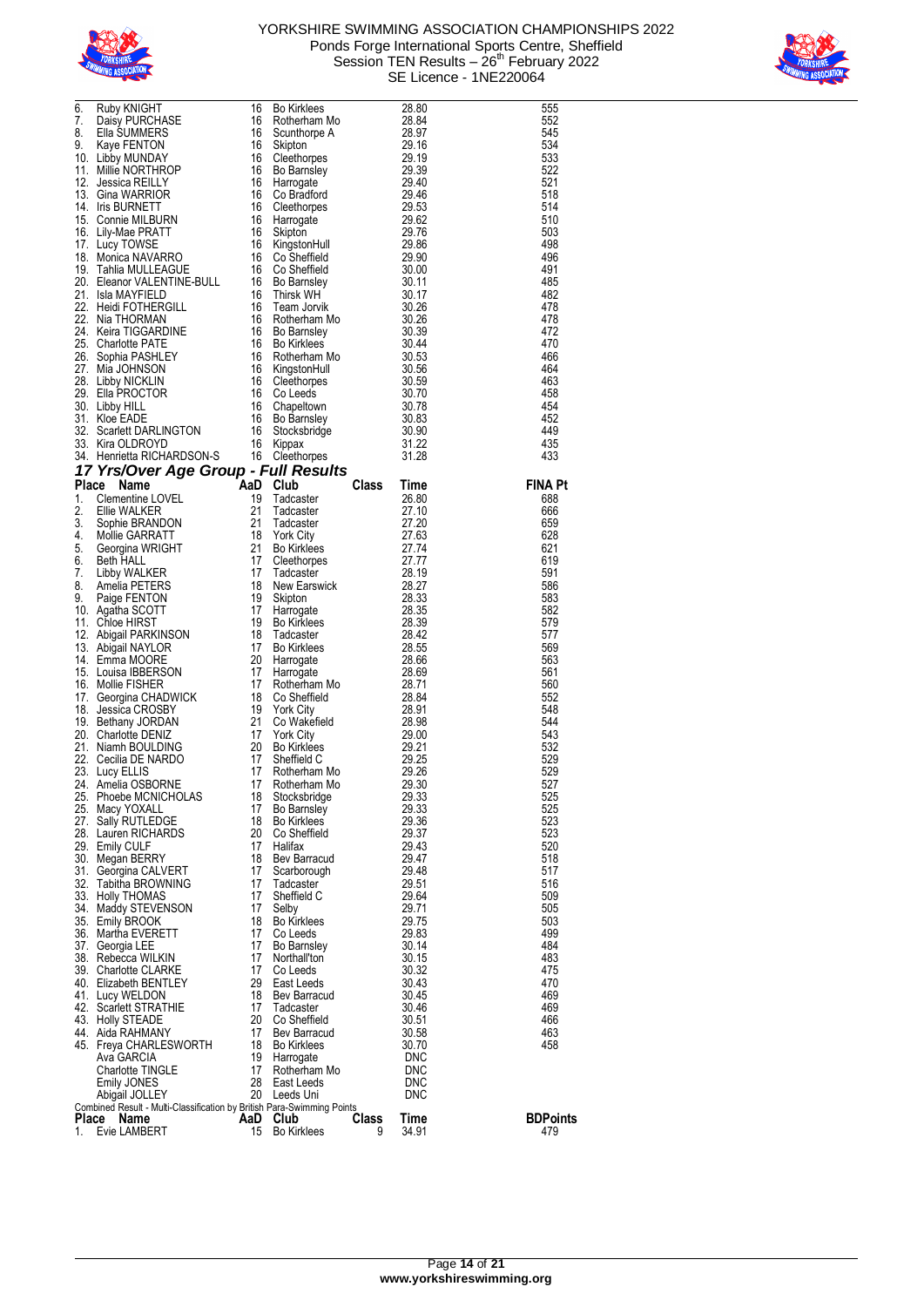



# **EVENT 558 Boy 14 Yrs/Over 50m Backstroke**

|          | 14 Yrs Age Group - Full Results<br>14 Yrs Age Group - Full Re.<br>12 Yrs Age Group - Full Re.<br>14 2 Ak SHERIFF<br>14 2 Ac SHERIFF<br>14 Daniel RANSOM<br>14 Daniel RANSOM<br>14 Daniel RANSOM<br>14 3. Oliver DAVIS-TOOTILL<br>3. We WAREHAM<br>14 14 3. Louie ENNIS<br>9. Charlie |          |                                                                             |                                                                                                                                                                                                                                                                    |                    |                |
|----------|--------------------------------------------------------------------------------------------------------------------------------------------------------------------------------------------------------------------------------------------------------------------------------------|----------|-----------------------------------------------------------------------------|--------------------------------------------------------------------------------------------------------------------------------------------------------------------------------------------------------------------------------------------------------------------|--------------------|----------------|
|          |                                                                                                                                                                                                                                                                                      |          | Club                                                                        | <b>Class</b>                                                                                                                                                                                                                                                       | Time               | <b>FINA Pt</b> |
|          |                                                                                                                                                                                                                                                                                      |          | Harrogate                                                                   |                                                                                                                                                                                                                                                                    | 30.96              | 465            |
|          |                                                                                                                                                                                                                                                                                      |          | Skipton<br>Co Leeds                                                         |                                                                                                                                                                                                                                                                    | 31.27<br>31.80     | 452<br>429     |
|          |                                                                                                                                                                                                                                                                                      |          | Co Bradford                                                                 |                                                                                                                                                                                                                                                                    | 32.06              | 419            |
|          |                                                                                                                                                                                                                                                                                      |          |                                                                             | Co Brauno<br>Rotherham<br>Harrogate<br>Donc Dartes<br>Co Leeds<br>Co Leeds                                                                                                                                                                                         | 32.10              | 417            |
|          |                                                                                                                                                                                                                                                                                      |          |                                                                             |                                                                                                                                                                                                                                                                    | 32.40              | 406            |
|          |                                                                                                                                                                                                                                                                                      |          |                                                                             |                                                                                                                                                                                                                                                                    | 32.47              | 403            |
|          |                                                                                                                                                                                                                                                                                      |          |                                                                             |                                                                                                                                                                                                                                                                    | 32.55              | 400            |
|          |                                                                                                                                                                                                                                                                                      |          |                                                                             |                                                                                                                                                                                                                                                                    | 32.74              | 393            |
|          |                                                                                                                                                                                                                                                                                      |          |                                                                             |                                                                                                                                                                                                                                                                    | 32.77<br>32.98     | 392<br>385     |
|          |                                                                                                                                                                                                                                                                                      |          |                                                                             | Co Leeds<br>Co Bradford<br>Co Bradford<br>Stocksbridge<br>Stocksbridge<br>Co Leeds<br>Bo Kirklees<br>Donc Dartes<br>Co Leeds<br>Co Leeds<br>Co Leeds<br>Co Leeds<br>Bo Kirklees<br>Spenborough<br>Rotherham Mo<br>Kirklees<br>Spenborough<br>Rotherham Mo<br>Bey B | 33.18              | 378            |
|          |                                                                                                                                                                                                                                                                                      |          |                                                                             |                                                                                                                                                                                                                                                                    | 33.52              | 367            |
|          |                                                                                                                                                                                                                                                                                      |          |                                                                             |                                                                                                                                                                                                                                                                    | 33.62              | 363            |
|          |                                                                                                                                                                                                                                                                                      |          |                                                                             |                                                                                                                                                                                                                                                                    | 33.71              | 360            |
|          |                                                                                                                                                                                                                                                                                      |          |                                                                             |                                                                                                                                                                                                                                                                    | 33.89              | 355            |
|          |                                                                                                                                                                                                                                                                                      |          |                                                                             |                                                                                                                                                                                                                                                                    | 33.94              | 353            |
|          |                                                                                                                                                                                                                                                                                      |          |                                                                             |                                                                                                                                                                                                                                                                    | 34.68              | 331            |
|          |                                                                                                                                                                                                                                                                                      |          |                                                                             |                                                                                                                                                                                                                                                                    | 34.69<br>34.79     | 331<br>328     |
|          |                                                                                                                                                                                                                                                                                      |          |                                                                             |                                                                                                                                                                                                                                                                    | 34.82              | 327            |
|          |                                                                                                                                                                                                                                                                                      |          |                                                                             |                                                                                                                                                                                                                                                                    | 34.88              | 325            |
|          |                                                                                                                                                                                                                                                                                      |          |                                                                             |                                                                                                                                                                                                                                                                    | 34.89              | 325            |
|          |                                                                                                                                                                                                                                                                                      |          |                                                                             |                                                                                                                                                                                                                                                                    | $34.98$<br>$35.00$ | 322            |
|          |                                                                                                                                                                                                                                                                                      |          |                                                                             |                                                                                                                                                                                                                                                                    | 35.06              | 320            |
|          |                                                                                                                                                                                                                                                                                      |          |                                                                             |                                                                                                                                                                                                                                                                    | 35.11              | 319            |
|          |                                                                                                                                                                                                                                                                                      |          |                                                                             |                                                                                                                                                                                                                                                                    | 35.12              | 319            |
|          |                                                                                                                                                                                                                                                                                      |          |                                                                             |                                                                                                                                                                                                                                                                    | 35.17<br>35.43     | 317<br>310     |
|          |                                                                                                                                                                                                                                                                                      |          |                                                                             |                                                                                                                                                                                                                                                                    | 35.58              | 306            |
|          |                                                                                                                                                                                                                                                                                      |          |                                                                             |                                                                                                                                                                                                                                                                    | 35.62              | 305            |
|          |                                                                                                                                                                                                                                                                                      |          |                                                                             |                                                                                                                                                                                                                                                                    | 35.84              | 300            |
|          |                                                                                                                                                                                                                                                                                      |          | Chapeltown                                                                  |                                                                                                                                                                                                                                                                    | 35.87              | 299            |
|          |                                                                                                                                                                                                                                                                                      |          | Co Bradford                                                                 |                                                                                                                                                                                                                                                                    | 36.12              | 293            |
|          |                                                                                                                                                                                                                                                                                      |          | <b>Bo Kirklees</b>                                                          |                                                                                                                                                                                                                                                                    | 36.40              | 286            |
|          |                                                                                                                                                                                                                                                                                      |          | Donc Dartes                                                                 |                                                                                                                                                                                                                                                                    | 36.93              | 274            |
|          |                                                                                                                                                                                                                                                                                      |          | Donc Dartes                                                                 |                                                                                                                                                                                                                                                                    | 36.95              | 274            |
|          |                                                                                                                                                                                                                                                                                      | 14       | Thirsk WH                                                                   | Donc Dartes                                                                                                                                                                                                                                                        | 37.09<br>37.34     | 270<br>265     |
|          |                                                                                                                                                                                                                                                                                      |          | Co Leeds                                                                    |                                                                                                                                                                                                                                                                    | 37.81              | 255            |
|          |                                                                                                                                                                                                                                                                                      |          |                                                                             |                                                                                                                                                                                                                                                                    | <b>DNC</b>         |                |
|          |                                                                                                                                                                                                                                                                                      |          |                                                                             |                                                                                                                                                                                                                                                                    | DNC                |                |
|          |                                                                                                                                                                                                                                                                                      |          |                                                                             |                                                                                                                                                                                                                                                                    |                    |                |
|          |                                                                                                                                                                                                                                                                                      |          |                                                                             |                                                                                                                                                                                                                                                                    | <b>DNC</b>         |                |
|          |                                                                                                                                                                                                                                                                                      |          | Rotherham Mo<br>York City<br>King'f Scar<br>Co Sheffield<br>14 Co Sheffield |                                                                                                                                                                                                                                                                    | <b>DNC</b>         |                |
|          | 15 Yrs Age Group - Full Results                                                                                                                                                                                                                                                      |          |                                                                             |                                                                                                                                                                                                                                                                    |                    |                |
| Place    | 11. Dawid NAGLIN<br>12. Louie NIGHTINGALE<br>14. Benjamin DALE-WOOD<br>14. Benjamin DALE-WOOD<br>14. Benjamin DALE-WOOD<br>14. Sensible NIGHTINGALE<br>16. Markey JANAS<br>17. Maciej BANAS<br>14. Joseph HALL<br>17. Maciej BANAS<br>14. Joseph H                                   | AaD      |                                                                             | <b>Class</b>                                                                                                                                                                                                                                                       | Time               | <b>FINA Pt</b> |
| 1.       |                                                                                                                                                                                                                                                                                      | 15       |                                                                             |                                                                                                                                                                                                                                                                    | 27.89              | 637            |
| 2.       |                                                                                                                                                                                                                                                                                      | 15       |                                                                             |                                                                                                                                                                                                                                                                    | 29.11              | 560            |
| 3.       |                                                                                                                                                                                                                                                                                      | 15       |                                                                             |                                                                                                                                                                                                                                                                    | 30.40              | 492            |
| 4.       |                                                                                                                                                                                                                                                                                      | 15       |                                                                             |                                                                                                                                                                                                                                                                    | 30.66              | 479            |
| 5.<br>6. |                                                                                                                                                                                                                                                                                      | 15<br>15 |                                                                             |                                                                                                                                                                                                                                                                    | 31.75<br>31.98     | 431<br>422     |
| 7.       |                                                                                                                                                                                                                                                                                      | 15       |                                                                             |                                                                                                                                                                                                                                                                    | 32.12              | 417            |
|          | Ce Name<br>Rio DAODU<br>Jacob BROWN<br>Sean SMITH<br>Sean SMITH<br>Johua MCCOLLIN<br>Johua MCCOLLIN<br>Joseph BURGESS<br>Miles KINLEN<br>Fran HAMPSHIRE<br>8. Ethan HAMPSHIRE                                                                                                        |          | 15 Rotherham Mo                                                             | <b>Club</b> Class<br>Cleethorpes<br>Tadcaster<br>Skipton<br>KingstonHull<br>Co Leeds<br>Skipton<br>Rotherham Mo                                                                                                                                                    | 32.14              | 416            |
| 9.       | Layton THORPE                                                                                                                                                                                                                                                                        | 15       | Scunthorpe A                                                                |                                                                                                                                                                                                                                                                    | 32.34              | 408            |
|          | 10. William DURRANS                                                                                                                                                                                                                                                                  |          | 15 Rotherham Mo                                                             |                                                                                                                                                                                                                                                                    | 32.35              | 408            |
|          | 11. George PLUMRIDGE                                                                                                                                                                                                                                                                 |          | 15 Bev Barracud                                                             |                                                                                                                                                                                                                                                                    | 32.40              | 406            |
|          | 12. James CAM                                                                                                                                                                                                                                                                        |          | 15 Rotherham Mo                                                             |                                                                                                                                                                                                                                                                    | 32.45              | 404            |
|          | 13. Lucas CHERRY                                                                                                                                                                                                                                                                     |          | 15 Sheffield C                                                              |                                                                                                                                                                                                                                                                    | 32.51              | 402            |
|          | 14. Samuel SMITH                                                                                                                                                                                                                                                                     |          | 15 Skipton                                                                  |                                                                                                                                                                                                                                                                    | 32.76<br>32.86     | 393<br>389     |
|          | 15. Harry ROOK<br>16. Callum BROADHEAD                                                                                                                                                                                                                                               |          | 15 Bev Barracud<br>15 Donc Dartes                                           |                                                                                                                                                                                                                                                                    | 32.95              | 386            |
|          | 17. George BROOKS                                                                                                                                                                                                                                                                    |          | 15 Co Leeds                                                                 |                                                                                                                                                                                                                                                                    | 32.99              | 385            |
|          | 18. Alexander MCCALLUM                                                                                                                                                                                                                                                               |          | 15 Selby                                                                    |                                                                                                                                                                                                                                                                    | 33.04              | 383            |
|          | 19. Tyler ATILMAN                                                                                                                                                                                                                                                                    |          | 15 Bo Kirklees                                                              |                                                                                                                                                                                                                                                                    | 33.05              | 382            |
|          | 20. Jared ALMOND                                                                                                                                                                                                                                                                     |          | 15 Bo Barnsley                                                              |                                                                                                                                                                                                                                                                    | 33.07              | 382            |
|          | 21. Oliver STEELE                                                                                                                                                                                                                                                                    |          | 15 Co Leeds                                                                 |                                                                                                                                                                                                                                                                    | 33.24              | 376            |
|          | 22. Harvey WOOD                                                                                                                                                                                                                                                                      |          | 15 Edlington                                                                |                                                                                                                                                                                                                                                                    | 33.27              | 375            |
|          | 23. James STARLING                                                                                                                                                                                                                                                                   |          | 15 KingstonHull<br>15 Bev Barracud                                          |                                                                                                                                                                                                                                                                    | 33.47<br>33.51     | 368<br>367     |
|          | 24. Jasper GIBSON-CASS<br>25 Taylor HORSMAN                                                                                                                                                                                                                                          |          | 15 Tadcaster                                                                |                                                                                                                                                                                                                                                                    | 33.84              | 356            |
|          | 26. Joseph PICKERING                                                                                                                                                                                                                                                                 |          | 15 Pocklington                                                              |                                                                                                                                                                                                                                                                    | 33.87              | 355            |
|          | 27. Jamie BLEANCH                                                                                                                                                                                                                                                                    |          | 15 York City                                                                |                                                                                                                                                                                                                                                                    | 33.95              | 353            |
|          | 28. Benjamin WALKER                                                                                                                                                                                                                                                                  | 15       | Stocksbridge                                                                |                                                                                                                                                                                                                                                                    | 34.03              | 350            |
|          | 29. Isaac STABLER                                                                                                                                                                                                                                                                    | 15       | York City                                                                   |                                                                                                                                                                                                                                                                    | 34.04              | 350            |
|          | 30. Max WALKER                                                                                                                                                                                                                                                                       |          | 15 Thirsk WH                                                                |                                                                                                                                                                                                                                                                    | 34.09              | 348            |
|          | 31. Nikita JELIZAROVS                                                                                                                                                                                                                                                                |          | 15 KingstonHull                                                             |                                                                                                                                                                                                                                                                    | 34.15<br>34.24     | 347<br>344     |
|          | 32. Harley PAYTON<br>33. Isaac HEAVISIDES                                                                                                                                                                                                                                            |          | 15 Bev Barracud<br>15 Pocklington                                           |                                                                                                                                                                                                                                                                    | 34.52              | 336            |
|          | 34. Jack AZEMAR-BATTLE                                                                                                                                                                                                                                                               |          | 15 Bingley                                                                  |                                                                                                                                                                                                                                                                    | 34.84              | 326            |
|          | 35. Michael WALL                                                                                                                                                                                                                                                                     |          | 15 Bridlington                                                              |                                                                                                                                                                                                                                                                    | 34.96              | 323            |
|          | 36. Lachlan MUNRO                                                                                                                                                                                                                                                                    |          | 15 Bo Kirklees                                                              |                                                                                                                                                                                                                                                                    | 35.03              | 321            |
|          | 37. James WILKIN                                                                                                                                                                                                                                                                     |          | 15 Northall'ton                                                             |                                                                                                                                                                                                                                                                    | 35.38              | 312            |
|          | 38. Thomas KERSHAW                                                                                                                                                                                                                                                                   |          | 15 Kippax                                                                   |                                                                                                                                                                                                                                                                    | 35.79              | 301            |
|          | Kourosh KHODAKHAH<br>16 Yrs Age Group - Full Results                                                                                                                                                                                                                                 |          | 15 Co Leeds                                                                 |                                                                                                                                                                                                                                                                    | DQ 63              |                |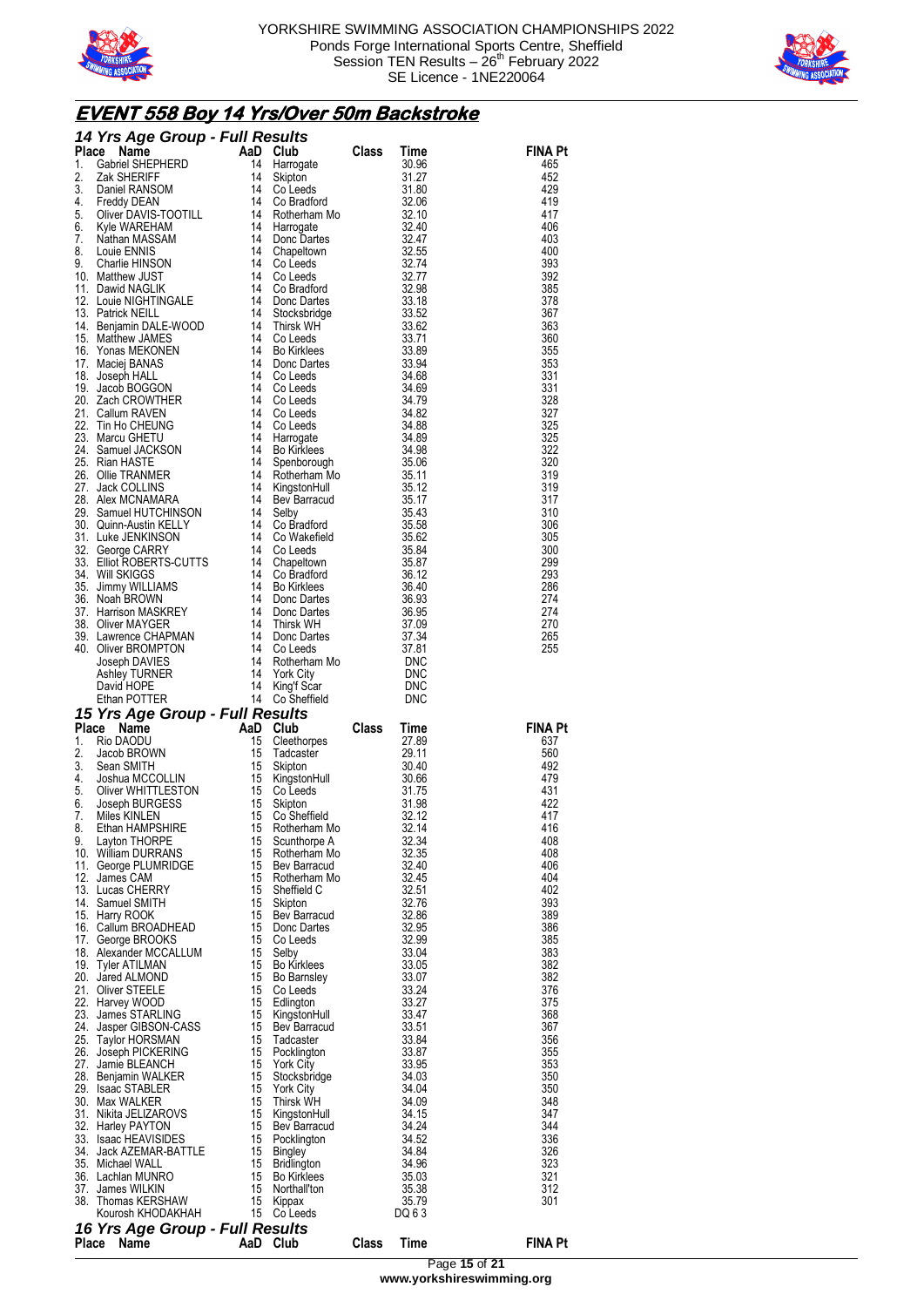



| 1.<br>2.<br>3.<br>4.<br>5.<br>6.<br>7.<br>8.<br>9. | Daniel JACKSON<br>Joseph MOMENT<br>Archie NORTON<br>Callum AITKEN<br>Jack JENKINSON<br>Matthew ROBERTS<br>Finley MCNICHOLAS<br>Logan PRICE<br>Yash GANDHI<br>Daniel CLIPSHAM<br>10. Daniel CLIPSHAM<br>11. Lewis HAWDEN<br>12. Bradley CRAVEN<br>13. Cody INGRAM<br>14. Callum NURSE<br>15. Isaac HOWSON<br>16. Keelan BEHAN<br>17. Henri KINGDOM<br>18. Jamie BROADHURST<br>19. Luke WINTERBOTTOM<br>20. Lewis FOX<br>21. Adam HAWKINS<br>22. Mathew BRADLEY<br>23. Joseph BENSON<br>24. Kalan SMITH<br>24. Kalan Siver (1)<br>25. Joshua HUTCHINSON<br>26. Qiver HINCHCLIFFE<br>27. Daniel CURRAN | 16<br>16<br>16<br>16<br>16<br>16<br>16<br>16<br>16<br>16<br>16<br>16<br>16<br>16<br>16<br>16<br>16<br>16<br>16<br>16<br>16<br>16<br>16 | <b>Bo Kirklees</b><br>KingstonHull<br>Thirsk WH<br>York City<br>Skipton<br>Co Leeds<br>Stocksbridge<br>Stocksbridge<br>Scunthorpe A<br>Co Wakefield<br>Pocklington<br>Co Bradford<br>Bo Barnsley<br>Cleethorpes<br>Tadcaster<br>Skipton<br>KingstonHull<br>Co Leeds<br>16 Co Bradford<br>Rotherham Mo<br>Harrogate<br>Cleethorpes<br>King'f Scar<br>Adwick<br>16 Co Bradford<br>16 Rotherham Mo<br>16 Bev Barracud |             | 30.30<br>30.37<br>30.65<br>31.01<br>31.04<br>31.33<br>31.57<br>31.66<br>31.71<br>31.77<br>31.82<br>31.88<br>32.02<br>32.05<br>32.16<br>32.27<br>32.33<br>32.38<br>32.60<br>32.77<br>32.95<br>33.03<br>33.14<br>33.15<br>33.29<br>33.43<br>33.46 | 496<br>493<br>480<br>463<br>462<br>449<br>439<br>435<br>433<br>431<br>429<br>426<br>421<br>419<br>415<br>411<br>409<br>407<br>399<br>392<br>386<br>383<br>379<br>379<br>374<br>370<br>369 |
|----------------------------------------------------|-----------------------------------------------------------------------------------------------------------------------------------------------------------------------------------------------------------------------------------------------------------------------------------------------------------------------------------------------------------------------------------------------------------------------------------------------------------------------------------------------------------------------------------------------------------------------------------------------------|----------------------------------------------------------------------------------------------------------------------------------------|--------------------------------------------------------------------------------------------------------------------------------------------------------------------------------------------------------------------------------------------------------------------------------------------------------------------------------------------------------------------------------------------------------------------|-------------|-------------------------------------------------------------------------------------------------------------------------------------------------------------------------------------------------------------------------------------------------|-------------------------------------------------------------------------------------------------------------------------------------------------------------------------------------------|
|                                                    |                                                                                                                                                                                                                                                                                                                                                                                                                                                                                                                                                                                                     | - 16<br>16                                                                                                                             | Whitby<br>Bev Barracud<br>Bo Kirklees                                                                                                                                                                                                                                                                                                                                                                              |             | 33.68<br>33.77                                                                                                                                                                                                                                  | 361<br>358                                                                                                                                                                                |
|                                                    | 27. Dating CORNFORTH<br>29. Ryan POWERS<br>30. Henry KING<br>31. Nicholas HUDSON<br>32. Nathan MARTIN<br>33. Jack DENWOOD<br>34. Timothy HENG<br>35. James RYALL<br>34. Timothy HENG<br>35. James RYALL<br>36. Freddie FENWICK<br>35. Janus<br>36. Freddie FENWIUN<br>37. Cody WATKINSON<br>^^ 7nk WOOD                                                                                                                                                                                                                                                                                             | 16<br>16<br>16<br>16<br>16<br>16<br>16                                                                                                 | <b>Brighouse</b><br>Chapeltown<br>Rotherham Mo<br>16 Bev Barracud<br>Co Sheffield<br>Team Jorvik<br>16 Donc Dartes<br>Halifax                                                                                                                                                                                                                                                                                      |             | 33.78<br>33.92<br>33.96<br>34.04<br>34.13<br>34.21<br>34.32<br>34.51<br>34.61                                                                                                                                                                   | 358<br>354<br>352<br>350<br>347<br>345<br>341<br>336<br>333                                                                                                                               |
|                                                    | 39. Joe BROOK<br>40. Jakub MARSZEWSKI<br>Ben STEVENS<br><b>Ben STEVENS</b>                                                                                                                                                                                                                                                                                                                                                                                                                                                                                                                          | 16                                                                                                                                     | <b>Bo Kirklees</b><br>16 Co Bradford<br>16 Spenborough                                                                                                                                                                                                                                                                                                                                                             |             | 34.65<br>35.14<br>DNC                                                                                                                                                                                                                           | 332<br>318                                                                                                                                                                                |
| Place                                              | 17 Yrs/Over Age Group - Full Results                                                                                                                                                                                                                                                                                                                                                                                                                                                                                                                                                                |                                                                                                                                        |                                                                                                                                                                                                                                                                                                                                                                                                                    |             |                                                                                                                                                                                                                                                 | <b>FINA Pt</b>                                                                                                                                                                            |
| 1.<br>2.<br>3.                                     |                                                                                                                                                                                                                                                                                                                                                                                                                                                                                                                                                                                                     |                                                                                                                                        |                                                                                                                                                                                                                                                                                                                                                                                                                    | Class       | Time<br>27.37<br>27.44                                                                                                                                                                                                                          | 674<br>669<br>594                                                                                                                                                                         |
| 4.<br>5.<br>6.<br>7.<br>8.                         | Communication Control of the Samuel GREENBANK<br>Samuel CREENBANK<br>Samuel LAWMAN<br>Samuel LAWMAN<br>27 East Leeds<br>Matthew GRAY<br>Shaheen ALGHOFARI<br>22 Co Leeds<br>Shaheen ALGHOFARI<br>22 East Leeds<br>Simon ROBSON<br>18 Tackaster<br>Simo                                                                                                                                                                                                                                                                                                                                              |                                                                                                                                        |                                                                                                                                                                                                                                                                                                                                                                                                                    |             | 28.55<br>28.63<br>28.85<br>28.96<br>29.19                                                                                                                                                                                                       | 589<br>575<br>569<br>555<br>555                                                                                                                                                           |
| 9.<br>11.<br>12.                                   | Cohen STEPHENSON<br>10. Niall SMITH<br>Thomas BERGMANN<br>Toby MAYFIELD<br>COMMANDITED                                                                                                                                                                                                                                                                                                                                                                                                                                                                                                              | $\frac{17}{12}$<br>-19<br>17<br>18                                                                                                     | Co Leeds<br>Co Leeds<br>Skipton<br>Co Sheffield<br>Co Sheffield<br>29.72<br>York City<br>29.84<br>Stockshridge<br>29.84                                                                                                                                                                                                                                                                                            |             | 29.20<br>29.30<br>29.40                                                                                                                                                                                                                         | 549<br>543<br>526<br>522                                                                                                                                                                  |
|                                                    | 13. Oliver WINTER<br>14. Blaine UNDERWOOD<br>15. Jason ROBSON<br>16. Daniel BAILEY<br>17. Noah WRAGG                                                                                                                                                                                                                                                                                                                                                                                                                                                                                                | 17<br>18<br>19<br>19<br>19                                                                                                             | Stocksbridge 29.84<br><b>Bo Barnsley</b><br><b>York City</b><br>Donc Dartes<br><b>Bo Barnsley</b>                                                                                                                                                                                                                                                                                                                  |             | 29.98<br>29.99<br>30.13<br>30.21                                                                                                                                                                                                                | 520<br>513<br>512<br>505<br>501                                                                                                                                                           |
|                                                    | 18. William SCAIFE<br>19. Callum MAWSON<br>20. Ned SHARP<br>21. Daniel STEVENS                                                                                                                                                                                                                                                                                                                                                                                                                                                                                                                      | 18<br>17<br>19<br>17                                                                                                                   | Rotherham Mo<br>Co Bradford<br>Skipton<br>Bev Barracud                                                                                                                                                                                                                                                                                                                                                             |             | 30.44<br>30.63<br>30.67<br>30.73                                                                                                                                                                                                                | 490<br>481<br>479<br>476                                                                                                                                                                  |
|                                                    | 22. Daniel POLLARD<br>23. Ben TOWSE<br>24. Finlay WILLIAMS<br>25. Jonathon WIGHTMAN<br>26. Oscar TAYLOR                                                                                                                                                                                                                                                                                                                                                                                                                                                                                             | 17<br>19<br>18<br>18<br>17                                                                                                             | KingstonHull<br>Pocklington<br>Co Leeds<br><b>Bo Barnsley</b><br>Cleethorpes                                                                                                                                                                                                                                                                                                                                       |             | 30.93<br>30.99<br>31.12<br>31.13<br>31.25                                                                                                                                                                                                       | 467<br>464<br>458<br>458<br>452                                                                                                                                                           |
|                                                    | 27. Owen GARSIDES<br>28. Henry HOWARTH<br>29. Harvey PENNINGTON<br>30. Kalum SMART<br>31. Connor ROBINSON                                                                                                                                                                                                                                                                                                                                                                                                                                                                                           | 21<br>19<br>17<br>20                                                                                                                   | KingstonHull<br>Cleethorpes<br>Skipton<br>18 Bo Barnsley<br>Chapeltown                                                                                                                                                                                                                                                                                                                                             | 14          | 31.32<br>31.49<br>31.52<br>31.61<br>31.75                                                                                                                                                                                                       | 449<br>442<br>441<br>437<br>431                                                                                                                                                           |
|                                                    | 32. Elliott WATKINS<br>33. William BROWNING<br>Cameron RHODES<br>Makyle KHAN<br>Adham SHAABAN<br>Joe STOTT                                                                                                                                                                                                                                                                                                                                                                                                                                                                                          | 17<br>20<br>17<br>17<br>17                                                                                                             | Tadcaster<br>Tadcaster<br>Rotherham Mo<br>Stocksbridge<br>Tadcaster<br>23 East Leeds                                                                                                                                                                                                                                                                                                                               | 14          | 32.06<br>52.41<br><b>DNC</b><br><b>DNC</b><br><b>DNC</b><br><b>DNC</b>                                                                                                                                                                          | 419<br>96                                                                                                                                                                                 |
| <b>Place</b>                                       | Combined Result - Multi-Classification by British Para-Swimming Points                                                                                                                                                                                                                                                                                                                                                                                                                                                                                                                              |                                                                                                                                        |                                                                                                                                                                                                                                                                                                                                                                                                                    |             |                                                                                                                                                                                                                                                 |                                                                                                                                                                                           |
| 1.                                                 | Name<br>Owen GARSIDES                                                                                                                                                                                                                                                                                                                                                                                                                                                                                                                                                                               | 21                                                                                                                                     | AaD Club<br>KingstonHull                                                                                                                                                                                                                                                                                                                                                                                           | Class<br>14 | <b>Time</b><br>31.32                                                                                                                                                                                                                            | <b>BDPoints</b><br>598                                                                                                                                                                    |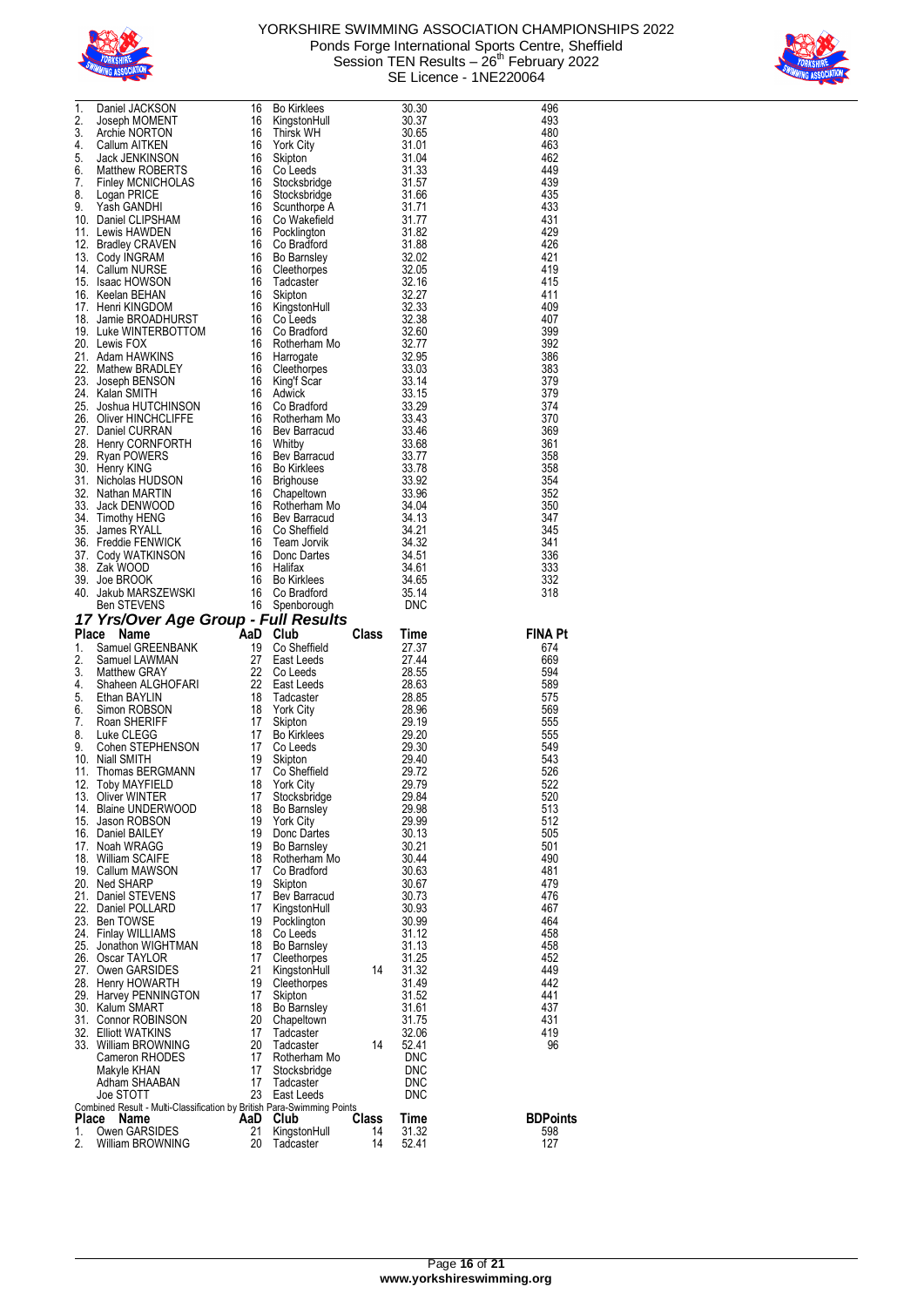



#### **EVENT 571 FINAL OF EVENT 551 Girl 10/11 Yrs 50m Backstroke**

|                | <b>Full Results</b>  |     |              |       |                |  |  |  |
|----------------|----------------------|-----|--------------|-------|----------------|--|--|--|
|                | Place<br>Name        | AaD | Club         | Time  | <b>FINA Pt</b> |  |  |  |
| $\mathbf{1}$ . | <b>Scarlett DEAN</b> | 11  | Wetherby     | 36.76 | 395            |  |  |  |
| 2.             | Florence DIXON       | 11  | Co Leeds     | 38.40 | 346            |  |  |  |
| 3.             | Isla DAVERAN         | 11  | Co Sheffield | 38.68 | 339            |  |  |  |
| 4.             | Freya COOPER         | 11  | Donc Dartes  | 39.32 | 323            |  |  |  |
| 5.             | Lea SIBOVA           | 11  | KingstonHull | 39.71 | 313            |  |  |  |
| 6.             | <b>Elkie FOSTER</b>  |     | Co Leeds     | 40.45 | 296            |  |  |  |
| 7.             | Elyse HAZELDEN       | 11  | Scunthorpe A | 40.48 | 296            |  |  |  |
| 8.             | Lily VEEVERS         | 11  | Co Leeds     | 40.69 | 291            |  |  |  |
| 9.             | Daisy GLOVER         | 11  | Co Leeds     | 41.05 | 283            |  |  |  |
|                | 10. Darcy NELSON     |     | Donc Dartes  | 41.41 | 276            |  |  |  |

#### **EVENT 572 FINAL OF EVENT 551 Girl 12 Yrs 50m Backstroke**

|    | <b>Full Results</b>   |     |              |       |                |  |  |  |
|----|-----------------------|-----|--------------|-------|----------------|--|--|--|
|    | Place Name            | AaD | Club         | Time  | <b>FINA Pt</b> |  |  |  |
| 1. | Lois CHILD            | 12  | Harrogate    | 34.46 | 479            |  |  |  |
| 2. | Mei YUASA             | 12  | Co Leeds     | 35.42 | 441            |  |  |  |
| 3. | Jessica WOODS         | 12  | Co Leeds     | 36.39 | 407            |  |  |  |
| 4. | Amelia WRIGHT         | 12  | Harrogate    | 36.73 | 396            |  |  |  |
| 5. | Phoebe WEATHERILL     | 12  | Donc Dartes  | 36.92 | 390            |  |  |  |
| 6. | Amelia STRATFORD      | 12  | Rotherham Mo | 37.10 | 384            |  |  |  |
| 7. | Poppy NUTTMAN         | 12  | Bo Kirklees  | 37.28 | 379            |  |  |  |
| 8. | <b>Emily MARRISON</b> | 12  | Co Leeds     | 37.84 | 362            |  |  |  |
| 9. | Elizabeth WARNER      | 12  | Co Leeds     | 38.24 | 351            |  |  |  |
|    | 10. Mia TRAVIS-JONES  | 12  | Co Leeds     | 38.40 | 346            |  |  |  |

### **EVENT 573 FINAL OF EVENT 551 Girl 13 Yrs 50m Backstroke**

|              | <b>Full Results</b>    |     |              |       |                |  |  |  |
|--------------|------------------------|-----|--------------|-------|----------------|--|--|--|
| <b>Place</b> | Name                   | AaD | Club         | Time  | <b>FINA Pt</b> |  |  |  |
| 1.           | <b>Willow HARRISON</b> | 13  | Co Sheffield | 32.46 | 574            |  |  |  |
| 2.           | Millie THRELFALL       | 13  | Co Leeds     | 33.47 | 523            |  |  |  |
| 3.           | <b>Nell CARTER</b>     | 13  | Harrogate    | 33.85 | 506            |  |  |  |
| 4.           | Annabelle HART         | 13  | Co Leeds     | 33.90 | 504            |  |  |  |
| 5.           | Olivia ROWAN           | 13  | Selby        | 34.29 | 487            |  |  |  |
| 6.           | Valeria PINERA-LEVITA  | 13  | Co Leeds     | 34.30 | 486            |  |  |  |
| 7.           | Faye HARPER            | 13  | Co Wakefield | 34.48 | 479            |  |  |  |
| 8.           | Cazia MARTIN           | 13  | Donc Dartes  | 34.51 | 477            |  |  |  |
| 9.           | Eve PARKIN             | 13  | York City    | 35.12 | 453            |  |  |  |
|              | 10. Millie WALKER      |     | Co Leeds     | 35.17 | 451            |  |  |  |

#### **EVENT 574 FINAL OF EVENT 552 Boy 10/11 Yrs 50m Breaststroke**

|    | <b>Full Results</b>    |     |              |       |                |  |  |  |
|----|------------------------|-----|--------------|-------|----------------|--|--|--|
|    | Place Name             | AaD | Club         | Time  | <b>FINA Pt</b> |  |  |  |
| 1. | Harry OSBORNE          |     | Co Sheffield | 41.44 | 245            |  |  |  |
| 2. | Archie AINSLIE         | 11  | Donc Dartes  | 44.15 | 203            |  |  |  |
| 3. | Halo BENTLEY-HICKS     | 11  | Co Leeds     | 44.24 | 201            |  |  |  |
| 4. | George ROBERTSON       | 11  | Co Sheffield | 44.79 | 194            |  |  |  |
| 5. | Alexander MATZE        | 10  | Bo Barnsley  | 45.30 | 187            |  |  |  |
| 6. | George HARRISON        |     | Pocklington  | 46.40 | 174            |  |  |  |
| 7. | Oscar FOCHT            | 10  | KingstonHull | 47.01 | 168            |  |  |  |
| 8. | Hudson SMITH           |     | Co Leeds     | 47.19 | 166            |  |  |  |
| 9. | Jack JONES             |     | Donc Dartes  | 47.24 | 165            |  |  |  |
|    | 10. Charlie HASLINGDEN | 11  | Co Sheffield | 47.35 | 164            |  |  |  |

#### **EVENT 575 FINAL OF EVENT 552 Boy 12 Yrs 50m Breaststroke**

|              | <b>Full Results</b>    |     |              |       |                |  |  |  |
|--------------|------------------------|-----|--------------|-------|----------------|--|--|--|
| <b>Place</b> | Name                   | AaD | Club         | Time  | <b>FINA Pt</b> |  |  |  |
| 1.           | Jacob O'DONNELL        | 12  | Co Leeds     | 38.66 | 302            |  |  |  |
| 2.           | Zac BAUGHAN-WITHINGTON | 12  | KingstonHull | 40.92 | 255            |  |  |  |
| 3.           | Shae BRYANT            | 12  | Co Leeds     | 40.95 | 254            |  |  |  |
| 4.           | Oliver CLAYDON SMITH   | 12  | Co Sheffield | 41.29 | 248            |  |  |  |
| 5.           | Owen CARMODY           | 12  | Co Leeds     | 41.51 | 244            |  |  |  |
| 6.           | Matei STOICESCU        | 12  | Co Leeds     | 42.16 | 233            |  |  |  |
| 7.           | Hayden LAM             | 12  | Co Leeds     | 42.27 | 231            |  |  |  |
| 8.           | Dominic THORPE         | 12  | Scunthorpe A | 43.01 | 219            |  |  |  |
| 9.           | William WILSON         | 12  | Co Leeds     | 43.46 | 212            |  |  |  |
| 10.          | <b>Stanley DUNNE</b>   | 12  | Skipton      | 43.53 | 211            |  |  |  |

#### **EVENT 576 FINAL OF EVENT 552 Boy 13 Yrs 50m Breaststroke**

|              | <b>Full Results</b>  |     |                 |       |                |
|--------------|----------------------|-----|-----------------|-------|----------------|
| <b>Place</b> | Name                 | AaD | Club            | Time  | <b>FINA Pt</b> |
| $1_{\cdot}$  | Hao Hao SHI          | 13  | Co Sheffield    | 34.61 | 421            |
| 2.           | Arran CORNFORTH      | 13  | Whitby          | 36.43 | 361            |
| 3.           | William HICKLIN      | 13  | Co Leeds        | 36.58 | 357            |
| 4.           | Thomas GIBBINS       | 13  | Pocklington     | 36.77 | 351            |
| 5.           | Benjamin SCOTT       | 13  | Chapeltown      | 37.76 | 324            |
|              | 6. Thomas WOOFFINDIN |     | 13 Co Wakefield | 38.16 | 314            |
| 7.           | Ethan COWELL         | 13  | Co Leeds        | 38.47 | 306            |
| 7.           | Harry TUPMAN         | 13  | Bo Barnsley     | 38.47 | 306            |
|              | 9. Zachary HELM      | 13  | Co Leeds        | 39.37 | 286            |
|              | 10. Ruben ANDERSON   | 13  | Co Sheffield    | 40.10 | 271            |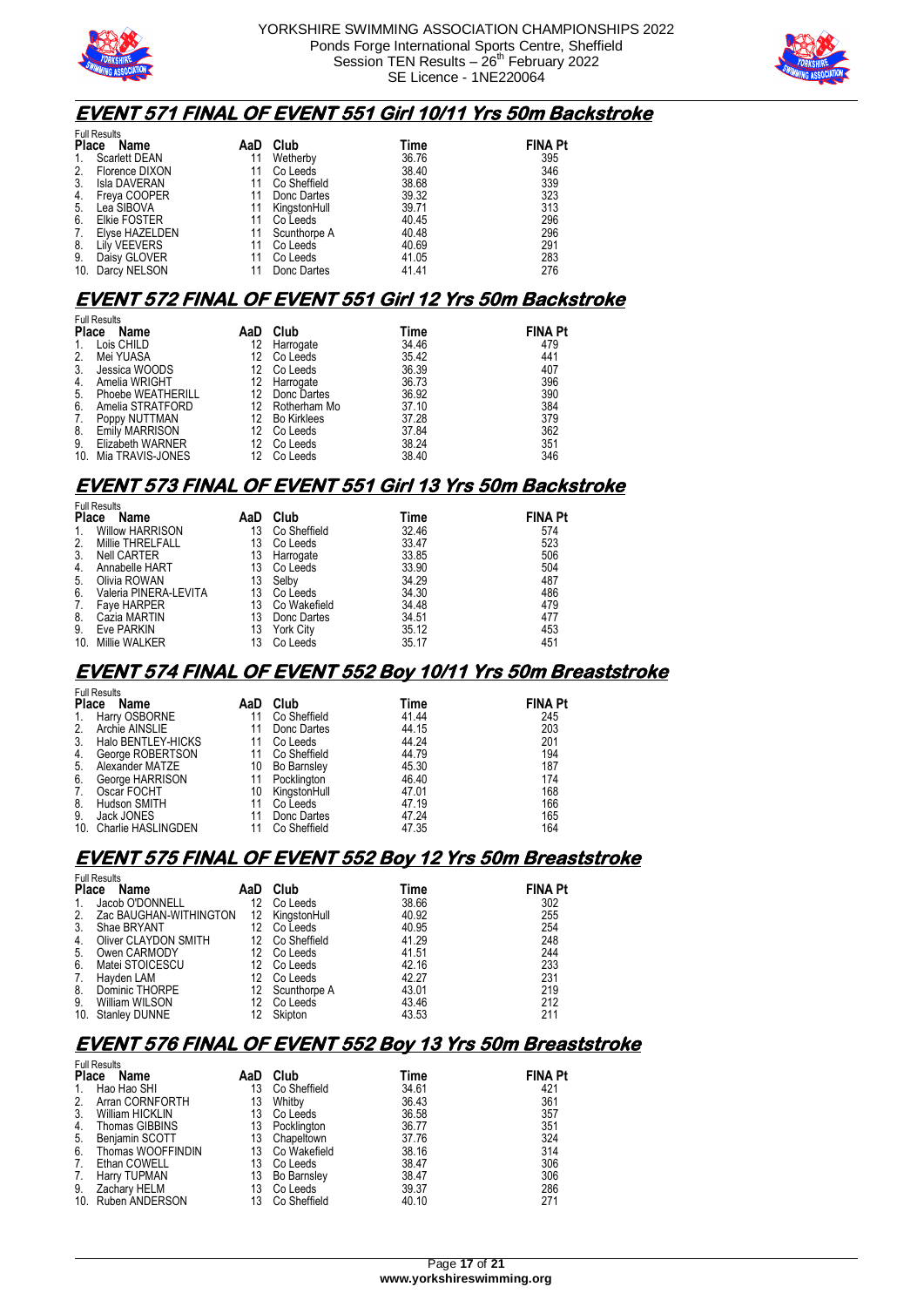



#### **EVENT 577 FINAL OF EVENT 553 Girl 14 Yrs 50m Breaststroke**

|              | <b>Full Results</b> |     |              |       |                |  |  |  |
|--------------|---------------------|-----|--------------|-------|----------------|--|--|--|
| <b>Place</b> | Name                | AaD | Club         | Time  | <b>FINA Pt</b> |  |  |  |
| 1.           | Greta HIGHFIELD     | 14  | Donc Dartes  | 35.08 | 588            |  |  |  |
| 2.           | Eve COOPER          | 14  | Cleethorpes  | 35.62 | 562            |  |  |  |
| 3.           | Eve DOHERTY         | 14  | Rotherham Mo | 35.96 | 546            |  |  |  |
| 4.           | Megan MILLS         | 14  | York Citv    | 36.24 | 533            |  |  |  |
| 5.           | Hollie WILSON       | 14  | Co Leeds     | 36.82 | 509            |  |  |  |
| 6.           | Ava RANSOME         | 14  | Tadcaster    | 37.03 | 500            |  |  |  |
| 7.           | Ruby GAMBLES        | 14  | Rotherham Mo | 37.07 | 498            |  |  |  |
| 8.           | Darcey CROSSLEY     | 14  | Co Leeds     | 37.20 | 493            |  |  |  |
| 9.           | Poppy DUNNE         | 14  | Skipton      | 37.36 | 487            |  |  |  |
| 10.          | Matilda POTTER      | 14  | Co Leeds     | 37.50 | 481            |  |  |  |

#### **EVENT 578 FINAL OF EVENT 553 Girl 15 Yrs 50m Breaststroke**

|    | <b>Full Results</b>  |     |                 |       |                |  |  |  |
|----|----------------------|-----|-----------------|-------|----------------|--|--|--|
|    | Place Name           | AaD | Club            | Time  | <b>FINA Pt</b> |  |  |  |
| 1. | Fennella TURNER      | 15  | Skipton         | 36.43 | 525            |  |  |  |
| 2. | Alex DUNN            |     | 15 Co Bradford  | 36.73 | 512            |  |  |  |
|    | 3. Hannah WAKELIN    | 15  | Co Sheffield    | 37.00 | 501            |  |  |  |
| 4. | Molly MARSH          |     | 15 Bo Kirklees  | 37.19 | 494            |  |  |  |
| 5. | Molly BAKER          |     | 15 Co Sheffield | 37.54 | 480            |  |  |  |
| 6. | Hannah WORSDALL      |     | 15 Rotherham Mo | 37.59 | 478            |  |  |  |
| 7. | Olivia HARRIS        |     | 15 KingstonHull | 37.85 | 468            |  |  |  |
| 8. | <b>Emily LAMBERT</b> |     | 15 Co Sheffield | 38.18 | 456            |  |  |  |
| 9. | Cecilia LINTON       |     | 15 Cleethorpes  | 38.65 | 440            |  |  |  |
|    | 10. Lydia BROWN      |     | 15 Sheffield C  | 38.96 | 429            |  |  |  |

### **EVENT 579 FINAL OF EVENT 553 Girl 16 Yrs 50m Breaststroke**

|              | <b>Full Results</b>    |     |              |       |                |  |  |  |
|--------------|------------------------|-----|--------------|-------|----------------|--|--|--|
| <b>Place</b> | Name                   | AaD | Club         | Time  | <b>FINA Pt</b> |  |  |  |
| 1.           | Eleanor VALENTINE-BULL | 16  | Bo Barnsley  | 34.84 | 600            |  |  |  |
| 2.           | Henrietta RICHARDSON-S | 16  | Cleethorpes  | 35.43 | 571            |  |  |  |
| 3.           | Sholah ROBINSON        | 16  | Co Sheffield | 35.92 | 548            |  |  |  |
| 4.           | Daisy PURCHASE         | 16  | Rotherham Mo | 36.23 | 534            |  |  |  |
| 5.           | Lucy TOWSE             | 16  | KingstonHull | 37.10 | 497            |  |  |  |
| 6.           | Sophie RADATZ          | 16  | Sheffield C  | 37.35 | 487            |  |  |  |
| 7.           | Jessica REILLY         | 16  | Harrogate    | 37.50 | 481            |  |  |  |
| 8.           | Sophie MURRAY          | 16  | Harrogate    | 37.52 | 481            |  |  |  |
| 9.           | Meagan WHITE           | 16  | Donc Dartes  | 38.21 | 455            |  |  |  |
|              | 10. Ruby KNIGHT        | 16  | Bo Kirklees  | 38.85 | 433            |  |  |  |

#### **EVENT 580 FINAL OF EVENT 553 Girl 17 Yrs/Over 50m Breaststroke**

|              | <b>Full Results</b> |     |                    |       |                |  |  |  |
|--------------|---------------------|-----|--------------------|-------|----------------|--|--|--|
| <b>Place</b> | Name                | AaD | Club               | Time  | <b>FINA Pt</b> |  |  |  |
| 1.           | Georgina WRIGHT     | 21  | <b>Bo Kirklees</b> | 33.81 | 657            |  |  |  |
| 2.           | Paige FENTON        | 19  | Skipton            | 34.06 | 643            |  |  |  |
| 3.           | Emily BROOK         | 18  | <b>Bo Kirklees</b> | 35.11 | 587            |  |  |  |
| 4.           | Phoebe MCNICHOLAS   | 18  | Stocksbridge       | 35.37 | 574            |  |  |  |
| 5.           | Rebecca DUNN        |     | Co Bradford        | 35.55 | 565            |  |  |  |
| 6.           | <b>Beth HALL</b>    |     | Cleethorpes        | 35.75 | 556            |  |  |  |
| 7.           | Agatha SCOTT        |     | Harrogate          | 35.79 | 554            |  |  |  |
| 8.           | Elizabeth BENTLEY   | 29  | East Leeds         | 35.87 | 550            |  |  |  |
| 9.           | Lauren RICHARDS     | 20  | Co Sheffield       | 35.88 | 550            |  |  |  |
| 10.          | Georgia LEE         |     | <b>Bo Barnsley</b> | 36.05 | 542            |  |  |  |

#### **EVENT 581 FINAL OF EVENT 554 Boy 14 Yrs 50m Butterfly**

|                 | <b>Full Results</b> |     |                    |       |                |  |  |  |
|-----------------|---------------------|-----|--------------------|-------|----------------|--|--|--|
|                 | Place<br>Name       | AaD | Club               | Time  | <b>FINA Pt</b> |  |  |  |
|                 | Matthew JUST        | 14  | Co Leeds           | 27.49 | 531            |  |  |  |
| 2.              | Gabriel SHEPHERD    | 14  | Harrogate          | 28.41 | 481            |  |  |  |
| 3.              | Benjamin DALE-WOOD  | 14  | Thirsk WH          | 28.76 | 464            |  |  |  |
| 4.              | Louie NIGHTINGALE   | 14  | Donc Dartes        | 29.16 | 445            |  |  |  |
| 5.              | Patrick NEILL       | 14  | Stocksbridge       | 29.71 | 421            |  |  |  |
| 6.              | Kyle WAREHAM        | 14  | Harrogate          | 29.99 | 409            |  |  |  |
| 7.              | Harry COCKBURN      | 14  | Skipton            | 30.02 | 408            |  |  |  |
| 8.              | Callum RAVEN        | 14  | Co Leeds           | 30.10 | 405            |  |  |  |
| 9.              | Samuel JACKSON      | 14  | <b>Bo Kirklees</b> | 30.41 | 392            |  |  |  |
| 10 <sub>1</sub> | Daniel RANSOM       | 14  | Co Leeds           | 32.73 | 315            |  |  |  |

#### **EVENT 582 FINAL OF EVENT 554 Boy 15 Yrs 50m Butterfly**

|              | <b>Full Results</b> |     |                    |       |                |
|--------------|---------------------|-----|--------------------|-------|----------------|
| <b>Place</b> | Name                | AaD | Club               | Time  | <b>FINA Pt</b> |
| 1.           | Samuel SMITH        | 15  | Skipton            | 26.97 | 563            |
| 2.           | Rio DAODU           | 15  | Cleethorpes        | 27.06 | 557            |
| 3.           | Miles KINLEN        | 15. | Co Sheffield       | 27.63 | 523            |
| 4.           | Sean SMITH          | 15  | Skipton            | 28.22 | 491            |
| 5.           | <b>Will BYRAM</b>   | 15  | Co Wakefield       | 28.30 | 487            |
| 6.           | Jack FINNIE         |     | 15 Rotherham Mo    | 28.35 | 484            |
| 7.           | Joshua MCCOLLIN     | 15  | KingstonHull       | 29.13 | 446            |
| 8.           | Kourosh KHODAKHAH   | 15  | Co Leeds           | 29.19 | 444            |
| 9.           | Michael WALL        | 15  | <b>Bridlington</b> | 29.53 | 428            |
| 10.          | Jacob BROWN         | 15  | Tadcaster          | 30.25 | 399            |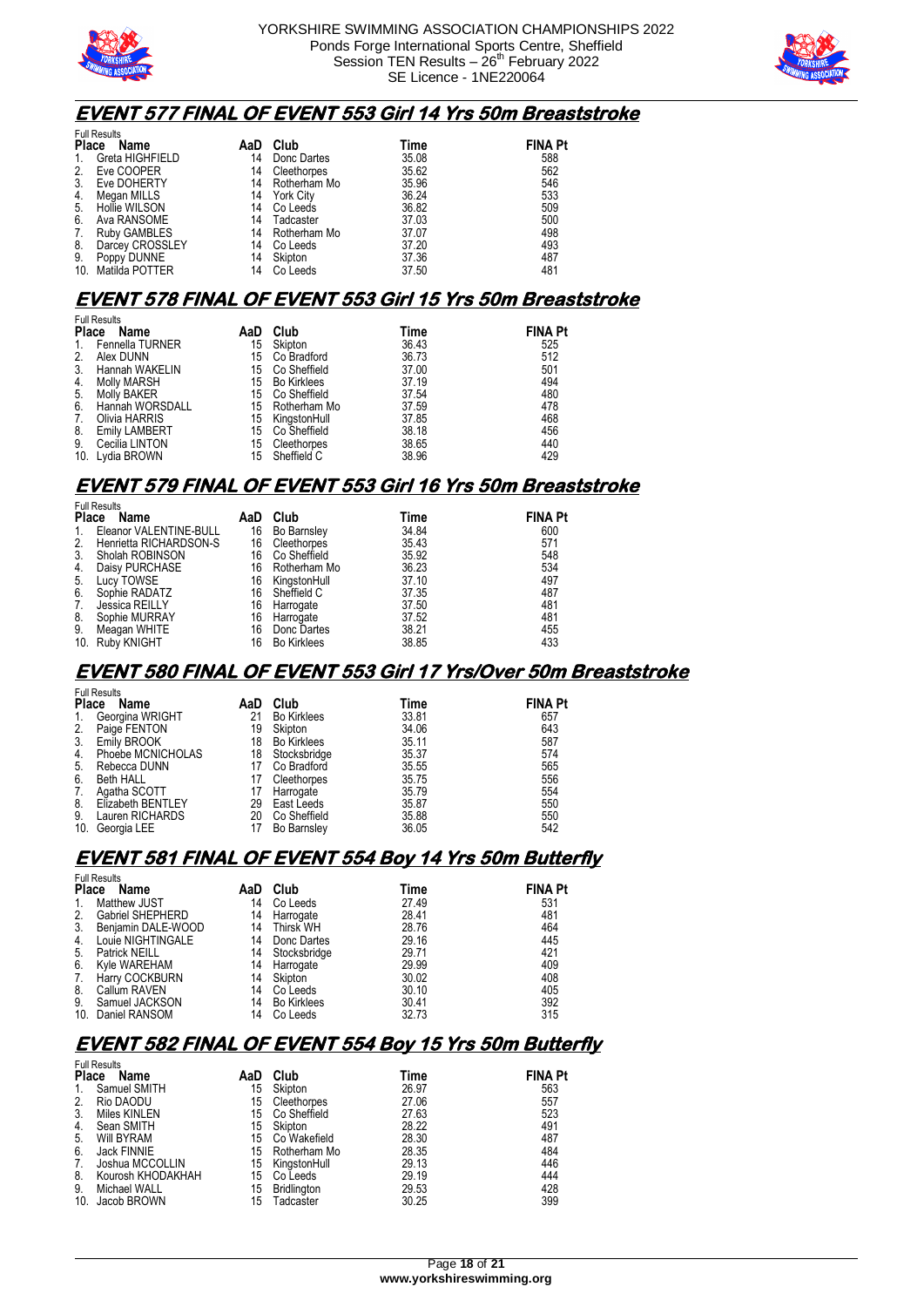



#### **EVENT 583 FINAL OF EVENT 554 Boy 16 Yrs 50m Butterfly**

|              | <b>Full Results</b>   |     |                    |       |                |  |  |  |
|--------------|-----------------------|-----|--------------------|-------|----------------|--|--|--|
| <b>Place</b> | Name                  | AaD | Club               | Time  | <b>FINA Pt</b> |  |  |  |
| 1.           | Daniel JACKSON        | 16  | <b>Bo Kirklees</b> | 26.73 | 578            |  |  |  |
| 2.           | Jack JENKINSON        | 16  | Skipton            | 27.14 | 552            |  |  |  |
| 3.           | Cody INGRAM           | 16  | Bo Barnsley        | 27.87 | 510            |  |  |  |
| 4.           | Lewis HAWDEN          | 16  | Pocklington        | 27.97 | 504            |  |  |  |
| 5.           | Keelan BEHAN          | 16  | <b>Skipton</b>     | 28.18 | 493            |  |  |  |
| 6.           | Archie NORTON         | 16  | <b>Thirsk WH</b>   | 28.50 | 477            |  |  |  |
| 7.           | Henry CORNFORTH       | 16  | Whitby             | 28.53 | 475            |  |  |  |
| 8.           | Henri KINGDOM         | 16  | KingstonHull       | 28.64 | 470            |  |  |  |
| 9.           | Daniel CLIPSHAM       | 16  | Co Wakefield       | 28.66 | 469            |  |  |  |
|              | 10. Finley MCNICHOLAS | 16  | Stocksbridge       | 29.24 | 441            |  |  |  |

### **EVENT 584 FINAL OF EVENT 554 Boy 17 Yrs/Over 50m Butterfly**

|              | <b>Full Results</b> |     |                 |       |                |  |  |  |
|--------------|---------------------|-----|-----------------|-------|----------------|--|--|--|
| <b>Place</b> | Name                | AaD | Club            | Time  | <b>FINA Pt</b> |  |  |  |
| 1.           | Rvan FLANAGAN       | 28  | East Leeds      | 25.05 | 702            |  |  |  |
| 2.           | Ned SHARP           | 19  | Skipton         | 25.31 | 681            |  |  |  |
| 3.           | Samuel LAWMAN       | 27  | East Leeds      | 25.87 | 637            |  |  |  |
| 4.           | William GRAHAM      | 21  | Tadcaster       | 25.96 | 631            |  |  |  |
| 5.           | Adam WOOD           | 20  | Co Sheffield    | 26.32 | 605            |  |  |  |
| 6.           | Rohan SMITH         | 18  | Skipton         | 26.37 | 602            |  |  |  |
| 7.           | James CUSHEN        | 19  | Leeds Uni       | 26.65 | 583            |  |  |  |
| 8.           | Adham SHAABAN       | 17  | Tadcaster       | 26.93 | 565            |  |  |  |
| 9.           | Louie DOVE          | 19  | <b>Bradford</b> | 26.95 | 564            |  |  |  |
| 10.          | Ethan BAYLIN        | 18  | Tadcaster       | 27.11 | 554            |  |  |  |

# **EVENT 585 FINAL OF EVENT 555 Girl 10/11 Yrs 50m Butterfly**

|             | <b>Full Results</b>    |     |              |       |                |
|-------------|------------------------|-----|--------------|-------|----------------|
| Place       | Name                   | AaD | Club         | Time  | <b>FINA Pt</b> |
| $1_{\cdot}$ | Florence DIXON         |     | Co Leeds     | 35.56 | 324            |
| 2.          | Fausta KISELYTE        | 11  | Scunthorpe A | 37.01 | 287            |
| 3.          | Isla DAVERAN           | 11  | Co Sheffield | 38.09 | 263            |
| 4.          | Elkie FOSTER           | 11  | Co Leeds     | 38.30 | 259            |
| 5.          | <b>Florence KITNEY</b> | 11  | Bev Barracud | 38.73 | 250            |
| 6.          | Darcy NELSON           |     | Donc Dartes  | 38.78 | 250            |
| 7.          | Samantha TAYLOR        | 11  | Team Jorvik  | 38.79 | 249            |
| 8.          | <b>Isabelle HALL</b>   | 11  | Co Leeds     | 38.86 | 248            |
| 9.          | Scarlett DEAN          | 11  | Wetherby     | 38.96 | 246            |
|             | 10. Penelope DALLIMORE | 11  | Co Leeds     | 39.54 | 235            |

#### **EVENT 586 FINAL OF EVENT 555 Girl 12 Yrs 50m Butterfly**

|             | <b>Full Results</b> |     |                 |       |                |
|-------------|---------------------|-----|-----------------|-------|----------------|
|             | Place<br>Name       | AaD | Club            | Time  | <b>FINA Pt</b> |
| $1_{\cdot}$ | Lois CHILD          | 12  | Harrogate       | 32.31 | 432            |
| 2.          | Eve HIBBERT         |     | 12 Co Sheffield | 32.83 | 412            |
| 3.          | Elizabeth WARNER    |     | 12 Co Leeds     | 33.28 | 395            |
| 4.          | Mia TRAVIS-JONES    |     | 12 Co Leeds     | 33.45 | 389            |
| 5.          | Phoebe WEATHERILL   |     | 12 Donc Dartes  | 33.85 | 375            |
| 6.          | Jasmine LUMLEY      |     | 12 Sheffield C  | 33.86 | 375            |
| 7.          | Mei YUASA           |     | 12 Co Leeds     | 34.23 | 363            |
| 8.          | Amelia WRIGHT       |     | 12 Harrogate    | 34.52 | 354            |
| 9.          | Lily STANSFIELD     |     | 12 Harrogate    | 34.56 | 353            |
|             | 10. Poppy NUTTMAN   |     | 12 Bo Kirklees  | 35.21 | 334            |

# **EVENT 587 FINAL OF EVENT 555 Girl 13 Yrs 50m Butterfly**

|              | <b>Full Results</b>   |     |              |       |                |  |  |  |
|--------------|-----------------------|-----|--------------|-------|----------------|--|--|--|
| <b>Place</b> | Name                  | AaD | Club         | Time  | <b>FINA Pt</b> |  |  |  |
|              | Valeria PINERA-LEVITA | 13  | Co Leeds     | 30.51 | 513            |  |  |  |
| 2.           | Megan TRAVIS          | 13  | Co Leeds     | 30.52 | 512            |  |  |  |
| 3.           | <b>Liliah VINCENT</b> | 13  | Co Leeds     | 31.03 | 488            |  |  |  |
| 4.           | Millie THRELFALL      | 13  | Co Leeds     | 31.62 | 461            |  |  |  |
| 5.           | <b>Nell CARTER</b>    | 13  | Harrogate    | 31.64 | 460            |  |  |  |
| 6.           | Annabel COOKE         | 13  | Co Sheffield | 31.65 | 459            |  |  |  |
| 7.           | Elizabeth DIXON       |     | Co Leeds     | 31.79 | 453            |  |  |  |
| 8.           | Isla HEATHCOTE        | 13  | Co Sheffield | 31.85 | 451            |  |  |  |
| 9.           | Isabel HANDLEY        | 13  | Co Leeds     | 32.00 | 444            |  |  |  |
| 10.          | Ffion ELSBY-ADAMS     | 13  | Co Sheffield | 32.12 | 439            |  |  |  |

#### **EVENT 588 FINAL OF EVENT 556 Boy 10/11 Yrs 50m Freestyle**

|              | <b>Full Results</b> |     |              |       |                |
|--------------|---------------------|-----|--------------|-------|----------------|
| <b>Place</b> | Name                | AaD | Club         | Time  | <b>FINA Pt</b> |
| 1.           | Harry OSBORNE       |     | Co Sheffield | 31.78 | 284            |
| 2.           | Charlie HASLINGDEN  |     | Co Sheffield | 32.18 | 274            |
| 3.           | Oscar O'DONNELL     | 10  | Co Leeds     | 33.48 | 243            |
| 4.           | Archie AINSLIE      |     | Donc Dartes  | 33.49 | 243            |
| 5.           | Halo BENTLEY-HICKS  |     | Co Leeds     | 34.07 | 231            |
| 6.           | Owen TEMPEST        |     | Co Leeds     | 34.08 | 230            |
| 7.           | Oscar FOCHT         | 10  | KingstonHull | 34.42 | 224            |
| 8.           | Hudson SMITH        |     | Co Leeds     | 35.06 | 212            |
| 9.           | Lewis HALL          |     | KingstonHull | 35.13 | 210            |
|              | 10. Alfie CRAGGS    |     | Co Leeds     | 35.28 | 208            |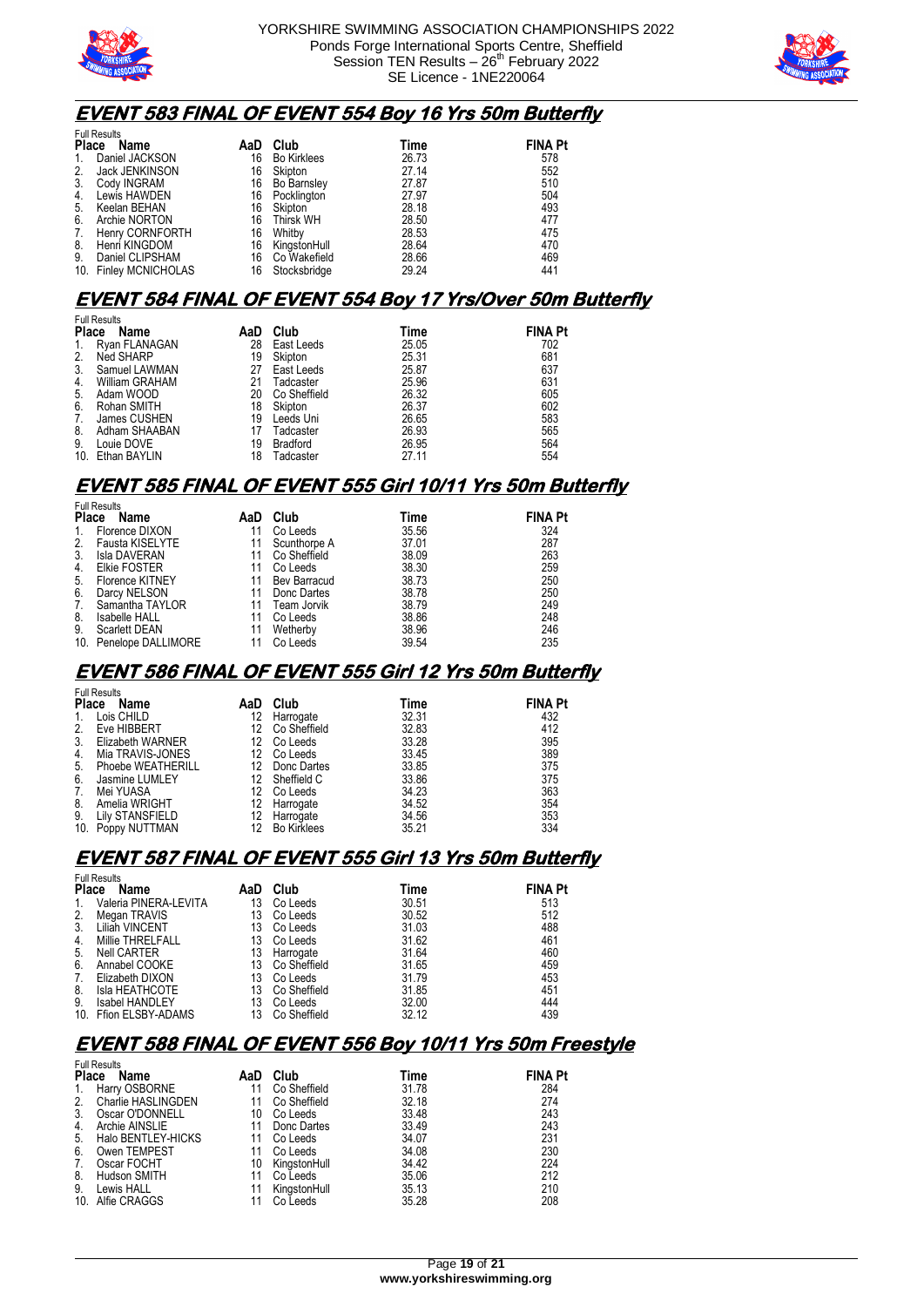



#### **EVENT 589 FINAL OF EVENT 556 Boy 12 Yrs 50m Freestyle**

|              | <b>Full Results</b>        |     |                 |       |                |  |  |  |
|--------------|----------------------------|-----|-----------------|-------|----------------|--|--|--|
| <b>Place</b> | Name                       | AaD | Club            | Time  | <b>FINA Pt</b> |  |  |  |
| 1.           | Jacob O'DONNELL            | 12  | Co Leeds        | 30.37 | 326            |  |  |  |
| 2.           | <b>Stanley DUNNE</b>       | 12  | Skipton         | 30.43 | 324            |  |  |  |
| 3.           | Oliver CLAYDON SMITH       |     | 12 Co Sheffield | 30.63 | 318            |  |  |  |
| 4.           | Patrick O'HARA             |     | 12 Co Leeds     | 31.35 | 296            |  |  |  |
| 5.           | Hayden LAM                 | 12  | Co Leeds        | 31.38 | 295            |  |  |  |
| 6.           | Lucas CHRISTIE             | 12  | KingstonHull    | 31.43 | 294            |  |  |  |
| 7.           | Ben TOWSE                  | 12  | KingstonHull    | 31.44 | 294            |  |  |  |
| 8.           | Owen CARMODY               | 12  | Co Leeds        | 31.68 | 287            |  |  |  |
| 9.           | Dylan HILL                 | 12  | KingstonHull    | 31.84 | 283            |  |  |  |
|              | 10. Zac BAUGHAN-WITHINGTON | 12  | KingstonHull    | 32.93 | 256            |  |  |  |

#### **EVENT 590 FINAL OF EVENT 556 Boy 13 Yrs 50m Freestyle**

|    | <b>Full Results</b>        |     |                    |       |                |  |  |  |
|----|----------------------------|-----|--------------------|-------|----------------|--|--|--|
|    | Place Name                 | AaD | Club               | Time  | <b>FINA Pt</b> |  |  |  |
| 1. | Hao Hao SHI                | 13  | Co Sheffield       | 27.42 | 443            |  |  |  |
| 2. | <b>William HICKLIN</b>     | 13  | Co Leeds           | 27.51 | 439            |  |  |  |
|    | 3. Bowan GOMERSALL         | 13  | Rotherham Mo       | 27.73 | 428            |  |  |  |
| 4. | Alexander TEW              | 13  | York City          | 28.14 | 410            |  |  |  |
| 5. | Jenson OWEN                | 13  | Donc Dartes        | 28.27 | 404            |  |  |  |
| 6. | Andrew HUNTER              | 13  | Cleethorpes        | 29.28 | 364            |  |  |  |
| 7. | Arran CORNFORTH            | 13  | Whitby             | 29.42 | 359            |  |  |  |
| 8. | Oliver TOOTLE              | 13  | <b>Bridlington</b> | 29.46 | 357            |  |  |  |
| 9. | Benjamin SCOTT             | 13  | Chapeltown         | 29.65 | 350            |  |  |  |
|    | 10. Archie SINCLAIR WILLIS | 13  | <b>Ilklev</b>      | 29.96 | 339            |  |  |  |

#### **EVENT 591 FINAL OF EVENT 557 Girl 14 Yrs 50m Freestyle**

|               | <b>Full Results</b> |     |              |       |                |
|---------------|---------------------|-----|--------------|-------|----------------|
| <b>Place</b>  | Name                | AaD | Club         | Time  | <b>FINA Pt</b> |
| 1.            | Hollie WILSON       | 14  | Co Leeds     | 27.75 | 620            |
| 2.            | Eve DOHERTY         | 14  | Rotherham Mo | 27.78 | 618            |
| 3.            | Matilda ASHCROFT    | 14  | Co Leeds     | 28.69 | 561            |
| 4.            | Ruby GAMBLES        | 14  | Rotherham Mo | 28.91 | 548            |
| 5.            | Greta HIGHFIELD     | 14  | Donc Dartes  | 29.21 | 532            |
| 6.            | Emma WOOD           | 14  | Co Leeds     | 29.25 | 529            |
| 7.            | Masha ALEKSANDROV   | 14  | Harrogate    | 29.29 | 527            |
| $\frac{8}{9}$ | Poppy DUNNE         | 14  | Skipton      | 29.41 | 521            |
|               | Eve COOPER          | 14  | Cleethorpes  | 29.48 | 517            |
|               | 10. Hannah SMITH    | 14  | Co Wakefield | 29.53 | 514            |

### **EVENT 592 FINAL OF EVENT 557 Girl 15 Yrs 50m Freestyle**

|              | <b>Full Results</b> |     |                    |       |                |
|--------------|---------------------|-----|--------------------|-------|----------------|
| <b>Place</b> | Name                | AaD | Club               | Time  | <b>FINA Pt</b> |
| -1.          | Jessica SMELT       | 15  | <b>Bo Kirklees</b> | 28.39 | 579            |
| 2.           | Sophia KELLY        | 15  | Tadcaster          | 28.48 | 574            |
| 3.           | Elvie WARBURTON     | 15  | Sheffield C        | 28.60 | 566            |
| 4.           | Anna PENEVA         | 15  | Bev Barracud       | 28.66 | 563            |
| 5.           | Alex DUNN           | 15  | Co Bradford        | 28.95 | 546            |
| 6.           | Molly BAKER         | 15  | Co Sheffield       | 29.08 | 539            |
| 7.           | Niamh POTTER        | 15  | Scunthorpe A       | 29.11 | 537            |
| 8.           | Megan CHU           | 15  | KingstonHull       | 29.25 | 529            |
| 9.           | Erin TANKARD        | 15  | Co Sheffield       | 29.33 | 525            |
| 10.          | Mischa COMRIE       | 15  | Co Leeds           | 29.53 | 514            |

#### **EVENT 593 FINAL OF EVENT 557 Girl 16 Yrs 50m Freestyle**

|              | <b>Full Results</b>  |     |                    |       |                |  |  |  |
|--------------|----------------------|-----|--------------------|-------|----------------|--|--|--|
| <b>Place</b> | Name                 | AaD | Club               | Time  | <b>FINA Pt</b> |  |  |  |
|              | <b>Isabel FARMER</b> | 16  | <b>Bo Kirklees</b> | 27.80 | 617            |  |  |  |
| 2.           | Sholah ROBINSON      | 16  | Co Sheffield       | 27.93 | 608            |  |  |  |
| 3.           | Sophie MURRAY        | 16  | Harrogate          | 28.26 | 587            |  |  |  |
| 4.           | Eliza HAMMOND        | 16  | King'f Scar        | 28.31 | 584            |  |  |  |
| 5.           | Sophie MCLURE        | 16  | Tadcaster          | 28.64 | 564            |  |  |  |
| 6.           | Ella SUMMERS         | 16  | Scunthorpe A       | 28.80 | 555            |  |  |  |
| 7.           | Daisy PURCHASE       | 16  | Rotherham Mo       | 28.84 | 552            |  |  |  |
| 8.           | Libby MUNDAY         | 16  | Cleethorpes        | 28.89 | 549            |  |  |  |
| 9.           | Ruby KNIGHT          | 16  | <b>Bo Kirklees</b> | 29.00 | 543            |  |  |  |
| 10.          | Kaye FENTON          | 16  | Skipton            | 29.16 | 534            |  |  |  |

#### **EVENT 594 FINAL OF EVENT 557 Girl 17 Yrs/Over 50m Freestyle**

|    | <b>Full Results</b> |     |                    |       |                |
|----|---------------------|-----|--------------------|-------|----------------|
|    | Place Name          | AaD | Club               | Time  | <b>FINA Pt</b> |
| 1. | Clementine LOVEL    | 19  | Tadcaster          | 26.55 | 708            |
| 2. | Ellie WALKER        | 21  | Tadcaster          | 27.08 | 667            |
| 3. | Beth HALL           | 17  | Cleethorpes        | 27.26 | 654            |
| 4. | Sophie BRANDON      | 21  | Tadcaster          | 27.29 | 652            |
| 5. | Mollie GARRATT      | 18  | York City          | 27.67 | 625            |
| 6. | Georgina WRIGHT     | 21  | <b>Bo Kirklees</b> | 27.84 | 614            |
| 7. | Amelia PETERS       | 18  | New Earswick       | 28.06 | 600            |
| 8. | Libby WALKER        | 17  | Tadcaster          | 28.19 | 591            |
| 9. | Agatha SCOTT        |     | Harrogate          | 28.33 | 583            |
|    | 10. Paige FENTON    | 19  | Skipton            | 28.55 | 569            |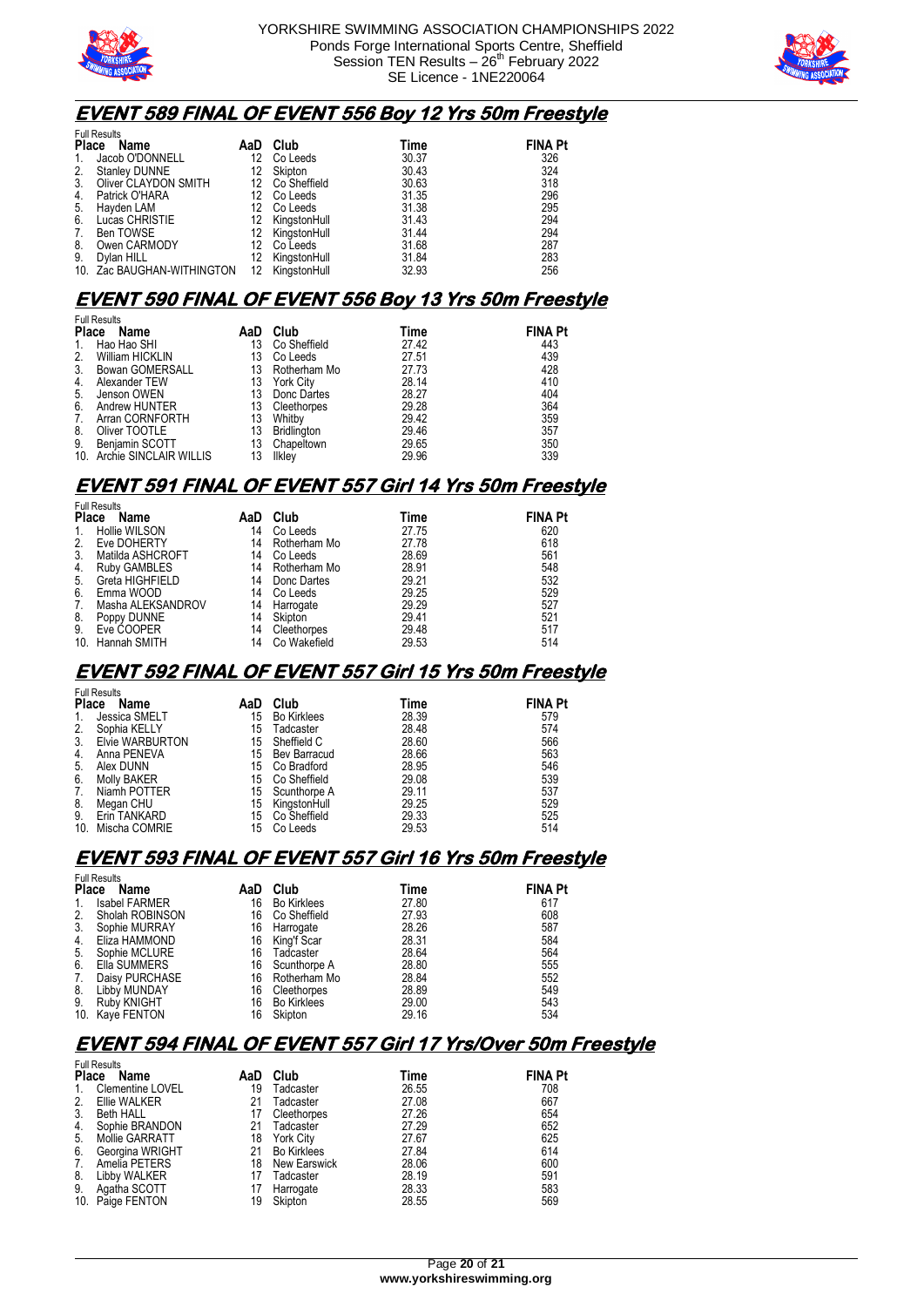



#### **EVENT 595 FINAL OF EVENT 558 Boy 14 Yrs 50m Backstroke**

|              | <b>Full Results</b>  |     |              |       |                |  |  |  |  |  |
|--------------|----------------------|-----|--------------|-------|----------------|--|--|--|--|--|
| <b>Place</b> | Name                 | AaD | Club         | Time  | <b>FINA Pt</b> |  |  |  |  |  |
| 1.           | Daniel RANSOM        | 14  | Co Leeds     | 29.72 | 526            |  |  |  |  |  |
| 2.           | Gabriel SHEPHERD     | 14  | Harrogate    | 31.04 | 462            |  |  |  |  |  |
| 3.           | Zak SHERIFF          | 14  | Skipton      | 31.50 | 442            |  |  |  |  |  |
| 4.           | Oliver DAVIS-TOOTILL | 14  | Rotherham Mo | 31.52 | 441            |  |  |  |  |  |
| 5.           | Nathan MASSAM        | 14  | Donc Dartes  | 31.82 | 429            |  |  |  |  |  |
| 6.           | Freddy DEAN          | 14  | Co Bradford  | 32.10 | 417            |  |  |  |  |  |
| 7.           | Louie ENNIS          | 14  | Chapeltown   | 32.50 | 402            |  |  |  |  |  |
| 8.           | Charlie HINSON       | 14  | Co Leeds     | 32.54 | 401            |  |  |  |  |  |
| 9.           | Matthew JUST         | 14  | Co Leeds     | 32.79 | 392            |  |  |  |  |  |
|              | 10. Kyle WAREHAM     | 14  | Harrogate    | 33.22 | 377            |  |  |  |  |  |

#### **EVENT 596 FINAL OF EVENT 558 Boy 15 Yrs 50m Backstroke**

|             | <b>Full Results</b>    |     |                 |       |                |  |  |  |
|-------------|------------------------|-----|-----------------|-------|----------------|--|--|--|
| Place       | Name                   | AaD | Club            | Time  | <b>FINA Pt</b> |  |  |  |
| $1_{\cdot}$ | Rio DAODU              | 15  | Cleethorpes     | 28.72 | 583            |  |  |  |
| 2.          | Jacob BROWN            | 15  | Tadcaster       | 28.88 | 573            |  |  |  |
| 3.          | Sean SMITH             | 15  | Skipton         | 30.32 | 495            |  |  |  |
| 4.          | Joshua MCCOLLIN        | 15  | KingstonHull    | 31.57 | 439            |  |  |  |
| 5.          | Oliver WHITTLESTON     | 15  | Co Leeds        | 31.66 | 435            |  |  |  |
| 6.          | Joseph BURGESS         | 15  | Skipton         | 32.19 | 414            |  |  |  |
| 7.          | <b>William DURRANS</b> |     | 15 Rotherham Mo | 32.22 | 413            |  |  |  |
| 8.          | Ethan HAMPSHIRE        | 15  | Rotherham Mo    | 32.42 | 405            |  |  |  |
| 9.          | Miles KINLEN           | 15  | Co Sheffield    | 32.47 | 403            |  |  |  |
|             | 10. Lavton THORPE      | 15  | Scunthorpe A    | 33.41 | 370            |  |  |  |

#### **EVENT 597 FINAL OF EVENT 558 Boy 16 Yrs 50m Backstroke**

|              | <b>Full Results</b>      |     |                    |       |                |
|--------------|--------------------------|-----|--------------------|-------|----------------|
| <b>Place</b> | Name                     | AaD | Club               | Time  | <b>FINA Pt</b> |
| 1.           | Daniel JACKSON           | 16  | <b>Bo Kirklees</b> | 29.76 | 524            |
| 2.           | Joseph MOMENT            | 16  | KingstonHull       | 29.79 | 522            |
| 3.           | Lewis HAWDEN             | 16  | Pocklington        | 30.41 | 491            |
| 4.           | Archie NORTON            | 16  | Thirsk WH          | 30.63 | 481            |
| 5.           | Jack JENKINSON           | 16  | Skipton            | 30.80 | 473            |
| 6.           | Callum AITKEN            | 16  | <b>York City</b>   | 30.87 | 469            |
| 7.           | <b>Matthew ROBERTS</b>   | 16  | Co Leeds           | 31.03 | 462            |
| 8.           | Yash GANDHI              | 16  | Scunthorpe A       | 31.40 | 446            |
| 9.           | <b>Finley MCNICHOLAS</b> | 16  | Stocksbridge       | 31.58 | 438            |
|              | 10. Daniel CLIPSHAM      | 16  | Co Wakefield       | 31.77 | 431            |

#### **EVENT 598 FINAL OF EVENT 558 Boy 17 Yrs/Over 50m Backstroke**

|                | <b>Full Results</b> |     |                    |            |                |
|----------------|---------------------|-----|--------------------|------------|----------------|
| <b>Place</b>   | Name                | AaD | Club               | Time       | <b>FINA Pt</b> |
| 1.             | Samuel LAWMAN       | 27  | East Leeds         | 27.03      | 699            |
| 2.             | <b>Matthew GRAY</b> | 22  | Co Leeds           | 28.46      | 599            |
| 3.             | Simon ROBSON        | 18  | <b>York City</b>   | 28.50      | 597            |
| 4.             | Shaheen ALGHOFARI   | 22  | East Leeds         | 28.67      | 586            |
| 5.             | Roan SHERIFF        | 17  | Skipton            | 28.92      | 571            |
| 6.             | Ethan BAYLIN        | 18  | Tadcaster          | 29.01      | 566            |
| 7 <sub>1</sub> | Luke CLEGG          | 17  | <b>Bo Kirklees</b> | 29.11      | 560            |
| 7.             | Niall SMITH         | 19  | Skipton            | 29.11      | 560            |
| 9.             | Cohen STEPHENSON    | 17  | Co Leeds           | 29.44      | 541            |
|                | Thomas BERGMANN     | 17  | Co Sheffield       | <b>DNC</b> |                |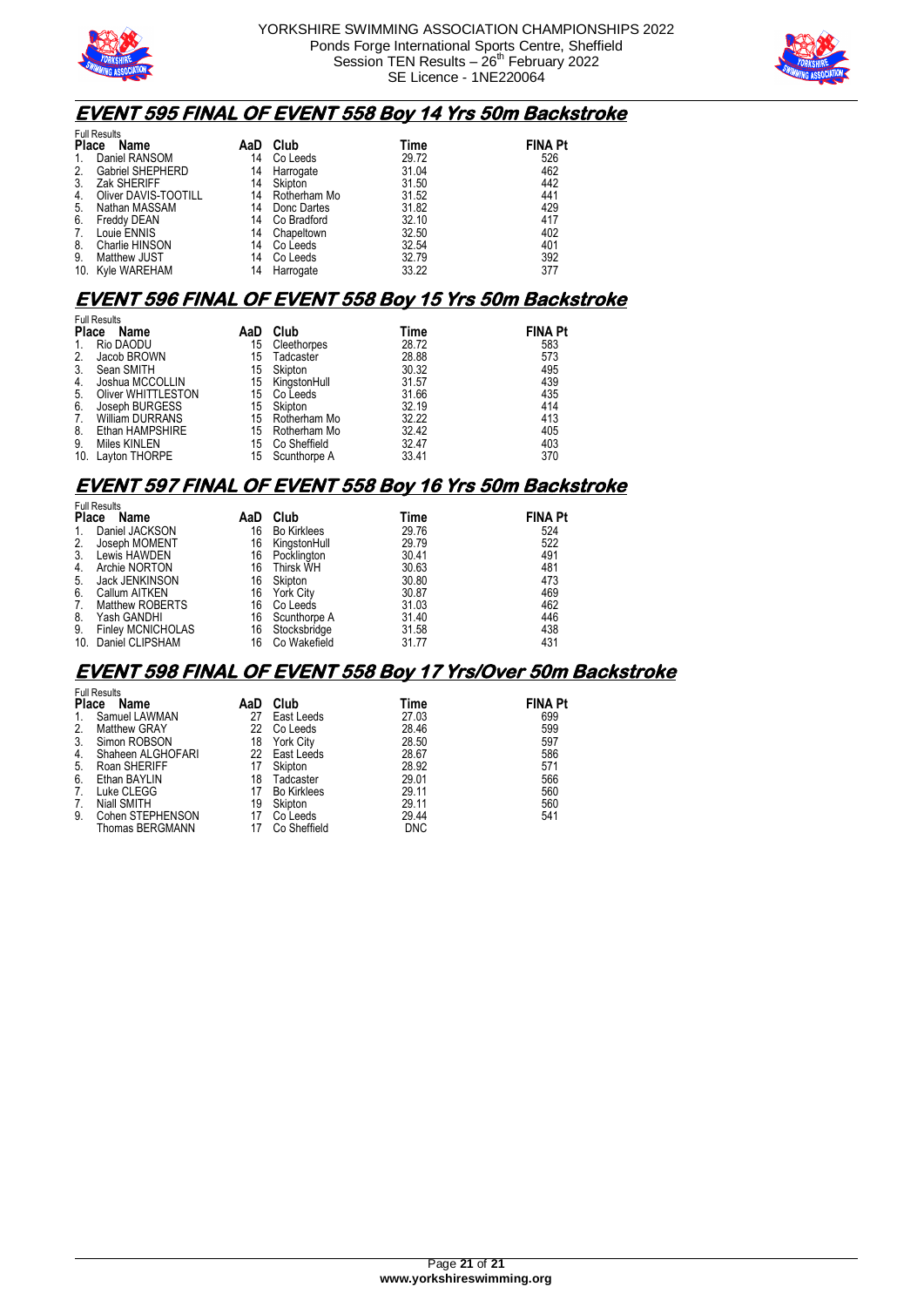



# **EVENT 601 Boy/Girl 12 Yrs/Over 800m Freestyle**

|         | <b>BOY 12 Yrs Age Group - Full Results</b>                   |                                    |                                          |                                   |                                  |                        |                        |                         |
|---------|--------------------------------------------------------------|------------------------------------|------------------------------------------|-----------------------------------|----------------------------------|------------------------|------------------------|-------------------------|
|         | Place Name                                                   | AaD Club                           |                                          | Time                              | <b>FINA Pt</b>                   |                        |                        |                         |
| 1.      | Zac BAUGHAN-WITHINGTON 12 KingstonHull<br>50m 34.63<br>34.63 | 100m 1:13.95<br>39.32              | 150m 1:54.25<br>40.30                    | 10:30.24<br>200m 2:33.98<br>39.73 | 369<br>250m 3:14.16<br>40.18     | 300m 3:54.12<br>39.96  | 350m 4:34.26<br>40.14  | 400m 5:14.56<br>40.30   |
|         | 450m 5:54.71<br>40.15                                        | 500m 6:34.42<br>39.71              | 550m 7:14.45<br>40.03                    | 600m 7:54.02<br>39.57             | 650m 8:34.36<br>40.34            | 700m 9:14.21<br>39.85  | 750m 9:53.05<br>38.84  | 800m 10:30.24<br>37.19  |
| 2.      | William WILSON                                               | 12 Co Leeds                        |                                          | 10:34.92                          | 361                              |                        |                        |                         |
|         | 50m 34.86<br>34.86                                           | 100m 1:13.10<br>38.24              | 150m 1:52.49<br>39.39                    | 200m 2:32.29<br>39.80             | 250m 3:12.48<br>40.19            | 300m 3:53.23<br>40.75  | 350m 4:33.42<br>40.19  | 400m 5:14.60<br>41.18   |
|         | 450m 5:54.58<br>39.98                                        | 500m 6:35.77<br>41.19              | 550m 7:15.71<br>39.94                    | 600m 7:57.08<br>41.37             | 650m 8:37.08<br>40.00            | 700m 9:17.63<br>40.55  | 750m 9:56.97<br>39.34  | 800m 10:34.92<br>37.95  |
| 3.      | Dylan HILL                                                   |                                    | 12 KingstonHull                          | 11:00.21                          | 321                              |                        |                        | 400m 5:26.46            |
|         | 50m 35.37<br>35.37                                           | 100m 1:15.50<br>40.13              | 150m 1:58.25<br>42.75                    | 200m 2:39.21<br>40.96             | 250m 3:21.69<br>42.48            | 300m 4:02.59<br>40.90  | 350m 4:45.04<br>42.45  | 41.42                   |
|         | 450m 6:09.29<br>42.83                                        | 500m 6:51.23<br>41.94              | 550m 7:33.62<br>42.39                    | 600m 8:15.58<br>41.96             | 650m 8:58.78<br>43.20            | 700m 9:39.99<br>41.21  | 750m 10:21.63<br>41.64 | 800m 11:00.21<br>38.58  |
| 4.      | Lucas CHRISTIE<br>50m 35.10                                  | 100m 1:16.11                       | 12 KingstonHull<br>150m 1:58.10          | 11:02.88<br>200m 2:40.31          | 317<br>250m 3:22.64              | 300m 4:05.39           | 350m 4:48.38           | 400m 5:31.68            |
|         | 35.10                                                        | 41.01                              | 41.99                                    | 42.21                             | 42.33                            | 42.75                  | 42.99                  | 43.30                   |
|         | 450m 6:14.56<br>42.88                                        | 500m 6:57.72<br>43.16              | 550m 7:40.57<br>42.85                    | 600m 8:23.56<br>42.99             | 650m 9:05.87<br>42.31            | 700m 9:48.04<br>42.17  | 750m 10:27.84<br>39.80 | 800m 11:02.88<br>35.04  |
| 5.      | Lucas MORTON                                                 |                                    | 12 Bo Barnsley                           | 12:00.24                          | 247                              |                        |                        |                         |
|         | 50m 37.88                                                    | 100m 1:20.79                       | 150m 2:06.67                             | 200m 2:53.15                      | 250m 3:39.80                     | 300m 4:25.95           | 350m 5:12.48           | 400m 5:59.39            |
|         | 37.88<br>450m 6:45.60                                        | 42.91<br>500m 7:31.24              | 45.88<br>550m 8:17.55                    | 46.48<br>600m 9:03.96             | 46.65<br>650m 9:47.34            | 46.15<br>700m 10:33.12 | 46.53<br>750m 11:17.93 | 46.91<br>800m 12:00.24  |
|         | 46.21                                                        | 45.64                              | 46.31                                    | 46.41                             | 43.38                            | 45.78                  | 44.81                  | 42.31                   |
|         | <b>BOY 13 Yrs Age Group - Full Results</b>                   |                                    |                                          |                                   |                                  |                        |                        |                         |
| $1_{-}$ | Place<br>Name<br>William HICKLIN                             | AaD Club<br>13 Co Leeds            |                                          | Time<br>9:21.23                   | <b>FINA Pt</b><br>522            |                        |                        |                         |
|         | 50m 31.52                                                    | 100m 1:06.90                       | 150m 1:43.09                             | 200m 2:18.94                      | 250m 2:54.15                     | 300m 3:29.79           | 350m 4:05.02           | 400m 4:40.68            |
|         | 31.52<br>450m 5:15.71                                        | 35.38<br>500m 5:50.94              | 36.19<br>550m 6:26.12                    | 35.85<br>600m 7:01.97             | 35.21<br>650m 7:36.83            | 35.64<br>700m 8:12.14  | 35.23<br>750m 8:46.77  | 35.66<br>800m 9:21.23   |
|         | 35.03                                                        | 35.23                              | 35.18                                    | 35.85                             | 34.86                            | 35.31                  | 34.63                  | 34.46                   |
| 2.      | Alexander TEW                                                | 13 York City                       |                                          | 9:57.89                           | 432                              |                        |                        |                         |
|         | 50m 31.20<br>31.20                                           | 100m 1:06.77<br>35.57              | 150m 1:43.62<br>36.85                    | 200m 2:21.31<br>37.69             | 250m 2:59.52<br>38.21            | 300m 3:38.43<br>38.91  | 350m 4:16.94<br>38.51  | 400m 4:55.37<br>38.43   |
|         | 450m 5:33.46<br>38.09                                        | 500m 6:11.07<br>37.61              | 550m 6:49.89<br>38.82                    | 600m 7:28.79<br>38.90             | 650m 8:06.56<br>37.77            | 700m 8:44.92<br>38.36  | 750m 9:21.97<br>37.05  | 800m 9:57.89<br>35.92   |
| 3.      | Jenson OWEN                                                  | 100m 1:09.83                       | 13 Donc Dartes                           | 10:02.04<br>200m 2:29.33          | 423                              |                        | 350m 4:25.81           | 400m 5:05.41            |
|         | 50m 32.58<br>32.58                                           | 37.25                              | 150m 1:49.60<br>39.77                    | 39.73                             | 250m 3:08.13<br>38.80            | 300m 3:46.81<br>38.68  | 39.00                  | 39.60                   |
|         | 450m 5:43.69<br>38.28                                        | 500m 6:22.61<br>38.92              | 550m 7:01.41<br>38.80                    | 600m 7:39.51<br>38.10             | 650m 8:16.06<br>36.55            | 700m 8:53.36<br>37.30  | 750m 9:27.81<br>34.45  | 800m 10:02.04<br>34.23  |
| 4.      | Joshua KELLY<br>50m 35.05                                    | 100m 1:13.34                       | 13 KingstonHull<br>150m 1:52.56          | 10:25.15<br>200m 2:31.99          | 378<br>250m 3:11.96              | 300m 3:51.92           | 350m 4:31.53           | 400m 5:11.54            |
|         | 35.05                                                        | 38.29                              | 39.22                                    | 39.43                             | 39.97                            | 39.96                  | 39.61                  | 40.01                   |
|         | 450m 5:50.80                                                 | 500m 6:30.52                       | 550m 7:09.88                             | 600m 7:49.82                      | 650m 8:29.49                     | 700m 9:09.23           | 750m 9:47.45           | 800m 10:25.15           |
| 5.      | 39.26<br>Samuel HILL                                         | 39.72<br>13 Co Leeds               | 39.36                                    | 39.94<br>11:03.71                 | 39.67<br>316                     | 39.74                  | 38.22                  | 37.70                   |
|         | 50m 34.48                                                    | 100m 1:14.78                       | 150m 1:57.01                             | 200m 2:41.02                      | 250m 3:22.77                     | 300m 4:05.83           | 350m 4:49.45           | 400m 5:33.00            |
|         | 34.48<br>450m 6:14.64                                        | 40.30<br>500m 6:56.46              | 42.23<br>550m 7:38.05                    | 44.01<br>600m 8:21.35             | 41.75<br>650m 9:02.27            | 43.06<br>700m 9:45.57  | 43.62<br>750m 10:26.47 | 43.55<br>800m 11:03.71  |
|         | 41.64                                                        | 41.82                              | 41.59                                    | 43.30                             | 40.92                            | 43.30                  | 40.90                  | 37.24                   |
|         | <b>BOY 14 Yrs Age Group - Full Results</b>                   |                                    |                                          |                                   |                                  |                        |                        |                         |
|         | Name<br><b>Place</b>                                         | AaD Club                           |                                          | Time                              | <b>FINA Pt</b>                   |                        |                        |                         |
|         | Jack COLLINS<br>50m 31.05                                    | 100m 1:05.69                       | 14 KingstonHull<br>150m 1:41.28          | 9:20.86<br>200m 2:16.94           | 523<br>250m 2:52.48 300m 3:27.89 |                        | 350m 4:03.53           | 400m 4:39.24            |
|         | 31.05                                                        | 34.64                              | 35.59                                    | 35.66                             | 35.54                            | 35.41                  | 35.64                  | 35.71                   |
|         | 450m 5:15.30<br>36.06                                        | 500m 5:50.84                       | 550m 6:26.30<br>35.46                    | 600m 7:02.39<br>36.09             | 650m 7:38.11<br>35.72            | 700m 8:13.50<br>35.39  | 750m 8:47.88<br>34.38  | 800m 9:20.86<br>32.98   |
| 2.      | Charlie HINSON                                               |                                    | 35.54<br>14    Co Leeds<br>150m  1:42.09 | 9:23.72                           | 35.72<br>515                     |                        |                        |                         |
|         | 50m 31.33                                                    | 100m 1:06.35                       | 150m 1:42.09                             | 200m 2:17.73                      | 250m 2:53.47                     | 300m 3:29.25           | 350m 4:04.86           | 400m 4:40.77            |
|         | 31.33<br>450m 5:16.29                                        | 35.02<br>500m 5:52.04              | 35.74<br>550m 6:27.53                    | 35.64<br>600m 7:03.21             | 35.74<br>650m 7:38.67            | 35.78<br>700m 8:14.31  | 35.61<br>750m 8:49.78  | 35.91<br>800m 9:23.72   |
|         | 35.52                                                        | 35.75                              | 35.49                                    | 35.68                             | 35.46<br>469                     | 35.64                  | 35.47                  | 33.94                   |
| 3.      | Luke BAUGHAN-WITHINGTO 14 KingstonHull<br>50m 30.82          | 100m 1:06.24                       | 150m 1:40.99                             | 9:41.56<br>200m 2:17.21           | 250m 2:53.52                     | 300m 3:29.86           | 350m 4:06.90           | 400m 4:44.13            |
|         | 30.82                                                        | 35.42                              | 34.75                                    | 36.22                             | 36.31                            | 36.34                  | 37.04                  | 37.23                   |
|         | 450m 5:22.02<br>37.89                                        | 500m 5:59.37<br>$\frac{37.35}{14}$ | 550m 6:36.36<br>36.99                    | 600m 7:14.26<br>37.90             | 650m 7:51.98<br>37.72            | 700m 8:29.41<br>37.43  | 750m -                 | 800m 9:41.56<br>1:12.15 |
| 4.      | Matthew JAMES<br>50m 32.16                                   | 14 Co Leeds<br>100m 1:07.54        | 150m 1:43.99                             | 9:46.96<br>200m 2:20.83           | 457<br>250m 2:57.96              | 300m 3:35.43           | 350m 4:13.00           | 400m 4:50.71            |
|         | 32.16                                                        | 35.38                              | 36.45                                    | 36.84                             | 37.13                            | 37.47                  | 37.57                  | 37.71                   |
|         | 450m 5:28.44<br>37.73                                        | 500m 6:05.71<br>37.27              | 550m 6:42.95<br>37.24                    | 600m 7:20.34<br>37.39             | 650m 7:57.39                     | 700m 8:34.23<br>36.84  | 750m 9:11.15<br>36.92  | 800m 9:46.96<br>35.81   |
| 5.      | Harrison MASKREY                                             |                                    | 14 Donc Dartes                           | 10:09.48                          | 37.05<br>408                     |                        |                        |                         |
|         | 50m 32.57                                                    | 100m 1:09.09                       | 150m 1:47.16                             | 200m 2:25.16                      | 250m 3:03.82                     | 300m 3:42.70           | 350m 4:21.26           | 400m 5:00.28            |
|         | 32.57<br>450m 5:39.20                                        | 36.52<br>500m 6:18.42              | 38.07<br>550m 6<br>550m 6:57.86          | 38.00<br>600m 7:37.00             | 38.66<br>650m 8:15.79            | 38.88<br>700m 8:54.30  | 38.56<br>750m 9:32.60  | 39.02<br>800m 10:09.48  |
|         | 38.92                                                        | 39.22                              | 39.44                                    | 39.14                             | 38.79                            | 38.51                  | 38.30                  | 36.88                   |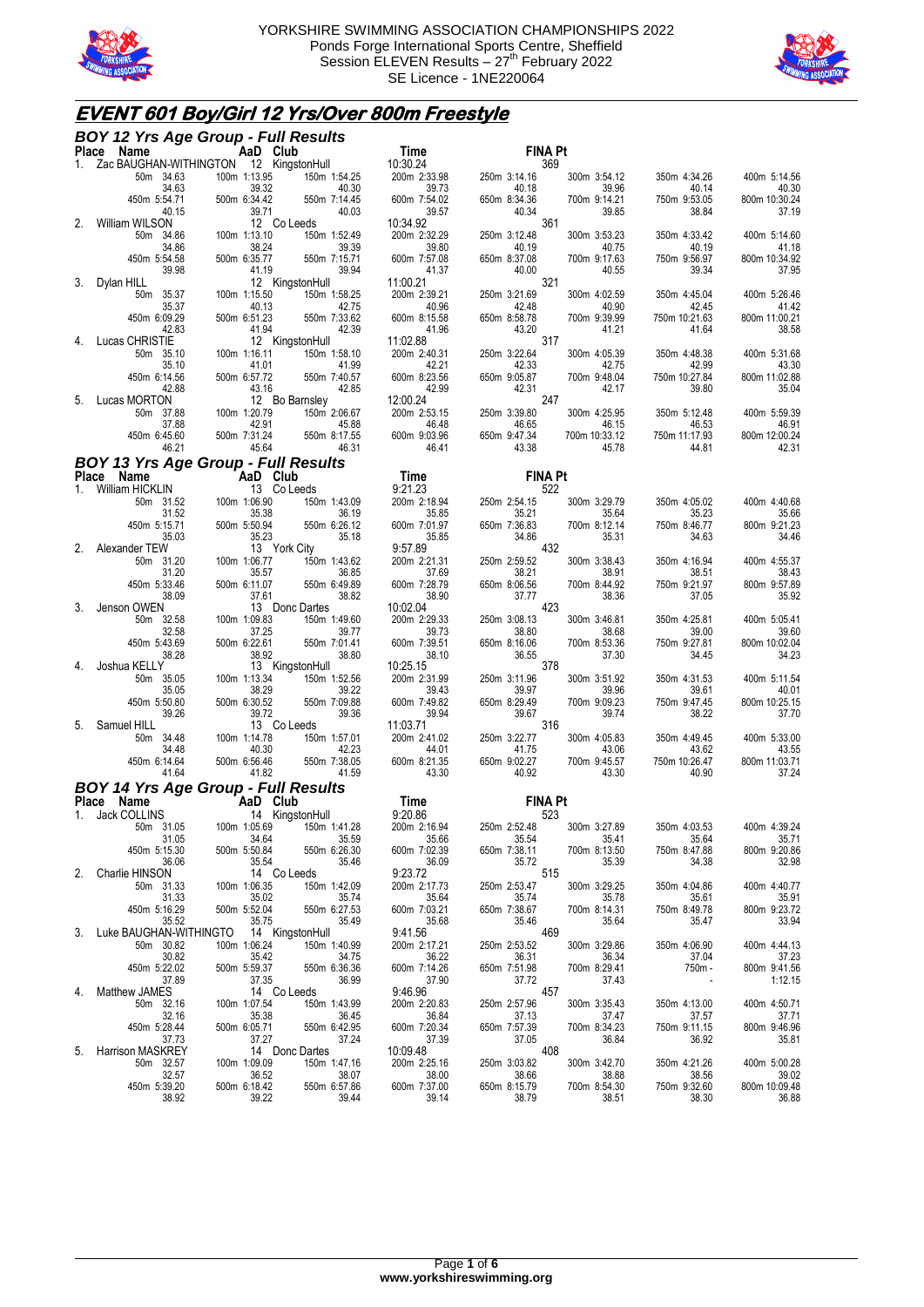



|             | <b>BOY 15 Yrs Age Group - Full Results</b> |                                           |                          |                          |                                                                                                                                                                       |                       |                       |                       |
|-------------|--------------------------------------------|-------------------------------------------|--------------------------|--------------------------|-----------------------------------------------------------------------------------------------------------------------------------------------------------------------|-----------------------|-----------------------|-----------------------|
|             | Place Name<br>and the company              | AaD Club                                  |                          | <b>Time</b>              | <b>FINA Pt</b>                                                                                                                                                        |                       |                       |                       |
| 1.          | Kourosh KHODAKHAH                          | 15 Co Leeds                               |                          | 8:58.82                  | 590                                                                                                                                                                   |                       |                       |                       |
|             | 50m 29.92<br>29.92                         | 100m 1:02.78<br>32.86                     | 150m 1:36.39<br>33.61    | 200m 2:10.03<br>33.64    | 250m 2:44.23<br>34.20                                                                                                                                                 | 300m 3:18.46<br>34.23 | 350m 3:53.14<br>34.68 | 400m 4:27.26<br>34.12 |
|             | 450m 5:01.62                               | 500m 5:35.99                              | 550m 6:10.06             | 600m 6:44.19             | 650m 7:18.28                                                                                                                                                          | 700m 7:52.26          | 750m 8:26.12          | 800m 8:58.82          |
|             | 34.36                                      | 34.37                                     | 34.07                    | 34.13                    | 34.09                                                                                                                                                                 | 33.98                 | 33.86                 | 32.70                 |
| 2.          | George BROOKS                              | 15 Co Leeds<br>100m 1:03.96               |                          | 9:21.04                  | 523                                                                                                                                                                   |                       |                       |                       |
|             | 50m 30.32<br>30.32                         | 33.64                                     | 150m 1:38.35<br>34.39    | 200m 2:13.08<br>34.73    | 250m 2:48.10<br>35.02                                                                                                                                                 | 300m 3:23.85<br>35.75 | 350m 3:59.02<br>35.17 | 400m 4:35.03<br>36.01 |
|             | 450m 5:10.65                               | 500m 5:46.83                              | 550m 6:23.09             | 600m 6:59.14             | 650m 7:35.01                                                                                                                                                          | 700m 8:11.15          | 750m 8:47.00          | 800m 9:21.04          |
|             | 35.62                                      | 36.18                                     | 36.26                    | 36.05                    | 35.87                                                                                                                                                                 | 36.14                 | 35.85                 | 34.04                 |
| 3.          | Oliver WHITTLESTON<br>50m 31.40            | 15 Co Leeds<br>100m 1:05.79               | 150m 1:41.44             | 9:40.64<br>200m 2:17.56  | 472<br>250m 2:53.88                                                                                                                                                   | 300m 3:30.35          | 350m 4:07.38          | 400m 4:44.14          |
|             | 31.40                                      | 34.39                                     | 35.65                    | 36.12                    | 36.32                                                                                                                                                                 | 36.47                 | 37.03                 | 36.76                 |
|             | 450m 5:21.96                               | 500m 5:59.31                              | 550m 6:36.86             | 600m 7:14.32             | 650m 7:51.93                                                                                                                                                          | 700m 8:29.56          | 750m 9:07.00          | 800m 9:40.64          |
| 4.          | 37.82<br>Joshua MCCOLLIN                   | 37.35                                     | 37.55<br>15 KingstonHull | 37.46<br>9:43.98         | 37.61<br>464                                                                                                                                                          | 37.63                 | 37.44                 | 33.64                 |
|             | 50m 31.11                                  | 100m 1:06.29                              | 150m 1:42.62             | 200m 2:19.41             | 250m 2:56.59                                                                                                                                                          | 300m 3:34.15          | 350m 4:11.66          | 400m 4:49.31          |
|             | 31.11                                      | 35.18                                     | 36.33                    | 36.79                    | 37.18                                                                                                                                                                 | 37.56                 | 37.51                 | 37.65                 |
|             | 450m 5:26.99<br>37.68                      | 500m 6:04.60<br>37.61                     | 550m 6:42.48<br>37.88    | 600m 7:19.75<br>37.27    | 650m 7:56.45<br>36.70                                                                                                                                                 | 700m 8:33.27<br>36.82 | 750m 9:08.43<br>35.16 | 800m 9:43.98<br>35.55 |
|             | <b>BOY 16 Yrs Age Group - Full Results</b> |                                           |                          |                          |                                                                                                                                                                       |                       |                       |                       |
|             | Place Name                                 |                                           |                          | Time                     | <b>FINA Pt</b>                                                                                                                                                        |                       |                       |                       |
| $1_{\cdot}$ | Joseph MOMENT                              | $T$ $AaD$ $Club$<br>T $16$ $KingstonHull$ |                          | 8:51.75                  | 614                                                                                                                                                                   |                       |                       |                       |
|             | 50m 28.22                                  | 100m 1:00.14                              | 150m 1:33.32             | 200m 2:07.15             | 250m 2:40.82                                                                                                                                                          | 300m 3:15.02          | 350m 3:48.58          | 400m 4:22.89          |
|             | 28.22                                      | 31.92<br>500m 5:30.40                     | 33.18<br>550m 6:04.81    | 33.83                    | 33.67                                                                                                                                                                 | 34.20                 | 33.56                 | 34.31                 |
|             | 450m 4:56.25<br>33.36                      | 34.15                                     | 34.41                    | 600m 6:38.86<br>34.05    | 650m 7:13.28<br>34.42                                                                                                                                                 | 700m 7:47.31<br>34.03 | 750m 8:21.07<br>33.76 | 800m 8:51.75<br>30.68 |
|             | 2. Freddie BROOK                           | 16 York City                              |                          | 9:24.39                  | 514                                                                                                                                                                   |                       |                       |                       |
|             | 50m 29.68                                  | 100m 1:03.67                              | 150m 1:38.58             | 200m 2:13.76             | 250m 2:49.43                                                                                                                                                          | 300m 3:24.75          | 350m 4:00.40          | 400m 4:35.88          |
|             | 29.68<br>450m 5:11.79                      | 33.99<br>500m 5:48.10                     | 34.91<br>550m 6:23.84    | 35.18<br>600m 7:00.34    | 35.67<br>650m 7:36.49                                                                                                                                                 | 35.32<br>700m 8:13.01 | 35.65<br>750m 8:49.49 | 35.48<br>800m 9:24.39 |
|             | 35.91                                      | 36.31                                     | 35.74                    | 36.50                    | 36.15                                                                                                                                                                 | 36.52                 | 36.48                 | 34.90                 |
| 3.          | Jad IDRIS                                  | 16 Co Leeds                               |                          | 9:27.89                  | 504                                                                                                                                                                   |                       |                       |                       |
|             | 50m 31.87<br>31.87                         | 100m 1:06.58<br>34.71                     | 150m 1:41.77<br>35.19    | 200m 2:17.67<br>35.90    | 250m 2:53.65<br>35.98                                                                                                                                                 | 300m 3:29.63<br>35.98 | 350m 4:05.88<br>36.25 | 400m 4:42.18<br>36.30 |
|             | 450m 5:18.42                               | 500m 5:54.67                              | 550m 6:30.98             | 600m 7:07.17             | 650m 7:43.28                                                                                                                                                          | 700m 8:19.27          | 750m 8:54.17          | 800m 9:27.89          |
|             | 36.24                                      | 36.25                                     | 36.31                    | 36.19                    | 36.11                                                                                                                                                                 | 35.99                 | 34.90                 | 33.72                 |
| 4.          | <b>Billy GREENACRE</b><br>50m 29.74        | 16 KingstonHull<br>100m 1:03.99           | 150m 1:39.30             | 9:39.17<br>200m 2:15.47  | 475<br>250m 2:51.54                                                                                                                                                   | 300m 3:28.28          | 350m 4:05.49          | 400m 4:42.88          |
|             | 29.74                                      | 34.25                                     | 35.31                    | 36.17                    | 36.07                                                                                                                                                                 | 36.74                 | 37.21                 | 37.39                 |
|             | 450m 5:20.06                               | 500m 5:57.26                              | 550m 6:34.56             | 600m 7:12.11             | 650m 7:49.45                                                                                                                                                          | 700m 8:26.65          | 750m 9:03.66          | 800m 9:39.17          |
|             | 37.18                                      | 37.20<br>16 Co Leeds                      | 37.30                    | 37.55                    | 37.34<br>426                                                                                                                                                          | 37.20                 | 37.01                 | 35.51                 |
| 5.          | Solomon HODGSON<br>50m 32.09               | 100m 1:07.91                              | 150m 1:45.81             | 10:00.86<br>200m 2:23.79 | 250m 3:01.75                                                                                                                                                          | 300m 3:39.93          | 350m 4:17.70          | 400m 4:55.67          |
|             | 32.09                                      | 35.82                                     | 37.90                    | 37.98                    | 37.96                                                                                                                                                                 | 38.18                 | 37.77                 | 37.97                 |
|             | 450m 5:34.32                               | 500m 6:13.29                              | 550m 6:51.55             | 600m 7:29.52             | 650m 8:08.11                                                                                                                                                          | 700m 8:46.00          | 750m 9:23.65          | 800m 10:00.86         |
|             | 38.65                                      | 38.97                                     | 38.26                    | 37.97                    | 38.59                                                                                                                                                                 | 37.89                 | 37.65                 | 37.21                 |
|             |                                            |                                           |                          | Time                     | <b>FINA Pt</b>                                                                                                                                                        |                       |                       |                       |
|             | 1. Matthew WOODHALL                        | 18 Co Sheffield                           |                          | 8:37.76                  | $\begin{array}{ll}\n 0.31.0 & 250 \text{m} & 250 \text{m} \\  31.96 & 650 \text{m} & 650 \text{m} \\  33.45 & 252.6 \text{m} & 252.6 \text{m} \\  \end{array}$<br>665 |                       |                       |                       |
|             | 50m 28.35                                  | 100m 59.54                                | 150m 1:31.14             | 200m 2:03.10             | 250m 2:35.95                                                                                                                                                          | 300m 3:09.03          | 350m 3:41.85          | 400m 4:14.99          |
|             | 28.35<br>450m 4:48.02                      | 31.19<br>500m 5:21.20                     | 31.60<br>550m 5:54.40    | 31.96<br>600m 6:27.85    | 32.85<br>650m 6:59.66                                                                                                                                                 | 33.08<br>700m 7:32.69 | 32.82<br>750m 8:05.07 | 33.14                 |
|             | 33.03                                      | 33.18                                     | 33.20                    | 33.45                    | 31.81                                                                                                                                                                 | 33.03                 | 32.38                 | 800m 8:37.76<br>32.69 |
|             | 2. Luke BOOTH                              |                                           | 17 Rotherham Mo          | 8:46.95                  | 631                                                                                                                                                                   |                       |                       |                       |
|             | 50m 29.03                                  | 100m 1:00.69                              | 150m 1:32.89             | 200m 2:05.84             | 250m 2:38.93                                                                                                                                                          | 300m 3:12.59          | 350m 3:46.25          | 400m 4:19.96          |
|             | 29.03<br>450m 4:53.30                      | 31.66<br>500m 5:27.62                     | 32.20<br>550m 6:00.66    | 32.95<br>600m 6:35.23    | 33.09<br>650m 7:08.08                                                                                                                                                 | 33.66<br>700m 7:41.84 | 33.66<br>750m 8:15.09 | 33.71<br>800m 8:46.95 |
|             | 33.34                                      | 34.32                                     | 33.04                    | 34.57                    | 32.85                                                                                                                                                                 | 33.76                 | 33.25                 | 31.86                 |
| 3.          | Charlie BROOME                             | 18 Co Leeds                               |                          | 8:51.93                  | 614                                                                                                                                                                   |                       |                       |                       |
|             | 50m 28.16<br>28.16                         | 100m 1:00.67<br>32.51                     | 150m 1:35.05<br>34.38    | 200m 2:09.45<br>34.40    | 250m 2:42.91<br>33.46                                                                                                                                                 | 300m 3:16.68<br>33.77 | 350m 3:51.35<br>34.67 | 400m 4:25.77<br>34.42 |
|             | 450m 4:59.76                               | 500m 5:33.50                              | 550m 6:07.19             | 600m 6:42.07             | 650m 7:16.05                                                                                                                                                          | 700m 7:50.10          | 750m 8:21.18          | 800m 8:51.93          |
|             | 33.99                                      | 33.74                                     | 33.69                    | 34.88                    | 33.98                                                                                                                                                                 | 34.05                 | 31.08                 | 30.75                 |
| 4.          | Simon ROBSON<br>50m 27.91                  | 18 York City<br>100m 59.91                | 150m 1:32.95             | 8:55.44<br>200m 2:06.52  | 602<br>250m 2:40.23                                                                                                                                                   | 300m 3:14.16          | 350m 3:47.97          | 400m 4:21.86          |
|             | 27.91                                      | 32.00                                     | 33.04                    | 33.57                    | 33.71                                                                                                                                                                 | 33.93                 | 33.81                 | 33.89                 |
|             | 450m 4:55.95                               | 500m 5:30.35                              | 550m 6:04.67             | 600m 6:38.98             | 650m 7:13.44                                                                                                                                                          | 700m 7:47.97          | 750m 8:21.86          | 800m 8:55.44          |
| 5.          | 34.09<br>Cohen STEPHENSON                  | 34.40<br>17 Co Leeds                      | 34.32                    | 34.31<br>9:17.16         | 34.46<br>534                                                                                                                                                          | 34.53                 | 33.89                 | 33.58                 |
|             | 50m 29.64                                  | 100m 1:03.55                              | 150m 1:39.01             | 200m 2:14.04             | 250m 2:49.54                                                                                                                                                          | 300m 3:25.08          | 350m 4:01.19          | 400m 4:36.92          |
|             | 29.64                                      | 33.91                                     | 35.46                    | 35.03                    | 35.50                                                                                                                                                                 | 35.54                 | 36.11                 | 35.73                 |
|             | 450m 5:12.68<br>35.76                      | 500m 5:48.41<br>35.73                     | 550m 6:24.29<br>35.88    | 600m 7:00.53<br>36.24    | 650m 7:34.70<br>34.17                                                                                                                                                 | 700m 8:10.21<br>35.51 | 750m 8:45.07<br>34.86 | 800m 9:17.16<br>32.09 |
| 6.          | Lucas WALIGORA                             | 17 York City                              |                          | 9:23.75                  | 515                                                                                                                                                                   |                       |                       |                       |
|             | 50m 29.89                                  | 100m 1:02.81                              | 150m 1:37.44             | 200m 2:12.45             | 250m 2:48.10                                                                                                                                                          | 300m 3:23.49          | 350m 3:59.50          | 400m 4:35.21          |
|             | 29.89<br>450m 5:11.50                      | 32.92<br>500m 5:47.20                     | 34.63<br>550m 6:23.37    | 35.01<br>600m 6:59.30    | 35.65<br>650m 7:35.75                                                                                                                                                 | 35.39<br>700m 8:12.42 | 36.01<br>750m 8:48.94 | 35.71<br>800m 9:23.75 |
|             | 36.29                                      | 35.70                                     | 36.17                    | 35.93                    | 36.45                                                                                                                                                                 | 36.67                 | 36.52                 | 34.81                 |
|             | 7. Rory TAYLOR                             | 20 Leeds Uni                              |                          | 9:29.21                  | 501                                                                                                                                                                   |                       |                       |                       |
|             | 50m 27.72<br>27.72                         | 100m 1:00.82<br>33.10                     | 150m 1:35.72<br>34.90    | 200m 2:11.29<br>35.57    | 250m 2:47.17<br>35.88                                                                                                                                                 | 300m 3:23.96<br>36.79 | 350m 4:00.59<br>36.63 | 400m 4:37.85<br>37.26 |
|             | 450m 5:14.60                               | 500m 5:51.49                              | 550m 6:28.10             | 600m 7:05.40             | 650m 7:42.45                                                                                                                                                          | 700m 8:19.51          | 750m 8:55.85          | 800m 9:29.21          |
|             | 36.75                                      | 36.89                                     | 36.61                    | 37.30                    | 37.05                                                                                                                                                                 | 37.06                 | 36.34                 | 33.36                 |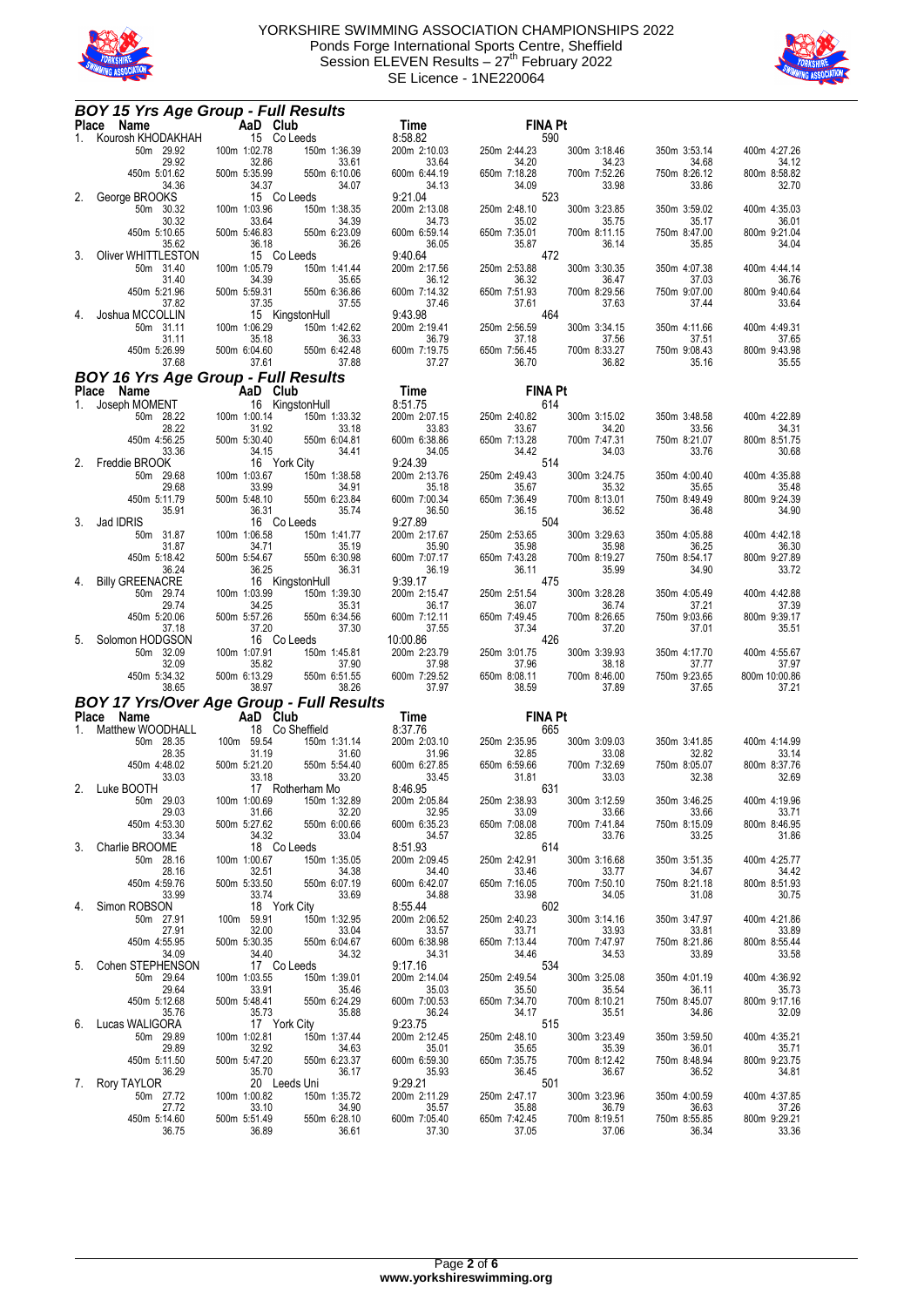



|    | <b>GIRL 12 Yrs Age Group - Full Results</b>                                                                                                                                                                                                                                    |                                                          |                                                       |                          | <b>Time</b><br>10:26.01 1648<br>10:26.01 1648<br>10:26.01 1649<br>10:26.01 33.68 200m 2:33.14 250m 3:12.76 164<br>39.65 39.65 39.79<br>31.61 40.02 39.65 39.79 400<br>39.79 10:57.87 400<br>39.79 250m 3:21.50<br>00m 1:57.46 200m 2:39.60 250m 3:21.                                                   |                       |                                                                             |                        |
|----|--------------------------------------------------------------------------------------------------------------------------------------------------------------------------------------------------------------------------------------------------------------------------------|----------------------------------------------------------|-------------------------------------------------------|--------------------------|---------------------------------------------------------------------------------------------------------------------------------------------------------------------------------------------------------------------------------------------------------------------------------------------------------|-----------------------|-----------------------------------------------------------------------------|------------------------|
|    | 1.13.89<br><b>AD Club</b><br>ASA 12 Co Leeds<br>50m 34.90 100m 1:13.89 150m<br>34.90 38.99<br>50m 5:52.40 500m 6:32.15 550m<br>Place Name                                                                                                                                      |                                                          |                                                       |                          |                                                                                                                                                                                                                                                                                                         |                       |                                                                             |                        |
|    | 1. Mei YUASA                                                                                                                                                                                                                                                                   |                                                          | 150m 1:53.58                                          |                          |                                                                                                                                                                                                                                                                                                         | 300m 3:52.58          | 350m 4:32.59                                                                | 400m 5:12.53           |
|    |                                                                                                                                                                                                                                                                                |                                                          |                                                       |                          |                                                                                                                                                                                                                                                                                                         | 39.82                 | 40.01                                                                       | 39.94                  |
|    | 450m 5:52.40                                                                                                                                                                                                                                                                   |                                                          | 550m 7:12.17                                          |                          |                                                                                                                                                                                                                                                                                                         | 700m 9:11.25          | 750m 9:49.17                                                                | 800m 10:26.01          |
| 2. | 39.87<br>Jessica WOODS                                                                                                                                                                                                                                                         |                                                          |                                                       |                          |                                                                                                                                                                                                                                                                                                         | 39.64                 | 37.92                                                                       | 36.84                  |
|    | 50m 35.60                                                                                                                                                                                                                                                                      |                                                          | 150m 1:57.46                                          |                          |                                                                                                                                                                                                                                                                                                         | 300m 4:02.99          | 350m 4:45.37                                                                | 400m 5:25.93           |
|    | 35.60<br>450m 6:08.59                                                                                                                                                                                                                                                          | 40.05<br>500m 6:50.41                                    | 550m 7:32.13                                          | 600m 8:14.22             |                                                                                                                                                                                                                                                                                                         | 41.49<br>700m 9:38.44 | 42.38<br>750m 10:19.12                                                      | 40.56<br>800m 10:57.87 |
|    | 42.66                                                                                                                                                                                                                                                                          | 41.82                                                    | 41.72                                                 | 42.09                    |                                                                                                                                                                                                                                                                                                         | 41.61                 | 40.68                                                                       | 38.75                  |
| 3. | Mia TRAVIS-JONES                                                                                                                                                                                                                                                               | 12 Co Leeds                                              |                                                       | 11:03.10                 |                                                                                                                                                                                                                                                                                                         |                       |                                                                             |                        |
|    | 50m 32.08<br>32.08                                                                                                                                                                                                                                                             | 100m 1:11.36<br>39.28                                    | 150m 1:54.41<br>43.05                                 | 200m 2:37.62             | $650m$ 42.61<br>42.61 390<br>$\begin{array}{cccc}\n & -0.4 & 0.21.01 \\  & -0.21 & 43.39 \\  & 42.44 & 650 \text{m} & 9.03.65 \\  & 42.44 & 42.25 \\  & 42.25 & 358 \\  & 200 \text{m} & 2.46.05 & 250 \text{m} & 3.29.15\n\end{array}$                                                                 | 300m 4:04.63<br>43.62 | 350m 4:47.30<br>42.67                                                       | 400m 5:30.56<br>43.26  |
|    | 450m 6:13.29                                                                                                                                                                                                                                                                   |                                                          | 43.05<br>550m 7:38.96                                 |                          |                                                                                                                                                                                                                                                                                                         | 700m 9:45.54          | 750m 10:26.01                                                               | 800m 11:03.10          |
| 4. | 42.73<br>Ella JORDAN                                                                                                                                                                                                                                                           |                                                          | 42.25                                                 |                          |                                                                                                                                                                                                                                                                                                         | 41.89                 | 40.47                                                                       | 37.09                  |
|    | 50m 36.93                                                                                                                                                                                                                                                                      | Sourn 0:56.71 550r.<br>43.42 12 Co Leeds<br>100m 1:18.25 | 150m 2:02.13                                          |                          | 200m 2:46.05<br>43.92<br>600m 8:32.41<br>43.20<br>11:38.41<br>200m 2:47.38<br>250m 3:31.16<br>250m 3:31.16<br>250m 3:31.16<br>250m 3:31.16<br>250m 3:31.16<br>250m 3:31.16                                                                                                                              | 300m 4:12.63          | 350m 4:55.91                                                                | 400m 5:39.61           |
|    | 36.93                                                                                                                                                                                                                                                                          | 41.32                                                    | 43.88                                                 |                          |                                                                                                                                                                                                                                                                                                         | 43.48                 | 43.28                                                                       | 43.70                  |
|    | 450m 6:22.60<br>42.99                                                                                                                                                                                                                                                          | 500m 7:06.24                                             | 43.88<br>550m 7:49.21<br>42.97<br>42.97               |                          |                                                                                                                                                                                                                                                                                                         | 700m 9:59.36<br>43.72 | 750m 10:41.28<br>41.92                                                      | 800m 11:22.36<br>41.08 |
| 5. | Scarlett CLARKSON                                                                                                                                                                                                                                                              | $\frac{43.64}{12}$<br>12 Co Leeds                        |                                                       |                          |                                                                                                                                                                                                                                                                                                         |                       |                                                                             |                        |
|    |                                                                                                                                                                                                                                                                                |                                                          |                                                       |                          |                                                                                                                                                                                                                                                                                                         |                       | 350m 5:01.12                                                                | 400m 5:46.09<br>44.97  |
|    |                                                                                                                                                                                                                                                                                |                                                          |                                                       |                          |                                                                                                                                                                                                                                                                                                         |                       | 45.06<br>750m 11:01.84                                                      | 800m 11:38.41          |
|    |                                                                                                                                                                                                                                                                                |                                                          |                                                       |                          |                                                                                                                                                                                                                                                                                                         |                       | 1:28.07                                                                     | 36.57                  |
|    |                                                                                                                                                                                                                                                                                |                                                          |                                                       |                          |                                                                                                                                                                                                                                                                                                         |                       | 350m 5:09.64                                                                | 400m 5:55.96           |
|    |                                                                                                                                                                                                                                                                                |                                                          |                                                       |                          |                                                                                                                                                                                                                                                                                                         |                       | 46.82                                                                       | 46.32                  |
|    |                                                                                                                                                                                                                                                                                |                                                          |                                                       |                          |                                                                                                                                                                                                                                                                                                         |                       | $\frac{46.19}{20000}$<br>0.35.00 750m 11<br>46.06<br>750m 11:19.10<br>44.10 | 800m 12:02.51<br>43.41 |
|    |                                                                                                                                                                                                                                                                                |                                                          |                                                       |                          |                                                                                                                                                                                                                                                                                                         |                       |                                                                             |                        |
|    | 334<br>334<br>37.36<br>37.36<br>43.78<br>43.78<br>43.78<br>44.90<br>450m 3.31.16<br>44.30<br>450m 3.31.16<br>44.80<br>450m 3.36<br>560m 3.32<br>560m 3.32<br>560m 3.32<br>560m 3.32<br>560m 3.32<br>560m 3.32<br>560m 3.32<br>560m 3.32<br>46.60<br>500m 100m-<br>100m-<br>150 |                                                          |                                                       |                          | Time FINA Pt<br>9:41.55 579<br>200m 2:22.51 250m 2:59.41 579<br>600m 7:18.11 650m 7:54.40 7<br>9:55.85 200m 2:22.41 250m 3:00.44 37.61 250m 3:00.44 37.61 650m 3:00.45                                                                                                                                  |                       |                                                                             |                        |
|    | <b>Place Name AaD Club</b><br>1. Millie THRELFALL 13 Co Leeds<br>50m 32.55 100m 1:08.59 150n<br>32.55 36.04 450m 52.747 500m 6:04.51<br>36.38 36.04 550m                                                                                                                       |                                                          |                                                       |                          |                                                                                                                                                                                                                                                                                                         |                       |                                                                             |                        |
|    |                                                                                                                                                                                                                                                                                |                                                          | 150m 1:45.60<br>150m 1:45.60<br>37.01<br>550m 6:41.05 |                          | 250m 2:59.41 36.90<br>36.90<br>650m 7:54.40 7<br>36.29                                                                                                                                                                                                                                                  | 300m 3:36.58<br>37.17 | 350m 4:13.40<br>36.82                                                       | 400m 4:51.09<br>37.69  |
|    |                                                                                                                                                                                                                                                                                |                                                          |                                                       |                          |                                                                                                                                                                                                                                                                                                         | 700m 8:31.17          | 750m 9:06.84                                                                | 800m 9:41.55           |
|    | 36.38                                                                                                                                                                                                                                                                          | 37.04                                                    | 36.54                                                 |                          |                                                                                                                                                                                                                                                                                                         | 36.77                 | 35.67                                                                       | 34.71                  |
| 2. | 36.38<br>Valeria PINERA-LEVITA<br>50m 31.89                                                                                                                                                                                                                                    | 13 Co Leeds<br>100m 1:07.64                              | 150m 1:44.80                                          |                          |                                                                                                                                                                                                                                                                                                         | 300m 3:38.75          | 350m 4:17.13                                                                | 400m 4:56.19           |
|    | 31.89                                                                                                                                                                                                                                                                          | 35.75                                                    | 37.16                                                 | 200m 2:22.41<br>37.61    | 250m 3:00.44 30<br>38.03<br>650m 8:06.25 70                                                                                                                                                                                                                                                             | 38.31                 | 38.38                                                                       | 39.06                  |
|    | 450m 5:34.26                                                                                                                                                                                                                                                                   | 500m 6:12.41                                             | 550m 6:50.52                                          | 600m 7:28.50             |                                                                                                                                                                                                                                                                                                         | 700m 8:43.83<br>37.58 | 750m 9:20.84                                                                | 800m 9:55.85           |
| 3. | 38.07<br>Cazia MARTIN                                                                                                                                                                                                                                                          | $38.15$<br>13 Donc Dartes                                | 38.11                                                 | 37.98<br>9:57.22         | 37.75<br>37.75<br>534                                                                                                                                                                                                                                                                                   |                       | 37.01                                                                       | 35.01                  |
|    | 50m 32.12                                                                                                                                                                                                                                                                      | 100m 1:07.67                                             | 150m 1:44.62<br>36.95<br>550m 6:49.81                 | 200m 2:22.21             | 250m 3:00.37<br>38.16<br>650m 8:05.62<br>37.19                                                                                                                                                                                                                                                          | 300m 3:38.83          | 350m 4:17.29                                                                | 400m 4:55.86           |
|    | 32.12<br>450m 5:33.74                                                                                                                                                                                                                                                          | 35.55<br>500m 6:11.83                                    |                                                       | 37.59<br>600m 7:28.43    |                                                                                                                                                                                                                                                                                                         | 38.46<br>700m 8:43.77 | 38.46<br>750m 9:21.36                                                       | 38.57<br>800m 9:57.22  |
|    | 37.88                                                                                                                                                                                                                                                                          | 38.09                                                    | 37.98                                                 |                          |                                                                                                                                                                                                                                                                                                         | 38.15                 | 37.59                                                                       | 35.86                  |
| 4. | <b>Liliah VINCENT</b>                                                                                                                                                                                                                                                          | 38.09<br>13 Colleeds<br>100m 1:10.18                     | 150m 1:47.94                                          |                          | $\begin{array}{llll} & & 37.19 & \\ \text{0.00m} & 2.26.52 & 250\text{m} & 3.04.96 \\ & 38.58 & 38.44 & 38.54 \\ \text{600m} & 7.35.93 & 650\text{m} & 8.13.97 \\ & 38.58 & 38.04 & 38.04 \\ \text{10.08.03} & 200\text{m} & 2.25.48 & 250\text{m} & 3.03.91 \\ & 37.71 & 250\text{m} & 3.03.91 & 37.7$ |                       |                                                                             |                        |
|    | 50m 32.90<br>32.90                                                                                                                                                                                                                                                             | 37.28                                                    | 37.76                                                 |                          |                                                                                                                                                                                                                                                                                                         | 300m 3:43.60<br>38.64 | 350m 4:21.97<br>38.37                                                       | 400m 5:00.88<br>38.91  |
|    | 450m 5:39.64                                                                                                                                                                                                                                                                   | 500m 6:18.63                                             | 550m 6:57.35                                          |                          |                                                                                                                                                                                                                                                                                                         | 700m 8:52.07          | 750m 9:29.51                                                                | 800m 10:06.46          |
| 5. | 38.76<br>Elizabeth DIXON                                                                                                                                                                                                                                                       | 38.99<br>13 Co Leeds<br>100m 1:10.16 150m                | 38.72                                                 |                          |                                                                                                                                                                                                                                                                                                         | 38.10                 | 37.44                                                                       | 36.95                  |
|    | 50m 33.66                                                                                                                                                                                                                                                                      |                                                          | 150m 1:47.77                                          | 200m 2:25.48             |                                                                                                                                                                                                                                                                                                         | 300m 3:42.46          | 350m 4:21.51                                                                | 400m 5:00.53           |
|    | 33.66                                                                                                                                                                                                                                                                          | 36.50<br>500m 6:18.00                                    | 37.61<br>550m 6:57.04                                 | 600m 7:35.42             | 650m 8:14.58 700m 8:53.49                                                                                                                                                                                                                                                                               | 38.55                 | 39.05<br>750m 9:31.63                                                       | 39.02<br>800m 10:08.03 |
|    | 450m 5:39.29<br>38.76                                                                                                                                                                                                                                                          |                                                          | 38.71<br>39.04                                        | 38.38                    | 39.16                                                                                                                                                                                                                                                                                                   | 38.91                 | 38.14                                                                       | 36.40                  |
| 6. | Hazel BLAIN                                                                                                                                                                                                                                                                    |                                                          | 13 Co Leeds                                           | 10:12.77                 | 495                                                                                                                                                                                                                                                                                                     |                       |                                                                             |                        |
|    | 50m 33.74<br>33.74                                                                                                                                                                                                                                                             |                                                          |                                                       | 200m 2:27.04<br>38.55    | 250m 3:05.79                                                                                                                                                                                                                                                                                            | 300m 3:44.52<br>38.73 | 350m 4:23.45<br>38.93                                                       | 400m 5:02.31<br>38.86  |
|    | 450m 5:41.27                                                                                                                                                                                                                                                                   |                                                          |                                                       | 600m 7:38.56             | 38.75<br>38.75<br>650m 8:17.19 700<br>38.63<br>38.63                                                                                                                                                                                                                                                    | 700m 8:56.47          | 750m 9:35.21                                                                | 800m 10:12.77          |
| 7. | 38.96<br>Millie WALKER                                                                                                                                                                                                                                                         | $39.37$<br>13 Co Leeds                                   |                                                       | 39.11<br>10:28.87        |                                                                                                                                                                                                                                                                                                         | 39.28                 | 38.74                                                                       | 37.56                  |
|    | 50m 34.01                                                                                                                                                                                                                                                                      | 100m 1:12.25                                             | 150m 1:51.71                                          | 200m 2:31.49             | 250m 3:12.03                                                                                                                                                                                                                                                                                            | 300m 3:52.01          | 350m 4:32.38                                                                | 400m 5:12.28           |
|    | 34.01                                                                                                                                                                                                                                                                          | 38.24                                                    | 39.46<br>550m 7:12.96                                 | 39.78                    | 40.54                                                                                                                                                                                                                                                                                                   | 39.98                 | 40.37                                                                       | 39.90                  |
|    | 450m 5:52.79<br>40.51                                                                                                                                                                                                                                                          | 500m 6:32.74                                             | 40.22                                                 | 600m 7:53.14<br>40.18    | 650m 8:33.34<br>40.20                                                                                                                                                                                                                                                                                   | 700m 9:12.91<br>39.57 | 750m 9:51.87<br>38.96                                                       | 800m 10:28.87<br>37.00 |
| 8. | Caitlyn SMITH                                                                                                                                                                                                                                                                  | 39.95<br>13 Co Leeds                                     |                                                       | 10:48.16                 | $40.20$ 418                                                                                                                                                                                                                                                                                             |                       |                                                                             |                        |
|    | 50m 35.28<br>35.28                                                                                                                                                                                                                                                             | 100m 1:15.27<br>39.99                                    | 150m 1:56.25<br>40.98                                 | 200m 2:37.14<br>40.89    | 250m 3:18.58<br>41.44                                                                                                                                                                                                                                                                                   | 300m 4:00.44<br>41.86 | 350m 4:41.50<br>41.06                                                       | 400m 5:22.78<br>41.28  |
|    | 450m 6:04.65                                                                                                                                                                                                                                                                   | 500m 6:46.43                                             | 550m 7:28.10                                          | 600m 8:09.54             | 650m 8:49.79                                                                                                                                                                                                                                                                                            | 700m 9:30.49          | 750m 10:10.07                                                               | 800m 10:48.16          |
|    | 41.87                                                                                                                                                                                                                                                                          | 41.78<br>13 Co Leeds                                     | 41.67                                                 | 41.44                    | $40.25$ 413                                                                                                                                                                                                                                                                                             | 40.70                 | 39.58                                                                       | 38.09                  |
|    | 9. Megan TRAVIS<br>50m 34.46                                                                                                                                                                                                                                                   | 100m 1:13.93                                             | 150m 1:54.10                                          | 10:50.50<br>200m 2:34.79 | 250m 3:15.99                                                                                                                                                                                                                                                                                            | 300m 3:57.68          | 350m 4:39.40                                                                | 400m 5:21.20           |
|    | 34.46                                                                                                                                                                                                                                                                          | 39.47                                                    | 40.17                                                 | 40.69                    | 41.20                                                                                                                                                                                                                                                                                                   | 41.69                 | 41.72                                                                       | 41.80                  |
|    | 450m 6:02.77<br>41.57                                                                                                                                                                                                                                                          | 500m 6:44.86                                             | 550m 7:26.92<br>42.06                                 | 600m 8:08.48<br>41.56    | 650m 8:49.36                                                                                                                                                                                                                                                                                            | 700m 9:30.89<br>41.53 | 750m 10:11.43<br>40.54                                                      | 800m 10:50.50<br>39.07 |
|    | 10. Aimee KEEFE                                                                                                                                                                                                                                                                | 42.09<br>13 Г                                            | 13 Donc Dartes                                        | 11:03.94                 | 40.88 389                                                                                                                                                                                                                                                                                               |                       |                                                                             |                        |
|    | 50m 36.20                                                                                                                                                                                                                                                                      | 100m 1:16.16                                             | 150m 1:57.40                                          | 200m 2:39.44             | 250m 3:21.15                                                                                                                                                                                                                                                                                            | 300m 4:03.49          | 350m 4:46.14                                                                | 400m 5:28.93           |
|    | 36.20<br>450m 6:11.04                                                                                                                                                                                                                                                          | 39.96<br>500m 6:53.51                                    | 41.24<br>550m 7:36.04                                 | 42.04<br>600m 8:18.63    | 41.71<br>650m 9:00.35                                                                                                                                                                                                                                                                                   | 42.34<br>700m 9:42.81 | 42.65<br>750m 10:23.90                                                      | 42.79<br>800m 11:03.94 |
|    | 42.11                                                                                                                                                                                                                                                                          | 42.47                                                    | 42.53                                                 | 42.59                    | 41.72                                                                                                                                                                                                                                                                                                   | 42.46                 | 41.09                                                                       | 40.04                  |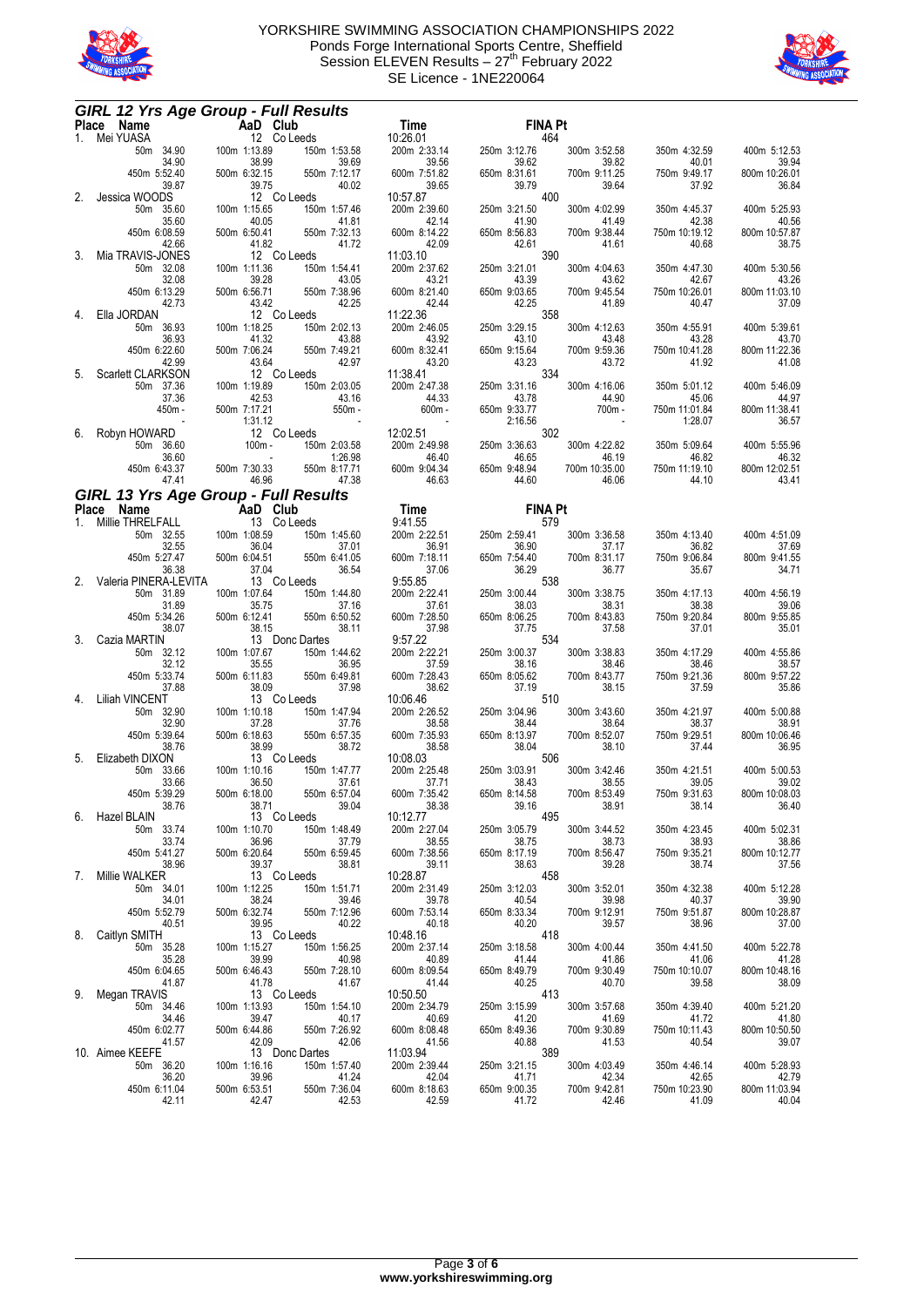



|    |                                | <b>GIRL 14 Yrs Age Group - Full Results</b>               |                                     |                                                           |                         |                        |
|----|--------------------------------|-----------------------------------------------------------|-------------------------------------|-----------------------------------------------------------|-------------------------|------------------------|
|    | Place Name<br>1. Hollie WILSON | <b>Aab Club</b><br>14 Co Leeds<br>31.48 100m 1:06.21 150n | $\frac{1}{9.16}$ and $\frac{1}{46}$ | <b>FINA Pt</b><br>661                                     |                         |                        |
|    | 50m 31.48                      | 150m 1:41.31                                              |                                     | 9:16.45<br>200m 2:16.47 250m 2:51.75<br>300m 3:27.03      | 350m 4:02.67            | 400m 4:37.96           |
|    | 31.48<br>450m 5:12.95          | 35.10<br>34.73<br>500m 5:48.21<br>550m 6:23.82            | 35.16<br>600m 6:59.58               | 35.28<br>35.28<br>650m 7:34.18<br>700m 8:09.26            | 35.64<br>750m 8:43.37   | 35.29<br>800m 9:16.45  |
|    | 34.99                          | 35.26<br>35.61                                            | 35.76                               | 34.60<br>35.08                                            | 34.11                   | 33.08                  |
| 2. | Ava COOK<br>50m 32.12          | 14 Co Sheffield<br>150m 1:43.23<br>100m 1:07.31           | 9:26.38<br>200m 2:19.17             | 627<br>250m 2:55.24<br>300m 3:31.34                       | 350m 4:07.14            | 400m 4:43.11           |
|    | 32.12                          | 35.19<br>35.92                                            | 35.94                               | 36.07<br>36.10                                            | 35.80                   | 35.97                  |
|    | 450m 5:19.15<br>36.04          | 500m 5:54.85<br>550m 6:30.59<br>35.70<br>35.74            | 600m 7:06.33<br>35.74               | 650m 7:42.22<br>700m 8:17.50<br>$+2.22$<br>35.89<br>35.28 | 750m 8:52.55<br>35.05   | 800m 9:26.38<br>33.83  |
| 3. | Lauren LILLEY                  | $35.70$<br>14 Co Leeds                                    | 9:40.74                             | 35.89<br>581                                              |                         |                        |
|    | 50m 32.59<br>32.59             | 100m 1:08.37<br>150m 1:44.43<br>35.78<br>36.06            | 200m 2:20.54<br>36.11               | 250m 2:56.73<br>300m 3:33.46<br>36.19<br>36.73            | 350m 4:10.26<br>36.80   | 400m 4:47.27<br>37.01  |
|    | 450m 5:24.36                   | 550m 6:39.06<br>500m 6:01.51                              | 600m 7:16.29                        | 650m 7:53.03<br>700m 8:29.91                              | 750m 9:06.54            | 800m 9:40.74           |
| 4. | 37.09<br>Charlotte MORETON     | 37.15<br>37.55<br>14 Co Leeds                             | 37.23<br>9:48.64                    | 36.88<br>36.74<br>558                                     | 36.63                   | 34.20                  |
|    | 50m 32.12                      | 100m 1:07.52<br>150m 1:44.33                              | 200m 2:21.08                        | 250m 2:57.95<br>300m 3:34.98                              | 350m 4:12.46            | 400m 4:50.06           |
|    | 32.12<br>450m 5:27.79          | 36.81<br>35.40<br>550m 6:43.27<br>500m 6:05.37            | 36.75<br>600m 7:20.58               | 36.87<br>37.03<br>650m 7:58.42<br>700m 8:36.16            | 37.48<br>750m 9:13.02   | 37.60<br>800m 9:48.64  |
|    | 37.73                          | 37.58<br>37.90                                            | 37.31                               | 37.84<br>542<br>37.74                                     | 36.86                   | 35.62                  |
| 5. | Darcey CROSSLEY<br>50m 33.42   | 14 Co Leeds<br>100m 1:09.94<br>150m 1:47.19               | 9:54.41<br>200m 2:24.42             | 250m 3:01.94<br>300m 3:39.74                              | 350m 4:17.71            | 400m 4:55.71           |
|    | 33.42                          | 36.52<br>37.25<br>550m 6:48.64                            | 37.23<br>600m 7:26.59               | 37.52<br>37.80                                            | 37.97                   | 38.00                  |
|    | 450m 5:33.27<br>37.56          | 500m 6:10.72<br>37.45<br>37.92                            | 37.95                               | $650m$ $8:04.31$<br>700m 8:41.26<br>36.95<br>37.72        | 750m 9:18.22<br>36.96   | 800m 9:54.41<br>36.19  |
| 6. | Greta HIGHFIELD<br>50m 31.44   | 14 Donc Dartes<br>150m 1:46.47<br>100m 1:08.54            | 9:58.30<br>200m 2:24.57             | 531<br>250m 3:02.79<br>300m 3:40.98                       |                         | 400m 4:57.46           |
|    | 31.44                          | 37.10<br>37.93                                            | 38.10                               | 38.22<br>38.19                                            | 350m 4:19.23<br>38.25   | 38.23                  |
|    | 450m 5:35.95<br>38.49          | 550m 6:52.60<br>500m 6:14.68<br>37.92<br>38.73            | 600m 7:30.46<br>37.86               | 650m 8:07.90<br>700m 8:45.59<br>37.44<br>37.69            | 750m 9:22.94<br>37.35   | 800m 9:58.30<br>35.36  |
| 6. | Hannah SMITH                   | <sub>oo.r</sub> .<br>14 Co Wakefield<br>150m 1            | 9:58.30                             | 31.44<br>531                                              |                         |                        |
|    | 50m 32.06<br>32.06             | 100m 1:08.62<br>150m 1:47.14<br>36.56<br>38.52            | 200m 2:25.10<br>37.96               | 250m 3:03.09<br>300m 3:41.64<br>38.55<br>37.99            | 350m 4:20.49<br>38.85   | 400m 4:57.69<br>37.20  |
|    | 450m 5:35.40                   | 500m 6:13.86<br>550m 6:52.15                              | 600m 7:31.24                        | 650m 8:09.43<br>700m 8:47.41                              | 750m 9:25.02            | 800m 9:58.30           |
| 8. | 37.71<br>Matilda POTTER        | 38.29<br>38.46<br>14 Co Leeds                             | 39.09<br>10:04.06                   | 38.19<br>37.98<br>38.19<br>516                            | 37.61                   | 33.28                  |
|    | 50m 33.58                      | 150m 1:49.11<br>100m 1:10.67                              | 200m 2:27.69                        | 250m 3:06.29<br>300m 3:45.07                              | 350m 4:23.59            | 400m 5:02.27           |
|    | 33.58<br>450m 5:41.08          | 37.09<br>38.44<br>550m 6:57.39<br>500m 6:19.49            | 38.58<br>600m 7:35.19               | 38.60<br>38.78<br>700m 8:51.09<br>650m 8:13.12            | 38.52<br>750m 9:27.91   | 38.68<br>800m 10:04.06 |
|    | 38.81                          | 37.90<br>38.41<br>14 Co Leeds                             | 37.80                               | 37.97<br>$37.93$<br>$514$                                 | 36.82                   | 36.15                  |
| 9. | Evie HARRIS<br>50m 34.45       | 100m 1:12.18<br>150m 1:50.32                              | 10:05.08<br>200m 2:28.63            | 250m 3:06.84<br>300m 3:45.66                              | 350m 4:23.64            | 400m 5:02.21           |
|    | 34.45                          | 37.73<br>38.14<br>550m 6:57.86                            | 38.31<br>600m 7:36.36               | 38.21<br>38.82                                            | 37.98                   | 38.57                  |
|    | 450m 5:40.92<br>38.71          | 500m 6:19.30<br>38.56<br>38.38                            | 38.50                               | 650m 8:14.41<br>700m 8:52.59<br>38.05<br>38.18            | 750m 9:29.86<br>37.27   | 800m 10:05.08<br>35.22 |
|    | 10. Annalise MENDOZA           | 14 KingstonHull<br>150m 1:48.53                           | 10:06.22                            | $\frac{1}{2}$ 511                                         |                         |                        |
|    | 50m 33.27<br>33.27             | 100m 1:10.36<br>37.09<br>38.17                            | 200m 2:27.05<br>38.52               | 250m 3:05.23<br>300m 3:43.56<br>38.33<br>38.18            | 350m 4:21.55<br>37.99   | 400m 5:00.09<br>38.54  |
|    | 450m 5:38.40<br>38.31          | 500m 6:16.64<br>550m 6:54.84<br>38.24<br>38.20            | 600m 7:33.43<br>38.59               | 700m 8:50.81<br>650m 8:11.89<br>38.92                     | 750m 9:28.10<br>37.29   | 800m 10:06.22<br>38.12 |
|    | 11. Charlotte SHAW             | 14 Co Leeds                                               | 10:07.56                            | 38.46<br>508                                              |                         |                        |
|    | 50m 31.99<br>31.99             | 100m 1:08.33<br>150m 1:46.04<br>36.34<br>37.71            | 200m 2:23.87<br>37.83               | 250m 3:01.76<br>$300m -$<br>37.89                         | 350m 4:18.51<br>1:16.75 | 400m 4:57.53<br>39.02  |
|    | 450m 5:36.45                   | $500m -$<br>550m 6:54.13                                  | 600m 7:33.13                        | 650m 8:12.29<br>700m 8:51.76                              | 750m 9:30.40            | 800m 10:07.56          |
|    | 38.92<br>12. Matilda ASHCROFT  | 1:17.68<br>14 Co Leeds                                    | 39.00<br>10:08.23                   | 39.16<br>39.47<br>506                                     | 38.64                   | 37.16                  |
|    | 50m 33.15                      | 150m 1:47.69<br>100m 1:10.11                              | 200m 2:25.60                        | 300m 3:42.10<br>250m 3:03.58                              | 350m 4:20.63            | 400m 4:59.92<br>39.29  |
|    | 33.15<br>450m 5:39.21          | 36.96<br>37.58<br>500m 6:18.81<br>550m 6:57.36            | 37.91<br>600m 7:36.31               | 38.52<br>37.98<br>650m 8:14.91<br>38.60<br>700m 8:53.91   | 38.53<br>750m 9:32.17   | 800m 10:08.23          |
|    | 39.29<br>13. Alex NEWTON       | 39.60<br>38.55<br>14 Co Leeds                             | 38.95<br>10:08.40                   | 39.00<br>38.60<br>505                                     | 38.26                   | 36.06                  |
|    | 50m 32.53                      | 100m 1:09.15<br>150m 1:47.12                              | 200m 2:24.86                        | 250m 3:03.03<br>300m 3:41.30                              | 350m 4:19.92            | 400m 4:58.76           |
|    | 32.53<br>450m 5:37.48          | 36.62<br>37.97<br>550m 6:55.92<br>500m 6:16.88            | 37.74<br>600m 7:35.44               | 38.17<br>38.27<br>650m 8:14.40<br>700m 8:54.07            | 38.62<br>750m 9:31.92   | 38.84<br>800m 10:08.40 |
|    | 38.72                          | 39.04<br>39.40                                            | 39.52                               | 38.96<br>39.67                                            | 37.85                   | 36.48                  |
|    | 14. Grace BURTON<br>50m 33.06  | 14 Donc Dartes<br>150m 1:48.70<br>100m 1:10.65            | 10:09.27<br>200m 2:27.94            | 503<br>250m 3:06.31<br>300m 3:45.11                       | 350m 4:23.84            | 400m 5:03.37           |
|    | 33.06                          | 37.59<br>38.05                                            | 39.24                               | 38.37<br>38.80                                            | 38.73                   | 39.53                  |
|    | 450m 5:42.38<br>39.01          | 550m 6:59.73<br>500m 6:21.76<br>39.38<br>37.97            | 600m 7:38.80<br>39.07               | 650m 8:17.49<br>700m 8:56.56<br>38.69<br>39.07            | 750m 9:34.16<br>37.60   | 800m 10:09.27<br>35.11 |
|    | 15. Isabelle CHILD             | 14 Donc Dartes                                            | 10:13.03                            | 494                                                       |                         |                        |
|    | 50m 33.51<br>33.51             | 150m 1:48.47<br>100m 1:10.42<br>36.91<br>38.05            | 200m 2:27.15<br>38.68               | 250m 3:05.85<br>300m 3:44.11<br>38.70<br>38.26            | 350m 4:22.96<br>38.85   | 400m 5:01.70<br>38.74  |
|    | 450m 5:41.16<br>39.46          | 550m 6:58.93<br>500m 6:20.12<br>38.96<br>38.81            | 600m 7:38.46<br>39.53               | 650m 8:17.47<br>700m 8:56.18<br>39.01<br>38.71            | 750m 9:34.97<br>38.79   | 800m 10:13.03<br>38.06 |
|    | 16. Raya HARRAND               | 14 York City                                              | 10:22.70                            | 471                                                       |                         |                        |
|    | 50m 32.93<br>32.93             | 100m 1:11.31<br>150m 1:51.29<br>38.38<br>39.98            | 200m 2:31.00<br>39.71               | 250m 3:11.29<br>300m 3:50.29<br>40.29<br>39.00            | 350m 4:30.91<br>40.62   | 400m 5:10.23<br>39.32  |
|    | 450m 5:49.18                   | 550m 7:09.41<br>500m 6:28.85                              | 600m 7:49.47                        | 650m 8:29.23<br>700m 9:07.99                              | 750m 9:45.76            | 800m 10:22.70          |
|    | 38.95<br>17. Katrina TUTOVEANU | 39.67<br>40.56<br>14 Co Sheffield                         | 40.06<br>10:23.43                   | 39.76<br>38.76<br>470                                     | 37.77                   | 36.94                  |
|    | 50m 33.24                      | 100m 1:11.28<br>150m 1:50.14                              | 200m 2:29.94                        | 250m 3:09.45<br>300m 3:49.20                              | 350m 4:28.82            | 400m 5:08.90           |
|    | 33.24<br>450m 5:48.63          | 38.04<br>38.86<br>500m 6:28.63<br>550m 7:08.70            | 39.80<br>600m 7:48.60               | 39.51<br>39.75<br>650m 8:28.27<br>700m 9:07.61            | 39.62<br>750m 9:46.21   | 40.08<br>800m 10:23.43 |
|    | 39.73                          | 40.00<br>40.07                                            | 39.90                               | 39.67<br>39.34                                            | 38.60                   | 37.22                  |
|    | 18. Rose KEEFE<br>50m 33.38    | 14 Donc Dartes<br>150m 1:48.36<br>100m 1:10.06            | 10:25.74<br>200m 2:26.63            | 465<br>250m 3:05.89<br>300m 3:45.32                       | 350m 4:25.08            | 400m 5:05.24           |
|    | 33.38                          | 36.68<br>38.30                                            | 38.27                               | 39.26<br>39.43                                            | 39.76                   | 40.16                  |
|    | 450m 5:44.38<br>39.14          | 550m 7:04.76<br>500m 6:24.70<br>40.06<br>40.32            | 600m 7:45.04<br>40.28               | 650m 8:25.83<br>700m 9:06.40<br>40.79<br>40.57            | 750m 9:46.83<br>40.43   | 800m 10:25.74<br>38.91 |
|    | 19. Emma WOOD<br>50m 35.69     | 14 Co Leeds<br>100m 1:14.95<br>150m 1:55.07               | 10:30.83<br>200m 2:34.85            | 453<br>250m 3:14.67<br>300m 3:54.05                       | 350m 4:33.91            | 400m 5:13.64           |
|    | 35.69                          | 39.26<br>40.12                                            | 39.78                               | 39.38<br>39.82                                            | 39.86                   | 39.73                  |
|    | 450m 5:53.75<br>40.11          | 500m 6:33.93<br>550m 7:13.74<br>40.18<br>39.81            | 600m 7:54.52<br>40.78               | 650m 8:34.18<br>700m 9:14.67<br>40.49<br>39.66            | 750m 9:53.14<br>38.47   | 800m 10:30.83<br>37.69 |
|    |                                |                                                           |                                     |                                                           |                         |                        |

Page **4** of **6 www.yorkshireswimming.org**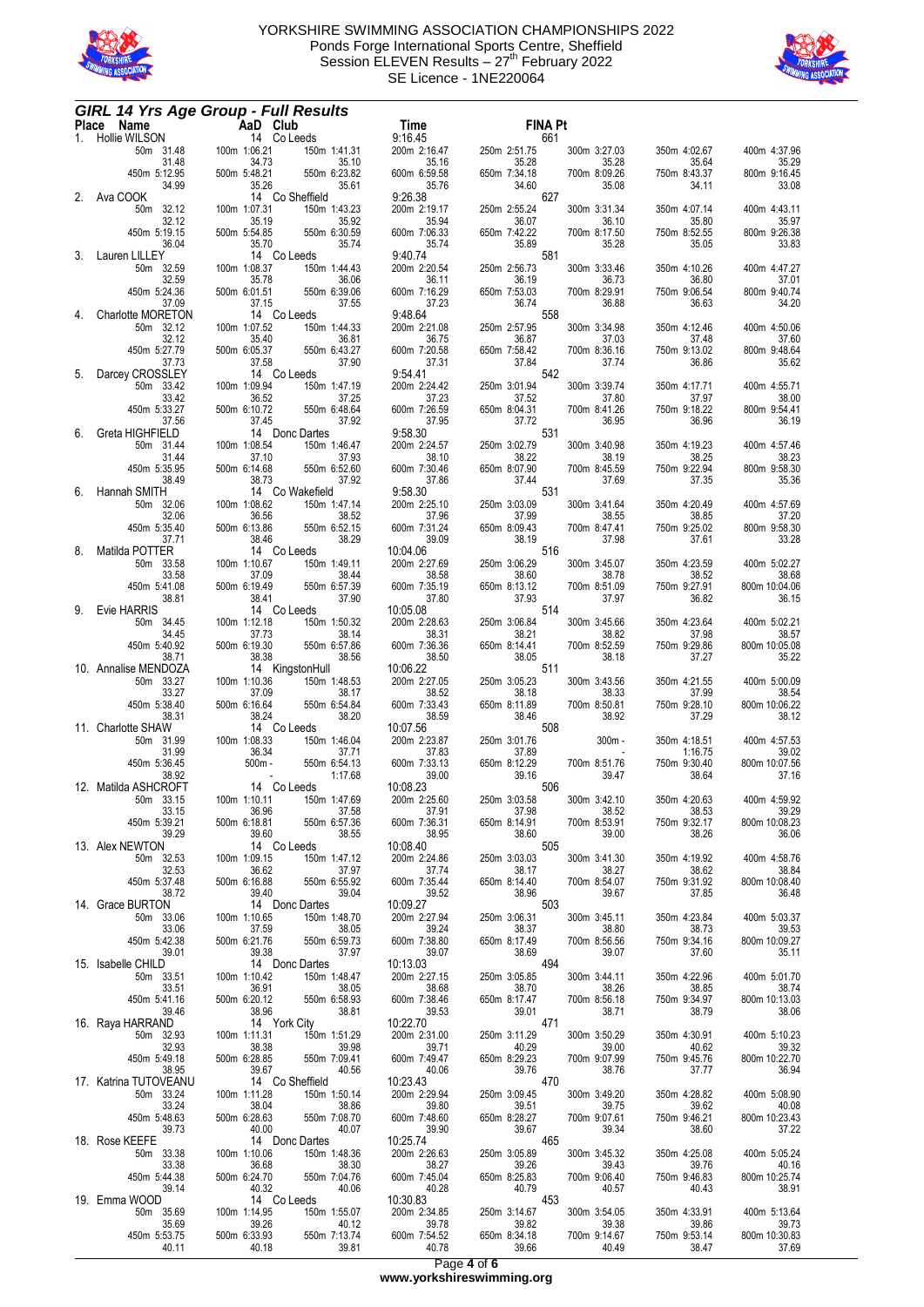



|    | GIRL 15 Yrs Age Group - Full Results        |                       |                                 |                                                 |                           |                       |                       |                       |
|----|---------------------------------------------|-----------------------|---------------------------------|-------------------------------------------------|---------------------------|-----------------------|-----------------------|-----------------------|
|    | Place Name                                  | AaD Club              |                                 | <b>Time</b>                                     | <b>FINA Pt</b>            |                       |                       |                       |
| 1. | Isla JONES                                  |                       | 15 Co Sheffield                 | 9:23.57                                         | 636                       |                       |                       |                       |
|    | 50m 32.18                                   | 100m 1:07.30          | 150m 1:42.58                    | 200m 2:17.91                                    | 250m 2:53.38              | 300m 3:28.67          | 350m 4:04.15          | 400m 4:39.95          |
|    | 32.18                                       | 35.12                 | 35.28                           | 35.33                                           | 35.47                     | 35.29                 | 35.48                 | 35.80                 |
|    | 450m 5:15.14                                | 500m 5:50.46          | 550m 6:26.32                    | 600m 7:01.95                                    | 650m 7:37.87              | 700m 8:13.96          | 750m 8:50.01          | 800m 9:23.57          |
| 2. | 35.19<br>Evangeline STACEY                  | 35.32<br>15 Co Leeds  | 35.86                           | 35.63<br>9:38.75                                | 35.92<br>587              | 36.09                 | 36.05                 | 33.56                 |
|    | 50m 32.40                                   | 100m 1:07.59          | 150m 1:43.60                    | 200m 2:19.60                                    | 250m 2:56.36              | 300m 3:32.96          | 350m 4:09.84          | 400m 4:46.71          |
|    | 32.40                                       | 35.19                 | 36.01                           | 36.00                                           | 36.76                     | 36.60                 | 36.88                 | 36.87                 |
|    | 450m 5:23.77                                | 500m 6:00.44          | 550m 6:37.96                    | 600m 7:14.96                                    | 650m 7:51.69              | 700m 8:28.64          | 750m 9:04.53          | 800m 9:38.75          |
|    | 37.06                                       | 36.67                 | 37.52                           | 37.00                                           | 36.73                     | 36.95                 | 35.89                 | 34.22                 |
| 3. | Sedona REED                                 | 15 Co Leeds           |                                 | 9:38.90                                         | 587                       | 300m 3:34.94          | 350m 4:12.01          |                       |
|    | 50m 32.27<br>32.27                          | 100m 1:08.10<br>35.83 | 150m 1:44.74<br>36.64           | 200m 2:21.31<br>36.57                           | 250m 2:57.93<br>36.62     | 37.01                 | 37.07                 | 400m 4:48.80<br>36.79 |
|    | 450m 5:25.00                                | 500m 6:02.11          | 550m 6:38.63                    | 600m 7:15.18                                    | 650m 7:51.66              | 700m 8:28.36          | 750m 9:04.74          | 800m 9:38.90          |
|    | 36.20                                       | 37.11                 | 36.52                           | 36.55                                           | 36.48                     | 36.70                 | 36.38                 | 34.16                 |
| 4. | <b>Nell WILLIAMS</b>                        |                       | 15 Co Leeds                     | 9:50.29                                         | 553                       |                       |                       |                       |
|    | 50m 32.61                                   | 100m 1:08.59          | 150m 1:45.41                    | 200m 2:22.42                                    | 250m 2:59.76              | 300m 3:37.22          | 350m 4:14.34          | 400m 4:51.83          |
|    | 32.61<br>450m 5:29.12                       | 35.98<br>500m 6:06.77 | 36.82<br>550m 6:44.14           | 37.01<br>600m 7:21.67                           | 37.34<br>650m 7:58.94     | 37.46<br>700m 8:36.62 | 37.12<br>750m 9:13.67 | 37.49<br>800m 9:50.29 |
|    | 37.29                                       | 37.65                 | 37.37                           | 37.53                                           | 37.27                     | 37.68                 | 37.05                 | 36.62                 |
| 5. | Mischa COMRIE                               |                       | 15 Co Leeds                     | 10:15.81                                        | 487                       |                       |                       |                       |
|    | 50m 32.66                                   | 100m 1:09.19          | 150m 1:47.33                    | 200m 2:25.79                                    | 250m 3:04.51              | 300m 3:44.06          | 350m 4:22.76          | 400m 5:02.11          |
|    | 32.66                                       | 36.53                 | 38.14                           | 38.46                                           | 38.72                     | 39.55                 | 38.70                 | 39.35                 |
|    | 450m 5:42.13                                | 500m 6:21.39          | 550m 7:01.92                    | 600m 7:40.83                                    | 650m 8:19.93              | 700m 8:59.31          | 750m 9:38.14          | 800m 10:15.81         |
| 6. | 40.02<br>Olivia HARRIS                      | 39.26                 | 40.53<br>15 KingstonHull        | 38.91<br>10:18.52                               | 39.10<br>481              | 39.38                 | 38.83                 | 37.67                 |
|    | 50m 33.69                                   | 100m 1:11.85          | 150m 1:50.54                    | 200m 2:29.17                                    | 250m 3:08.06              | 300m 3:46.97          | 350m 4:26.43          | 400m 5:05.67          |
|    | 33.69                                       | 38.16                 | 38.69                           | 38.63                                           | 38.89                     | 38.91                 | 39.46                 | 39.24                 |
|    | 450m 5:45.13                                | 500m 6:23.85          | 550m 7:03.62                    | 600m 7:42.57                                    | 650m 8:22.08              | 700m 9:01.43          | 750m 9:40.70          | 800m 10:18.52         |
|    | 39.46                                       | 38.72                 | 39.77                           | 38.95                                           | 39.51<br>443              | 39.35                 | 39.27                 | 37.82                 |
| 7. | Megan WOOD<br>50m 33.54                     | 100m 1:09.84          | 15 Donc Dartes<br>150m 1:48.76  | 10:35.84<br>200m 2:27.45                        | 250m 3:07.49              | 300m 3:46.95          | 350m 4:28.20          | 400m 5:08.82          |
|    | 33.54                                       | 36.30                 | 38.92                           | 38.69                                           | 40.04                     | 39.46                 | 41.25                 | 40.62                 |
|    | 450m 5:50.39                                | 500m 6:31.57          | 550m 7:12.96                    | 600m 7:53.16                                    | 650m 8:35.15              | 700m 9:15.88          | 750m 9:57.60          | 800m 10:35.84         |
|    | 41.57                                       | 41.18                 | 41.39                           | 40.20                                           | 41.99                     | 40.73                 | 41.72                 | 38.24                 |
|    | <b>GIRL 16 Yrs Age Group - Full Results</b> |                       |                                 |                                                 |                           |                       |                       |                       |
|    | Place Name                                  | AaD Club              |                                 | Time                                            | <b>FINA Pt</b>            |                       |                       |                       |
| 1. | Lucy ALLMAN                                 | 16 Co Leeds           |                                 | 9:17.35                                         |                           |                       |                       |                       |
|    | 50m 31.09                                   |                       |                                 |                                                 | 658                       |                       |                       |                       |
|    |                                             | 100m 1:05.00          | 150m 1:39.90                    | 200m 2:15.52                                    | 250m 2:51.04              | 300m 3:26.58          | 350m 4:02.06          | 400m 4:37.76          |
|    | 31.09                                       | 33.91                 | 34.90                           | 35.62                                           | 35.52                     | 35.54                 | 35.48                 | 35.70                 |
|    | 450m 5:12.96<br>35.20                       | 500m 5:48.74<br>35.78 | 550m 6:23.81<br>35.07           | 600m 6:59.07<br>35.26                           | 650m 7:34.13<br>35.06     | 700m 8:09.50<br>35.37 | 750m 8:44.07<br>34.57 | 800m 9:17.35<br>33.28 |
| 2. | Megan SHARP                                 | 16 Co Leeds           |                                 | 9:33.61                                         | 603                       |                       |                       |                       |
|    | 50m 32.09                                   | 100m 1:07.60          | 150m 1:43.29                    | 200m 2:19.49                                    | 250m 2:55.40              | 300m 3:32.04          | 350m 4:08.06          | 400m 4:44.32          |
|    | 32.09                                       | 35.51                 | 35.69                           | 36.20                                           | 35.91                     | 36.64                 | 36.02                 | 36.26                 |
|    | 450m 5:20.41                                | 500m 5:56.81          | 550m 6:32.91                    | 600m 7:09.33                                    | 650m 7:45.63              | 700m 8:21.99          | 750m 8:57.99          | 800m 9:33.61          |
| 3. | 36.09<br>Emily Afiya RICKINSON              | 36.40                 | 36.10                           | 36.42<br>9:36.42                                | 36.30<br>594              | 36.36                 | 36.00                 | 35.62                 |
|    | 50m 32.39                                   | 100m 1:07.77          | 16 KingstonHull<br>150m 1:43.87 | 200m 2:20.84                                    | 250m 2:57.88              | 300m 3:34.95          | 350m 4:11.87          | 400m 4:48.64          |
|    | 32.39                                       | 35.38                 | 36.10                           | 36.97                                           | 37.04                     | 37.07                 | 36.92                 | 36.77                 |
|    | 450m 5:24.73                                | 500m 6:01.47          | 550m 6:37.54                    | 600m 7:14.17                                    | 650m 7:50.07              | 700m 8:26.51          | 750m 9:01.68          | 800m 9:36.42          |
|    | 36.09                                       | 36.74                 | 36.07                           | 36.63                                           | 35.90                     | 36.44                 | 35.17                 | 34.74                 |
| 4. | Rhianna FOSTER                              |                       | 16 KingstonHull                 | 9:38.43                                         | 588                       |                       |                       |                       |
|    | 50m 31.68<br>31.68                          | 100m 1:07.40<br>35.72 | 150m 1:43.89<br>36.49           | 200m 2:20.74<br>36.85                           | 250m 2:57.34<br>36.60     | 300m 3:34.11<br>36.77 | 350m 4:10.73<br>36.62 | 400m 4:47.46<br>36.73 |
|    | 450m 5:24.23                                | 500m 6:00.99          | 550m 6:37.72                    | 600m 7:14.78                                    | 650m 7:51.36 700m 8:28.27 |                       | 750m 9:04.39          | 800m 9:38.43          |
|    | 36.77                                       | 36.76                 | 36.73                           | 37.06                                           | 36.58                     | 36.91                 | 36.12                 | 34.04                 |
| 5. | Daisy PURCHASE                              |                       | 16 Rotherham Mo                 | 9:41.77                                         | 578                       |                       |                       |                       |
|    | 50m 32.42<br>32.42                          | 100m 1:07.45<br>35.03 | 150m 1:43.63<br>36.18           | 200m 2:19.45                                    | 250m 2:55.24<br>35.79     | 300m 3:31.51<br>36.27 | 350m 4:08.04<br>36.53 | 400m 4:44.15<br>36.11 |
|    | 450m 5:20.95                                | 500m 5:57.69          | 550m 6:34.79                    | 35.82<br>600m 7:12.10                           | 650m 7:49.80              | 700m 8:27.79          | 750m 9:05.25          | 800m 9:41.77          |
|    | 36.80                                       |                       | 37.10                           |                                                 | 37.70                     | 37.99                 | 37.46                 | 36.52                 |
| 6. | Olivia THOM                                 | 36.74<br>16 York City |                                 | $\begin{array}{c} 37.31 \\ 9.48.36 \end{array}$ | 559                       |                       |                       |                       |
|    | 50m 31.29                                   | 100m 1:06.53          | 150m 1:43.20                    | 200m 2:20.00                                    | 250m 2:56.43              | 300m 3:33.32          | 350m 4:10.39          | 400m 4:47.81          |
|    | 31.29<br>450m 5:24.86                       | 35.24<br>500m 6:02.27 | 36.67<br>550m 6:39.85           | 36.80<br>600m 7:17.95                           | 36.43<br>650m 7:56.29     | 36.89<br>700m 8:34.59 | 37.07<br>750m 9:12.08 | 37.42<br>800m 9:48.36 |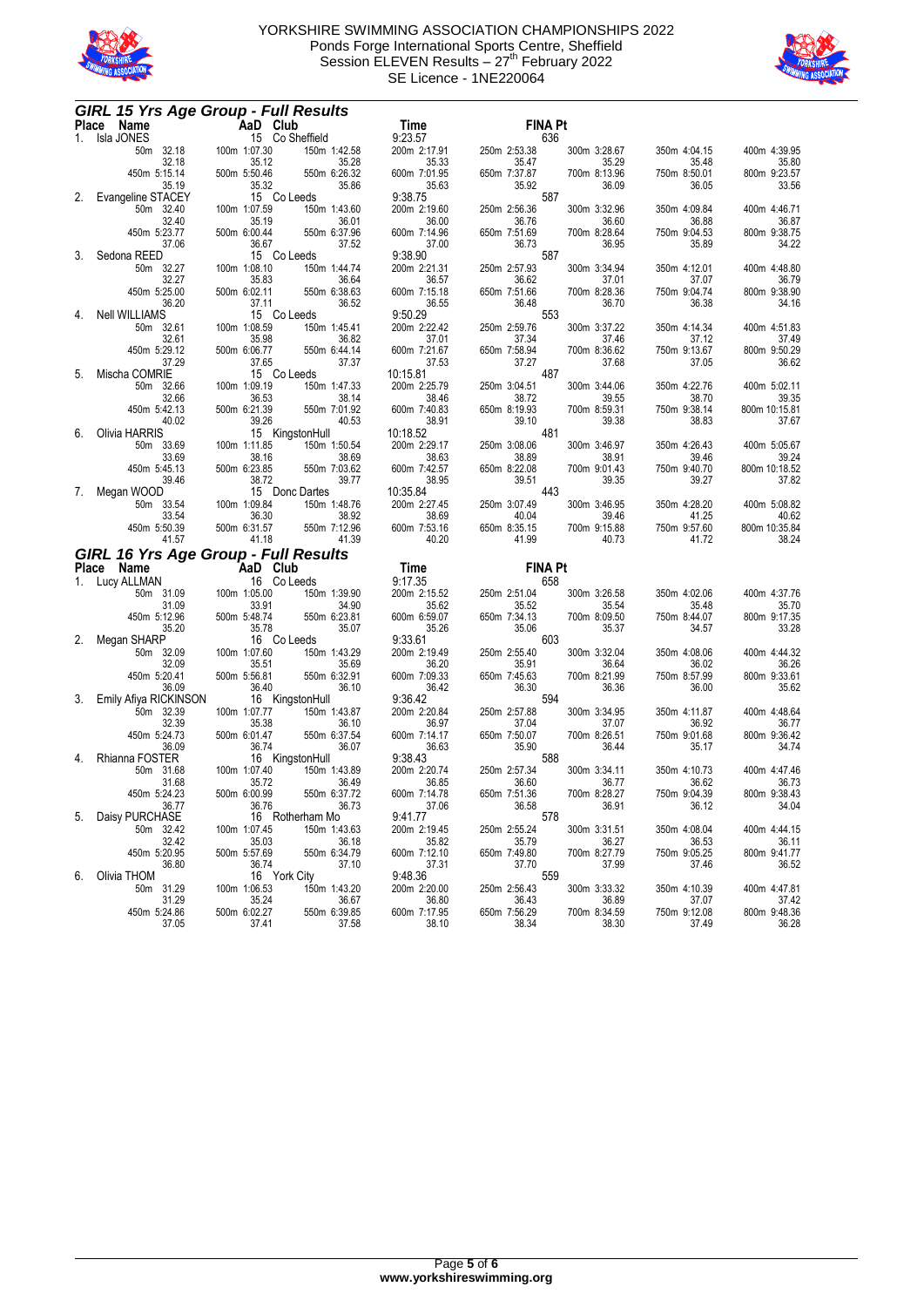



|    | <b>GIRL 17 Yrs/Over Age Group - Full Results</b> |              |                                                                      |                                     |                                                 |              |              |               |
|----|--------------------------------------------------|--------------|----------------------------------------------------------------------|-------------------------------------|-------------------------------------------------|--------------|--------------|---------------|
|    | Place Name                                       | AaD Club     |                                                                      |                                     | Time FINA Pt                                    |              |              |               |
|    | 1. Lara THOMSON 17 Co Leeds                      |              |                                                                      | 9:07.82                             | 693                                             |              |              |               |
|    | 50m 31.13                                        | 100m 1:05.47 | 150m 1:40.38                                                         |                                     | $200m$ 2:15.58 $250m$ 2:50.58<br>35.20 $35.00$  | 300m 3:25.58 | 350m 4:00.72 | 400m 4:35.83  |
|    | 31.13                                            | 34.34        | 34.91                                                                |                                     |                                                 | 35.00        | 35.14        | 35.11         |
|    | 450m 5:10.21                                     | 500m 5:44.84 | 550m 6:19.28                                                         | 600m 6:54.17                        | 650m 7:28.60 700m 8:02.77<br>34.43 34.43        |              | 750m 8:35.67 | 800m 9:07.82  |
|    | 34.38                                            | 34.63        | 34.44                                                                | 34.89                               |                                                 |              | 32.90        | 32.15         |
| 2. | Leah SCHLOSSHAN                                  | 17 Co Leeds  |                                                                      | 9:18.41                             | 654                                             |              |              |               |
|    | 50m 32.18                                        | 100m 1:06.94 | 150m 1:42.00                                                         | 200m 2:17.46                        | 250m 2:52.65                                    | 300m 3:28.17 | 350m 4:03.57 | 400m 4:39.23  |
|    | 32.18                                            | 34.76        | 35.06                                                                | 35.46                               | 35.19                                           | 35.52        | 35.40        | 35.66         |
|    | 450m 5:14.05                                     | 500m 5:49.12 | 550m 6:24.41<br>35.29                                                | 600m 6:59.87                        | 650m 7:34.86 700m 8:10.10<br>34.99 700m 8:10.10 |              | 750m 8:44.88 | 800m 9:18.41  |
|    | 34.82                                            | 35.07        |                                                                      | 35.46                               | 34.99                                           | 35.24        | 34.78        | 33.53         |
| 3  | Emma WILLS                                       |              | 34.82 35.07 35.07<br>43 York City<br>32.66 100m 1:07.64 150m 1:43.51 | 9:28.26                             | 620                                             |              |              |               |
|    | 50m 32.66                                        |              |                                                                      | 200m 2:19.39 250m 2:55.62           |                                                 | 300m 3:31.30 | 350m 4:07.49 | 400m 4:43.58  |
|    | 32.66                                            | 34.98        | 35.87                                                                | 35.88                               | 36.23                                           | 35.68        | 36.19        | 36.09         |
|    | 450m 5:19.53                                     | 500m 5:55.42 | 550m 6:31.42                                                         | 600m 7:07.21                        | 650m 7:43.10 700m 8:18.72                       |              | 750m 8:54.24 | 800m 9:28.26  |
| 4  | 35.95<br>Mollie FISHER                           | 35.89        | 36.00<br><sub>ປັບ.ບ</sub><br>17 Rotherham Mo                         | 35.79<br>$35.79$ $35.89$<br>9:31.41 | 35.89<br>610                                    | 35.62        | 35.52        | 34.02         |
|    | 50m 31.79                                        | 100m 1:07.16 | 150m 1:43.27                                                         | 200m 2:19.75                        | 250m 2:56.18                                    | 300m 3:32.75 | 350m 4:08.94 | 400m 4:45.26  |
|    | 31.79                                            | 35.37        | 36.11                                                                | 36.48                               | 36.43                                           | 36.57        | 36.19        | 36.32         |
|    | 450m 5:21.36                                     | 500m 5:57.76 | 550m 6:33.98                                                         | 600m 7:10.41                        | 650m 7:46.57 700m 8:22.42                       |              | 750m 8:57.46 | 800m 9:31.41  |
|    | 36.10                                            | 36.40        | 36.22                                                                | 36.43                               | 36.16                                           | 35.85        | 35.04        | 33.95         |
| 5  | Alexandra WOODHEAD 18 Bo Kirklees                |              |                                                                      | 36.16<br>9:51.52<br>9:51.52         | 550                                             |              |              |               |
|    | 50m 32.03                                        | 100m 1:07.42 | 150m 1:44.16                                                         | 200m 2:21.44                        | 250m 2:58.99                                    | 300m 3:36.55 | 350m 4:14.55 | 400m 4:52.38  |
|    | 32.03                                            | 35.39        | 36.74                                                                | 37.28                               | 37.55                                           | 37.56        | 38.00        | 37.83         |
|    | 450m 5:30.32                                     | 500m 6:08.10 | 550m 6:46.14                                                         | 600m 7:23.53                        | 650m 8:01.00                                    | 700m 8:38.14 | 750m 9:15.69 | 800m 9:51.52  |
|    | 37.94                                            | 37.78        | 38.04                                                                | 37.39                               | 37.47                                           | 37.14        | 37.55        | 35.83         |
| 6. | Abigail HEALD 17 Co Leeds                        |              |                                                                      | $37.39$ 37.47<br>10:07.68           | 507                                             |              |              |               |
|    | 50m 32.55                                        | 100m 1:09.21 | 150m 1:46.59                                                         | 200m 2:24.47                        | 250m 3:02.27                                    | 300m 3:40.90 | 350m 4:18.69 | 400m 4:57.76  |
|    | 32.55                                            | 36.66        | 37.38                                                                | 37.88                               | 37.80                                           | 38.63        | 37.79        | 39.07         |
|    | 450m 5:35.96                                     | 500m 6:15.27 | 550m 6:53.87                                                         | 600m 7:33.48                        | 650m 8:12.54 700m 8:52.24                       |              | 750m 9:30.54 | 800m 10:07.68 |
|    | 38.20                                            | 39.31        | 38.60                                                                | 39.61                               | 39.06                                           | 39.70        | 38.30        | 37.14         |
| 7. | 38.20 39.31<br>Aine HUGHES 17 Co Sheffield       |              |                                                                      |                                     | 475                                             |              |              |               |
|    | 50m 32.95                                        | 100m 1:09.82 | 150m 1:47.76                                                         | 200m 2:26.61                        | 250m 3:05.95                                    | 300m 3:45.88 | 350m 4:25.11 | 400m 5:05.07  |
|    | 32.95                                            | 36.87        | 37.94                                                                | 38.85<br>600m 7:44.58               | 39.93 39.93<br>650m 8:24.46 700m 9:04.03        |              | 39.23        | 39.96         |
|    | 450m 5:44.83                                     | 500m 6:24.43 | 550m 7:04.36                                                         |                                     |                                                 |              | 750m 9:43.28 | 800m 10:20.99 |
|    | 39.76                                            | 39.60        | 39.93                                                                | 40.22                               | 39.88                                           | 39.57        | 39.25        | 37.71         |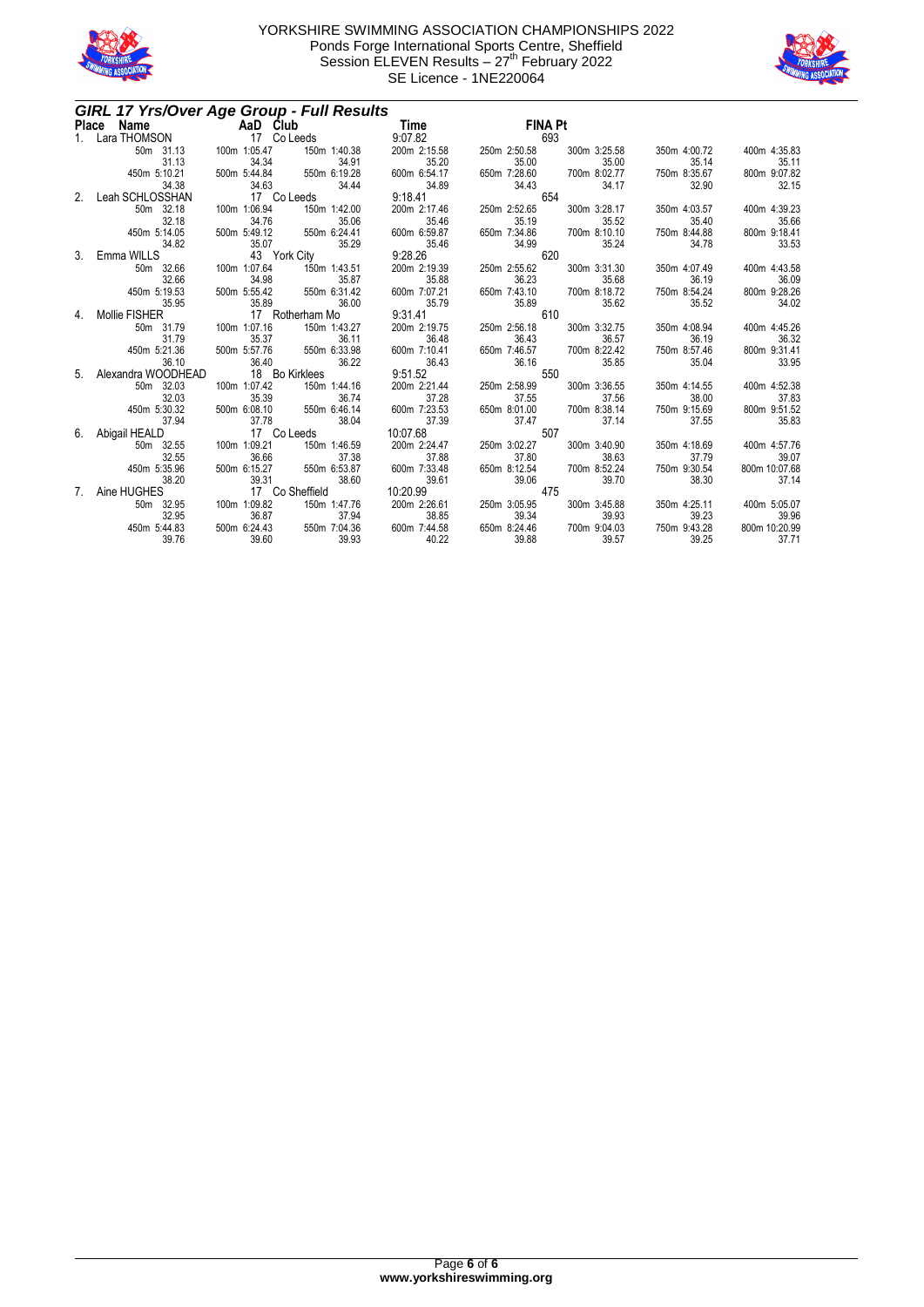



### **EVENT 101 Men 09/10 Yrs 200m Medley Team**

|    | <b>Full Results</b> |       |              |         |                          |                          |                          |
|----|---------------------|-------|--------------|---------|--------------------------|--------------------------|--------------------------|
|    | Place<br>Name       | A.G   | Club         | Time    | 50                       | 100                      | 150                      |
|    | Co Leeds            | 09/10 | Co Leeds     | 2:50.84 | $\overline{\phantom{0}}$ | 1:36.56                  | 2.14.96                  |
| 2. | KingstonHull        | 09/10 | KingstonHull | 3:06.46 | 51.61                    | 1:36.27                  | 2:21.19                  |
| 3. | Donc Dartes         | 09/10 | Donc Dartes  | 3:16.10 |                          | $\overline{\phantom{0}}$ | 2:28.92                  |
|    | 4. Co Leeds 2       | 09/10 | Co Leeds     | 3:16.50 | 44.57                    | 1:45.50                  | 2.43.45                  |
| 5. | Co Sheffield        | 09/10 | Co Sheffield | 3:24.74 | 45.82                    | 1:39.99                  | $\overline{\phantom{a}}$ |
| 6. | Bev Barracud        | 09/10 | Bev Barracud | 3:26.44 |                          | 1:46.16                  | 2:33.02                  |

## **EVENT 102 Women 11/12 Yrs 200m Freestyle Team**

|     | <b>Full Results</b> |       |                    |         |                          |         |         |
|-----|---------------------|-------|--------------------|---------|--------------------------|---------|---------|
|     | Place Name          | A.G   | Club               | Time    | 50                       | 100     | 150     |
| 1.  | Co Leeds            | 11/12 | Co Leeds           | 2:03.61 | 31.56                    | 1:02.96 | 1:32.42 |
| 2.  | Harrogate           | 11/12 | Harrogate          | 2:06.58 | 30.09                    |         | 1:34.26 |
| 3.  | Co Leeds 2          | 11/12 | Co Leeds           | 2:09.18 | 32.42                    | 1:05.06 | 1.37.52 |
| 4.  | Rotherham Mo        |       | 11/12 Rotherham Mo | 2:11.01 | 31.01                    | 1:04.98 | 1:37.04 |
| 5.  | Donc Dartes         | 11/12 | Donc Dartes        | 2:11.10 | 32.90                    | 1:06.21 | 1:39.39 |
| 6.  | Co Leeds 3          | 11/12 | Co Leeds           | 2:14.34 | 34.09                    | 1:08.03 | 1:42.12 |
| 7.  | Sheffield C         |       | 11/12 Sheffield C  | 2:15.54 | 33.07                    | 1:10.08 | 1:45.27 |
| 8.  | Bev Barracud        |       | 11/12 Bev Barracud | 2:15.93 | 35.48                    | 1:10.23 | 1:44.20 |
| 9.  | KingstonHull        |       | 11/12 KingstonHull | 2:16.03 | 33.76                    | 1:06.65 | 1:39.65 |
| 10. | Donc Dartes 2       |       | 11/12 Donc Dartes  | 2:18.47 | 33.10                    | 1:08.44 | 1:42.65 |
| 11. | Cleethorpes         |       | 11/12 Cleethorpes  | 2:18.54 | 36.57                    | 1:11.64 | 1:42.98 |
| 12. | Co Leeds 4          |       | 11/12 Co Leeds     | 2:19.02 | 33.25                    | 1:08.90 | 1:43.82 |
|     | 13. York City       |       | 11/12 York City    | 2:21.80 | 35.61                    | 1:10.62 | 1:48.04 |
|     | 14. Co Sheffield 3  |       | 11/12 Co Sheffield | 2:21.84 |                          | 1:11.40 | 1:46.76 |
| 15. | <b>Bo Kirklees</b>  |       | 11/12 Bo Kirklees  | 2:21.97 | $\overline{\phantom{a}}$ | 1:14.89 |         |
|     | 16. Selby           |       | 11/12 Selby        | 2:22.88 | 33.68                    | 1:11.24 | 1:47.42 |
|     | 17. Scunthorpe A    |       | 11/12 Scunthorpe A | 2:23.04 | 33.13                    | 1:07.85 | 1.46.12 |
| 18. | Pocklington         | 11/12 | Pocklington        | 2:23.38 | 39.84                    | 1:13.66 | 1:47.56 |
| 19. | Tadcaster           | 11/12 | Tadcaster          | 2:23.66 | 31.73                    | 1:19.15 | 1:50.96 |
|     | 20. Donc Dartes 3   |       | 11/12 Donc Dartes  | 2:28.75 | 36.36                    | 1:12.43 | 1:49.03 |
| 21. | Team Jorvik         |       | 11/12 Team Jorvik  | 2:29.16 | 33.41                    | 1:14.52 | 1:55.59 |
| 22. | Harrogate 2         | 11/12 | Harrogate          | 2:29.17 | 38.30                    | 1:15.68 | 1:53.59 |
|     | 23. Skipton         | 11/12 | Skipton            | 2:32.00 | 36.76                    | 1:16.26 | 1:55.96 |
|     | 24. Stocksbridge    | 11/12 | Stocksbridge       | 2:33.00 | 40.20                    | 1:19.11 | 1:56.23 |
| 25. | Adwick              | 11/12 | Adwick             | 2:37.41 | 40.76                    | 1:20.45 | 2:01.93 |
| 26. | Co Sheffield 4      |       | 11/12 Co Sheffield | 2:37.79 | 37.38                    | 1:15.81 |         |
|     | 27. Bev Barracud 2  |       | 11/12 Bev Barracud | 2:53.54 | 37.02                    | 1:22.65 |         |
| 28. | Pocklington 2       |       | 11/12 Pocklington  | 3:04.08 | 39.58                    | 1:19.82 |         |
|     | Co Sheffield 2      | 11/12 | Co Sheffield       | DQ      |                          |         |         |
|     | <b>Bo Barnsley</b>  | 11/12 | <b>Bo Barnsley</b> | DQ      |                          |         |         |
|     | Co Sheffield        | 11/12 | Co Sheffield       | DQ      |                          |         |         |

#### **EVENT 103 Men 13 Yrs/Over 200m Medley Team**

|     | <b>Full Results</b> |       |                     |            |       |         |         |
|-----|---------------------|-------|---------------------|------------|-------|---------|---------|
|     | Place Name          | A.G   | Club                | Time       | 50    | 100     | 150     |
| 1.  | East Leeds          | 13/OV | East Leeds          | 1:48.07    | 27.37 | 58.24   | 1:23.23 |
| 2.  | Tadcaster           | 13/OV | Tadcaster           | 1:49.63    | 28.86 | 59.54   | 1:25.39 |
| 3.  | Skipton             | 13/OV | Skipton             | 1:49.70    | 29.00 | 58.50   | 1:24.15 |
| 4.  | <b>York City</b>    | 13/OV | <b>York City</b>    | 1:49.89    | 28.70 | 59.20   | 1:25.27 |
| 5.  | Co Sheffield        | 13/OV | Co Sheffield        | 1:50.14    | 29.39 | 59.00   | 1:24.55 |
| 6.  | Co Leeds            | 13/OV | Co Leeds            | 1:50.87    | 28.58 | 1:00.13 | 1 26 02 |
| 7.  | East Leeds 2        | 13/OV | East Leeds          | 1:51.46    | 29.99 | 59.74   | 1:25.91 |
| 8.  | Skipton 2           | 13/OV | Skipton             | 1:54.13    | 30.34 | 1:02.43 | 1.29.34 |
| 9.  | Co Leeds 2          | 13/OV | Co Leeds            | 1:54.35    | 29.35 | 1:01.06 | 1:28.52 |
| 10. | Tadcaster 2         | 13/OV | Tadcaster           | 1:54.36    |       | 1:02.89 | 1.29.60 |
| 11. | Bo Barnsley         | 13/OV | Bo Barnsley         | 1:54.38    | 30.07 | 1:02.14 | 1:29.34 |
| 12. | Cleethorpes         | 13/OV | Cleethorpes         | 1:54.71    | 28.17 | 1:01.24 | 1:28.33 |
| 13. | Co Bradford         | 13/OV | Co Bradford         | 1:55.35    | 30.28 | 1:01.16 | 1:28.39 |
| 14. | KingstonHull        | 13/OV | KingstonHull        | 1:56.35    | 30.08 | 1:02.26 | 1:31.10 |
| 15. | Rotherham Mo        | 13/OV | Rotherham Mo        | 1:56.46    | 30.39 | 1:02.82 | 1 30.66 |
| 16. | Stocksbridge        | 13/OV | Stocksbridge        | 1:57.27    | 29.26 | 1:02.64 | 1 31 09 |
| 17. | Chapeltown          | 13/OV | Chapeltown          | 1:59.11    | 32.05 | 1:04.03 | 1.31.73 |
|     | 18. Bo Barnsley 2   | 13/OV | Bo Barnsley         | 1:59.60    | 30.34 | 1:05.82 | 1 34 00 |
|     | 19. Pocklington     | 13/OV | Pocklington         | 2:00.06    | 31.18 | 1:05.53 | 1 34 44 |
| 20. | <b>Thirsk WH</b>    | 13/OV | <b>Thirsk WH</b>    | 2:00.13    | 33.67 | 1:06.31 | 1:34.77 |
| 21. | Donc Dartes         | 13/OV | Donc Dartes         | 2:00.81    | 34.13 | 1:07.64 | 1:33.65 |
| 22. | <b>Bev Barracud</b> | 13/OV | <b>Bev Barracud</b> | 2:01.68    | 32.04 | 1:04.68 | 1:31.74 |
| 23. | York City 2         | 13/OV | <b>York City</b>    | 2:02.01    | 33.40 | 1:07.28 | 1:35.17 |
| 24. | Halifax             | 13/OV | Halifax             | 2:02.75    | 33.08 | 1:07.90 | 1.37.04 |
| 25. | Adwick              | 13/OV | Adwick              | 2:06.65    | 32.82 | 1:06.61 | 1:38.13 |
| 26. | Skipton 3           | 13/OV | Skipton             | 2:07.36    | 32.11 | 1:09.86 | 1:40.15 |
| 27. | Team Jorvik         | 13/OV | Team Jorvik         | 2:10.55    | 34.04 | 1:09.97 | 1:41.30 |
| 28. | Halifax 2           | 13/OV | Halifax             | 2:12.60    | 34.39 | 1:10.52 |         |
| 29. | Kippax              | 13/OV | Kippax              | 2:15.23    | 36.45 | 1:15.05 | 1.46.09 |
| 30. | Adwick 2            | 13/OV | Adwick              | 2:21.52    | 34.69 | 1:14.17 | 146.21  |
|     | <b>Bo Kirklees</b>  | 13/OV | <b>Bo Kirklees</b>  | <b>DNC</b> |       |         |         |
|     | Bev Barracud 2      | 13/OV | <b>Bev Barracud</b> | <b>DNC</b> |       |         |         |
|     | Co Wakefield        | 13/OV | Co Wakefield        | <b>DNC</b> |       |         |         |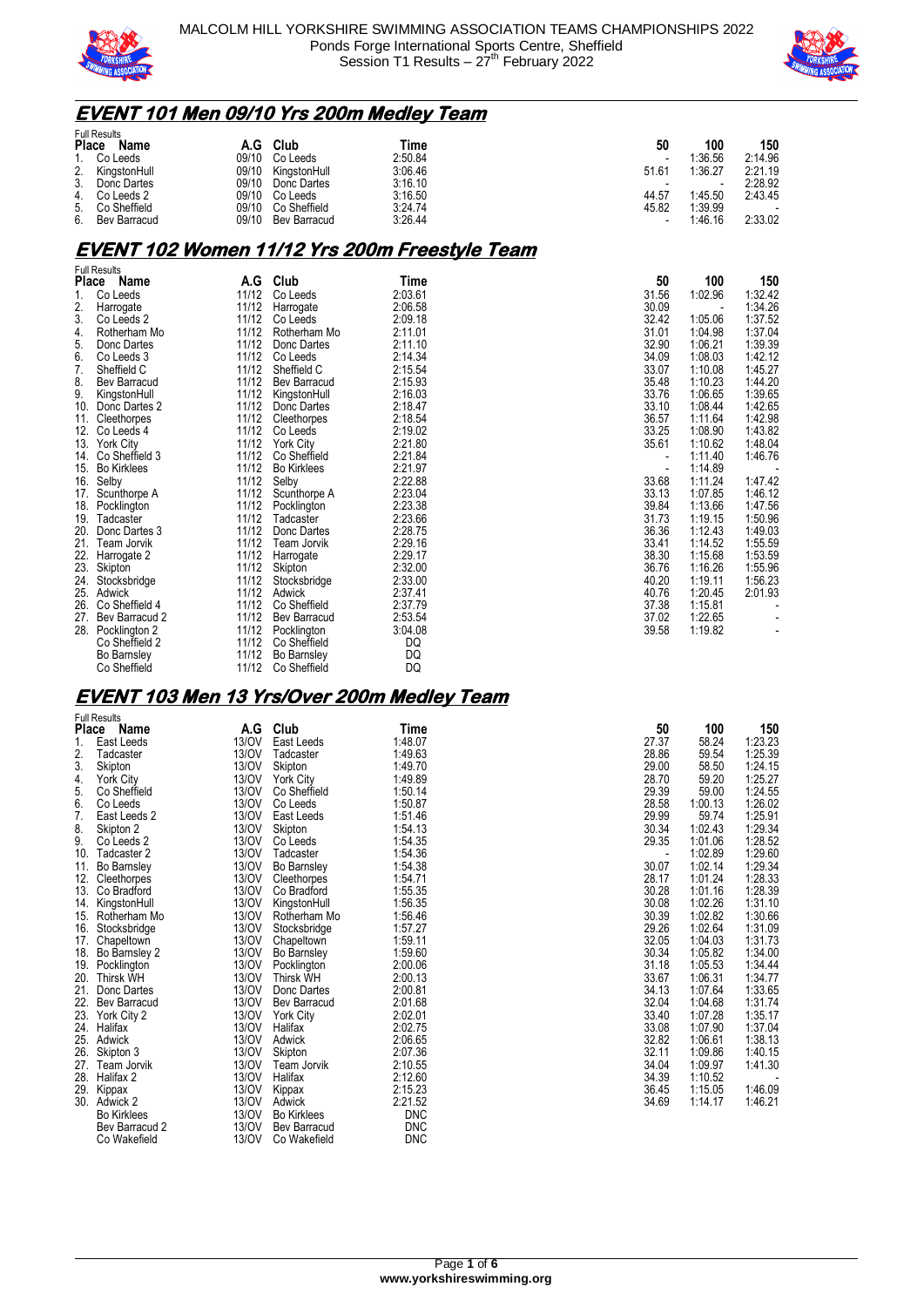



## **EVENT 104 Men 13/14 Yrs 200m Medley Team**

|       | <b>Full Results</b>  |       |                    |            |       |         |         |
|-------|----------------------|-------|--------------------|------------|-------|---------|---------|
| Place | Name                 | A.G   | Club               | Time       | 50    | 100     | 150     |
|       | Co Leeds             | 13/14 | Co Leeds           | 1:57.49    | 29.84 | 1:02.60 | 1:30.28 |
| 2.    | Co Leeds 2           | 13/14 | Co Leeds           | 2:03.77    | 31.47 | 1:05.34 | 1:35.49 |
| 3.    | Donc Dartes 3        | 13/14 | Donc Dartes        | 2:04.18    | 31.96 | 1:08.54 | 1:36.81 |
| 4.    | Co Sheffield         | 13/14 | Co Sheffield       | 2:05.75    | 31.68 | 1:05.82 | 1:36.52 |
| 5.    | Harrogate            | 13/14 | Harrogate          | 2:07.60    | 35.77 | 1:12.58 | 1 40 04 |
| 6.    | Co Bradford          | 13/14 | Co Bradford        | 2:07.62    | 32.53 | 1:08.02 | 1 40 54 |
| 7.    | Co Leeds 3           | 13/14 | Co Leeds           | 2:09.73    | 33.59 | 1:10.77 | 141.31  |
| 8.    | Rotherham Mo         | 13/14 | Rotherham Mo       | 2:10.77    | 31.30 | 1:09.91 | 143.68  |
| 9.    | <b>Bo Kirklees</b>   | 13/14 | <b>Bo Kirklees</b> | 2:11.30    | 33.95 | 1:12.93 | 1:42.62 |
| 10.   | Thirsk WH            | 13/14 | Thirsk WH          | 2:12.59    | 37.47 | 1:13.57 | 1:46.06 |
| 11.   | KingstonHull         | 13/14 | KingstonHull       | 2:12.71    | 34.70 | 1:11.56 |         |
| 12.   | Stocksbridge         | 13/14 | Stocksbridge       | 2:13.12    | 35.21 | 1:13.13 | 1.43.26 |
| 13.   | Tadcaster            | 13/14 | Tadcaster          | 2:18.52    | 39.17 | 1:17.03 | 1:49.53 |
| 14.   | Donc Dartes 2        | 13/14 | Donc Dartes        | 2:18.95    | 37.06 | 1:16.06 | 1:48.06 |
| 15.   | <b>Bo Barnsley</b>   | 13/14 | Bo Barnsley        | 2:19.87    | 38.74 | 1:13.78 | 1 48.67 |
| 16.   | Spenborough          | 13/14 | Spenborough        | 2:24.77    | 37.51 | 1:19.09 | 1:52.24 |
|       | 17. Harrogate 2      | 13/14 | Harrogate          | 2:26.77    | 35.63 | 1:17.20 | 1 58 94 |
| 18.   | Donc Dartes          | 13/14 | Donc Dartes        | 2:27.80    | 38.54 | 1:19.25 | 1:54.53 |
| 19.   | Co Sheffield 2       | 13/14 | Co Sheffield       | 2:31.13    | 38.96 | 1:24.54 | 1:59.40 |
| 20.   | <b>Bo Kirklees 2</b> | 13/14 | <b>Bo Kirklees</b> | 2:31.30    |       | 1:25.51 | 2:00.93 |
|       | Skipton              | 13/14 | Skipton            | <b>DNC</b> |       |         |         |
|       | Pocklington 2        | 13/14 | Pocklington        | DQ         |       |         |         |
|       | Pocklington          | 13/14 | Pocklington        | DQ         |       |         |         |

#### **EVENT 105 Women 15/16 Yrs 200m Freestyle Team**  Full Results

| Place | Name               | A.G   | Club               | Time       | 50    | 100     | 150     |
|-------|--------------------|-------|--------------------|------------|-------|---------|---------|
|       | Co Sheffield       | 15/16 | Co Sheffield       | 1:51.60    | 27.81 | 55.42   | 1.22.90 |
| 2.    | <b>Bo Kirklees</b> | 15/16 | <b>Bo Kirklees</b> | 1:52.35    | 30.38 | 56.20   | 1 24 35 |
| 3.    | Co Leeds           | 15/16 | Co Leeds           | 1:54.04    | 29.06 | 57.47   | 1:26.16 |
| 4.    | Tadcaster          | 15/16 | Tadcaster          | 1:55.19    | 28.57 | 56.58   | 1.25.75 |
| 5.    | KingstonHull       | 15/16 | KingstonHull       | 1:55.42    | 29.31 | 57.66   | 1 26 87 |
| 6.    | Harrogate          | 15/16 | Harrogate          | 1:55.94    | 28.71 | 57.32   | 1:28.65 |
| 7.    | Rotherham Mo       | 15/16 | Rotherham Mo       | 1:56.13    | 29.72 | 59.29   |         |
| 8.    | Co Leeds 2         | 15/16 | Co Leeds           | 1:56.20    | 29.13 | 58.50   | 1:27.59 |
| 9.    | Co Sheffield 2     | 15/16 | Co Sheffield       | 1:56.22    | 29.02 | 58.40   | 1.27.86 |
| 10.   | Co Bradford        | 15/16 | Co Bradford        | 1:56.32    | 29.14 | 59.05   | 1.28.26 |
| 11.   | Bo Barnsley        | 15/16 | <b>Bo Barnsley</b> | 1:57.89    | 30.78 | 1:00.48 | 1:29.38 |
| 12.   | York City          | 15/16 | <b>York City</b>   | 1:57.93    | 28.63 | 57.85   | 1 27 88 |
| 13.   | Scunthorpe A       | 15/16 | Scunthorpe A       | 1:58.93    | 28.87 | 1:00.20 | 1 30 60 |
|       | 14. Bo Kirklees 2  | 15/16 | <b>Bo Kirklees</b> | 2:01.17    | 30.95 | 1:00.68 | 1 31 49 |
| 15.   | Tadcaster 2        | 15/16 | Tadcaster          | 2:02.23    | 29.82 | 1:01.44 | 1:31.71 |
| 16.   | Co Bradford 2      | 15/16 | Co Bradford        | 2:02.36    | 29.92 | 1:00.19 | 1 31 19 |
| 17.   | York City 2        | 15/16 | <b>York City</b>   | 2:02.85    | 30.57 | 1:00.58 | 1:31.92 |
|       | 18. Cleethorpes    | 15/16 | Cleethorpes        | 2:02.92    | 30.52 | 1:02.57 | 1 32.84 |
| 19.   | Bev Barracud       | 15/16 | Bev Barracud       | 2:06.24    | 31.71 | 1:03.52 | 1 37 60 |
|       | 20. Bo Barnsley 2  | 15/16 | Bo Barnsley        | 2:10.07    |       | 1:05.50 | 1 39 19 |
| 21.   | Stocksbridge       | 15/16 | Stocksbridge       | 2:10.21    | 32.19 | 1:04.68 | 1 39 56 |
| 22.   | Kippax             | 15/16 | Kippax             | 2:11.70    | 33.35 | 1:04.27 | 1:38.54 |
|       | 23. Selby          | 15/16 | Selby              | 2:12.56    | 32.46 | 1:05.41 | 1:38.32 |
|       | 24. Pocklington    | 15/16 | Pocklington        | 2:16.13    | 32.06 | 1:08.50 | 1:44.16 |
| 25.   | Adwick             | 15/16 | Adwick             | 2:18.60    | 33.39 | 1:09.03 | 144.11  |
|       | Co Leeds 3         | 15/16 | Co Leeds           | <b>DNC</b> |       |         |         |
|       | Bev Barracud 2     | 15/16 | Bev Barracud       | <b>DNC</b> |       |         |         |
|       | Donc Dartes        | 15/16 | Donc Dartes        | DQ         |       |         |         |

# **EVENT 106 Men 09/10 Yrs 200m Freestyle Team**

| Place | <b>Full Results</b><br>Name | A.G   | Club         | Time    | 50    | 100     | 150     |
|-------|-----------------------------|-------|--------------|---------|-------|---------|---------|
| 1.    | Co Leeds                    | 09/10 | Co Leeds     | 2:24.92 | 36.01 | 1:12.66 | 1:51.22 |
| 2.    | Donc Dartes                 | 09/10 | Donc Dartes  | 2:46.54 | 48.62 | 1:24.33 | 2.00.18 |
| 3.    | KingstonHull                | 09/10 | KingstonHull | 2:49.26 | 34.01 | 1:14.87 | 2.02.55 |
| 4.    | Co Leeds 2                  | 09/10 | Co Leeds     | 2:49.54 | 41.93 | 1:27.88 | 2:09.61 |
| 5.    | Co Sheffield                | 09/10 | Co Sheffield | 2:53.09 | 39.90 | 1:22.54 | 2.07.63 |
| 6.    | Bev Barracud                | 09/10 | Bev Barracud | 3:09.73 | 49.53 | 1:45.23 | 2.28.12 |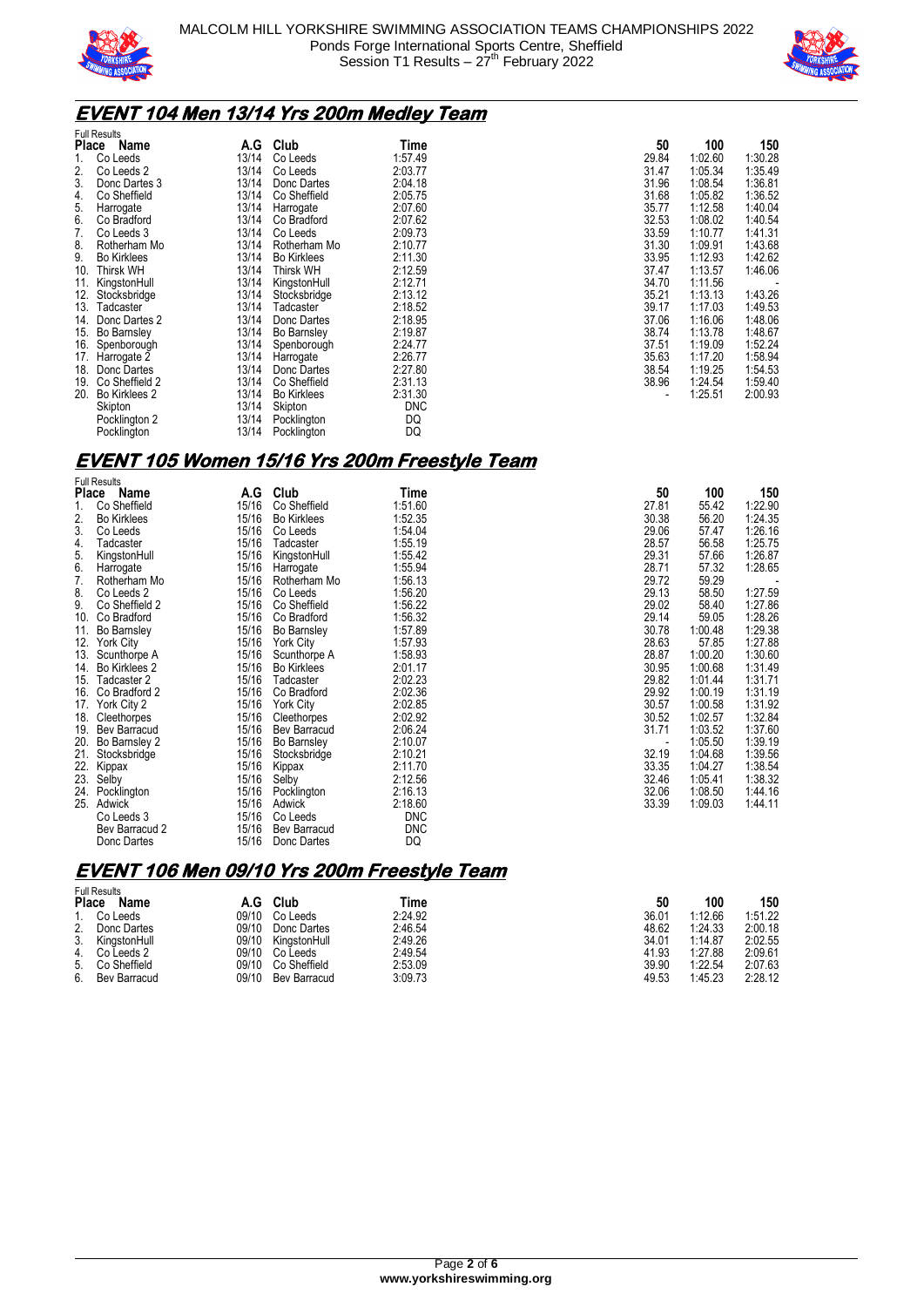



# **EVENT 107 Women 11/12 Yrs 200m Medley Team**

|     | <b>Full Results</b> |       |                     |         |                          |         |         |
|-----|---------------------|-------|---------------------|---------|--------------------------|---------|---------|
|     | Place<br>Name       | A.G   | Club                | Time    | 50                       | 100     | 150     |
| 1.  | Co Leeds            | 11/12 | Co Leeds            | 2:22.13 | 35.37                    | 1:17.87 | 1:50.25 |
| 2.  | Co Sheffield        | 11/12 | Co Sheffield        | 2:22.37 | 38.87                    |         | 1 52.06 |
| 3.  | Harrogate           |       | 11/12 Harrogate     | 2:24.02 | 35.90                    | 1:15.37 | 1:49.66 |
| 4.  | Co Leeds 2          | 11/12 | Co Leeds            | 2:25.27 | 37.58                    | 1:19.21 | 1:53.18 |
| 5.  | Donc Dartes 3       | 11/12 | Donc Dartes         | 2:30.52 | 39.47                    | 1:23.41 | 1:57.13 |
| 6.  | Rotherham Mo        |       | 11/12 Rotherham Mo  | 2:31.66 | 37.46                    | 1:21.48 | 157.59  |
| 7.  | Tadcaster           | 11/12 | Tadcaster           | 2:33.72 | 44.70                    | 1:26.18 | 2:01.10 |
| 8.  | Sheffield C         | 11/12 | Sheffield C         | 2:34.27 | 43.13                    | 1:22.18 | 1:59.83 |
| 9.  | KingstonHull        |       | 11/12 KingstonHull  | 2:35.04 | 39.68                    | 1:22.49 | 1:59.37 |
| 10. | Co Leeds 4          |       | 11/12 Co Leeds      | 2:40.26 |                          | 1:28.54 | 2 07.74 |
| 11. | <b>Bo Kirklees</b>  | 11/12 | <b>Bo Kirklees</b>  | 2:41.60 |                          | 1:24.29 | 2 05.12 |
| 12. | Scunthorpe A        | 11/12 | Scunthorpe A        | 2:44.68 |                          | 1:26.39 | 2:07.00 |
|     | 13. Donc Dartes 2   |       | 11/12 Donc Dartes   | 2:45.19 | 40.90                    | 1:31.33 | 2:10.34 |
| 14. | Selby               |       | 11/12 Selby         | 2:45.32 | 44.43                    | 1:29.30 | 2:10.57 |
| 15. | Pocklington         | 11/12 | Pocklington         | 2:46.36 |                          | 1:29.06 | 2:09.55 |
| 16. | <b>York City</b>    |       | 11/12 York City     | 2:46.88 | 42.60                    | 1:32.00 | 2:12.12 |
|     | 17. Co Sheffield 3  |       | 11/12 Co Sheffield  | 2:47.43 | $\overline{\phantom{a}}$ | 1:26.90 | 2:09.34 |
| 18. | Cleethorpes         | 11/12 | Cleethorpes         | 2:50.65 | $\overline{\phantom{a}}$ | 1:34.69 | 2:15.35 |
| 19. | <b>Bo Barnsley</b>  | 11/12 | Bo Barnsley         | 2:53.72 | 43.43                    | 1:30.16 | 2 17.82 |
|     | 20. Harrogate 2     | 11/12 | Harrogate           | 2:54.47 | 40.72                    | 1:27.74 | 2:16.17 |
| 21. | Donc Dartes         | 11/12 | Donc Dartes         | 2:55.13 | 40.71                    | 1:30.28 | 2:31.55 |
| 22. | <b>Team Jorvik</b>  | 11/12 | Team Jorvik         | 2:55.84 | 40.06                    | 1:32.12 | 2.12.01 |
| 23. | Co Sheffield 4      |       | 11/12 Co Sheffield  | 2:57.17 | 41.34                    | 1:31.91 | 2 13 71 |
|     | 24. Skipton         |       | 11/12 Skipton       | 2:57.95 | 45.29                    | 1:29.30 | 2:17.55 |
| 25. | Stocksbridge        | 11/12 | Stocksbridge        | 3:05.13 | 46.73                    | 1:34.74 | 2:23.70 |
| 26. | Adwick              | 11/12 | Adwick              | 3:05.65 | 45.79                    | 1:41.79 | 2:25.39 |
|     | 27 Bev Barracud 2   |       | 11/12 Bev Barracud  | 3:20.83 | 54.05                    |         | 2:32.33 |
|     | 28. Pocklington 2   |       | 11/12 Pocklington   | 3:44.93 | 1.05.50                  |         |         |
|     | Co Leeds 3          | 11/12 | Co Leeds            | DQ      |                          |         |         |
|     | Co Sheffield 2      | 11/12 | Co Sheffield        | DQ      |                          |         |         |
|     | <b>Bev Barracud</b> | 11/12 | <b>Bev Barracud</b> | DQ      |                          |         |         |

#### **EVENT 108 Men 13 Yrs/Over 200m Freestyle Team**  Full Results

|       | I UII NESUILS       |       |                    |            |       |         |         |
|-------|---------------------|-------|--------------------|------------|-------|---------|---------|
| Place | Name                | A.G   | Club               | Time       | 50    | 100     | 150     |
| 1.    | Tadcaster           | 13/OV | Tadcaster          | 1:37.80    | 24.77 | 49.02   | 1 13 90 |
| 2.    | East Leeds          | 13/OV | East Leeds         | 1:38.19    | 25.64 | 50.12   | 1:14.21 |
| 3.    | Skipton             | 13/OV | Skipton            | 1:38.34    | 24.47 | 49.22   | 1:14.49 |
| 4.    | <b>York City</b>    | 13/0V | York City          | 1:39.93    | 25.34 | 49.74   | 1:15.75 |
| 5.    | East Leeds 2        | 13/OV | East Leeds         | 1:40.35    | 24.48 | 49.64   | 1.15.21 |
| 6.    | Co Sheffield        | 13/OV | Co Sheffield       | 1:40.72    | 25.96 | 51.88   | 1:16.51 |
| 7.    | Co Leeds            | 13/0V | Co Leeds           | 1:41.40    | 25.07 | 51.32   | 1:16.77 |
| 8.    | Stocksbridge        | 13/OV | Stocksbridge       | 1:41.77    | 26.67 | 52.05   | 1 17 59 |
| 9.    | Bo Barnsley         | 13/OV | Bo Barnsley        | 1.42.47    | 25.48 | 50.89   | 1 16 99 |
| 10.   | Skipton 2           | 13/OV | Skipton            | 1:42.92    | 26.13 | 51.67   | 1 17 43 |
|       | 11. Cleethorpes     |       | 13/OV Cleethorpes  | 1:43.18    | 24.64 | 50.93   | 1.17.09 |
| 12.   | Tadcaster 2         | 13/OV | Tadcaster          | 1:43.49    | 27.29 | 53.00   | 1.18.28 |
| 13.   | KingstonHull        | 13/OV | KingstonHull       | 1:44.80    | 26.06 | 51.28   | 1:18.05 |
| 14.   | <b>Thirsk WH</b>    | 13/OV | <b>Thirsk WH</b>   | 1:44.87    | 26.81 | 53.65   | 1.19.64 |
| 15.   | Rotherham Mo        | 13/OV | Rotherham Mo       | 1:45.12    | 26.77 | 52.94   | 1.18.98 |
| 16.   | Co Leeds 2          | 13/0V | Co Leeds           | 1:45.17    | 26.73 | 52.94   | 1:19.35 |
|       | 17. Pocklington     | 13/OV | Pocklington        | 1:45.77    | 26.43 | 52.86   | 1:20.38 |
|       | 18. Co Bradford     | 13/OV | Co Bradford        | 1:46.46    | 24.88 | 51.84   | 1 18 49 |
|       | 19. York City 2     |       | 13/OV York City    | 1:46.94    | 26.66 | 53.63   | 1:20.43 |
| 20.   | Chapeltown          | 13/OV | Chapeltown         | 1:46.99    | 26.45 | 54.42   | 1:21.54 |
| 21.   | <b>Bev Barracud</b> | 13/0V | Bev Barracud       | 1:47.80    | 26.77 | 55.98   | 1 23.41 |
| 22.   | Halifax             | 13/0V | Halifax            | 1:48.11    | 27.33 | 54.09   | 1 22 24 |
| 23.   | Donc Dartes         | 13/OV | Donc Dartes        | 1:48.25    | 27.86 | 55.09   | 1:24.28 |
|       | 24. Bo Barnsley 2   | 13/OV | <b>Bo Barnsley</b> | 1:48.30    | 26.51 | 55.57   | 1.21.89 |
| 25.   | Adwick              | 13/OV | Adwick             | 1:54.33    | 28.13 | 56.17   | 1:25.13 |
| 26.   | Halifax 2           | 13/OV | Halifax            | 1:57.06    | 28.65 | 58.06   | 1:29.09 |
| 27.   | Team Jorvik         | 13/OV | Team Jorvik        | 1:57.61    | 29.13 | 1:01.55 | 1:30.51 |
| 28.   | Kippax              | 13/OV | Kippax             | 1:59.23    | 29.80 | 1:00.74 | 1 30 74 |
| 29.   | Adwick 2            | 13/0V | Adwick             | 2:01.24    | 35.49 | 1:03.56 | 1:32.51 |
|       | Co Wakefield        | 13/OV | Co Wakefield       | <b>DNC</b> |       |         |         |
|       | Bev Barracud 2      | 13/OV | Bev Barracud       | <b>DNC</b> |       |         |         |
|       | <b>Bo Kirklees</b>  | 13/OV | <b>Bo Kirklees</b> | <b>DNC</b> |       |         |         |
|       | Skipton 3           | 13/OV | Skipton            | DQ         |       |         |         |
|       |                     |       |                    |            |       |         |         |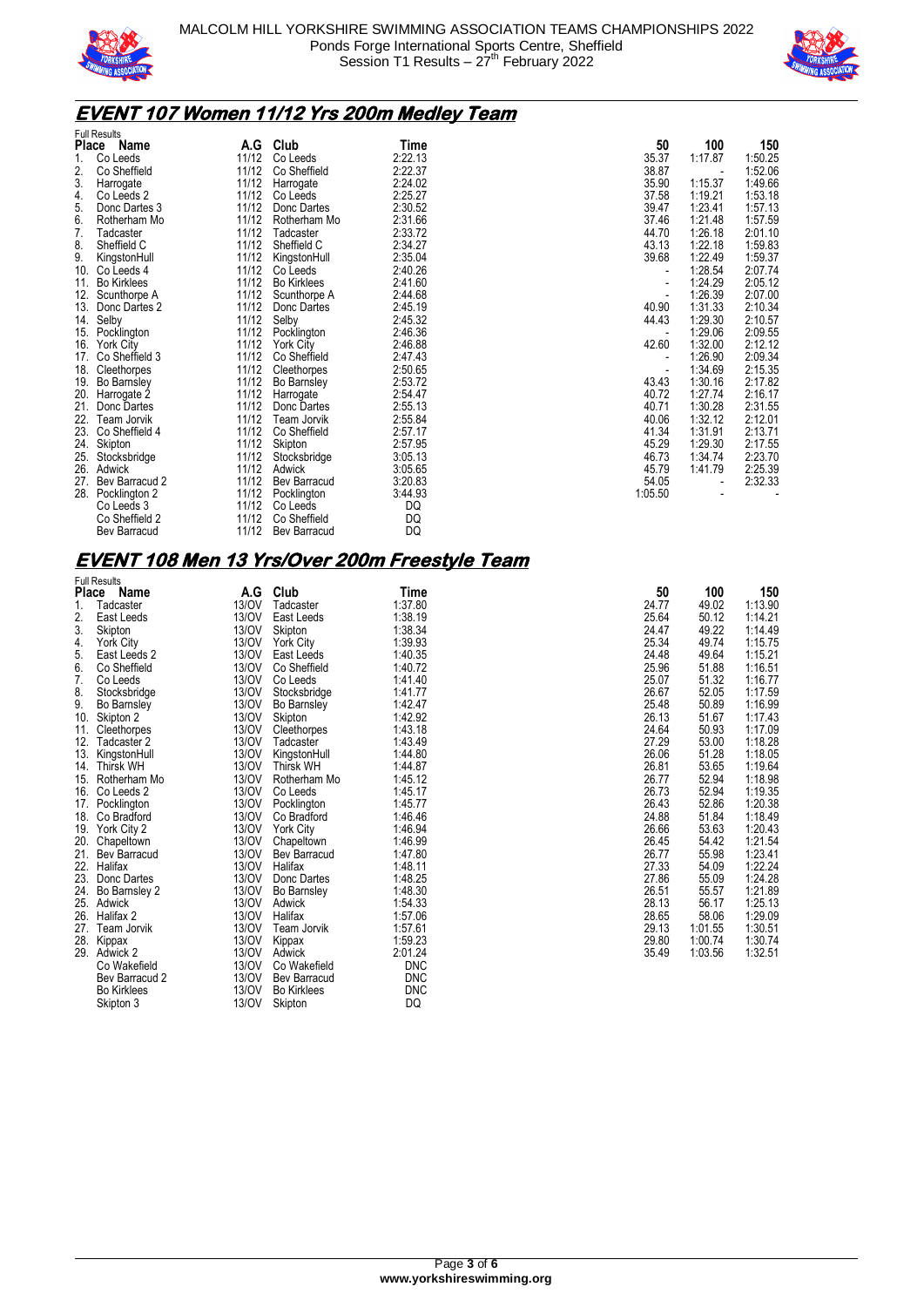



## **EVENT 109 Men 13/14 Yrs 200m Freestyle Team**

|       | <b>Full Results</b> |       |                    |            |       |         |         |
|-------|---------------------|-------|--------------------|------------|-------|---------|---------|
| Place | Name                | A.G   | Club               | Time       | 50    | 100     | 150     |
| 1.    | Co Leeds            | 13/14 | Co Leeds           | 1:47.98    |       | 54.01   | 1:21.50 |
| 2.    | Donc Dartes         | 13/14 | Donc Dartes        | 1:51.42    | 28.75 | 56.65   | 1:24.22 |
| 3.    | Co Leeds 2          | 13/14 | Co Leeds           | 1:52.60    | 27.31 | 55.65   | 1:23.80 |
| 4.    | Co Sheffield        | 13/14 | Co Sheffield       | 1:53.65    | 27.52 | 54.70   | 1:24.02 |
| 5.    | Harrogate           | 13/14 | Harrogate          | 1:53.97    | 25.63 | 53.29   | 1:23.11 |
| 6.    | Co Bradford         | 13/14 | Co Bradford        | 1:55.12    | 29.70 | 58.10   | 1:27.93 |
| 7.    | Rotherham Mo        | 13/14 | Rotherham Mo       | 1:55.60    | 28.05 | 57.80   | 1:27.80 |
| 8.    | KingstonHull        | 13/14 | KingstonHull       | 1:56.85    | 30.46 | 58.95   | 1:27.10 |
| 9.    | Stocksbridge        | 13/14 | Stocksbridge       | 1:56.93    | 30.18 | 58.61   | 1:30.59 |
| 10.   | Co Leeds 3          | 13/14 | Co Leeds           | 1:57.89    | 29.19 | 58.21   | 1:27.57 |
| 11.   | Thirsk WH           | 13/14 | Thirsk WH          | 1:57.96    | 26.94 | 57.48   | 1:29.15 |
| 12.   | <b>Bo Kirklees</b>  | 13/14 | <b>Bo Kirklees</b> | 2:00.35    | 29.90 | 1:03.34 | 1:31.94 |
| 13.   | Donc Dartes 2       | 13/14 | Donc Dartes        | 2:02.58    | 31.62 | 1:01.60 | 1:32.79 |
| 14.   | <b>Bo Barnsley</b>  | 13/14 | Bo Barnsley        | 2:05.56    | 31.71 | 1:03.62 | 1:35.47 |
| 15.   | Bo Kirklees 2       | 13/14 | <b>Bo Kirklees</b> | 2:05.76    | 31.62 | 1:02.62 | 1:34.70 |
| 16.   | Spenborough         | 13/14 | Spenborough        | 2:06.15    | 33.44 | 1:02.62 | 1:34.99 |
|       | 17. Co Sheffield 2  | 13/14 | Co Sheffield       | 2:07.55    | 31.00 | 1:02.04 | 1:35.02 |
| 18.   | Donc Dartes 3       | 13/14 | Donc Dartes        | 2:07.89    | 33.86 | 1:04.74 | 1:35.93 |
| 19.   | Harrogate 2         | 13/14 | Harrogate          | 2:07.99    | 30.57 | 1:02.01 | 1:37.05 |
|       | 20. Pocklington     | 13/14 | Pocklington        | 2:12.22    | 30.87 | 1:03.41 | 1:37.84 |
| 21.   | Tadcaster           | 13/14 | Tadcaster          | 2:12.29    | 31.09 | 1:05.55 | 1:40.06 |
| 22.   | Pocklington 2       | 13/14 | Pocklington        | 2:37.18    | 41.23 | 1:26.45 | 2:02.86 |
|       | Skipton             | 13/14 | Skipton            | <b>DNC</b> |       |         |         |

#### **EVENT 110 Women 15/16 Yrs 200m Medley Team**

|       | <b>Full Results</b> |       |                    |            |       |         |         |
|-------|---------------------|-------|--------------------|------------|-------|---------|---------|
| Place | Name                | A.G   | Club               | Time       | 50    | 100     | 150     |
| 1.    | Co Leeds            | 15/16 | Co Leeds           | 2:06.93    | 34.37 | 1:09.26 | 1 38 33 |
| 2.    | Co Sheffield 2      | 15/16 | Co Sheffield       | 2:07.61    | 32.62 | 1:09.19 | 1:39.33 |
| 3.    | <b>Bo Kirklees</b>  | 15/16 | <b>Bo Kirklees</b> | 2:07.93    | 33.22 | 1:09.87 | 1:40.64 |
| 4.    | Co Sheffield        | 15/16 | Co Sheffield       | 2:08.18    | 33.17 | 1:09.79 | 1 39 17 |
| 5.    | Harrogate           | 15/16 | Harrogate          | 2:08.33    | 31.98 | 1:08.03 | 1 37 10 |
| 6.    | Co Bradford         | 15/16 | Co Bradford        | 2:08.58    | 31.40 | 1:07.76 | 1:38.15 |
| 7.    | Rotherham Mo        | 15/16 | Rotherham Mo       | 2:08.75    | 31.52 | 1:07.69 | 1:39.68 |
| 8.    | Bo Barnsley         | 15/16 | <b>Bo Barnsley</b> | 2:10.77    | 35.73 | 1:09.94 | 1:40.62 |
| 9.    | Tadcaster           | 15/16 | Tadcaster          | 2:10.97    | 33.78 | 1:11.64 | 142.93  |
| 10.   | KingstonHull        | 15/16 | KingstonHull       | 2:12.36    | 34.46 | 1:11.34 | 1.43.61 |
| 11.   | Bo Kirklees 2       | 15/16 | <b>Bo Kirklees</b> | 2:12.45    | 34.84 | 1:12.47 | 1:42.69 |
| 12.   | Co Leeds 2          | 15/16 | Co Leeds           | 2:12.96    | 33.20 | 1:11.73 | 1.42.43 |
| 13.   | <b>York City</b>    | 15/16 | York City          | 2:14.19    | 34.76 | 1:14.59 | 1 46 34 |
| 13.   | Scunthorpe A        | 15/16 | Scunthorpe A       | 2:14.19    | 35.41 | 1:14.18 | 1:45.25 |
| 15.   | Tadcaster 2         | 15/16 | Tadcaster          | 2:16.87    | 35.39 | 1:14.09 | 1.46.69 |
| 16.   | Bev Barracud        | 15/16 | Bev Barracud       | 2:18.19    | 35.53 | 1:15.53 | 148.56  |
| 17.   | Cleethorpes         | 15/16 | Cleethorpes        | 2:18.36    | 35.06 | 1:15.82 | 1:48.51 |
| 18.   | Sheffield C         | 15/16 | Sheffield C        | 2:18.66    | 35.50 | 1:14.57 | 1.48.14 |
| 19.   | York City 2         | 15/16 | <b>York City</b>   | 2:19.72    | 34.47 | 1:14.75 | 1.49.04 |
| 20.   | Co Bradford 2       | 15/16 | Co Bradford        | 2:20.19    | 38.36 | 1:16.16 | 1:49.61 |
| 21.   | Donc Dartes         | 15/16 | Donc Dartes        | 2:22.17    | 37.22 | 1:17.61 | 1:50.77 |
| 22.   | Kippax              | 15/16 | Kippax             | 2:25.90    | 37.15 | 1:19.01 | 1:52.91 |
| 23.   | Bo Barnsley 2       | 15/16 | <b>Bo Barnsley</b> | 2:27.81    | 37.73 | 1:17.84 | 1.54.82 |
| 24.   | Stocksbridge        | 15/16 | Stocksbridge       | 2:30.16    | 38.26 | 1:18.27 | 1 55 24 |
| 25.   | Selby               | 15/16 | Selby              | 2:31.57    | 38.25 | 1:22.53 | 1 59 18 |
| 26.   | Pocklington         | 15/16 | Pocklington        | 2:34.37    | 36.87 |         |         |
|       | 27. Adwick          | 15/16 | Adwick             | 2:36.41    | 39.27 | 1:23.93 | 2:01.22 |
|       | Bev Barracud 2      | 15/16 | Bev Barracud       | <b>DNC</b> |       |         |         |
|       | Co Leeds 3          | 15/16 | Co Leeds           | <b>DNC</b> |       |         |         |

# **EVENT 111 FINAL OF EVENT 101 Men 09/10 Yrs 200m Medley Team**

|              | <b>Full Results</b> |       |              |         |       |         |                          |
|--------------|---------------------|-------|--------------|---------|-------|---------|--------------------------|
| <b>Place</b> | Name                | A.G   | Club         | Time    | 50    | 100     | 150                      |
|              | 1. Co Leeds         | 09/10 | Co Leeds     | 2:48.48 | 49.56 | 1:34.00 | 2.12.12                  |
| 2.           | KingstonHull        | 09/10 | KinastonHull | 3:04.88 |       | 1:34.96 | 2.20.38                  |
|              | 3. Co Leeds 2       | 09/10 | Co Leeds     | 3:20.73 |       | 1:48.23 | $\overline{\phantom{a}}$ |
| 4.           | Donc Dartes         | 09/10 | Donc Dartes  | 3:22.41 | 41.85 |         | 2:33.60                  |
|              | 5. Co Sheffield     | 09/10 | Co Sheffield | 3:23.70 | 46.82 | 1:41.66 | $\overline{\phantom{a}}$ |
| 6.           | Bev Barracud        | 09/10 | Bev Barracud | 3:27.35 | 58.17 | 1:51.42 | 2:40.63                  |

# **EVENT 112 FINAL OF EVENT 102 Women 11/12 Yrs 200m Freestyle Team**

|              | <b>Full Results</b> |       |                    |         |                          |         |                          |  |  |
|--------------|---------------------|-------|--------------------|---------|--------------------------|---------|--------------------------|--|--|
| <b>Place</b> | Name                | A.G   | Club               | Time    | 50                       | 100     | 150                      |  |  |
|              | 1. Co Leeds         | 11/12 | Co Leeds           | 2:02.23 | 31.48                    | 1:02.30 | 1:31.41                  |  |  |
| 2.           | Harrogate           |       | 11/12 Harrogate    | 2:05.05 | 29.95                    | 59.10   | 1:33.10                  |  |  |
|              | 3. Co Leeds 2       |       | 11/12 Co Leeds     | 2:08.96 | 32.71                    | 1:05.56 | 1 38 04                  |  |  |
| 4.           | Donc Dartes         |       | 11/12 Donc Dartes  | 2:09.89 | 33.24                    | 1:06.21 | 1:39.07                  |  |  |
|              | 5. Rotherham Mo     |       | 11/12 Rotherham Mo | 2:10.62 | 31.25                    | 1:04.91 | 1:36.75                  |  |  |
|              | 6. Co Leeds 3       |       | 11/12 Co Leeds     | 2:15.69 | $\overline{\phantom{a}}$ | 1:08.35 | 1:42.47                  |  |  |
| 7.           | Bev Barracud        | 11/12 | Bev Barracud       | 2:16.17 | 35.39                    | 1:09.82 | 1 44 33                  |  |  |
| 8.           | Sheffield C         | 11/12 | Sheffield C        | 2:16.40 | 33.86                    | 1:10.44 | $\overline{\phantom{a}}$ |  |  |
| 9.           | KingstonHull        | 11/12 | KingstonHull       | 2:16.73 | 33.65                    | 1:06.55 | 1:39.57                  |  |  |
|              | 10. Donc Dartes 2   | 11/12 | Donc Dartes        | 2:20.22 | 34.01                    | 1:09.07 | 1.43.74                  |  |  |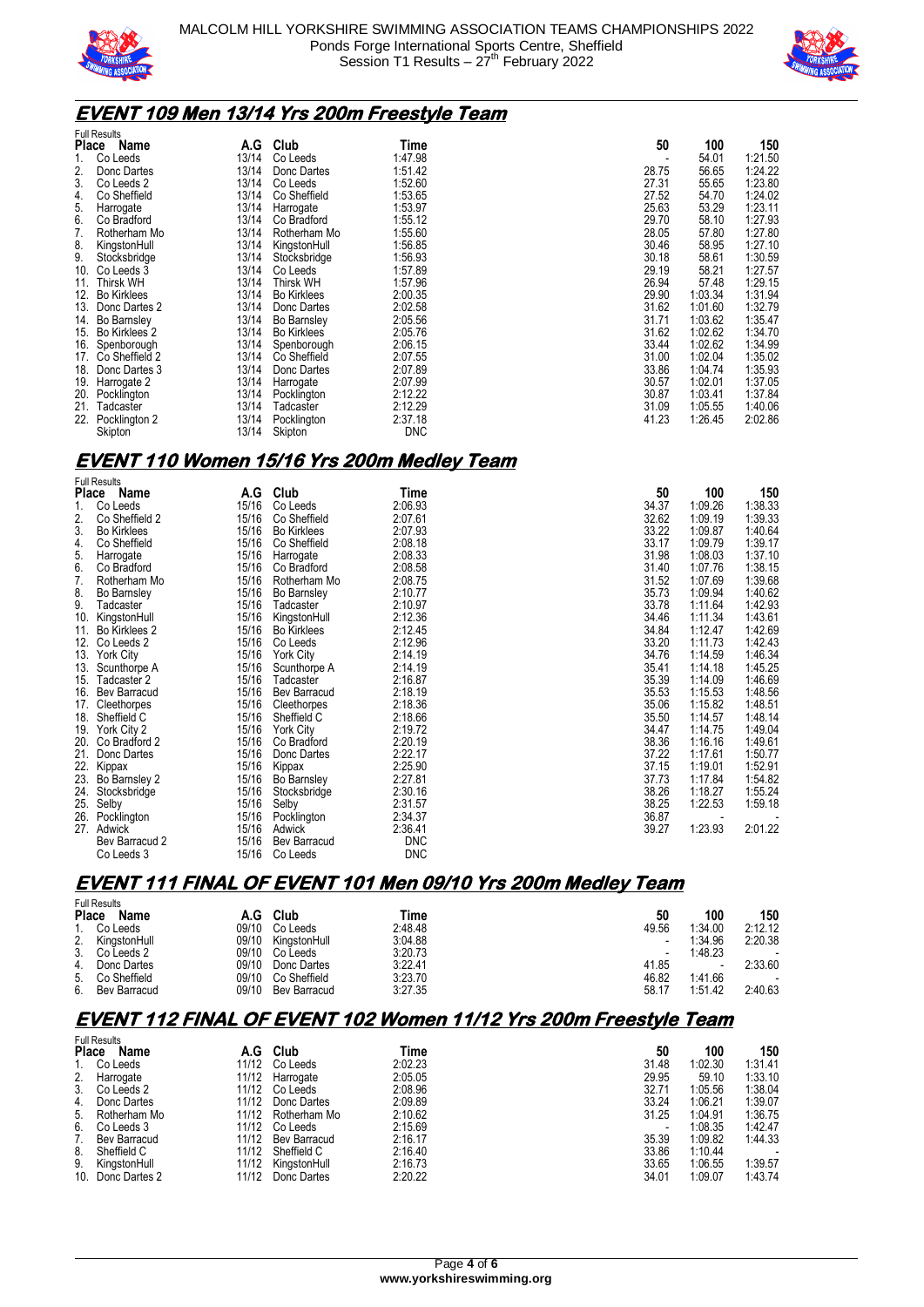



### **EVENT 113 FINAL OF EVENT 103 Men 13 Yrs/Over 200m Medley Team**

| Name                 | A.G                                                        | Club         | Time    | 50    | 100     | 150     |
|----------------------|------------------------------------------------------------|--------------|---------|-------|---------|---------|
| East Leeds           | 13/OV                                                      | East Leeds   | 1:43.59 | 27.05 | 55.92   | 1:20.87 |
| East Leeds 2         | 13/OV                                                      | East Leeds   | 1:48.68 | 29.00 | 58.51   | 1.24.70 |
| Skipton              | 13/OV                                                      | Skipton      | 1:48.86 | 29.04 | 58.51   | 1.23.99 |
| Tadcaster            | 13/OV                                                      | Tadcaster    | 1:49.27 | 28.93 | 59.37   | 1.25.17 |
| Co Sheffield         | 13/0V                                                      | Co Sheffield | 1:49.59 | 29.36 | 59.03   | 1.24.57 |
| York City            | 13/OV                                                      | York City    | 1:49.82 | 28.57 | 58.99   | 1.25.14 |
| Co Leeds             | 13/0V                                                      | Co Leeds     | 1:50.05 | 28.77 | 59.86   | 1:25.88 |
| Tadcaster 2          | 13/0V                                                      | Tadcaster    | 1:54.71 | 30.36 | 1:02.75 | 1:29.73 |
| Co Leeds 2           | 13/OV                                                      | Co Leeds     | 1:54.98 | 29.75 | 1:01.84 | 1:28.93 |
|                      | 13/OV                                                      | Skipton      | 1:55.22 | 30.76 | 1:03.02 | 1.29.91 |
| 1.<br>2.<br>7.<br>9. | <b>Full Results</b><br><b>Place</b><br>5.<br>10. Skipton 2 |              |         |       |         |         |

### **EVENT 114 FINAL OF EVENT 104 Men 13/14 Yrs 200m Medley Team**

|       | <b>Full Results</b> |       |                    |         |       |         |                |
|-------|---------------------|-------|--------------------|---------|-------|---------|----------------|
| Place | Name                | A.G   | Club               | Time    | 50    | 100     | 150            |
| 1.    | Co Leeds            | 13/14 | Co Leeds           | 1:56.82 | 29.47 | 1:02.21 | 1.29.74        |
| 2.    | Co Leeds 2          | 13/14 | Co Leeds           | 2:03.01 | 32.42 | 1:05.24 | 1:35.11        |
| 3.    | Donc Dartes 3       | 13/14 | Donc Dartes        | 2:04.51 | 31.84 | 1:08.68 | 1:37.59        |
| 4.    | Co Sheffield        | 13/14 | Co Sheffield       | 2:06.21 | 31.86 | 1:05.71 |                |
| 5.    | Co Bradford         |       | 13/14 Co Bradford  | 2:07.86 | 32.54 | 1:06.92 | $\blacksquare$ |
| 6.    | Harrogate           | 13/14 | Harrogate          | 2:09.61 | 36.27 | 1:13.42 | 1.41.25        |
| 7.    | Co Leeds 3          | 13/14 | Co Leeds           | 2:10.35 | 33.42 | 1:11.19 | 1.41.99        |
| 8.    | <b>Bo Kirklees</b>  | 13/14 | <b>Bo Kirklees</b> | 2:11.69 | 34.36 | 1:13.17 | 1:42.96        |
| 9.    | Rotherham Mo        | 13/14 | Rotherham Mo       | 2:12.30 | 32.38 | 1:10.49 | 1.44.63        |
|       | 10. Thirsk WH       | 13/14 | Thirsk WH          | 2:14.28 | 37.45 | 1:14.96 | 1.47.92        |

#### **EVENT 115 FINAL OF EVENT 105 Women 15/16 Yrs 200m Freestyle Team**

| Place<br>Name<br>A.G |                                                                    | Club               | Time                                                              | 50    | 100   | 150     |
|----------------------|--------------------------------------------------------------------|--------------------|-------------------------------------------------------------------|-------|-------|---------|
| <b>Bo Kirklees</b>   | 15/16                                                              | <b>Bo Kirklees</b> | 1:51.83                                                           | 28.65 | 55.97 | 1.23.82 |
| Co Sheffield         | 15/16                                                              |                    | 1:52.55                                                           | 28.04 | 55.65 | 1:23.89 |
| Co Leeds             | 15/16                                                              |                    | 1:54.38                                                           | 28.79 | 57.84 | 1.26.55 |
| Tadcaster            | 15/16                                                              | Tadcaster          | 1:55.40                                                           |       | 56.94 | 1.25.82 |
| KingstonHull         | 15/16                                                              | KingstonHull       | 1:55.70                                                           | 29.20 | 58.13 | 1.27.14 |
| Rotherham Mo         | 15/16                                                              | Rotherham Mo       | 1:56.35                                                           | 29.52 | 59.37 | 1:28.40 |
| Co Leeds 2           | 15/16                                                              |                    | 1:56.61                                                           | 29.52 | 58.93 | 1.27.96 |
|                      | 15/16                                                              |                    | 1:56.71                                                           | 28.97 | 57.74 | 1.29.53 |
| Co Bradford          | 15/16                                                              | Co Bradford        | 1:57.81                                                           | 29.44 | 59.67 | 1.29.45 |
|                      | 15/16                                                              |                    | 1:58.40                                                           | 29.38 | 59.51 | 1.29.09 |
|                      | <b>Full Results</b><br>2.<br>3.<br>Harrogate<br>10. Co Sheffield 2 |                    | Co Sheffield<br>Co Leeds<br>Co Leeds<br>Harrogate<br>Co Sheffield |       |       |         |

#### **EVENT 116 FINAL OF EVENT 106 Men 09/10 Yrs 200m Freestyle Team**

|    | <b>Full Results</b> |       |              |         |       |         |         |
|----|---------------------|-------|--------------|---------|-------|---------|---------|
|    | Place<br>Name       | A.G   | Club         | Time    | 50    | 100     | 150     |
| 1. | Co Leeds            | 09/10 | Co Leeds     | 2:22.82 | 35.57 | 1:11.75 | 1.48.82 |
| 2. | KingstonHull        | 09/10 | KingstonHull | 2:49.57 | 34.32 | 1:15.81 | 2.02.27 |
| 3. | Donc Dartes         | 09/10 | Donc Dartes  | 2:50.08 | 50.62 | 1:25.31 | 2:01.82 |
|    | 4. Co Leeds 2       | 09/10 | Co Leeds     | 2:50.24 | 41.16 | 1:26.66 | 2.09.64 |
|    | 5. Co Sheffield     | 09/10 | Co Sheffield | 2:57.25 | 40.96 | 1:23.69 | 2:11.94 |
| 6. | Bev Barracud        | 09/10 | Bev Barracud | 3:05.84 | 40.68 | 1:34.71 | 2.24.28 |

# **EVENT 117 FINAL OF EVENT 107 Women 11/12 Yrs 200m Medley Team**

|              | <b>Full Results</b> |       |              |         |       |         |                          |
|--------------|---------------------|-------|--------------|---------|-------|---------|--------------------------|
| <b>Place</b> | Name                | A.G   | Time<br>Club |         | 50    | 100     | 150                      |
| 1.           | Co Sheffield        | 11/12 | Co Sheffield | 2:20.29 | 37.75 | 1:18.53 | 1:49.89                  |
| 2.           | Co Leeds            | 11/12 | Co Leeds     | 2:20.78 | 35.76 | 1:17.81 | 1:50.34                  |
| 3.           | Co Leeds 2          | 11/12 | Co Leeds     | 2:23.95 | 37.65 | 1:18.74 | 1.52.11                  |
| 4.           | Harrogate           | 11/12 | Harrogate    | 2:25.77 | 36.80 | 1:16.19 | 1.51.24                  |
| 5.           | Donc Dartes 3       | 11/12 | Donc Dartes  | 2:30.33 | 39.58 | 1:23.02 | 1:56.58                  |
| 6.           | Tadcaster           | 11/12 | Tadcaster    | 2:31.95 | 44.36 | 1:24.32 | 1:59.39                  |
| 7.           | Rotherham Mo        | 11/12 | Rotherham Mo | 2:32.04 | 39.19 | 1:21.66 | $\overline{\phantom{a}}$ |
| 8.           | Sheffield C         | 11/12 | Sheffield C  | 2:36.63 | 42.99 | 1:21.63 | 2:00.62                  |
| 9.           | KingstonHull        | 11/12 | KinastonHull | 2:37.20 | 39.86 | 1:23.28 | 2:00.58                  |
| 10.          | Co Leeds 4          | 11/12 | Co Leeds     | 2:40.29 | 40.48 | 1:28.32 | 2:07.24                  |

# **EVENT 118 FINAL OF EVENT 108 Men 13 Yrs/Over 200m Freestyle Team**

|       | <b>Full Results</b> |       |              |         |       |       |         |
|-------|---------------------|-------|--------------|---------|-------|-------|---------|
| Place | Name                | A.G   | Club         | Time    | 50    | 100   | 150     |
|       | 1. East Leeds       | 13/OV | East Leeds   | 1:35.00 | 23.91 | 48.28 | 1:12.43 |
| 2.    | Skipton             | 13/OV | Skipton      | 1:37.66 | 24.21 | 48.90 | 1:13.77 |
| 3.    | Tadcaster           | 13/OV | Tadcaster    | 1:38.08 | 24.90 | 49.21 | 1.14.12 |
| 4.    | York City           | 13/OV | York City    | 1:39.27 | 25.40 | 49.85 | 1.15.30 |
|       | 5. East Leeds 2     | 13/0V | East Leeds   | 1:39.54 | 25.28 | 50.24 | 1.15.64 |
|       | 6. Co Leeds         | 13/0V | Co Leeds     | 1:40.80 | 25.12 | 50.92 | 1 16 36 |
| 7.    | Stocksbridge        | 13/OV | Stocksbridge | 1:41.52 | 26.95 | 52.21 | 1.17.20 |
| 8.    | Co Sheffield        | 13/OV | Co Sheffield | 1:41.64 | 25.86 | 51.57 | 1 16.83 |
|       | 9. Bo Barnsley      | 13/OV | Bo Barnsley  | 1:43.21 | 25.80 | 51.60 | 1:17.24 |
|       | 10. Skipton 2       | 13/OV | Skipton      | 1:43.45 | 26.09 | 51.83 | 1.17.82 |